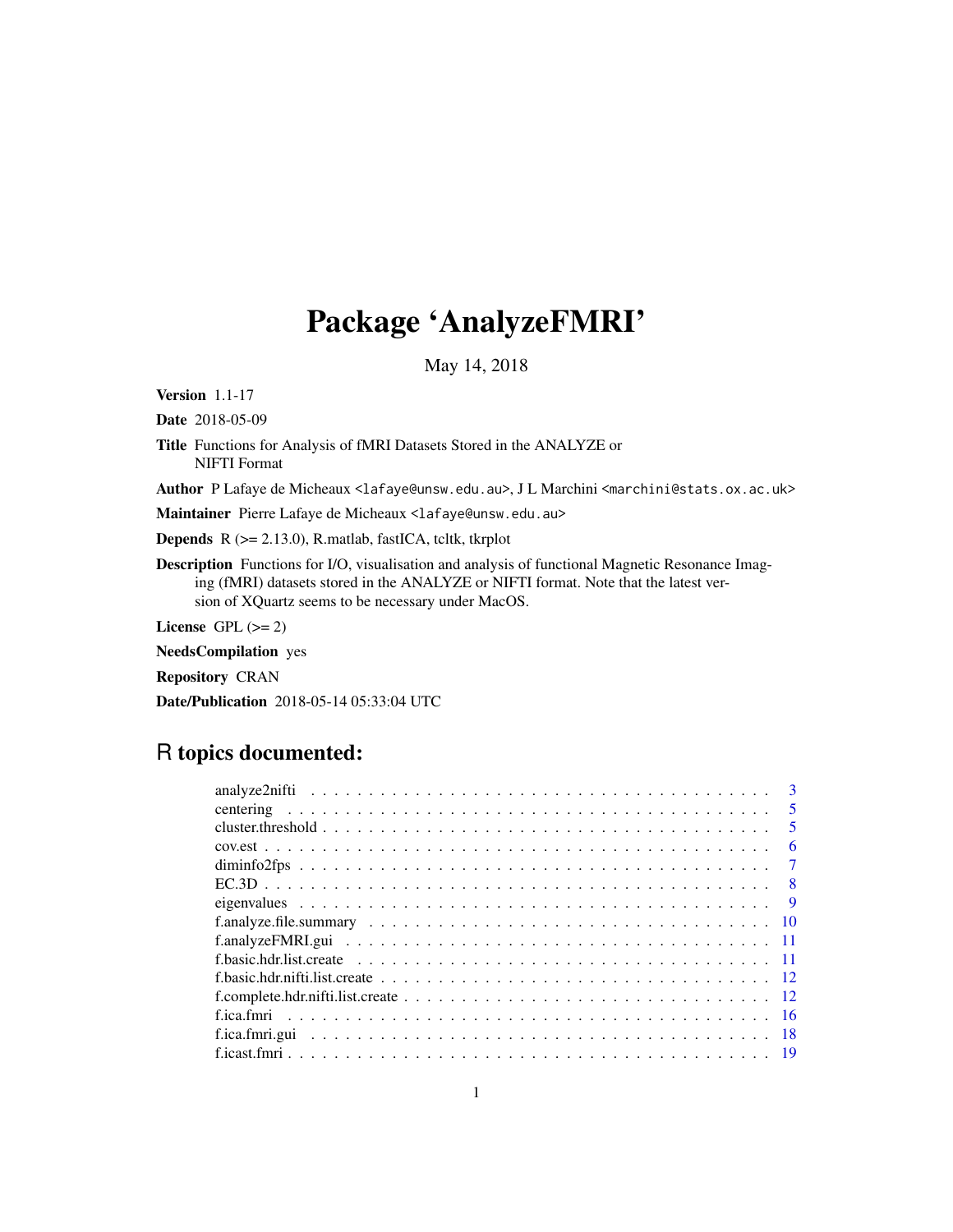|                  | 20 |
|------------------|----|
|                  | 21 |
|                  | 22 |
|                  | 22 |
|                  | 23 |
|                  | 24 |
|                  | 26 |
|                  | 27 |
|                  | 28 |
|                  | 28 |
|                  | 29 |
|                  | 30 |
|                  | 30 |
|                  | 34 |
|                  | 35 |
|                  | 36 |
|                  | 36 |
|                  |    |
|                  | 37 |
|                  | 38 |
|                  | 38 |
|                  | 39 |
|                  | 40 |
|                  | 41 |
|                  | 41 |
|                  | 42 |
|                  | 42 |
|                  | 43 |
|                  | 44 |
|                  | 45 |
|                  | 45 |
|                  | 46 |
|                  | 47 |
|                  | 47 |
|                  | 48 |
|                  |    |
|                  |    |
|                  | 51 |
| ijk2xyz          | 52 |
|                  | 58 |
| mat34.to.TRSZ    | 58 |
| mat34.to.TZSR    | 59 |
| model.2.cov.func | 60 |
|                  | 61 |
|                  | 61 |
|                  | 63 |
|                  | 63 |
|                  | 64 |
|                  | 65 |
|                  |    |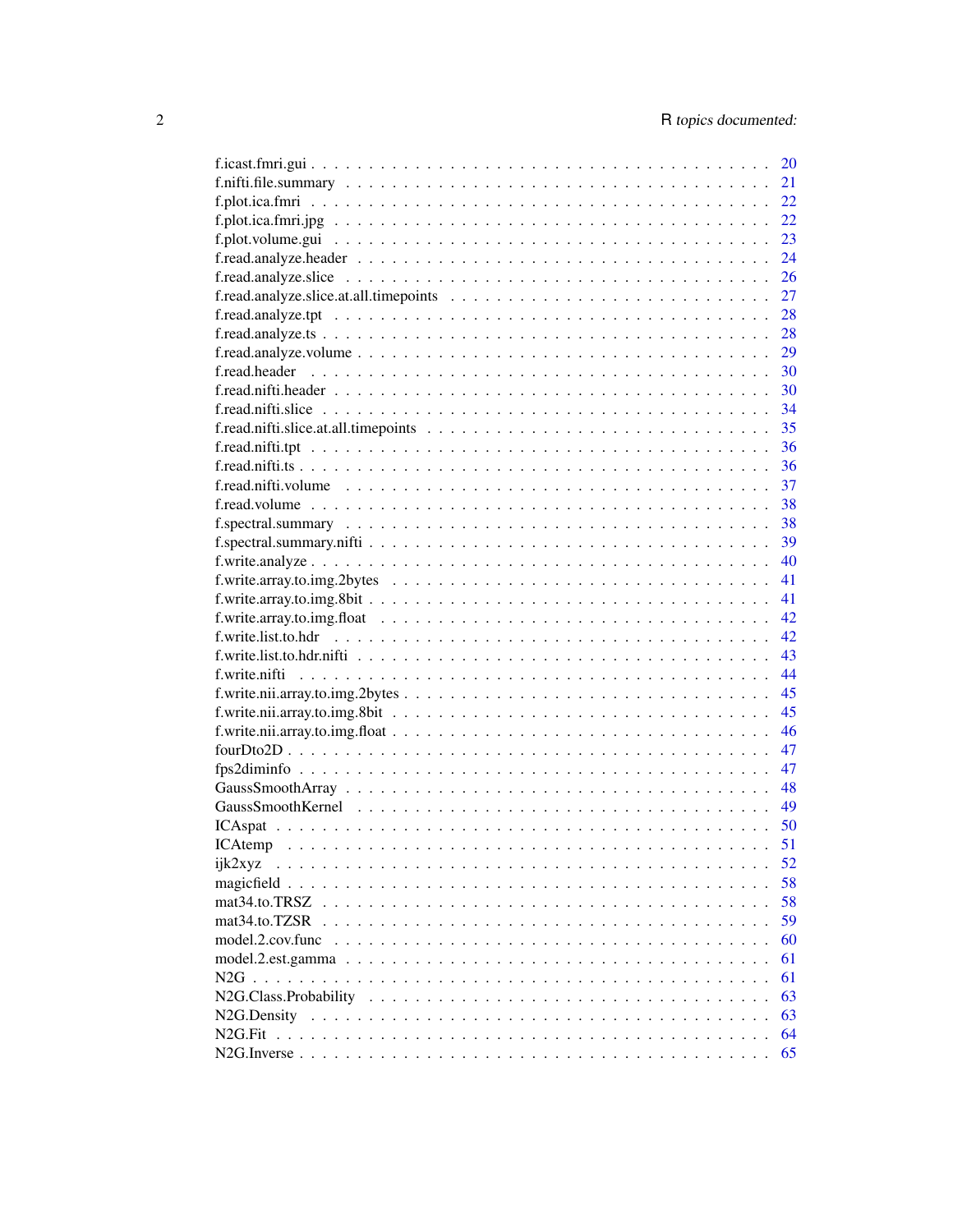<span id="page-2-0"></span>

|       |                                                                                                                                                            | 66 |
|-------|------------------------------------------------------------------------------------------------------------------------------------------------------------|----|
|       |                                                                                                                                                            | 66 |
|       | 67                                                                                                                                                         |    |
|       |                                                                                                                                                            | 68 |
|       |                                                                                                                                                            | 69 |
|       |                                                                                                                                                            | 70 |
|       | 71                                                                                                                                                         |    |
|       |                                                                                                                                                            |    |
|       |                                                                                                                                                            |    |
|       | 73                                                                                                                                                         |    |
|       | reduction                                                                                                                                                  |    |
|       |                                                                                                                                                            | 75 |
|       |                                                                                                                                                            |    |
|       | -77                                                                                                                                                        |    |
|       |                                                                                                                                                            |    |
|       |                                                                                                                                                            | 80 |
|       | Threshold. Bonferroni $\ldots$ $\ldots$ $\ldots$ $\ldots$ $\ldots$ $\ldots$ $\ldots$ $\ldots$ $\ldots$ $\ldots$ $\ldots$ $\ldots$ $\ldots$ $\ldots$<br>-81 |    |
|       | 81                                                                                                                                                         |    |
|       | 82                                                                                                                                                         |    |
|       |                                                                                                                                                            | 83 |
|       |                                                                                                                                                            | 84 |
|       |                                                                                                                                                            |    |
| Index |                                                                                                                                                            | 86 |

analyze2nifti *Create a NIFTI file from an Analyze file*

## Description

Create a NIFTI file from an Analyze file.

#### Usage

```
analyze2nifti(file.in,path.in=".",path.out=".",file.out=NULL,is.nii=TRUE,
qform.code=2,sform.code=2,data.type=rawToChar(raw(10)),db.name=rawToChar(raw(18)),
dim.info=rawToChar(raw(1)),dim=NULL,TR=0,slice.code=rawToChar(raw(1)),
xyzt.units=rawToChar(raw(1)),descrip=NULL,aux.file=rawToChar(raw(24)),
intent.name=rawToChar(raw(16)))
```

| file.in  | character, filename of the Analyze file to be read                                              |
|----------|-------------------------------------------------------------------------------------------------|
| path.in  | character, Directory path from where to take the .hdr, img, mat files                           |
| path.out | character, Directory path where to write the .hdr/.img or .nii file                             |
| file.out | character, filename of the NIFTI file to write (without extension). If NULL, same<br>as file.in |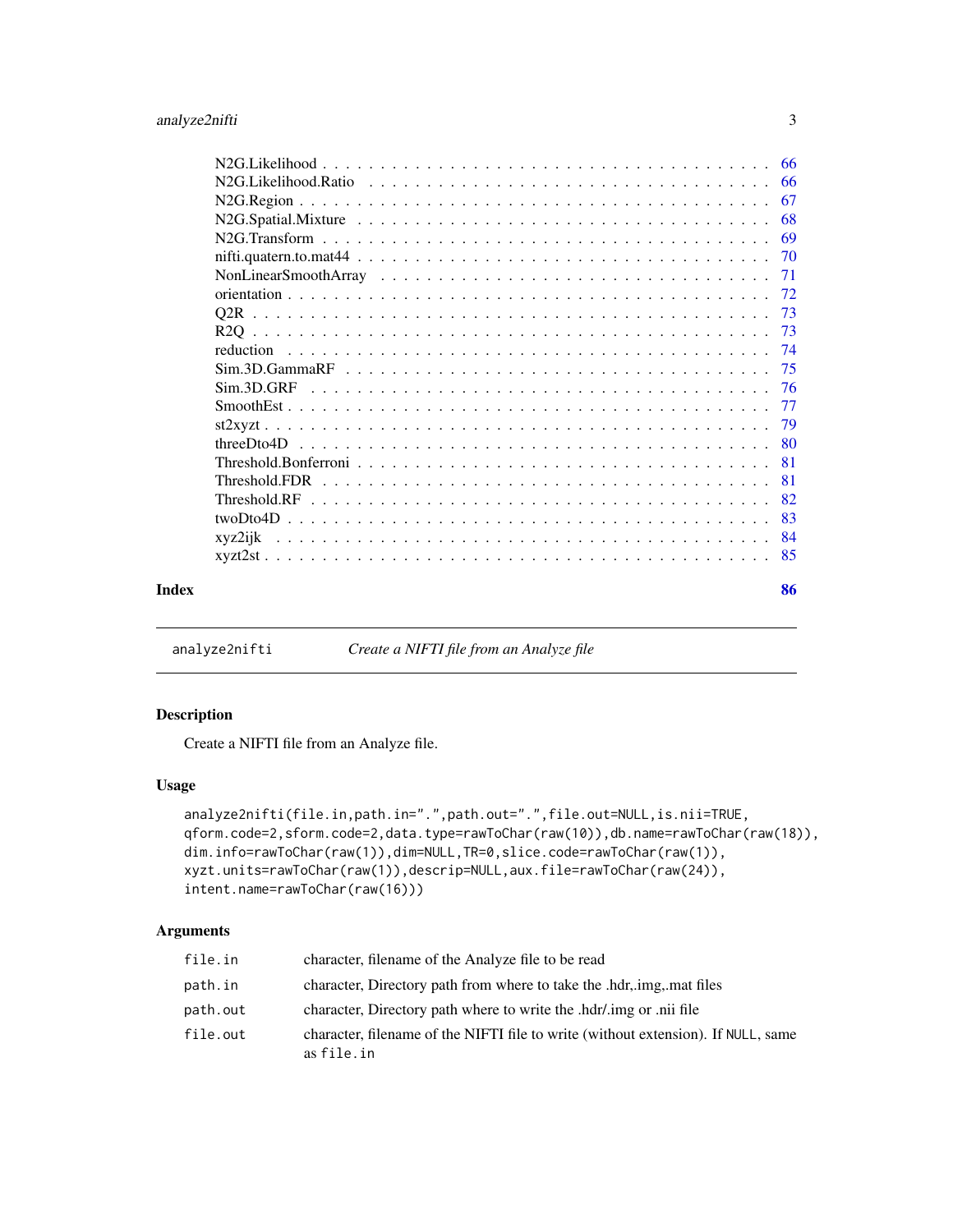| is.nii      | logical, if TRUE a NIFTI .nii file will be created, if FALSE a .hdr/.img NIFTI file<br>will be created                                                                                                                                                                                                                                                                                                                                                            |
|-------------|-------------------------------------------------------------------------------------------------------------------------------------------------------------------------------------------------------------------------------------------------------------------------------------------------------------------------------------------------------------------------------------------------------------------------------------------------------------------|
| qform.code  | value in $0, \ldots, 4$                                                                                                                                                                                                                                                                                                                                                                                                                                           |
| sform.code  | value in $0, \ldots, 4$                                                                                                                                                                                                                                                                                                                                                                                                                                           |
| data.type   | char <sup>[10]</sup> . UNUSED in NIFTI-1 but could be filled with what you want                                                                                                                                                                                                                                                                                                                                                                                   |
| db.name     | char <sup>[18]</sup> . UNUSED in NIFTI-1 but could be filled with what you want                                                                                                                                                                                                                                                                                                                                                                                   |
| dim.info    | MRI slice ordering: This field encode which spatial dimension $(1=x, 2=y)$ or<br>$3 = z$ ) corresponds to which acquisition dimension for MRI data. In fact, it con-<br>tains three informations: freq.dim, phase.dim and slice.dim, all squished<br>into the single byte field dim.info (2 bits each, since the values for each field are<br>limited to the range 03). The R function fps2diminfo can be used to encode<br>these values from the dim. info byte. |
| dim         | vector (of length 8) of image dimensions. dim[1] specifies the number of di-<br>mensions. In NIFTI-1 files, dim[2], dim[3], dim[4] are for space, dim[5] is<br>for time. The 5th dimension (dim[6]) of the dataset, if present (i.e., dim[1]=5<br>and $dim[6] > 1$ , contains multiple values (for example a vector) to be stored at<br>each spatiotemporal location. Uses of dim[7] and dim[8] are not specified in<br>NIFTI-1 format.                           |
| TR          | Time Repetition to be stored in pixdim[5]                                                                                                                                                                                                                                                                                                                                                                                                                         |
| slice.code  | Slice timing order. If this is nonzero, AND if slice dim is nonzero, AND<br>if slice. duration is positive, indicates the timing pattern of the slice acquisi-<br>tion. The following codes are defined: 0 (NIFTI SLICE UNKNOWN), 1 (NIFTI<br>SLICE SEQ INC), 2 (NIFTI SLICE SEQ DEC), 3 (NIFTI SLICE ALT INC), 4<br>(NIFTI SLICE ALT DEC)                                                                                                                        |
| xyzt.units  | Units of pixdim[2:5]. Bits 13 of xyzt.units specify the (same) space unit<br>of pixdim[2:4]. Bits 46 of xyzt.units specify the time unit of pixdim[5].<br>See 'xyzt-units.txt' in the niftidoc directory of the source package. The R<br>function st2xyzt can be used to encode these values from the xyzt. units byte.                                                                                                                                           |
| descrip     | char[80]. This field may contain any text you like                                                                                                                                                                                                                                                                                                                                                                                                                |
| aux.file    | char <sup>[24]</sup> . This field is used to store an auxiliary filename.                                                                                                                                                                                                                                                                                                                                                                                         |
| intent.name | char[16]. name or meaning of data. If no data name is implied or needed,<br>intent.name[1] should be set to 0.                                                                                                                                                                                                                                                                                                                                                    |

## Value

Nothing is returned. The NIFTI file is created in the specified path.out directory (default is current directory).

## Examples

```
analyze2nifti(path.in=system.file(package="AnalyzeFMRI"),file.in="example",
              file.out="nifti-tmp",is.nii=TRUE)
```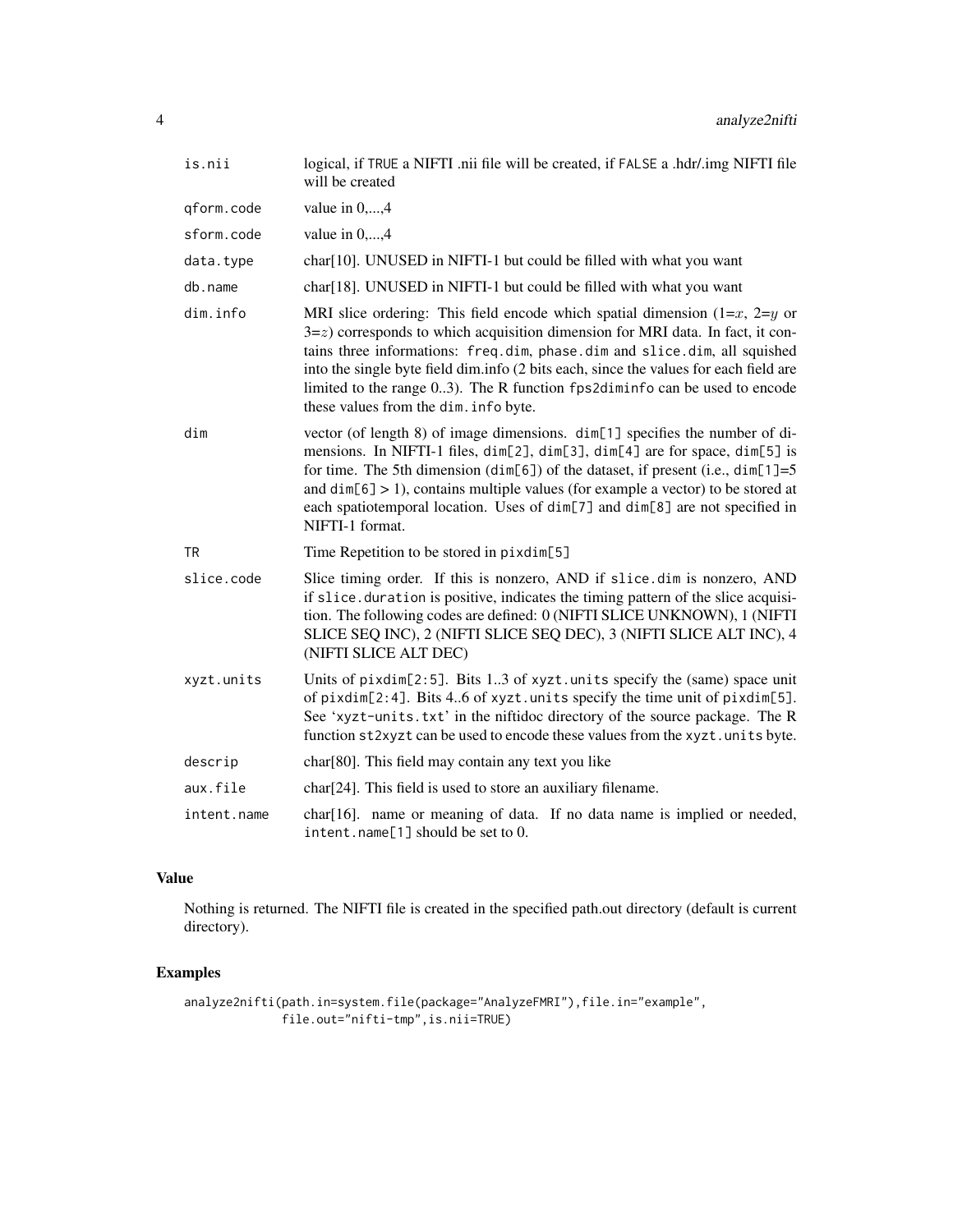<span id="page-4-0"></span>centering *centering*

## Description

This function center the data in the two dimensions, the first dimension being indicated by col.first argument

## Usage

```
centering(X,col.first=TRUE)
```
## Arguments

|           | a matrix of size tm x vm which contains the functionnal images |
|-----------|----------------------------------------------------------------|
| col.first | Logical. Center the columns or the rows first                  |

## Value

|  | Xcentred | the double centered matrix |  |  |
|--|----------|----------------------------|--|--|
|--|----------|----------------------------|--|--|

## See Also

[reduction](#page-73-1)

## Examples

```
# TODO!!
# Xcentred <- centering(X.masked,col.first=TRUE)$Xcentred
```
cluster.threshold *Cluster threshold an array.*

## Description

Calculate contiguous clusters of locations in a 3D array that are above some threshold and with some minimum size.

## Usage

```
cluster.threshold(x, nmat = NULL, level.thr = 0.5, size.thr)
```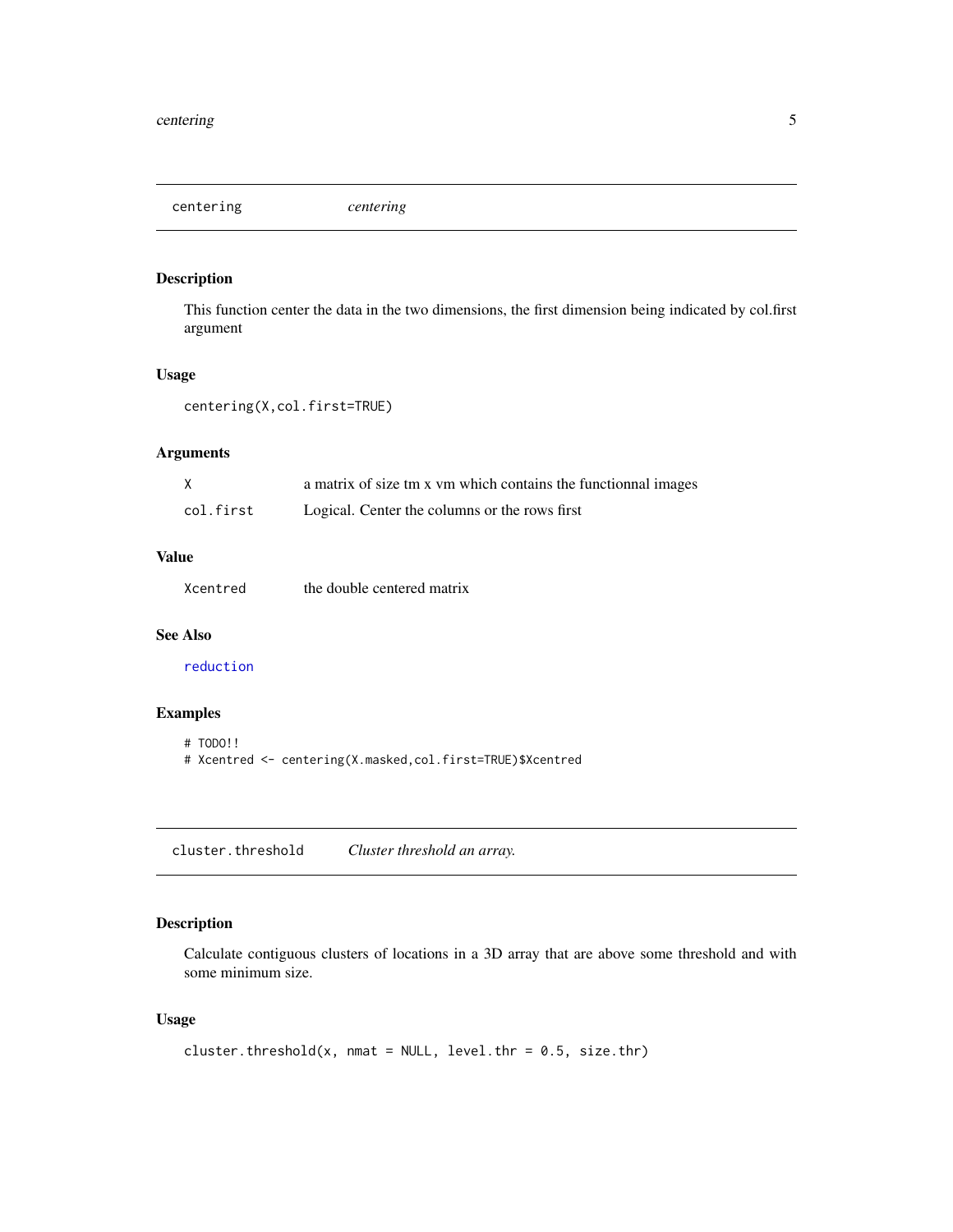#### <span id="page-5-0"></span>Arguments

| $\mathsf{x}$ | A 3D array                                                                                                 |
|--------------|------------------------------------------------------------------------------------------------------------|
| nmat         | A matrix with 3 columns specifying the neighbourhood system. Default is 6<br>nearest neighbours in 3D.     |
| level.thr    | The level at which to threshold the array values. Default is 0.5 and is designed<br>to cluster 0-1 arrays. |
| size.thr     | The cluster size threshold.                                                                                |

## Value

Returns an array of the same size as x with a 1 at all locations which have a value above level.thr and are in a cluster of similiar locations with size greater than size.thr.

## Author(s)

J. L. Marchini

## Examples

```
x \le -\arctan(0, \, \text{dim} = \text{c}(64, 64, 21))x[10:20, 10:20, 1:5] <- 1
x[30:40, 30:40, 6:7] <- 1
x[50, 50, 8:9] < -1a \leftarrow cluster.threshold(x, size.thr = 400)
sum(x) ## should be 849
sum(a) ## should be 605
```
cov.est *Estimates the covariance between neighbouring voxels*

## Description

Estimates the covariance between neighbouring voxels using a specified neighbourhood system.

## Usage

cov.est(mat, mask, nmat)

| mat  | 3D array of voxel values.                                                       |
|------|---------------------------------------------------------------------------------|
| mask | Array with sam dimension as mat that is 1/0 for voxels to be included/excluded. |
| nmat | Neighbourhood matrix.                                                           |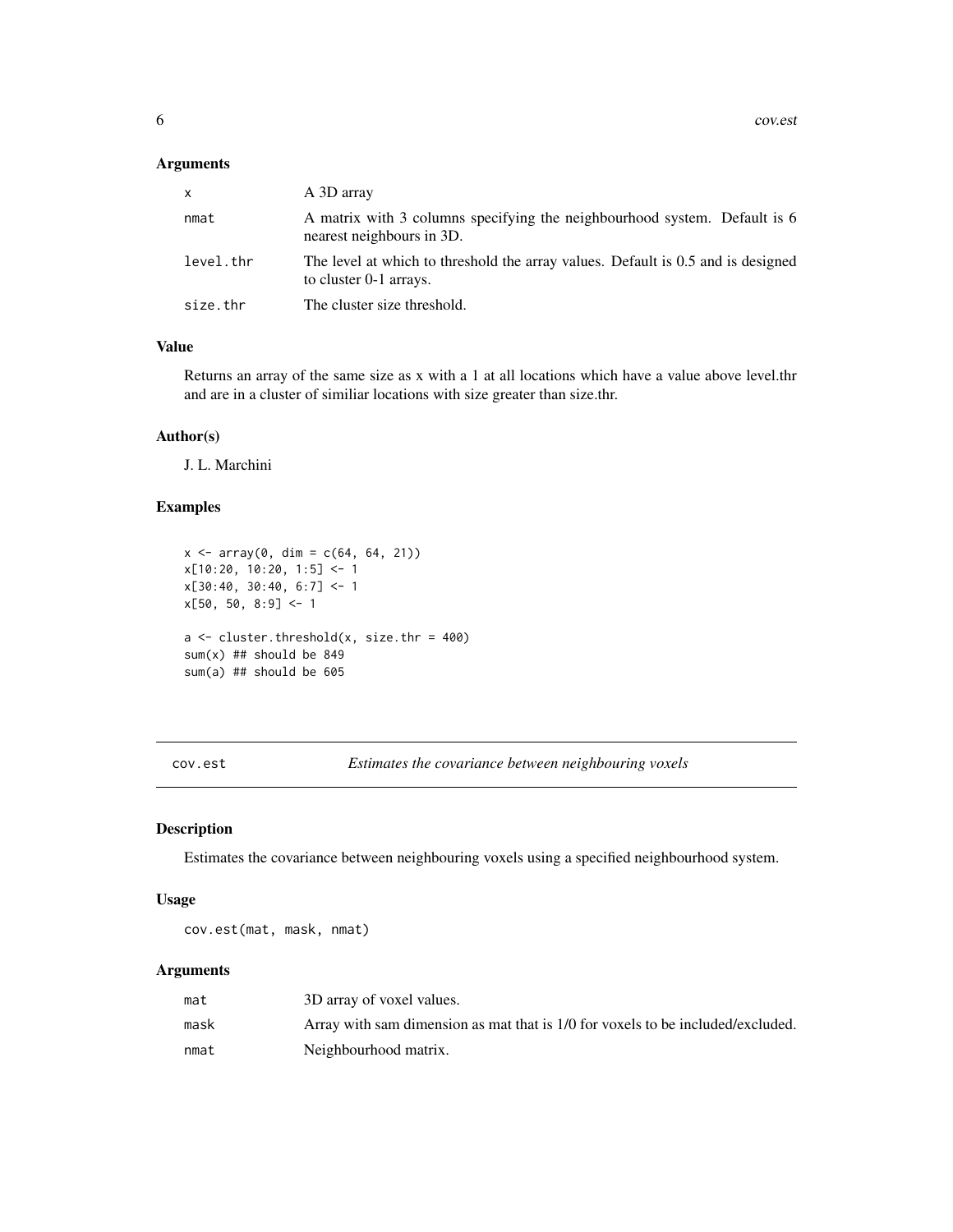## <span id="page-6-0"></span>diminfo2fps 7

## Value

The estimated covariance

## Author(s)

J. L. Marchini

#### Examples

```
ksize <- 9
d \leftarrow c(64, 64, 21)FWHM < -9sigma \le diag(FWHM^2, 3) / (8 * log(2))
voxdim \, < -c(2, 2, 4)filtermat <- GaussSmoothKernel(voxdim, ksize, sigma)
mask \leftarrow array(1, dim = d)num.vox <- sum(mask)
mat \le Sim.3D.GRF(d = d, voxdim = voxdim, sigma = sigma,
                  ksize = ksize, mask = mask, type = "field")$mat
nmat <- expand.grid(-1:1, -1:1, -1:1)
nmat4 <- nmat[c(11, 13, 15, 17), ]
cov <- cov.est(mat, mask, nmat4)
```
diminfo2fps *diminfo2fps*

## Description

Extract freq.dim, phase.dim and slice.dim fields from the one byte dim.info field of a NIFTI header file.

#### Usage

```
diminfo2fps(dim.info)
```
## Arguments

dim.info dim.info field of a NIFTI header file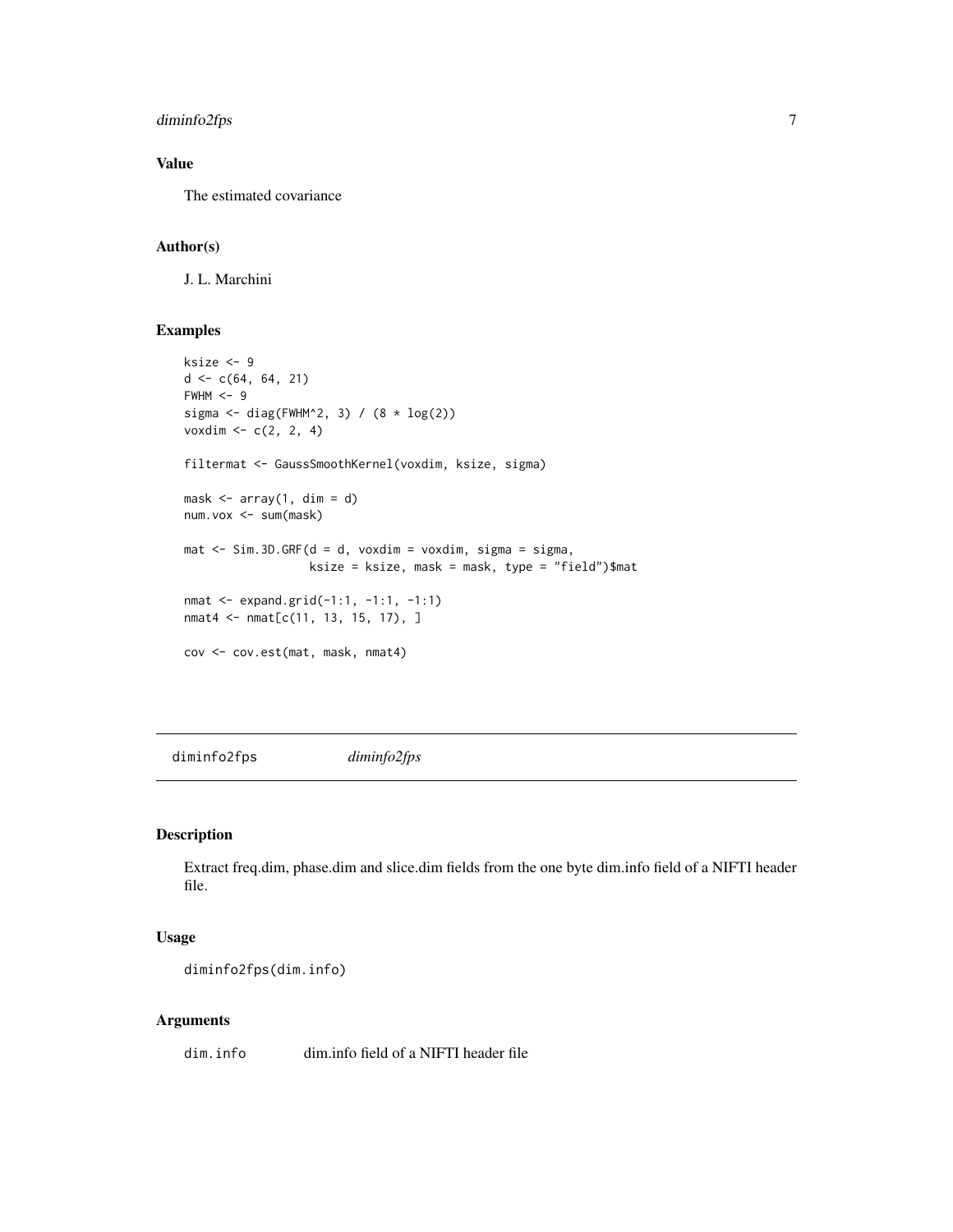## Value

A list containing freq.dim, phase.dim and slice.dim fields.

These are provided to store some extra information that is sometimes important when storing the image data from an FMRI time series experiment. (After processing such data into statistical images, these fields are not likely to be useful.) These fields encode which spatial dimension (1,2, or 3) corresponds to which acquisition dimension for MRI data.

Examples:

Rectangular scan multi-slice EPI:

 $freq\_dim = 1$  phase\_dim =  $2$  slice\_dim =  $3$  (or some permutation)

Spiral scan multi-slice EPI:

 $freq\_dim = phase\_dim = 0$  slice $\_dim = 3$  since the concepts of frequency- and phase-encoding directions don't apply to spiral scan.

The fields freq.dim, phase.dim, slice.dim are all squished into the single byte field dim.info (2 bits each, since the values for each field are limited to the range 0..3). This unpleasantness is due to lack of space in the 348 byte allowance.

#### See Also

## [fps2diminfo](#page-46-1)

## Examples

dim.info <- f.read.header(system.file("example-nifti.hdr", package="AnalyzeFMRI"))\$dim.info diminfo2fps(dim.info)

#### **Expected Euler Characteristic for a 3D Random Field**

#### Description

Calculates the Expected Euler Characteristic for a 3D Random Field thesholded a level u.

#### Usage

```
EC.3D(u, sigma, voxdim = c(1, 1, 1), num.vox, type = c("Normal", "t"), df = NULL)
```

| u       | The threshold for the field.                                                             |
|---------|------------------------------------------------------------------------------------------|
| sigma   | The spatial covariance matrix of the field.                                              |
| voxdim  | The dimensions of the cuboid 'voxels' upon which the discretized field is ob-<br>served. |
| num.vox | The number of voxels that make up the field.                                             |
| type    | The marginal distribution of the Random Field (only Normal and t at present).            |
| df      | The degrees of freedom of the t field.                                                   |

<span id="page-7-0"></span>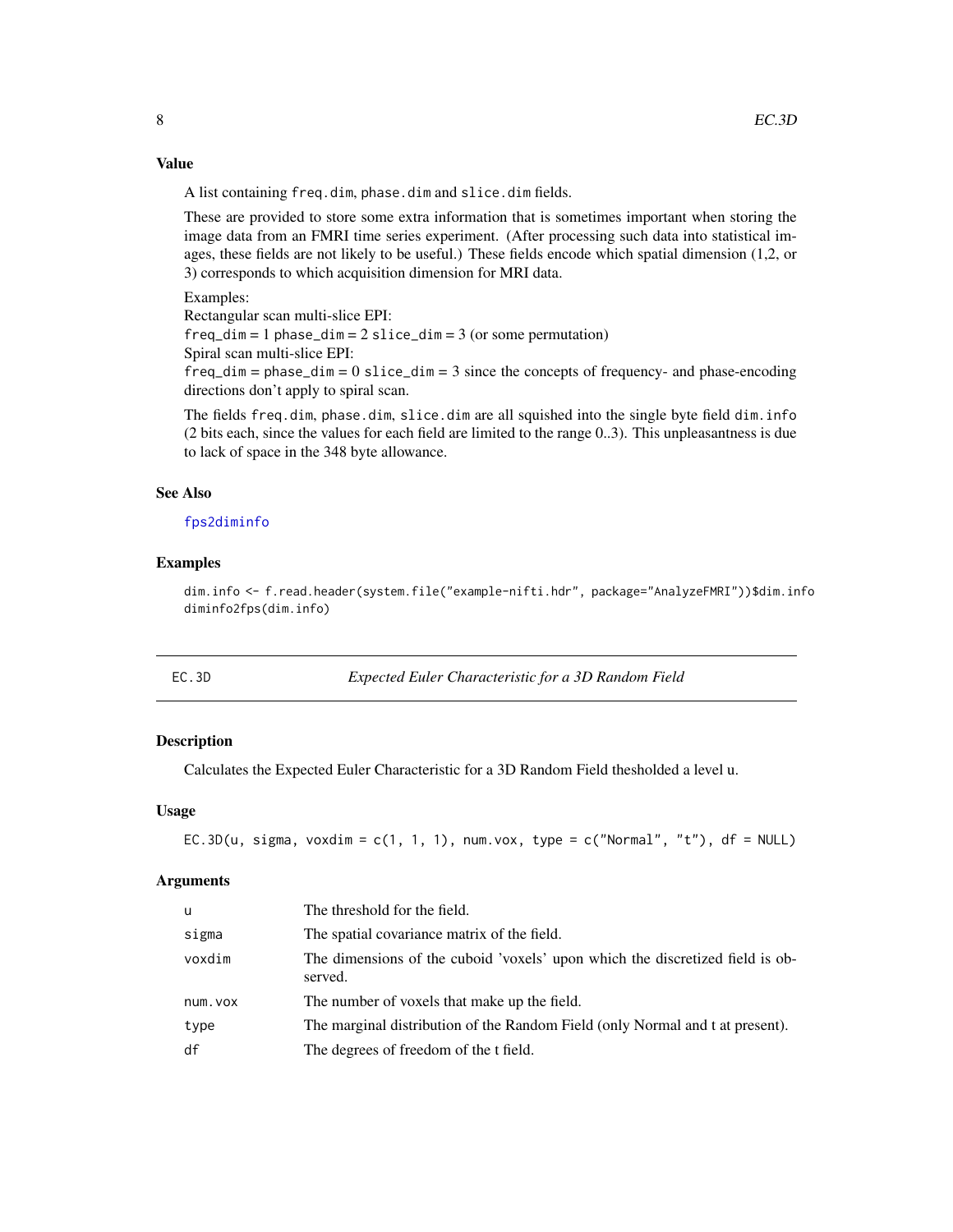#### <span id="page-8-0"></span>eigenvalues 9

#### Details

The Euler Characteristic  $\chi_u$  (Adler, 1981) is a topological measure that essentially counts the number of isolated regions of the random field above the threshold  $u$  minus the number of 'holes'. As u increases the holes disappear and  $\chi_u$  counts the number of local maxima. So when u becomes close to the maximum of the random field  $Z_{\text{max}}$  we have that

$$
P(\text{reject}H_0|H_0\text{true}) = P(Z_{\text{max}}) = P(\chi_u > 0) \approx E(\chi_u)
$$

where  $H_0$  is the null hypothesis that there is no signicant positive actiavtion/signal present in the field. Thus the Type I error of the test can be controlled through knowledge of the Expected Euler characteristic.

#### Value

The value of the expected Euler Characteristic.

## Author(s)

J. L. Marchini

#### References

Adler, R. (1981) *The Geometry of Random Fields.*. New York: Wiley. Worlsey, K. J. (1994) Local maxima and the expected euler characteristic of excursion sets of  $\chi^2$ , f and t fields. *Advances in Applied Probability*, 26, 13-42.

#### See Also

[Threshold.RF](#page-81-1)

#### Examples

```
EC.3D(4.6, sigma = diag(1, 3), voxdim = c(1, 1, 1), num.vox = 10000)
```
EC.3D(4.6, sigma = diag(1, 3), voxdim = c(1, 1, 1), num.vox = 10000, type = "t", df = 100)

eigenvalues *eigenvalues*

#### Description

This function computes the eigenvalues of a centered and reduced data matrix

#### Usage

eigenvalues(X,draw=FALSE)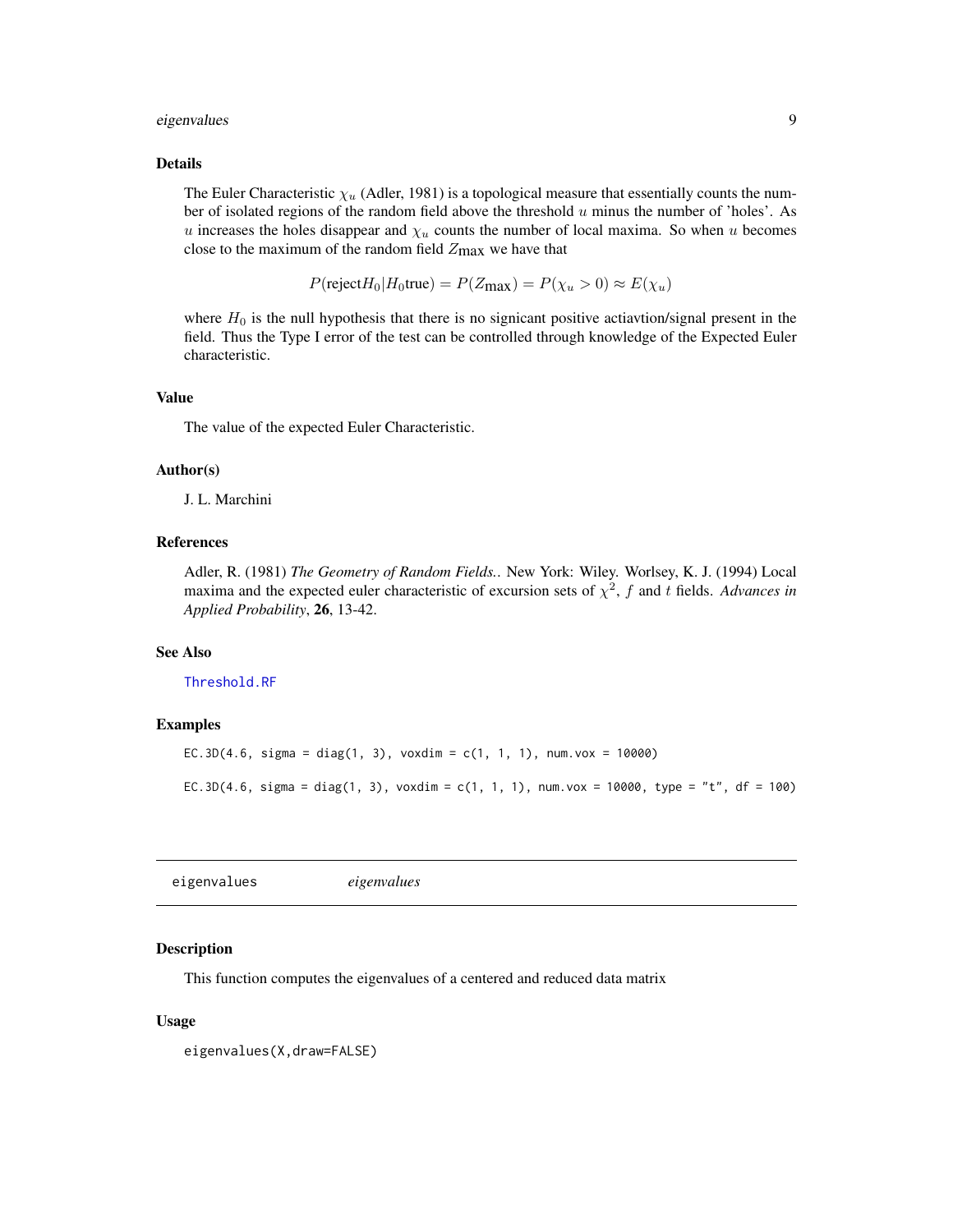#### <span id="page-9-0"></span>**Arguments**

| X    | a matrix of size tm x vm which contains the functionnal images centered and<br>reduced |
|------|----------------------------------------------------------------------------------------|
| draw | Logical. Should we plot the eigenvalues                                                |

#### Value

A list containing

| eigenvalues | vector of the eigenvalues |
|-------------|---------------------------|
|-------------|---------------------------|

## Examples

```
# TODO!!
# valpcr <- eigenvalues(Xcr,draw=T)$eigenvalues
```
<span id="page-9-1"></span>f.analyze.file.summary

*prints summary of .img file contents*

#### Description

Prints a summary of the contents of an ANALYZE .img file using the associated .hdr header file.

## Usage

```
f.analyze.file.summary(file)
```
#### Arguments

file The location of .img file to be read

#### Value

A print out containing information about the .img file. This includes File name, Data Dimension, X dimension, Y dimension, Z dimension, Time dimension, Voxel dimensions, Data type

#### See Also

```
f.read.analyze.header, f.read.analyze.slice, f.read.analyze.slice.at.all.timepoints,
f.read.analyze.tsf.write.analyzef.read.analyze.volumef.spectral.summary, f.write.array.to.img.2byt
f.write.array.to.img.float, f.write.list.to.hdr, f.basic.hdr.list.create
```
## Examples

f.analyze.file.summary(system.file("example.img", package="AnalyzeFMRI"))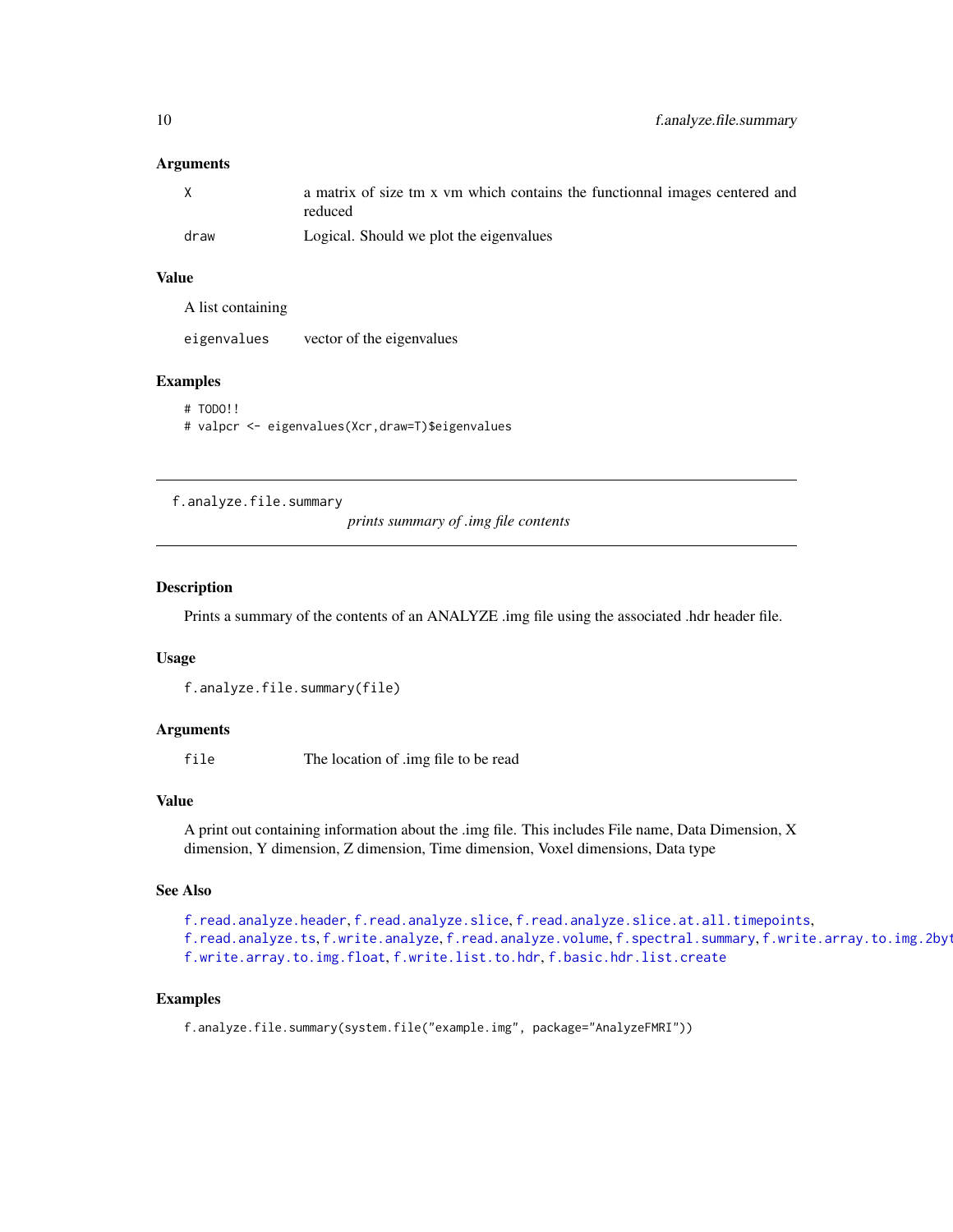#### <span id="page-10-0"></span>Description

Starts an R/tk interfaced GUI that allows the user to explore an fMRI dataset stored in an ANALYZE format file using the functions of the AnalyzeFMRI package.

## Usage

```
f.analyzeFMRI.gui()
```
## Value

No value is returned

<span id="page-10-1"></span>f.basic.hdr.list.create

*creates basic .hdr list in ANALYZE format*

## Description

Creates a basic list that can be used to write a .hdr file

## Usage

```
f.basic.hdr.list.create(X, file.hdr)
```
## Arguments

| X        | Array that is to be converted to a limg file. |
|----------|-----------------------------------------------|
| file.hdr | Name of the .hdr file that will be created    |

## Value

Returns a list of all the fields needed to create a .hdr file (see the functions code for details).

## See Also

[f.write.list.to.hdr](#page-41-2), [f.analyze.file.summary](#page-9-1)

## Examples

```
a<-array(rnorm(20*30*40*3),dim=c(20,30,40,3))
file<-"temp.hdr"
f.basic.hdr.list.create(a, file)
```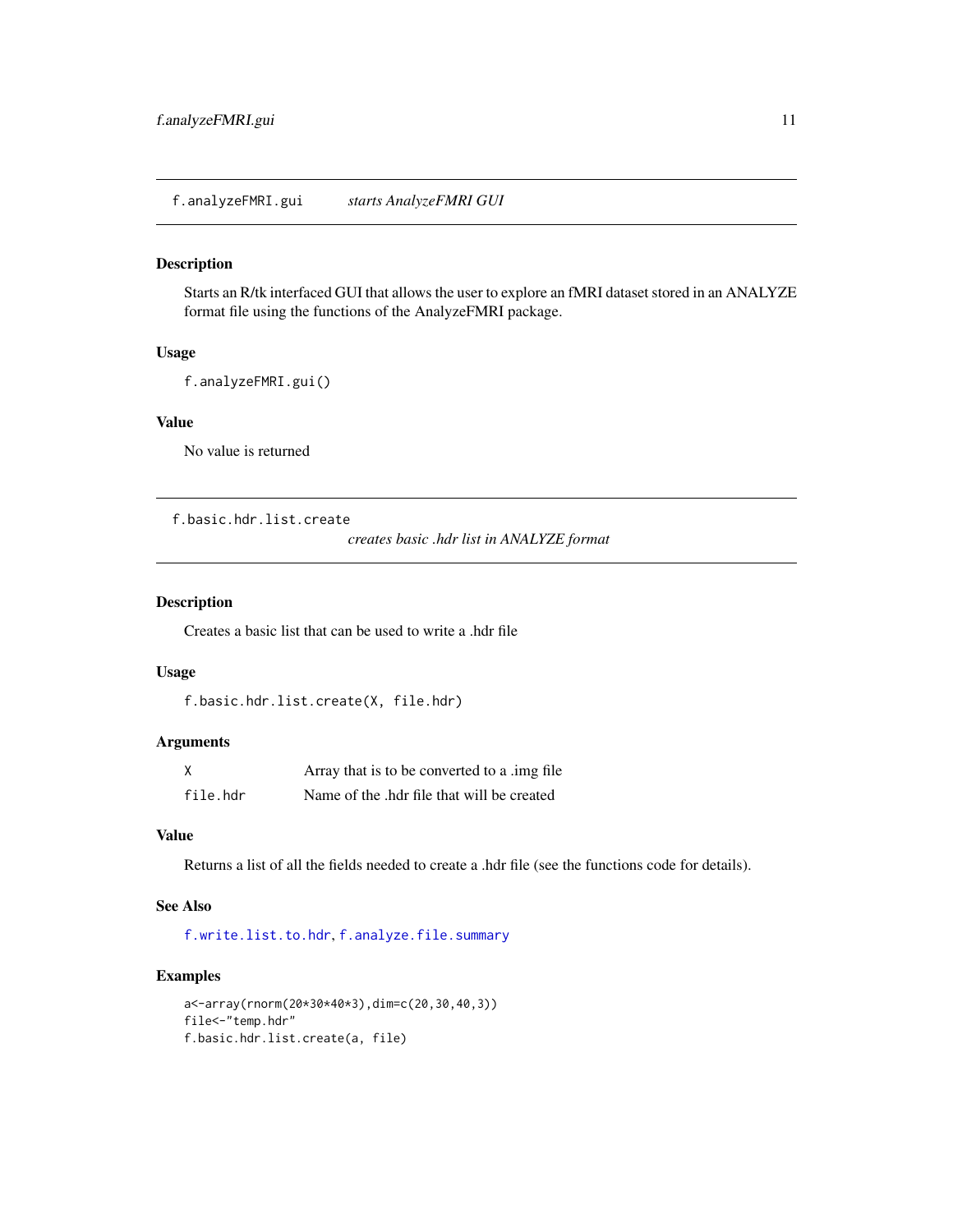<span id="page-11-1"></span><span id="page-11-0"></span>f.basic.hdr.nifti.list.create

*creates basic .hdr list in NIFTI format*

## Description

Creates a basic list that can be used to write a .hdr file or the header part of a .nii file

#### Usage

```
f.basic.hdr.nifti.list.create(dim.mat, file)
```
#### Arguments

| dim.mat | dim, mat vector of the dimensions of the image array associated with the header<br>file to be written |
|---------|-------------------------------------------------------------------------------------------------------|
| file    | file Name of the .hdr file that will be contained in the file field of the header                     |

#### Value

Returns a list of all the fields needed to create a .hdr file (see the function code for details).

## See Also

[f.write.list.to.hdr.nifti](#page-42-1), [f.nifti.file.summary](#page-20-1)

## Examples

```
dim.mat <- c(20,30,40,3)
file<-"temp.hdr"
f.basic.hdr.nifti.list.create(dim.mat, file)
```
f.complete.hdr.nifti.list.create *creates complete .hdr list in NIFTI format*

## Description

Creates a complete list that can be used to write a .hdr file or the header part of a .nii file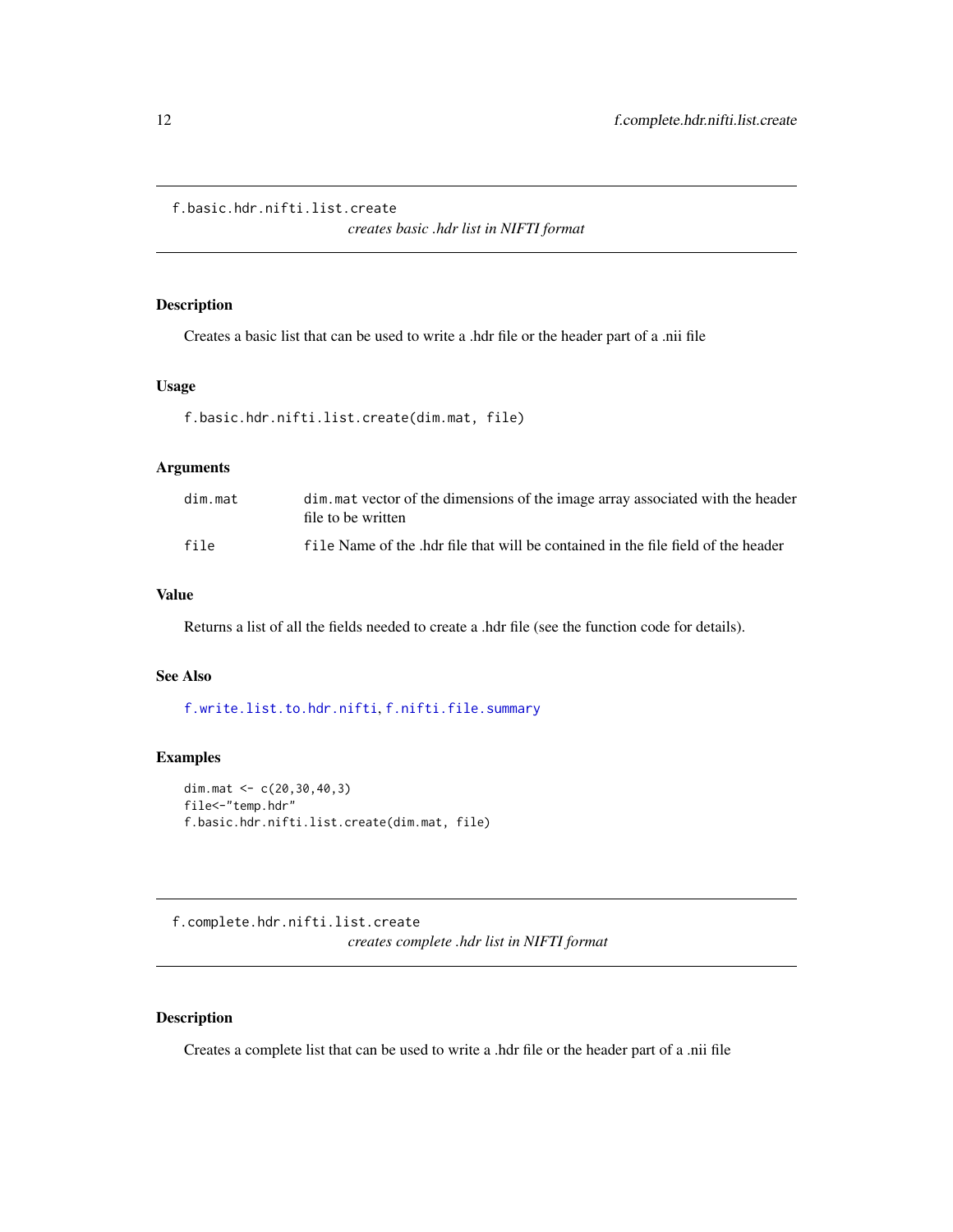## Usage

```
f.complete.hdr.nifti.list.create(file,dim.info=character(1),dim,
intent.p1=single(1),intent.p2=single(1),intent.p3=single(1),intent.code=integer(1),
datatype=integer(1),bitpix=integer(1),slice.start=integer(1),pixdim=single(8),
scl.slope=single(1),scl.inter=single(1),slice.end=integer(1),slice.code=character(1),
xyzt.units=character(1),cal.max=single(1),cal.min=single(1),slice.duration=single(1),
toffset=single(1),descrip=paste(rep(" ", 80), sep = "", collapse = ""),
aux.file=paste(rep(" ", 24), sep = "", collapse =""),qform.code=integer(1),
sform.code=integer(1),quatern.b=single(1),quatern.c=single(1),quatern.d=single(1),
qoffset.x=single(1),qoffset.y=single(1),qoffset.z=single(1),srow.x=single(4),
srow.y=single(4),srow.z=single(4),
intent.name = paste(rep(" ", 16), sep = "", collapse = "")
```

| file        | The .hdr filename. If file extension is ".nii", this will create a header file for a<br>".nii" NIFTI file, else for a .hdr/.img NIFTI pair                                                                                                                                                                                                                                                                                                                                                                                                                                                                                                                                                                                                    |
|-------------|-----------------------------------------------------------------------------------------------------------------------------------------------------------------------------------------------------------------------------------------------------------------------------------------------------------------------------------------------------------------------------------------------------------------------------------------------------------------------------------------------------------------------------------------------------------------------------------------------------------------------------------------------------------------------------------------------------------------------------------------------|
| dim.info    | MRI slice ordering: This field encode which spatial dimension $(1=x, 2=y,$ or<br>$3 = z$ ) corresponds to which acquisition dimension for MRI data. In fact, it con-<br>tains three informations: freq.dim, phase.dim and slice.dim, all squished<br>into the single byte field dim.info (2 bits each, since the values for each field are<br>limited to the range 03). The R function fps2diminfo can be used to encode<br>these values into the dim. info character byte.                                                                                                                                                                                                                                                                   |
| dim         | vector (of length 8) of image dimensions. dim[1] specifies the number of di-<br>mensions. In NIFTI-1 files, dim[2], dim[3], dim[4] are for space, dim[5] is<br>for time. The 5th dimension (dim[6]) of the dataset, if present (i.e., dim[1]=5<br>and $dim[6] > 1$ , contains multiple values (for example a vector) to be stored at<br>each spatio-temporal location. Uses of dim[7] and dim[8] are not specified in<br>NIFTI-1 format.                                                                                                                                                                                                                                                                                                      |
| intent.p1   | 1st intent parameter: first auxiliary parameter for a possible statistical distribu-<br>tion specified in intent.code                                                                                                                                                                                                                                                                                                                                                                                                                                                                                                                                                                                                                         |
| intent.p2   | 2nd intent parameter: second auxiliary parameter for a possible statistical distri-<br>bution specified in intent.code                                                                                                                                                                                                                                                                                                                                                                                                                                                                                                                                                                                                                        |
| intent.p3   | 3rd intent parameter: third auxiliary parameter for a possible statistical distribu-<br>tion specified in intent.code                                                                                                                                                                                                                                                                                                                                                                                                                                                                                                                                                                                                                         |
| intent.code | NIFTI INTENT code: if 0, this is a raw dataset; if in range 224, this in-<br>dicates that the numbers in the dataset should be interpreted as being drawn<br>from a given distribution. Most such distributions have auxiliary parameters<br>(given with intent. $p$ ?); if in range $10011011$ , this is an other meaning. See<br>file 'intent-code.txt' in the niftidoc directory of the source package. If the<br>dataset DOES NOT have a 5th dimension ( $dim[1]=4$ ), then the auxiliary pa-<br>rameters are the same for each voxel, and are given in header fields intent.p1,<br>intent. $p2$ , and intent. $p3$ . If the dataset DOES have a 5th dimension (dim[1]=5),<br>then the auxiliary parameters are different for each voxel. |
| datatype    | integer indicator of data storage type for each voxel. This could be 2 (unsigned<br>char), 4 (signed short), 8 (signed int), 16 (32 bit float), 32 (64 bit complex =                                                                                                                                                                                                                                                                                                                                                                                                                                                                                                                                                                          |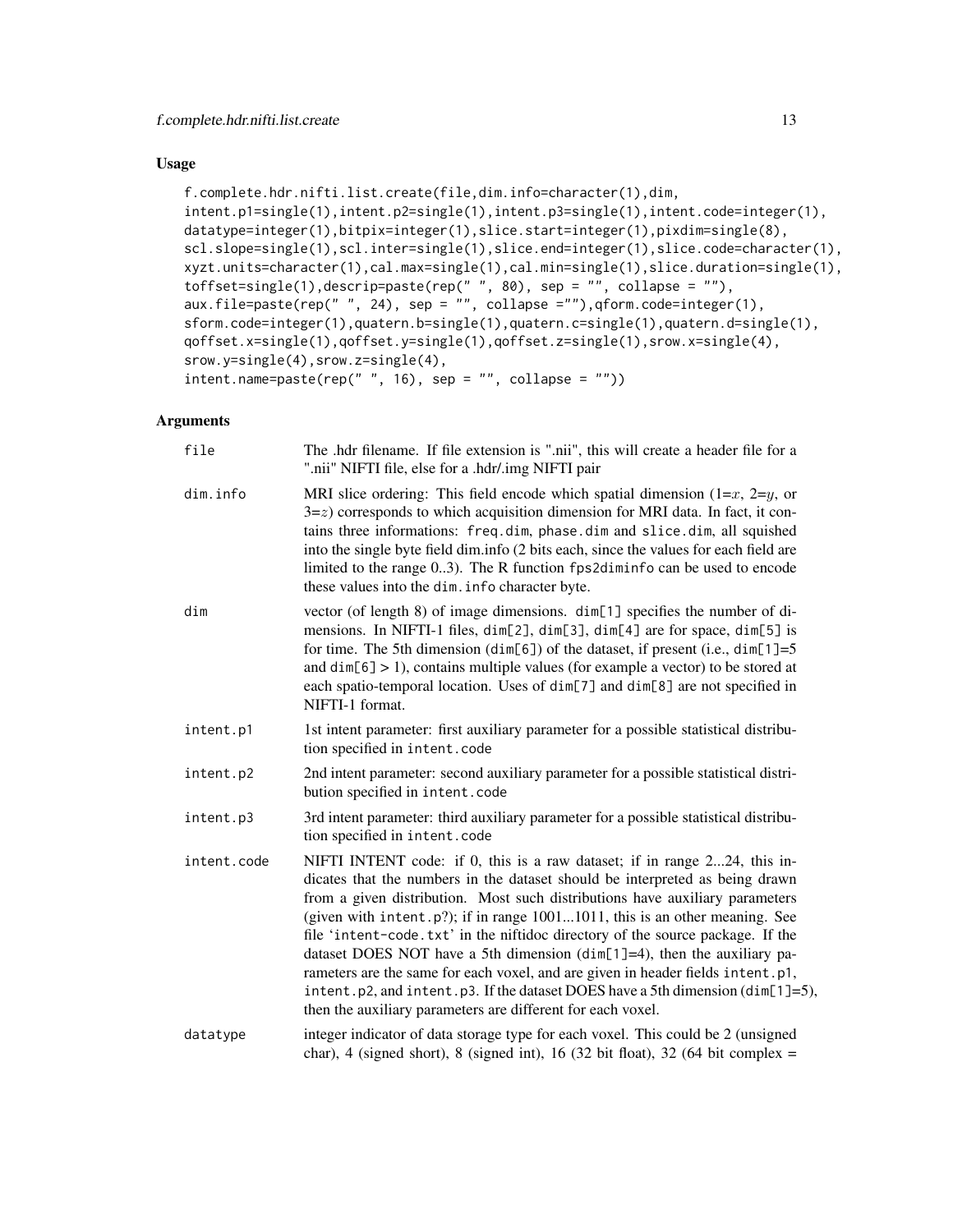|                | two 32 bit floats), 64 (64 bit float = double), 128 (3 8 bit bytes), 256 (signed<br>char), 512 (unsigned short), 768 (unsigned int), 1024 (signed long long), 1280<br>(unsigned long long), $1536(128 \text{ bit float} = \text{long double})$ , $1792(128 \text{ bit complex})$<br>$= 264$ bit floats), 2048 (256 bit complex $= 2128$ bit floats).                                                                                                                                        |
|----------------|---------------------------------------------------------------------------------------------------------------------------------------------------------------------------------------------------------------------------------------------------------------------------------------------------------------------------------------------------------------------------------------------------------------------------------------------------------------------------------------------|
| bitpix         | the number of bits per voxel. This field MUST correspond with the datatype<br>field. The total number of bytes in the image data is $\dim[2]^*$ * $\dim[\dim[1]+1]$<br>* bitpix / 8                                                                                                                                                                                                                                                                                                         |
| slice.start    | Indicates the start of the slice acquisition pattern, when slice code is nonzero.<br>These values are present to allow for the possible addition of "padded" slices at<br>either end of the volume, which don't fit into the slice timing pattern. If there are<br>no padding slices, then slice.start=0 and slice.end=dim[slice.dim+1]-1<br>are the correct values. For these values to be meaningful, slice.start must be<br>non-negative and slice.end must be greater than slice.start. |
| pixdim         | vector (of length 8). Grid spacings. When reading a NIFTI-1 header, pixdim[1]<br>stores qfac (which is either -1 or 1). If $\pi$ ixdim[1]=0 (which should not occur),<br>we take qfac=1. pixdim[2], pixdim[3] and pixdim[4] give the voxel width<br>along dimension x, y and z respectively. pixdim[5] gives the time step (=Time<br>Repetition=TR). The units of pixdim can be specified with the xyzt.units<br>field.                                                                     |
| scl.slope      | Data scaling: If the sc1.slope field is nonzero, then each voxel value in the<br>dataset should be scaled as $y = \text{sc1}.\text{slope} * x + \text{sc1}.\text{inter}, \text{where } x = \text{voxel}$<br>value stored and $y =$ "true" voxel value                                                                                                                                                                                                                                       |
| scl.inter      | Data scaling: offset. Idem above.                                                                                                                                                                                                                                                                                                                                                                                                                                                           |
| slice.end      | Indicates the end of the slice acquisition pattern, when slice code is nonzero.<br>These values are present to allow for the possible addition of "padded" slices at<br>either end of the volume, which don't fit into the slice timing pattern. If there are<br>no padding slices, then slice.start=0 and slice.end=dim[slice.dim+1]-1<br>are the correct values. For these values to be meaningful, slice. start must be<br>non-negative and slice.end must be greater than slice.start.  |
| slice.code     | Slice timing order. If this is nonzero, AND if slice dim is nonzero, AND<br>if slice. duration is positive, indicates the timing pattern of the slice acquisi-<br>tion. The following codes are defined: 0 (NIFTI SLICE UNKNOWN), 1 (NIFTI<br>SLICE SEQ INC), 2 (NIFTI SLICE SEQ DEC), 3 (NIFTI SLICE ALT INC), 4<br>(NIFTI SLICE ALT DEC)                                                                                                                                                  |
| xyzt.units     | Units of pixdim[2:5]. Bits 13 of xyzt.units specify the (same) space unit<br>of pixdim[2:4]. Bits 46 of xyzt.units specify the time unit of pixdim[5].<br>See 'xyzt-units.txt' in the niftidoc directory of the source package. The R<br>function st2xyzt can be used to encode these values into the xyzt. units byte.                                                                                                                                                                     |
| cal.max        | Maximum display intensity (white) corresponds to dataset value cal. max. Dataset<br>values above cal.max should display as white. cal.min and cal.max only<br>make sense when applied to scalar-valued datasets (i.e., $dim[1] < 5$ or $dim[6]$<br>$=$ 1).                                                                                                                                                                                                                                  |
| cal.min        | Minimum display intensity (black) corresponds to dataset value cal.min. Dataset<br>values below cal.min should display as black.                                                                                                                                                                                                                                                                                                                                                            |
| slice.duration | Time for 1 slice. If this is positive, AND if slice . dim is nonzero, indicates the<br>amount of time used to acquire 1 slice.                                                                                                                                                                                                                                                                                                                                                              |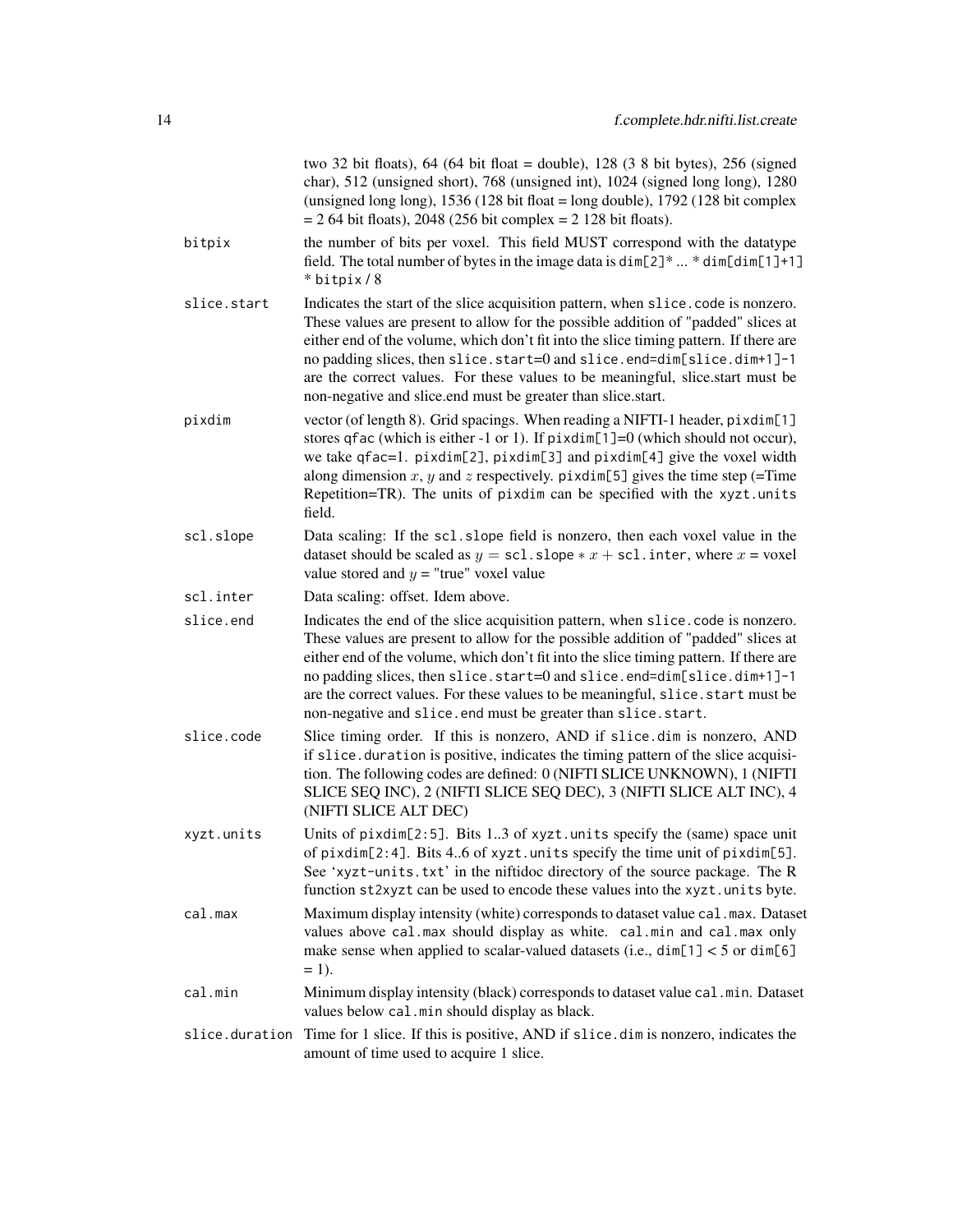- toffset Time axis shift: The toffset field can be used to indicate a nonzero start point for the time axis. That is, time point m is at  $t = \text{toffset} + m * \text{pixelim}[5]$  for m=1, ..., dim[5]-1.
- descrip char[80]. This field may contain any text you like
- aux.file char[24]. This field is used to store an auxiliary filename.
- qform.code NIFTI code (in 0, ... ,4). 0: Arbitrary coordinates; 1: Scanner-based anatomical coordinates; 2: Coordinates aligned to another file's, or to anatomical "truth" (coregistration); 3: Coordinates aligned to Talairach-Tournoux Atlas; 4: MNI 152 normalized coordinates
- sform.code NIFTI code (in  $0, \ldots, 4$ ) with the same meaning as qform codes. The basic idea behind having two coordinate systems is to allow the image to store information about (1) the scanner coordinate system used in the acquisition of the volume (in the qform) and (2) the relationship to a standard coordinate system - e.g. MNI coordinates (in the sform). The qform allows orientation information to be kept for alignment purposes without losing volumetric information, since the qform only stores a rigid-body transformation (rotation and translation) which preserves volume. On the other hand, the sform stores a general affine transformation (shear, scale, rotation and translation) which can map the image coordinates into a standard coordinate system, like Talairach or MNI, without the need to resample the image. By having both coordinate systems, it is possible to keep the original data (without resampling), along with information on how it was acquired (qform) and how it relates to other images via a standard space (sform). This ability is advantageous for many analysis pipelines, and has previously required storing additional files along with the image files. By using NIfTI-1 this extra information can be kept in the image files themselves. Note: the qform and sform also store information on whether the coordinate system is left-handed or right-handed and so when both are set they must be consistent, otherwise the handedness of the coordinate system (often used to distinguish left-right order) is unknown and the results of applying operations to such an image are unspecified.
- quatern.b Quaternion b param. These b,c,d quaternion parameters encode a rotation matrix used when  $q$  form.  $\c{code} > 0$  to obtain a rigid transformation that maps voxel indices  $(i, j, k)$  to spatial coordinates  $(x, y, z)$ , typically anatomical coordinates assigned by the scanner. This transformation (*Method 2* in the 'nifti1.h' documentation) is generated using also the voxel dimensions (pixdim[1:4]) and a 3D shift, i.e. a translation, (qoffset.\*)
- quatern.c Quaternion c param
- quatern.d Quaternion d param
- qoffset.x Quaternion x shift. If the (0020,0032) DICOM attribute is extracted into  $(px, py, pz)$ , then qoffset. $x = -px$ , qoffset. $y = -py$  and qoffset. $z = pz$  is a reasonable setting when qform.code=NIFTI XFORM SCANNER ANAT.
- qoffset.y Quaternion  $y$  shift
- qoffset.z Quaternion  $z$  shift
- srow.x vector of length 4. 1st row affine transform. These srow.\* parameters contain an affine (non-rigid) transformation (*Method 3* in the 'nifti1.h' documentation) that maps voxel indices  $(i, j, k)$  to spatial coordinates  $(x, y, z)$ .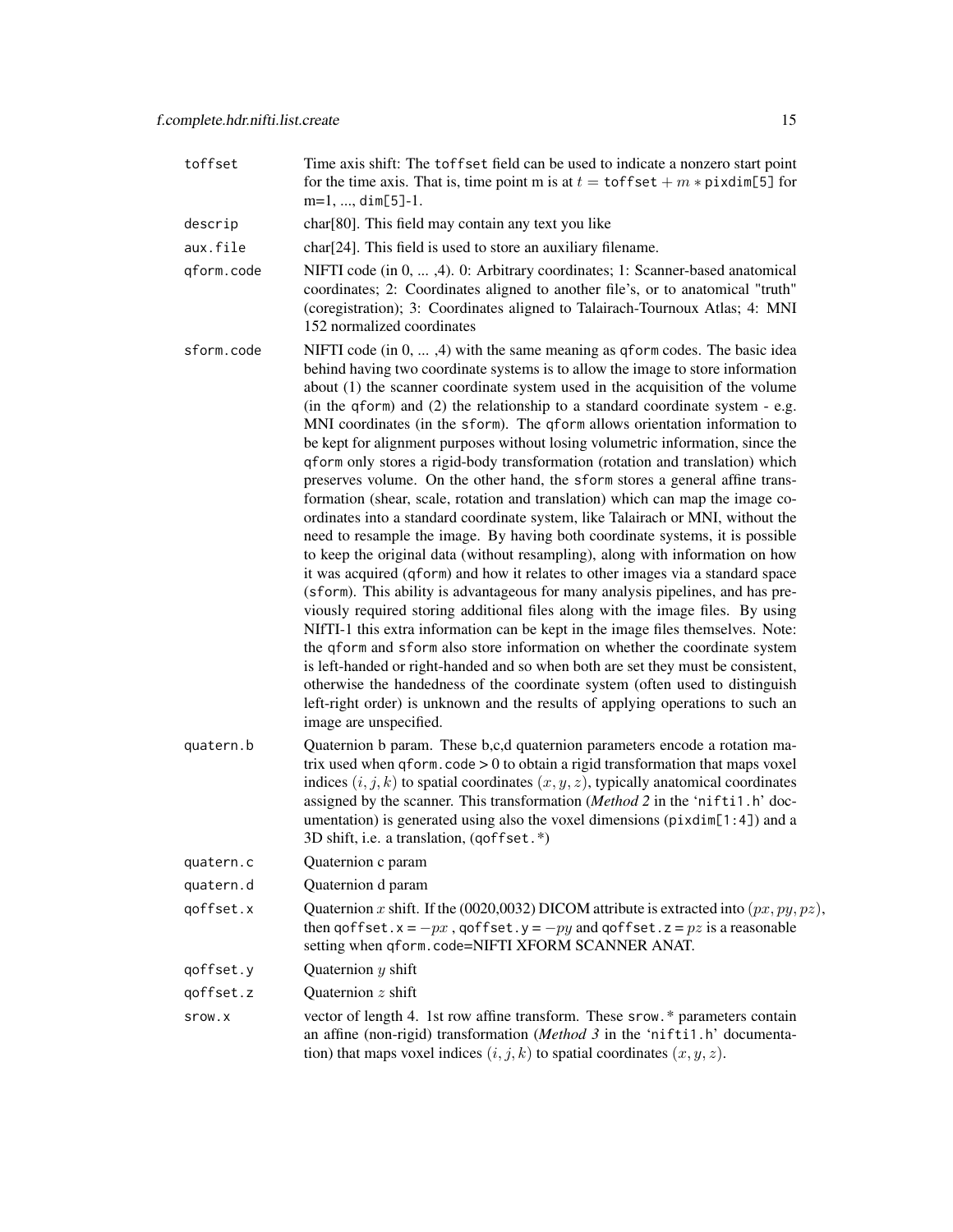<span id="page-15-0"></span>

| Srow.v      | vector of length 4. 2nd row affine transform                                                                      |
|-------------|-------------------------------------------------------------------------------------------------------------------|
| srow.z      | vector of length 4. 3rd row affine transform                                                                      |
| intent.name | $char[16]$ . name or meaning of data. If no data name is implied or needed,<br>intent.name[1] should be set to 0. |

## Value

Returns a list of all the fields needed to create a .hdr file (see the function code for details).

## See Also

```
f.basic.hdr.nifti.list.create, f.write.list.to.hdr.nifti, f.nifti.file.summary
```
#### Examples

```
dim.mat <-c(20,30,40,3)dim <- c(length(dim.mat), dim.mat, rep(0, 7 - length(dim.mat)))
filename <- "temp.hdr"
f.complete.hdr.nifti.list.create(file=filename,dim=dim)
```
<span id="page-15-1"></span>

| f.ica.fmri |          |  | Applies Spatial ICA (Independent Component Analysis) to fMRI |  |  |
|------------|----------|--|--------------------------------------------------------------|--|--|
|            | datasets |  |                                                              |  |  |

## Description

Decomposes an fMRI dataset into a specified number of Spatially Independent Components maps and associated time-courses using the FastICA algorithm

## Usage

```
f.ica.fmri(file.name, n.comp, norm.col=TRUE, fun="logcosh", maxit=1000,
alg.type="parallel", alpha=1, tol=1e-04, mask.file.name=NULL, slices=NULL)
```

| file.name | path to fMRI dataset (ANALYZE format .img file)                                                                                                                                                         |
|-----------|---------------------------------------------------------------------------------------------------------------------------------------------------------------------------------------------------------|
| n.comp    | number of components to extract                                                                                                                                                                         |
| norm.col  | a logical value indicating whether each voxel time series should be standard-<br>ised to have zero mean and unit variance before the ICA algorithm is applied<br>(default=TRUE recommended in practice) |
| fun       | the functional form of the G function used in the approximation to negentropy<br>(see details)                                                                                                          |
| maxit     | maximum number of iterations to perform                                                                                                                                                                 |
| alg.type  | if alg. typ=="deflation" the components are extracted one at a time (the de-<br>fault). if alg. typ=="parallel" the components are extracted simultaneously.                                            |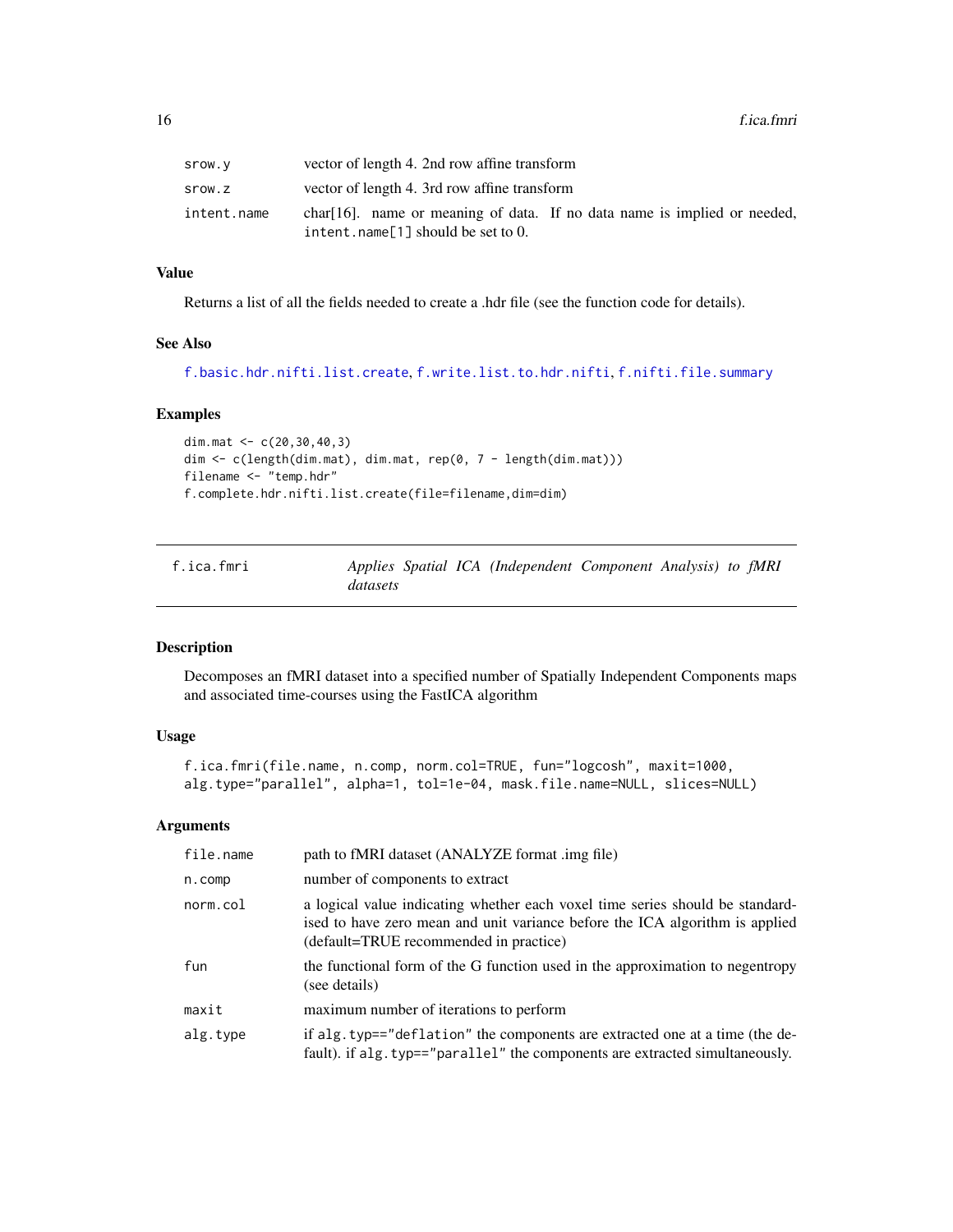| alpha  | constant in range $[1,2]$ used in approximation to negentropy when $fun==$ " logcosh"                    |
|--------|----------------------------------------------------------------------------------------------------------|
| tol    | a positive scalar giving the tolerance at which the un-mixing matrix is considered<br>to have converged. |
|        | mask. file, name Optional path to file containing a 0/1 mask for the dataset                             |
| slices | Optional vector of slices to be included                                                                 |

#### Details

The fMRI dataset is rearranged into a 2-dimensional data matrix X, where the column vectors are voxel time-series. A mask is used to specify which voxels are included. If this is not supplied by the user then a mask is constructed automatically using a 10% intensity threshold.

The data matrix is considered to be a linear combination of non-Gaussian (independent) components i.e.  $X = AS$  where rows of S contain the independent components and A is a linear mixing matrix. In short ICA attempts to 'un-mix' the data by estimating an un-mixing matrix U where  $UX = S$ .

Under this generative model the measured 'signals' in X will tend to be 'more Gaussian' than the source components (in S) due to the Central Limit Theorem. Thus, in order to extract the independent components/sources we search for an un-mixing matrix U that maximizes the nongaussianity of the sources.

In FastICA, non-gaussianity is measured using approximations to negentropy (J) which are more robust than kurtosis based measures and fast to compute.

The approximation takes the form

 $J(y) = [EG(y) - EG(v)]^2$  where v is a N(0,1) r.v.

The following choices of G are included as options  $G(u) = \frac{1}{\alpha} \log \cosh(\alpha u)$  and  $G(u) = -\exp(\frac{-u^2}{2})$  $\frac{u^2}{2})$ 

The FastICA algorithm is used to 'un-mix' the data and recover estimates of the mixing matrix A and the source matrix S. Rows of the source matrix S represent spatially independent components of the dataset (these are arranged spatially in the output). Columns of A contain the associated time-courses of the independent components.

Pre-processing involves removing the mean of each row of the data matrix and (optionally) standardizing the columns of the data matrix to have zero mean and unit variance.

All computations are done using C code. This avoids reading the entire dataset into R and thus saves memory space.

#### Value

A list containing the following components

| A    | estimated mixing matrix                                                                                                                            |
|------|----------------------------------------------------------------------------------------------------------------------------------------------------|
| S    | estimated source matrix that has been rearranged spatially i.e. S is a 4-D array<br>and $S$ [ $\ldots$ ] contains the 3-D map of the ith component |
| file | the name of the data file                                                                                                                          |
| mask | the name of the mask file                                                                                                                          |

#### Author(s)

J L Marchini <marchini@stats.ox.ac.uk> and C Heaton <chrisheaton99@yahoo.com>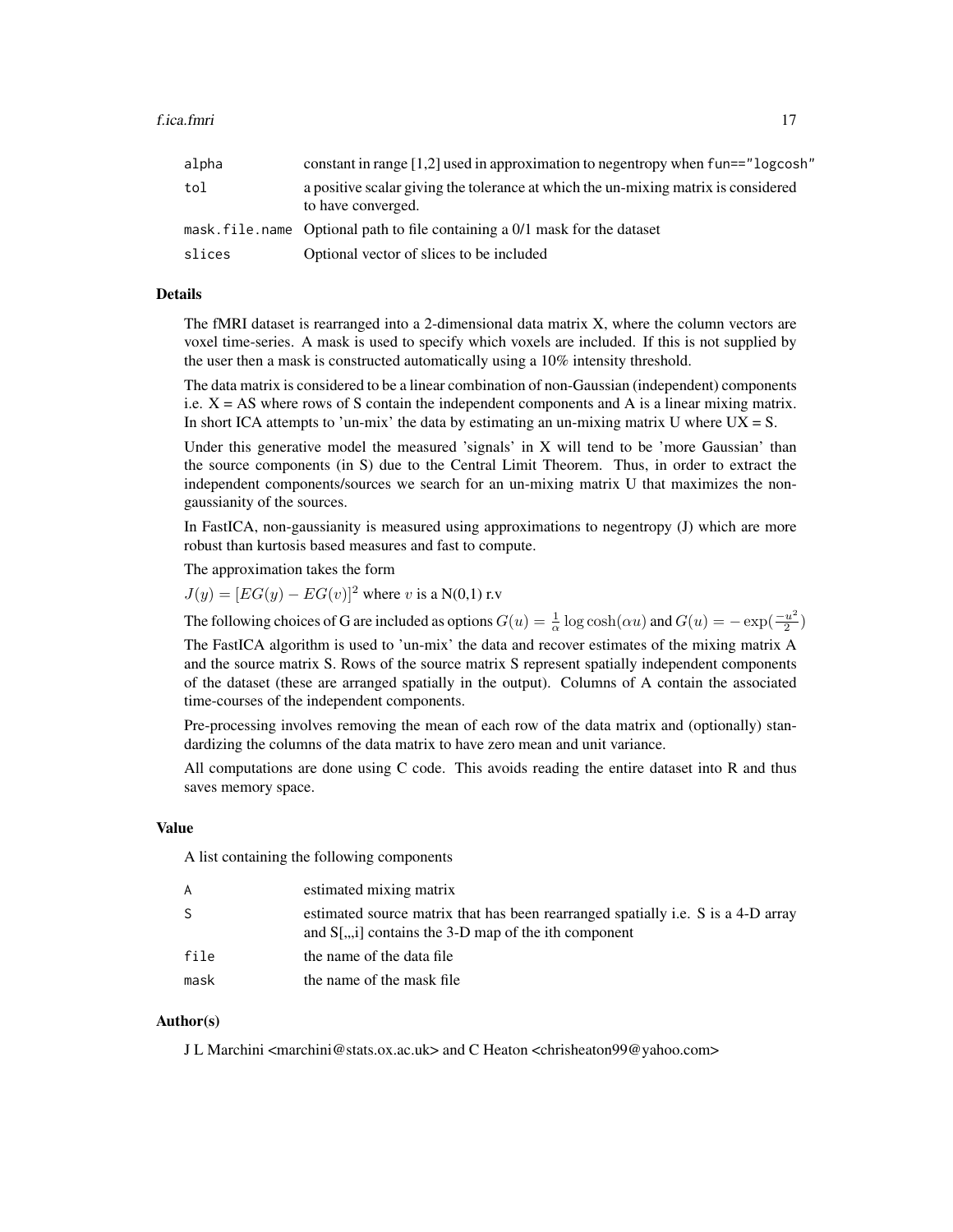#### <span id="page-17-0"></span>References

A. Hyvarinen and E. Oja (2000) Independent Component Analysis: Algorithms and Applications, Neural Networks, 13(4-5):411-430

Beckmann C. (2000) Independent Component Analysis for fMRI. First Year D.Phil Report, Dept. of Engineering Science, University of Oxford.

#### See Also

[f.ica.fmri.gui](#page-17-1),[f.plot.ica.fmri](#page-21-1)

<span id="page-17-1"></span>f.ica.fmri.gui *tcltk GUI to apply ICA to fMRI datasets*

## **Description**

The GUI provides a quick and easy to use interface for applying spatial ICA to fMRI datasets. Computations are done in C for speed and low memory usage.

#### Usage

f.ica.fmri.gui()

#### Details

The user is required to enter the location of the fMRI dataset (stored in the ANALYZE format) and (optionally) a mask for the dataset. If no mask is supplied then an option to create mask is available. There is option to normalize the columns of the data matrix and to exclude the top and bottom slices (which are sometimes affected by the registration procedures).

Once completed, the user has the option of saving the results to an R object or viewing the estimated components. The slices of each component map are plotted sequentially in a grid followed by the components associated time-course and that time-courses periodogram/power spectrum.

#### Value

User named R object (optional)

Once completed, the user has the option of saving the results to an R object named by the user.

## Author(s)

J L Marchini <marchini@stats.ox.ac.uk> and C Heaton <chrisheaton99@yahoo.com>

## See Also

[f.ica.fmri](#page-15-1),[f.plot.ica.fmri](#page-21-1)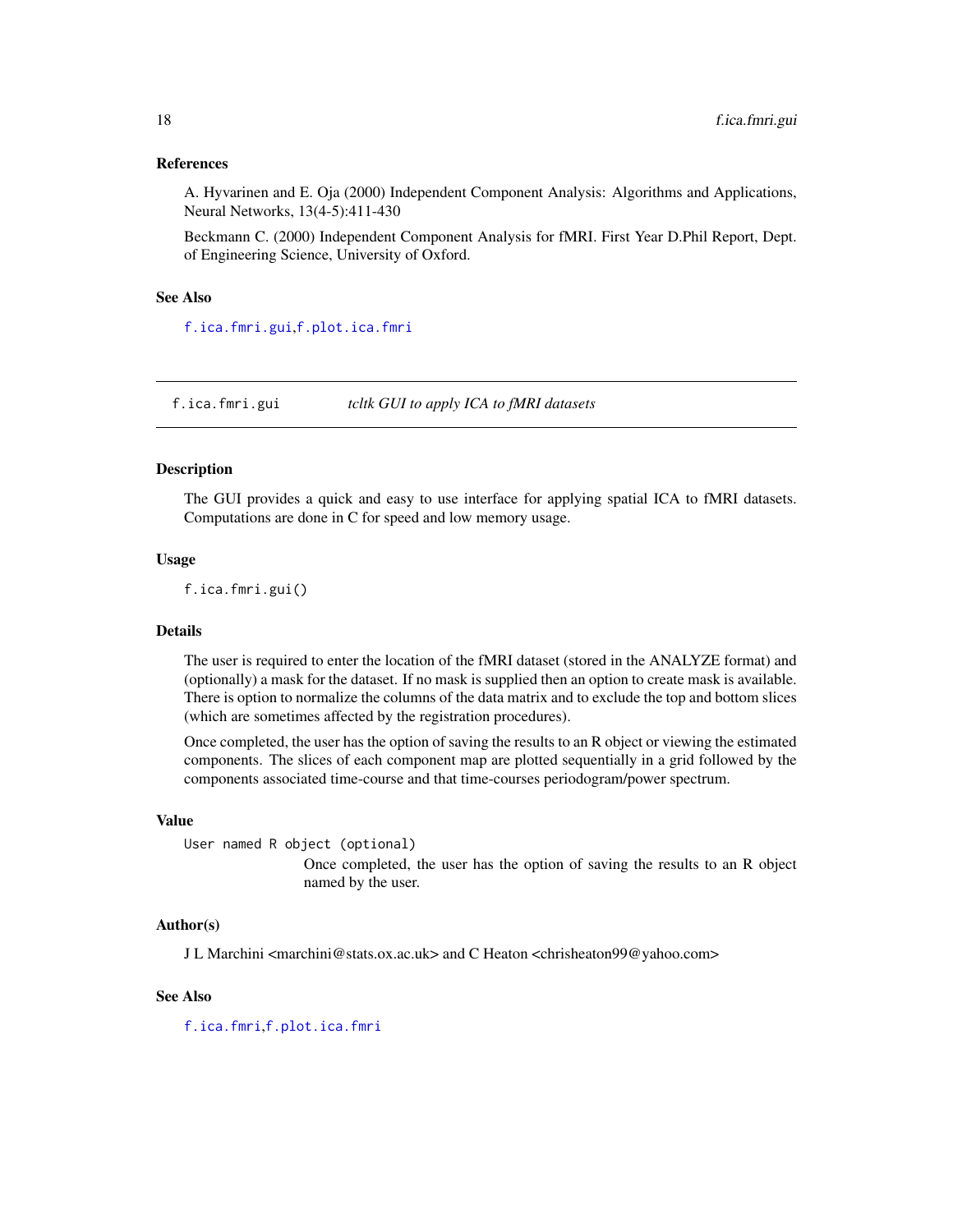<span id="page-18-1"></span><span id="page-18-0"></span>f.icast.fmri *Applies Spatial or Temporal ICA (Independent Component Analysis) to fMRI NIFTI datasets*

#### **Description**

Decomposes an fMRI dataset into a specified number of Spatially or Temporally Independent Components maps and associated time-courses using the FastICA algorithm

#### Usage

f.icast.fmri(foncfile,maskfile,is.spatial,n.comp.compute=TRUE,n.comp=0,hp.filter=TRUE)

#### Arguments

| foncfile   | path and filename to fMRI dataset (NIFTI format .img or .nii file)                                                                                  |
|------------|-----------------------------------------------------------------------------------------------------------------------------------------------------|
| maskfile   | path and filename to fMRI maskfile (0 and 1 values to determine if you are inside<br>or outside the brain) dataset (NIFTI format .img or .nii file) |
| is.spatial | Logical. Should we perform a spatial or temporal ICA.                                                                                               |
|            | n.comp.compute Logical. Should we estimate the number of components to exatract. If FALSE,<br>n.comp value $(>0)$ should be provided                |
| n.comp     | number of components to extract                                                                                                                     |
| hp.filter  | Logical. Should we perform high-pass filtering on the data                                                                                          |

#### Details

TODO!!! The fMRI dataset is rearranged into a 2-dimensional data matrix X, where the column vectors are voxel time-series. A mask is used to specify which voxels are included. If this is not supplied by the user then a mask is constructed automatically using a 10% intensity threshold.

The data matrix is considered to be a linear combination of non-Gaussian (independent) components i.e.  $X = AS$  where rows of S contain the independent components and A is a linear mixing matrix. In short ICA attempts to 'un-mix' the data by estimating an un-mixing matrix U where  $UX = S$ .

Under this generative model the measured 'signals' in X will tend to be 'more Gaussian' than the source components (in S) due to the Central Limit Theorem. Thus, in order to extract the independent components/sources we search for an un-mixing matrix U that maximizes the nongaussianity of the sources.

In FastICA, non-gaussianity is measured using approximations to negentropy (J) which are more robust than kurtosis based measures and fast to compute.

The approximation takes the form

 $J(y) = [EG(y) - EG(v)]^2$  where v is a N(0,1) r.v

The following choices of G are included as options  $G(u) = \frac{1}{\alpha} \log \cosh(\alpha u)$  and  $G(u) = -\exp(\frac{-u^2}{2})$  $\frac{u^2}{2})$ 

The FastICA algorithm is used to 'un-mix' the data and recover estimates of the mixing matrix A and the source matrix S. Rows of the source matrix S represent spatially independent components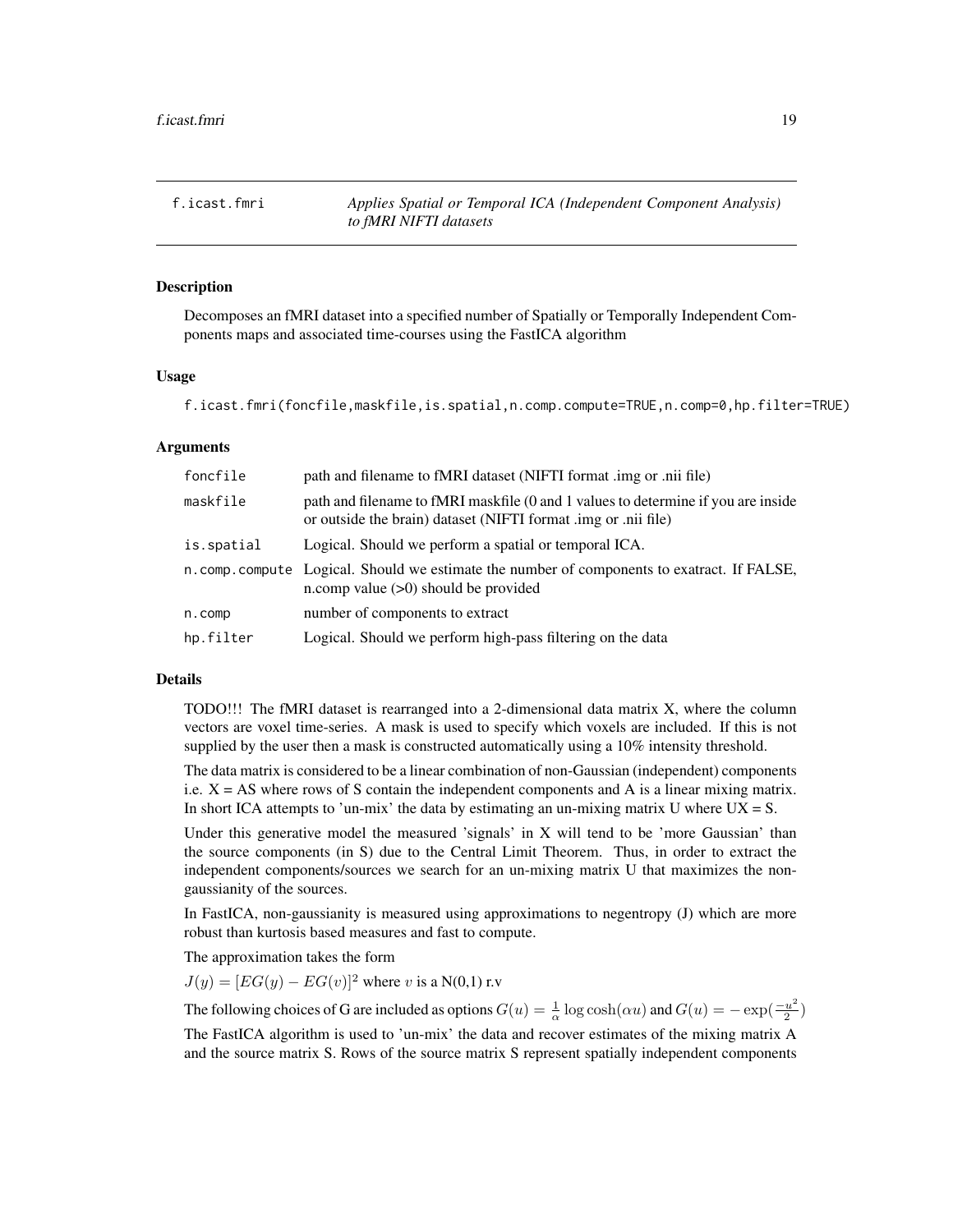of the dataset (these are arranged spatially in the output). Columns of A contain the associated time-courses of the independent components.

Pre-processing involves removing the mean of each row of the data matrix and (optionally) standardizing the columns of the data matrix to have zero mean and unit variance.

All computations are done using C code. This avoids reading the entire dataset into R and thus saves memory space.

## Value

Nothing for the moment ... TODO!! The spatial and temporal components are written on disk

#### Author(s)

P Lafaye de Micheaux <plafaye@club.fr>

#### References

A. Hyvarinen and E. Oja (2000) Independent Component Analysis: Algorithms and Applications, Neural Networks, 13(4-5):411-430

Beckmann C. (2000) Independent Component Analysis for fMRI. First Year D.Phil Report, Dept. of Engineering Science, University of Oxford.

#### See Also

[f.icast.fmri.gui](#page-19-1)

<span id="page-19-1"></span>f.icast.fmri.gui *tcltk GUI to apply Spatial or Temporal ICA to fMRI NIFTI datasets*

## Description

The GUI provides a quick and easy to use interface for applying spatial or temporal ICA to fMRI NIFTI datasets. Computations WILL BE (NOT YET IMPLEMENTED) done in C for speed and low memory usage.

#### Usage

f.icast.fmri.gui()

#### **Details**

The user is required to enter the location of the fMRI dataset (stored in the NIFTI format) and (optionally) a mask for the dataset. If no mask is supplied then an option to create mask is available. TODO!!

Once completed, the user has the option of saving the results to an R object or viewing the estimated components. The slices of each component map are plotted sequentially in a grid followed by the components associated time-course and that time-courses periodogram/power spectrum.TODO!!

<span id="page-19-0"></span>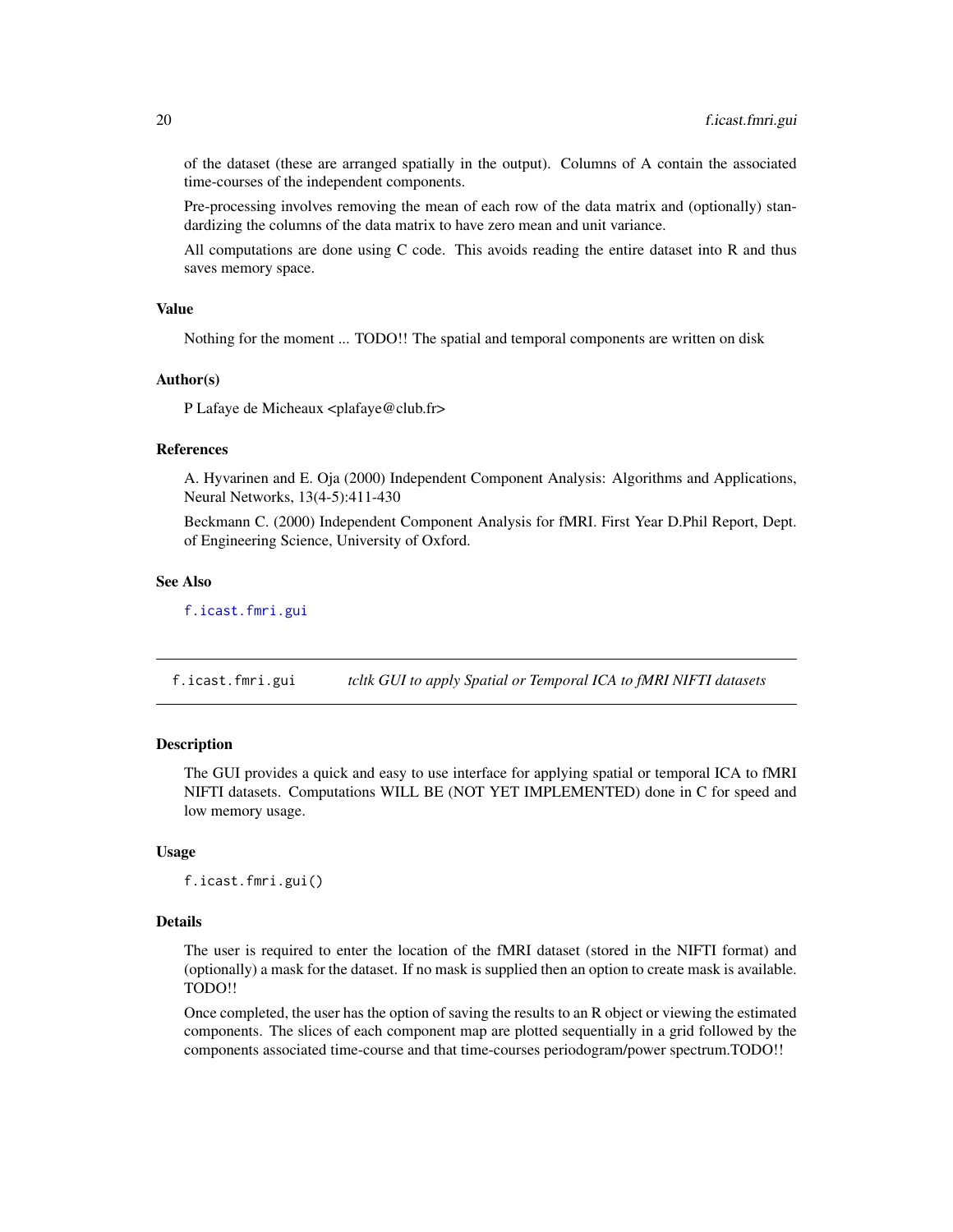## <span id="page-20-0"></span>f.nifti.file.summary 21

#### Value

User named R object (optional)

Once completed, the user has the option of saving the results to an R object named by the user.TODO!!

## Author(s)

P Lafaye de Micheaux <plafaye@club.fr>

## See Also

[f.icast.fmri](#page-18-1),[f.ica.fmri.gui](#page-17-1)

<span id="page-20-1"></span>f.nifti.file.summary *prints summary of .img file contents*

## Description

Prints a summary of the contents of a NIFTI .img file using the associated .hdr header file.

#### Usage

```
f.nifti.file.summary(file)
```
#### Arguments

file The location of .img file to be read

#### Value

A print out containing information about the .img file. This includes File name, Data Dimension, X dimension, Y dimension, Z dimension, Time dimension, Voxel dimensions, Data type

#### See Also

```
f.read.nifti.header, f.read.nifti.slice, f.read.nifti.slice.at.all.timepoints, f.read.nifti.ts,
f.write.nifti, f.read.nifti.volume, f.spectral.summary.nifti, f.write.array.to.img.2bytes,
f.write.array.to.img.float, f.write.list.to.hdr.nifti, f.basic.hdr.nifti.list.create
```
## Examples

f.nifti.file.summary(system.file("example-nifti.img", package="AnalyzeFMRI"))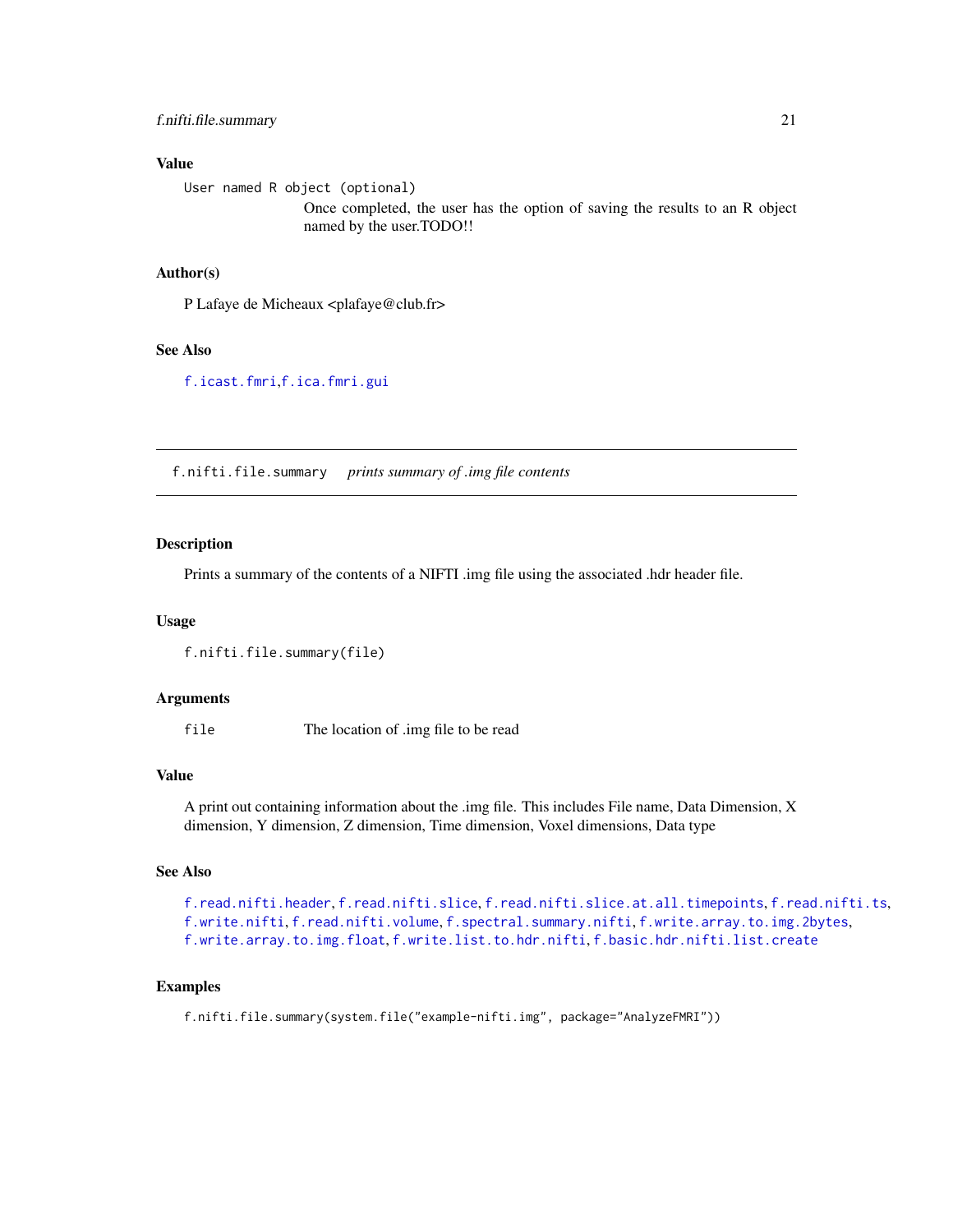<span id="page-21-1"></span><span id="page-21-0"></span>

## Description

Plots a specified component from the output of f.ica.fmri

## Usage

f.plot.ica.fmri(obj.ica, comp, cols)

## Arguments

| obj.ica | R object returned by the function f.ica.fmri   |
|---------|------------------------------------------------|
| comp    | number of the component to plot                |
| cols    | optional vector of colours to use for plotting |

## Details

The slices of the specified component map are plotted sequentially in a grid followed by the components associated time-course and that time-courses periodogram/power spectrum

#### Author(s)

J L Marchini <marchini@stats.ox.ac.uk> and C Heaton <chrisheaton99@yahoo.com>

## See Also

[f.ica.fmri](#page-15-1),[f.ica.fmri.gui](#page-17-1)

f.plot.ica.fmri.jpg *Plot the components of the ouput of f.ica.fmri to a series of jpeg files*

## Description

This function allows the compact graphical storage of the output of a spatial ICA decomposition of an fMRI dataset. each component is plotted to a jpeg.

## Usage

f.plot.ica.fmri.jpg(ica.obj, file="./ica", cols=heat.colors(100), width=700, height=700)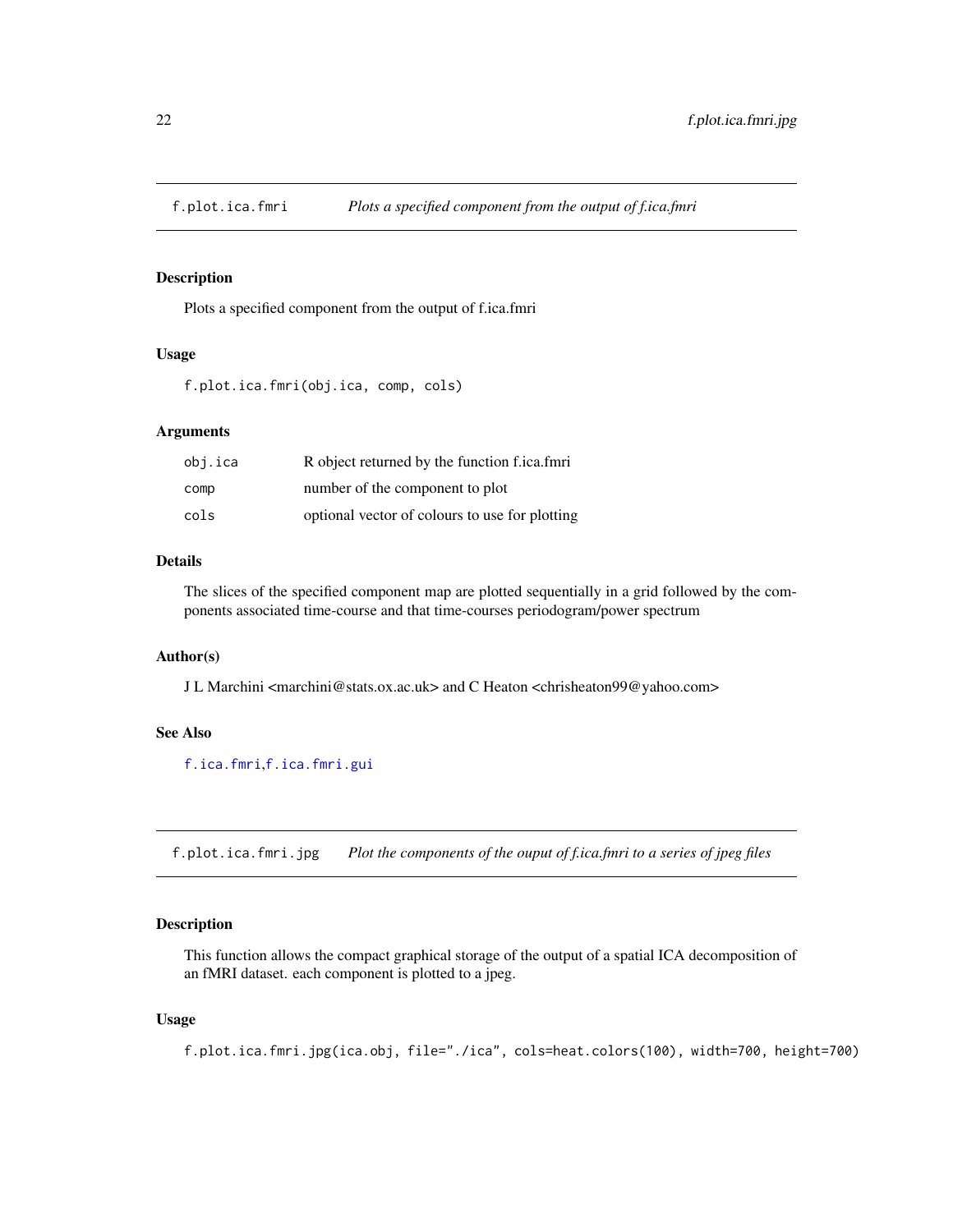## <span id="page-22-0"></span>f.plot.volume.gui 23

## Arguments

| ica.obj | Object that is the output of f.ica.fmri                  |
|---------|----------------------------------------------------------|
| file    | The component i will be plotted in file file.comp.i.jpeg |
| cols    | Optional colour vector for plotting the components       |
| width   | Width of jpeg images                                     |
| height  | Height of jpeg images                                    |

## Author(s)

J L Marchini

## See Also

[f.ica.fmri](#page-15-1), [jpeg](#page-0-0)

f.plot.volume.gui *tcltk GUI to display FMRI or MRI images*

## Description

tcltk GUI to display FMRI or MRI images. This GUI is very usefull, for example, for investigating the results of an ICA performed with f.icast.fmri.gui(). But it can also be used to display an MRI or an FMRI image

## Usage

f.plot.volume.gui(array.fonc=NULL,hdr.fonc=NULL)

## Arguments

| array.fonc | An optionnal array containing the MRI values                                  |
|------------|-------------------------------------------------------------------------------|
| hdr.fonc   | If array fonc is not NULL, one must provide a list 'hdr fonc' with a 'pixdim' |
|            | field containing a vector of length 4 with the pixel dimensions               |

#### Details

One has the possibility to enter either a filename (with its path) or directly an R object in the file field.

## Value

Nothing

## Author(s)

P Lafaye de Micheaux <plafaye@club.fr>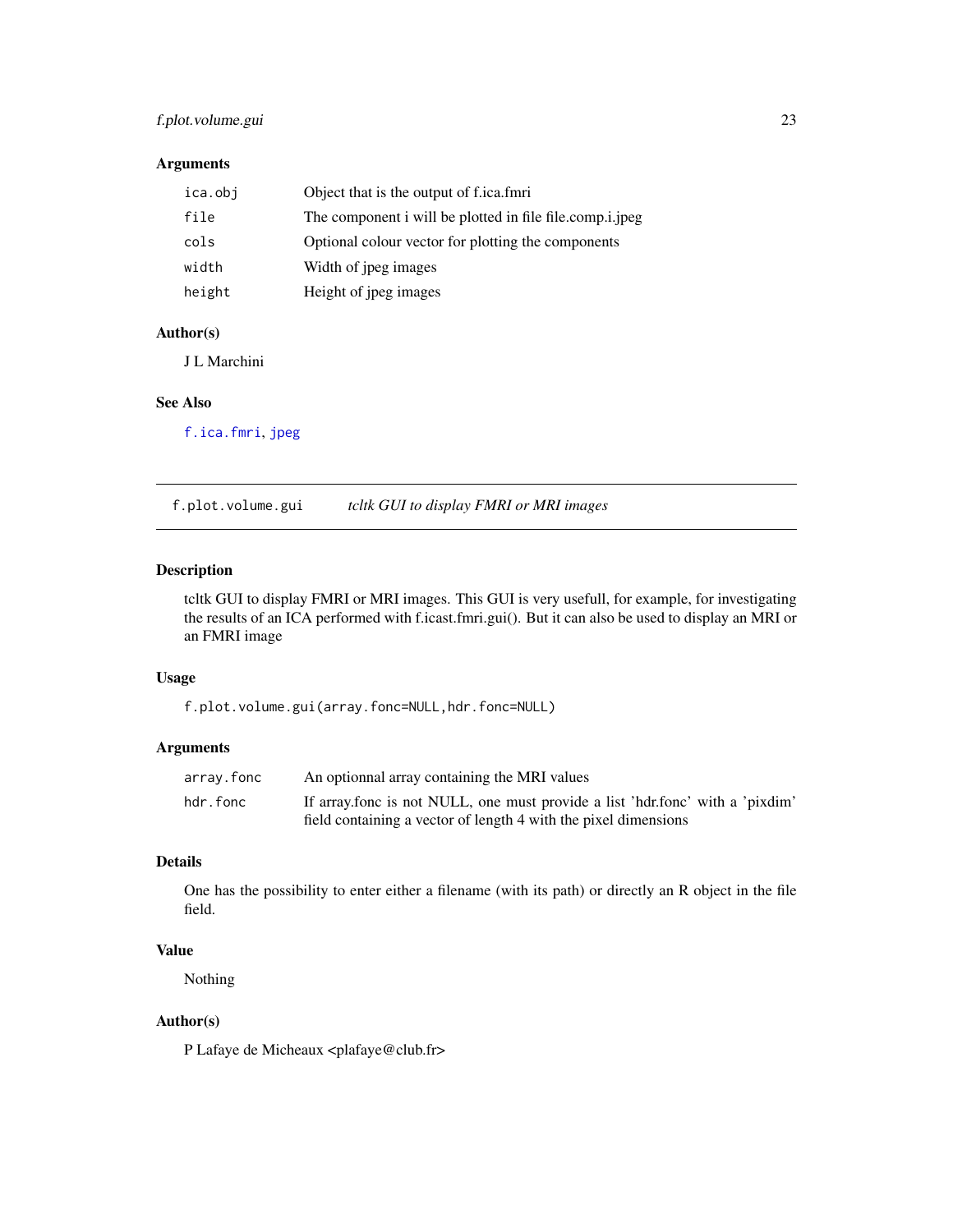## <span id="page-23-0"></span>See Also

[f.icast.fmri.gui](#page-19-1)

## Examples

# TODO!!

<span id="page-23-1"></span>f.read.analyze.header *read Analyze header file*

## Description

Reads the ANALYZE image format .hdr header file into a list.

## Usage

```
f.read.analyze.header(file)
```
## Arguments

file The .hdr file to be read

#### Value

A list containing the information in the fields of the .hdr file.

| file.name     | name of the .img file                                                                                                                                                                                                                                                                                                    |
|---------------|--------------------------------------------------------------------------------------------------------------------------------------------------------------------------------------------------------------------------------------------------------------------------------------------------------------------------|
| swap          | TRUE or FALSE variable indicating whether files are big or little endian                                                                                                                                                                                                                                                 |
| HEADER KEY    |                                                                                                                                                                                                                                                                                                                          |
|               |                                                                                                                                                                                                                                                                                                                          |
| sizeof.hdr    | This field implies that Analyze format was originally intended to be extensible,<br>but in practice this did not happen, and instead the file size (and hence the value<br>of this field) is 348. Software commonly tests the value in this field to detect<br>whether the byte ordering is Big-Endian or Little-Endian. |
| data.type     | character vector indicating data storage type for each voxel                                                                                                                                                                                                                                                             |
| db.name       | database name                                                                                                                                                                                                                                                                                                            |
| extents       | Should be 16384, the image file is created as contiguous with a minimum extent<br>size                                                                                                                                                                                                                                   |
| session.error |                                                                                                                                                                                                                                                                                                                          |
| regular       | Must be 'r' to indicate that all images and volumes are the same size                                                                                                                                                                                                                                                    |
| hkey.un0      |                                                                                                                                                                                                                                                                                                                          |
|               | $\ldots \ldots$ IMAGE DIMENSION $\ldots \ldots \ldots$                                                                                                                                                                                                                                                                   |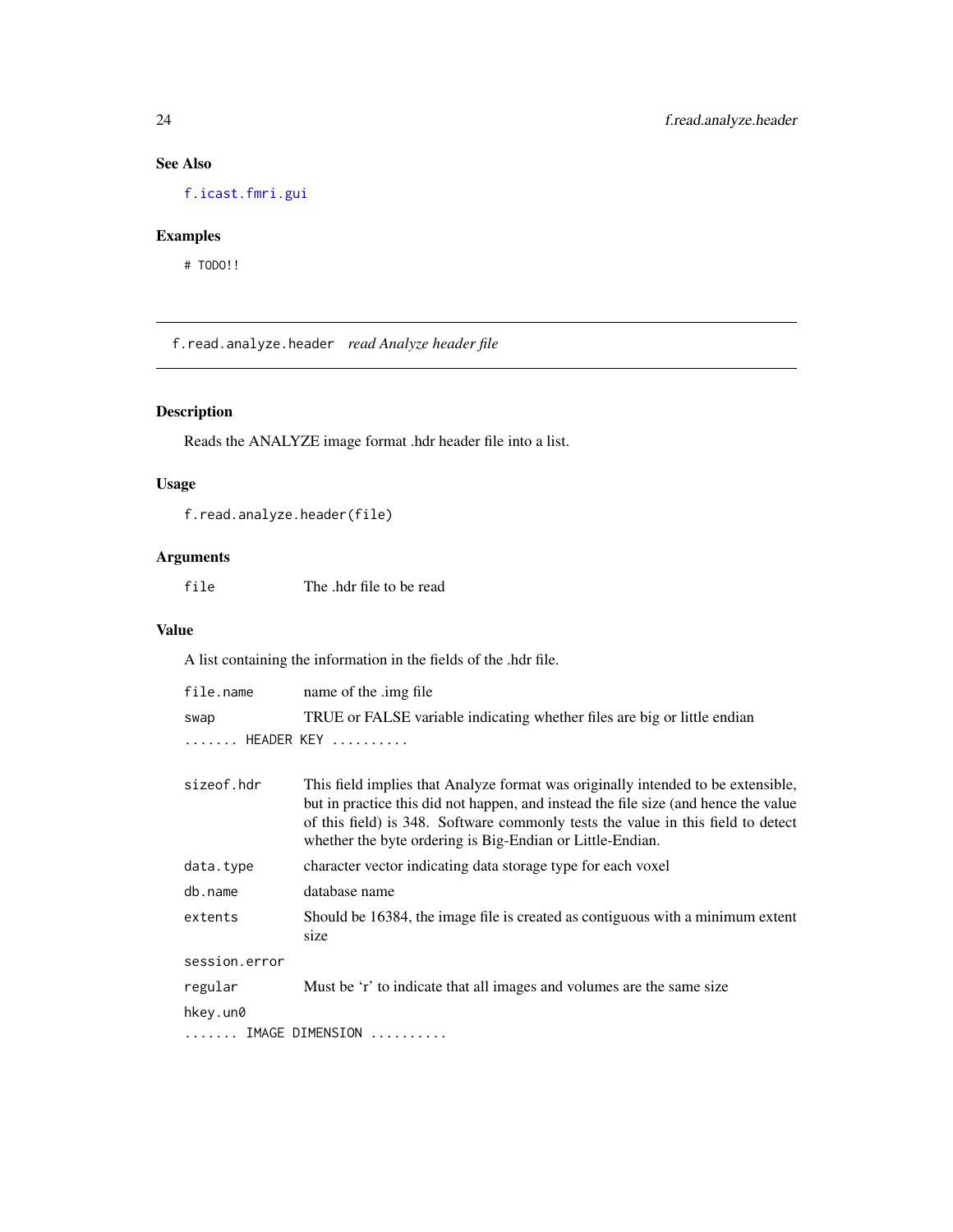| dim                  | vector of the image dimensions: dim[1] Number of dimensions in database,<br>usually 4; dim[2] Image X dimension (slice width), number of pixels in an im-<br>age row; dim[3] Image Y dimension (slice height), number of pixel rows in<br>slice; dim[4] Volume Z dimension (volume depth), number of slices in a vol-<br>ume; dim[5] Time points, number of volumes in database dim[6] ?? dim[7] ??<br>$dim[8]$ ?? |
|----------------------|--------------------------------------------------------------------------------------------------------------------------------------------------------------------------------------------------------------------------------------------------------------------------------------------------------------------------------------------------------------------------------------------------------------------|
| vox.units            | 3 characters to specify the spatial units of measure for a voxel (mm., um., cm.)                                                                                                                                                                                                                                                                                                                                   |
| cal.units            | 7 characters to specify the name of the calibration unit i.e. pixel, voxel                                                                                                                                                                                                                                                                                                                                         |
| unused1              | ??                                                                                                                                                                                                                                                                                                                                                                                                                 |
| datatype             | integer indicator of data storage type for this image: 0 (None or Unknown),<br>1 (Binary), 2 (Unsigned-char), 4 (Signed-short), 8 (Signed-int), 16 (float), 32<br>(Complex), 64 (Double), 128 (RGB), 255 (All)                                                                                                                                                                                                     |
| bitpix               | number of bits per pixel: 1 (packed binary, slices begin on byte boundaries), 8<br>(unsigned char, gray scale), 16 (signed short), 32 (signed integers or float), or 24<br>(RGB, 8 bits per channel)s                                                                                                                                                                                                              |
| $dim.$ un $@$        | unused                                                                                                                                                                                                                                                                                                                                                                                                             |
| pixdim               | Parallel vector to dim, giving real world measurements in mm. and ms. pixdim[1]:<br>?? pixdim[2]: voxel width in mm. pixdim[3]: voxel height in mm. pixdim[4]:<br>slice thickness (interslice distance) in mm. pixdim[5]: timeslice in ms. pixdim[6]:<br>?? $\pi$ ixdim[7]: ?? $\pi$ ixdim[8]: ??                                                                                                                  |
| vox.offset           | byte offset in the .img file at which voxels start. This value can be negative to<br>specify that the absolute value is applied for every image voxel in the file                                                                                                                                                                                                                                                  |
| funused1             | specify the range of calibration values. SPM extends the Analyze format by<br>using a scaling factor for the image from the header                                                                                                                                                                                                                                                                                 |
| funused <sub>2</sub> | SPM2 image intensity zero intercept                                                                                                                                                                                                                                                                                                                                                                                |
| funused3             | ??                                                                                                                                                                                                                                                                                                                                                                                                                 |
| cal.max              | Max display intensity, calibration value, values of 0.0 for both fields imply that<br>no calibration max and min values are used                                                                                                                                                                                                                                                                                   |
| cal.min              | Min display intensity, calibration value                                                                                                                                                                                                                                                                                                                                                                           |
| compressed           | ??                                                                                                                                                                                                                                                                                                                                                                                                                 |
| verified             | ??                                                                                                                                                                                                                                                                                                                                                                                                                 |
| glmax                | The maximum pixel values for the entire database                                                                                                                                                                                                                                                                                                                                                                   |
| glmin                | The minimum pixel values for the entire database                                                                                                                                                                                                                                                                                                                                                                   |
| .                    | DATA HISTORY                                                                                                                                                                                                                                                                                                                                                                                                       |
| descrip              | any text you like                                                                                                                                                                                                                                                                                                                                                                                                  |
| aux.file             | auxiliary filename                                                                                                                                                                                                                                                                                                                                                                                                 |
| orient               | planar slice orientation for this dataset: 0 transverse unflipped; 1 coronal un-<br>flipped; 2 sagittal unflipped; 3 transverse flipped; 4 coronal flipped; 5 sagittal<br>flipped                                                                                                                                                                                                                                  |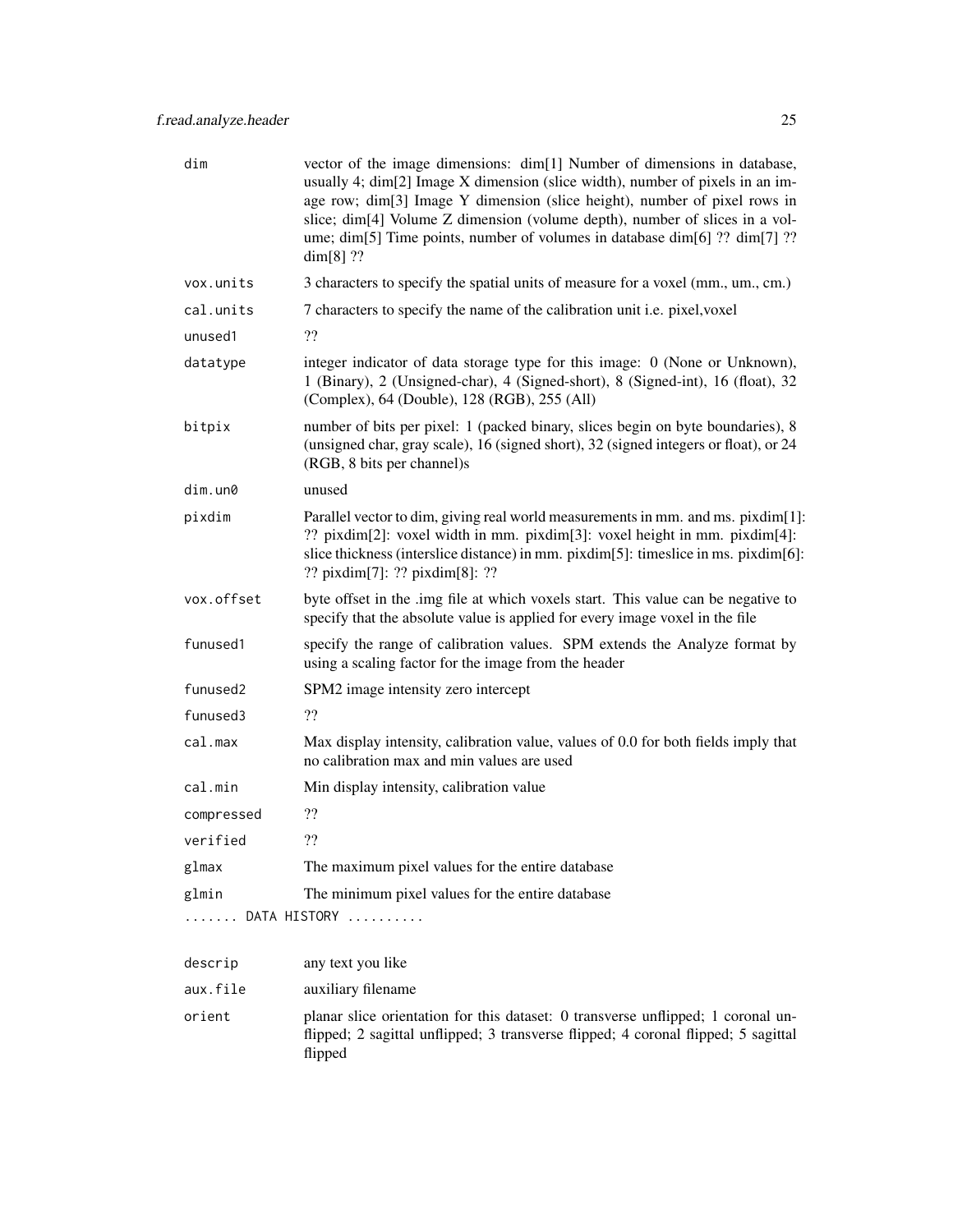<span id="page-25-0"></span>

| originator  | image central voxel coordinates. SPM uses this Analyze header field in an<br>unorthodox way. originator[1]: SPM99 X near Anterior Commissure, origi-<br>nator[2]: SPM99 Y near Anterior Commissure, originator[3]: SPM99 Z near<br>Anterior Commissure, originator[4]:??, originator[5]:?? |
|-------------|--------------------------------------------------------------------------------------------------------------------------------------------------------------------------------------------------------------------------------------------------------------------------------------------|
| generated   | ??                                                                                                                                                                                                                                                                                         |
| scannum     | ??                                                                                                                                                                                                                                                                                         |
| patient.id  | ??                                                                                                                                                                                                                                                                                         |
| exp.date    | ??                                                                                                                                                                                                                                                                                         |
| exp.time    | ??                                                                                                                                                                                                                                                                                         |
| hist.un0    | ??                                                                                                                                                                                                                                                                                         |
| views       | ??                                                                                                                                                                                                                                                                                         |
| vols.added  | ??                                                                                                                                                                                                                                                                                         |
| start.field | ??                                                                                                                                                                                                                                                                                         |
| field.skip  | ??                                                                                                                                                                                                                                                                                         |
| omax        | ??                                                                                                                                                                                                                                                                                         |
| omin        | ??                                                                                                                                                                                                                                                                                         |
| smax        | ??                                                                                                                                                                                                                                                                                         |
| smin        | ??                                                                                                                                                                                                                                                                                         |

## See Also

[f.analyze.file.summary](#page-9-1)

## Examples

f.read.analyze.header(system.file("example.hdr", package="AnalyzeFMRI"))

<span id="page-25-1"></span>f.read.analyze.slice *read one slice from a .img file*

## Description

Reads in a specific slice from an ANALYZE .img image format file into an array.

## Usage

```
f.read.analyze.slice(file, slice, tpt)
```

| file  | The .img file to be read from                             |
|-------|-----------------------------------------------------------|
| slice | The number of the slice (assumed to be the 3rd dimension) |
| tpt   | The number of the scan that the slice is to be taken from |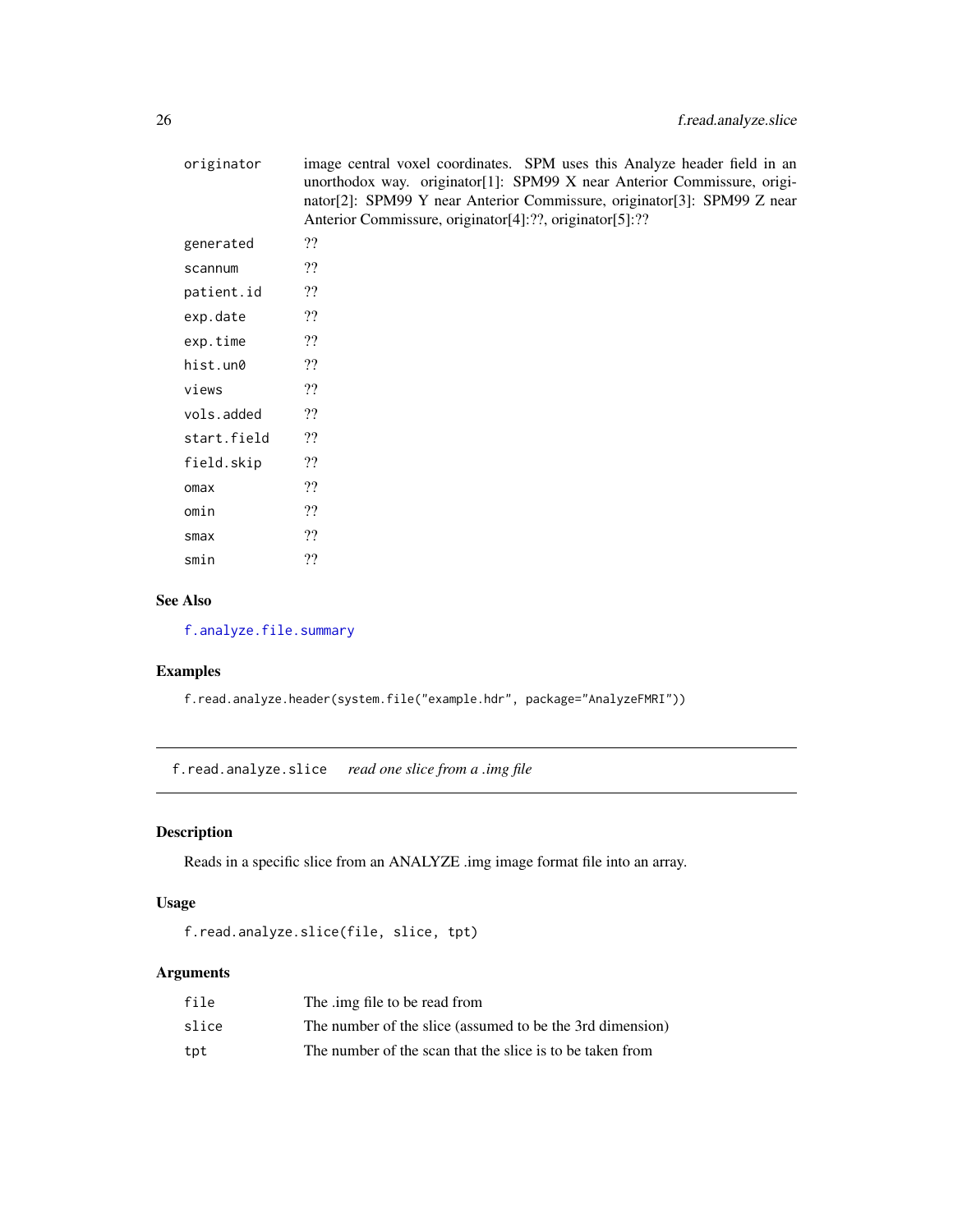## <span id="page-26-0"></span>Details

The entire dataset is assumed to be 4D and a slice is extracted that is referenced by specifying the last two dimensions of the dataset i.e.slice and tpt.

## Value

An array containing the slice

## See Also

[f.read.analyze.slice.at.all.timepoints](#page-26-1), [f.read.analyze.ts](#page-27-1), [f.read.analyze.volume](#page-28-1)

## Examples

```
a<-f.read.analyze.slice(system.file("example.img", package="AnalyzeFMRI"),10,1)
dim(a)
```
<span id="page-26-1"></span>f.read.analyze.slice.at.all.timepoints *reads a slice at all time points from a .img file*

## Description

Reads in a slice of a .img file at all time points into an array

#### Usage

```
f.read.analyze.slice.at.all.timepoints(file, slice)
```
## Arguments

| file  | file The location of the .img file          |
|-------|---------------------------------------------|
| slice | slice The number of the slice to be read in |

## Value

An array containing the slice at all time points

## See Also

[f.read.analyze.slice](#page-25-1), [f.read.analyze.ts](#page-27-1), [f.read.analyze.volume](#page-28-1)

#### Examples

a<-f.read.analyze.slice.at.all.timepoints(system.file("example.img", package="AnalyzeFMRI"),10) dim(a)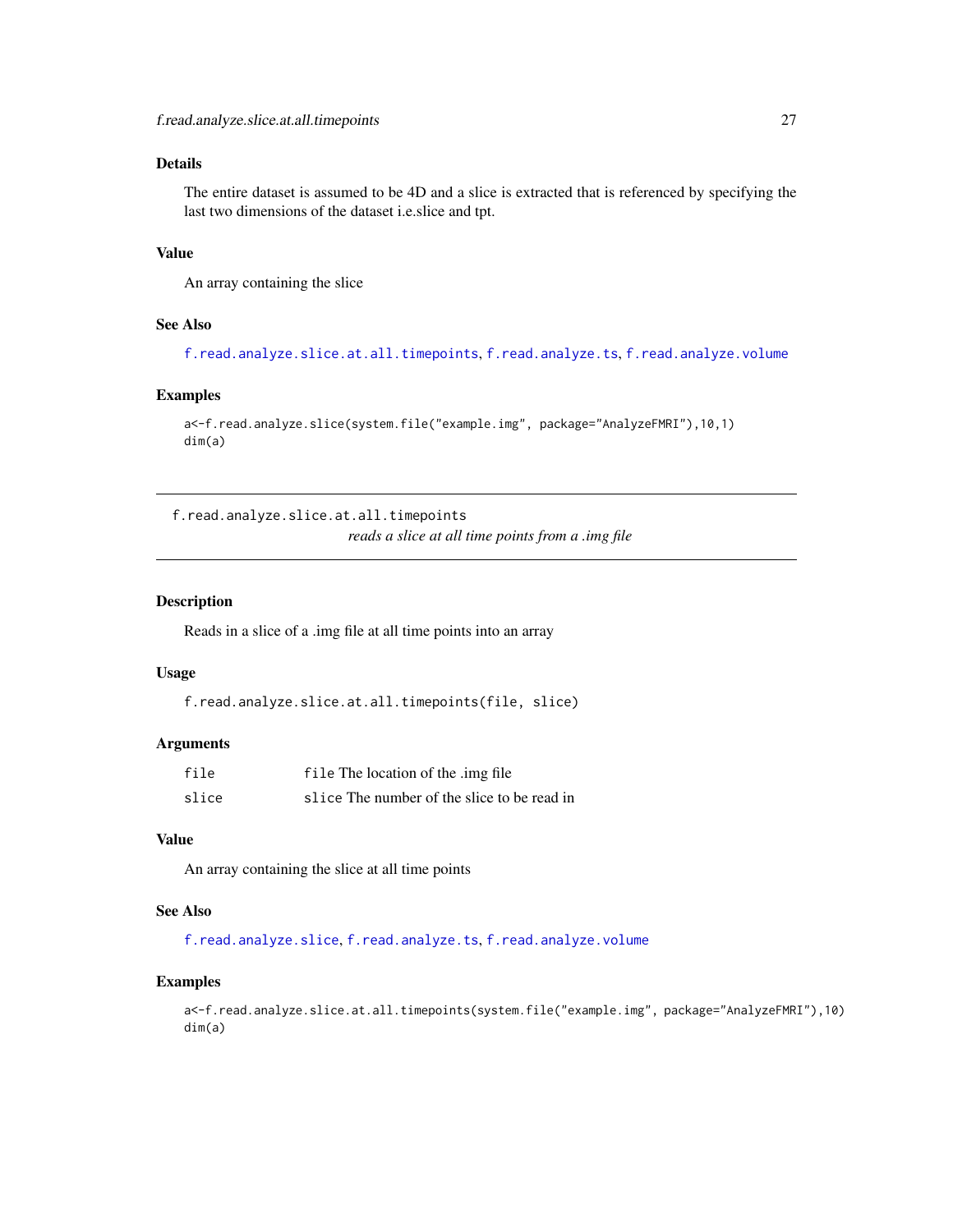<span id="page-27-0"></span>f.read.analyze.tpt *Read in a volume at one time point*

## Description

Given a 4D ANALYZE .img/.hdr image pair this function can read in the 3D volume of measurements at a specific time point.

## Usage

f.read.analyze.tpt(file, tpt)

#### Arguments

| file | The .img file.             |
|------|----------------------------|
| tpt  | The time point to read in. |

## Details

Given a 4D ANALYZE .img/.hdr image pair this function can read in the 3D volume of measurements at a specific time point.

#### Value

A 3D array containing the volume.

#### See Also

[f.read.analyze.slice](#page-25-1), [f.read.analyze.slice.at.all.timepoints](#page-26-1), [f.write.analyze](#page-39-1),

## Examples

f.read.analyze.tpt(system.file("example.img", package="AnalyzeFMRI"),1)

<span id="page-27-1"></span>f.read.analyze.ts *read in one voxel time series*

### Description

Given a 4D ANALYZE .img/.hdr image pair this function can read in the time series from a specified position in 3D into a vector.

#### Usage

f.read.analyze.ts(file, x, y, z)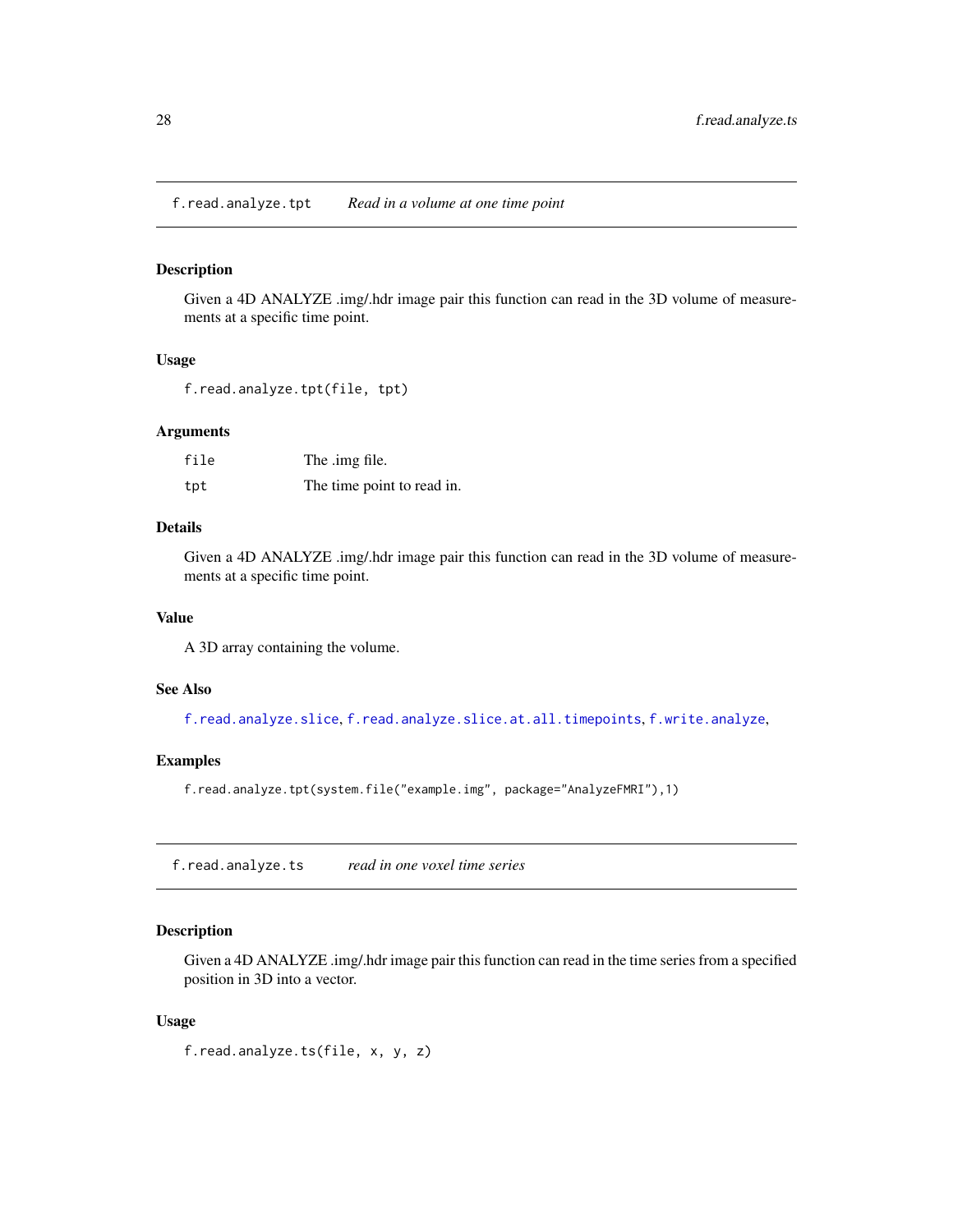#### <span id="page-28-0"></span>**Arguments**

| file          | The .img file    |
|---------------|------------------|
| x             | The x-coordinate |
| ٧             | The y-coordinate |
| $\mathcal{L}$ | The z-coordinate |

## Details

Given a 4D ANALYZE .img/.hdr image pair this function can read in the time series from a specified position in 3D into a vector.

#### Value

A vector containing the time series

#### See Also

[f.read.analyze.slice](#page-25-1), [f.read.analyze.slice.at.all.timepoints](#page-26-1), [f.write.analyze](#page-39-1),

## Examples

f.read.analyze.ts(system.file("example.img", package="AnalyzeFMRI"),30,30,10)

<span id="page-28-1"></span>f.read.analyze.volume *read whole .img file*

## Description

Reads the ANALYZE image format .img file into an array.

#### Usage

```
f.read.analyze.volume(file)
```
#### **Arguments**

file The location of the .img file to be read

## Value

An array with the appropriate dimensions containing the image volume. A print out of the file information is also given. The function assumes that the corresponding .hdr file is in the same directory as the .img file.

#### See Also

[f.read.analyze.slice](#page-25-1), [f.read.analyze.slice.at.all.timepoints](#page-26-1), [f.read.analyze.ts](#page-27-1)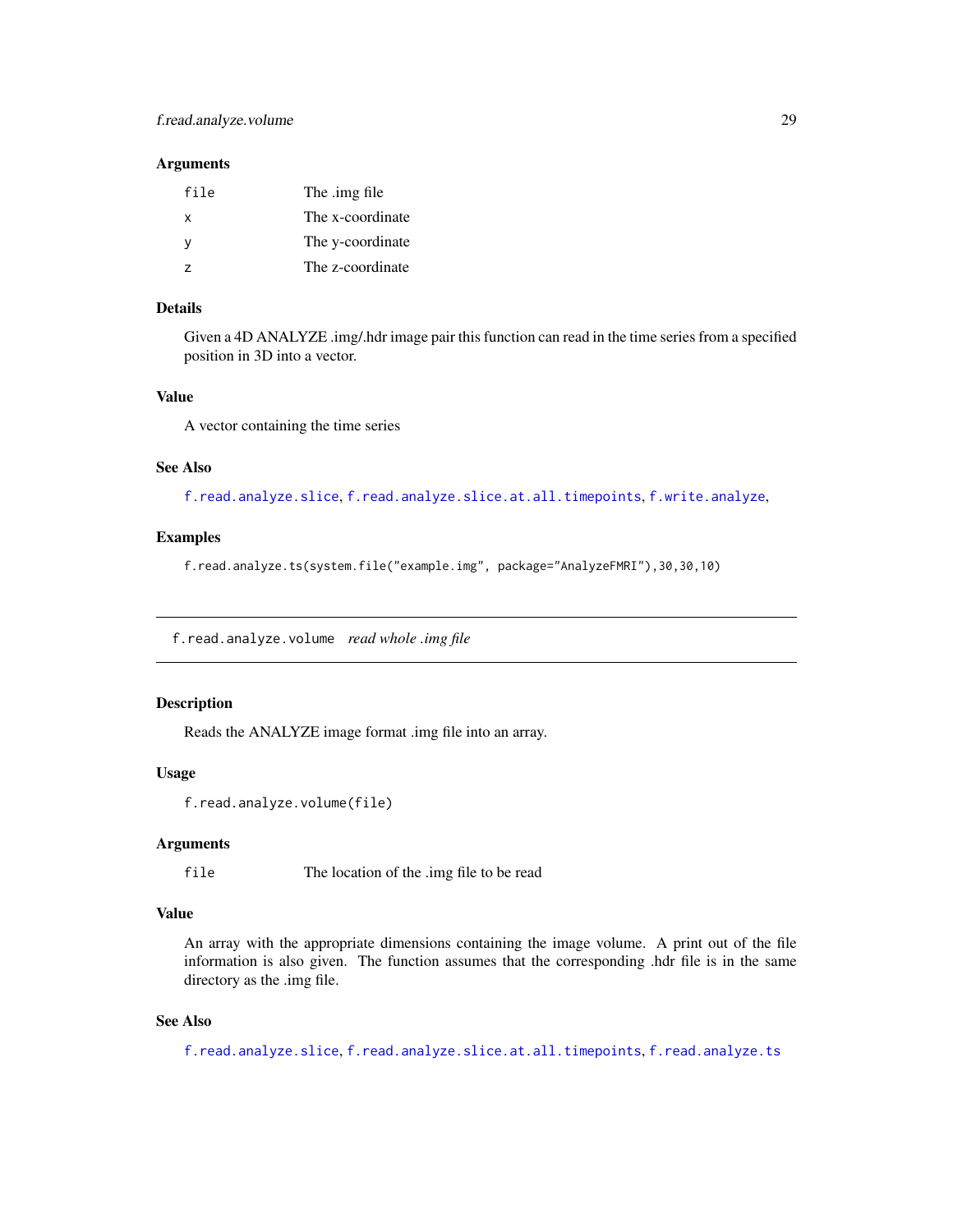#### Examples

```
a<-f.read.analyze.volume(system.file("example.img", package="AnalyzeFMRI"))
dim(a)
```
f.read.header *read ANALYZE or NIFTI header file*

## Description

Reads the ANALYZE or NIFTI image format .hdr (or .nii) header file into a list. The format type is determined by first reading the magic field.

#### Usage

f.read.header(file)

#### Arguments

file The .hdr file to be read

#### Value

A list containing the information in the fields of the .hdr (.nii) file. See f.read.analyze.header of f.read.nifti.header to have the list of values.

## See Also

[f.read.analyze.header](#page-23-1) [f.read.nifti.header](#page-29-1)

## Examples

```
f.read.header(system.file("example.hdr", package="AnalyzeFMRI"))
f.read.header(system.file("example-nifti.hdr", package="AnalyzeFMRI"))
```
<span id="page-29-1"></span>f.read.nifti.header *read Nifti header file*

#### Description

Reads the NIFTI image format .hdr (or .nii) header file into a list.

## Usage

f.read.nifti.header(file)

<span id="page-29-0"></span>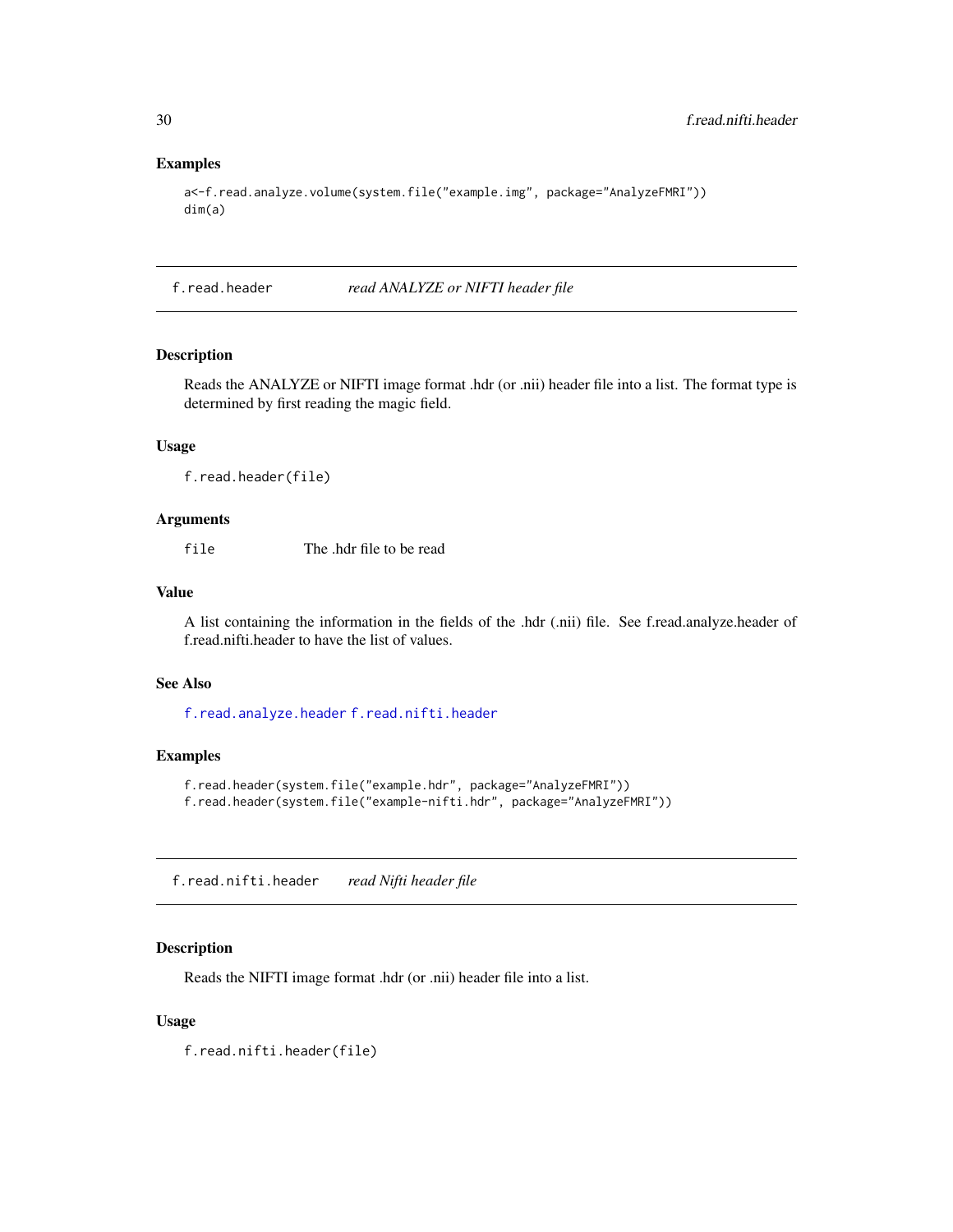## Arguments

file The .hdr (or .nii) file to be read

## Value

A list containing the information in the fields of the .hdr (.nii) file.

| file.name     | path name of the .img file                                                                                                                                                                                                                                                                                                                                                                                                                                                                                                                                                                                                                                                                                                |
|---------------|---------------------------------------------------------------------------------------------------------------------------------------------------------------------------------------------------------------------------------------------------------------------------------------------------------------------------------------------------------------------------------------------------------------------------------------------------------------------------------------------------------------------------------------------------------------------------------------------------------------------------------------------------------------------------------------------------------------------------|
| swap          | 1 or 0 variable indicating whether files are big (=native) or little (=swapped)<br>endian                                                                                                                                                                                                                                                                                                                                                                                                                                                                                                                                                                                                                                 |
| sizeof.hdr    | MUST be 348                                                                                                                                                                                                                                                                                                                                                                                                                                                                                                                                                                                                                                                                                                               |
| data.type     | char[10]. UNUSED                                                                                                                                                                                                                                                                                                                                                                                                                                                                                                                                                                                                                                                                                                          |
| db.name       | char[18]. UNUSED                                                                                                                                                                                                                                                                                                                                                                                                                                                                                                                                                                                                                                                                                                          |
| extents       | <b>UNUSED</b>                                                                                                                                                                                                                                                                                                                                                                                                                                                                                                                                                                                                                                                                                                             |
| session.error | <b>UNUSED</b>                                                                                                                                                                                                                                                                                                                                                                                                                                                                                                                                                                                                                                                                                                             |
| regular       | UNUSED, but filled with 'r' as SPM does                                                                                                                                                                                                                                                                                                                                                                                                                                                                                                                                                                                                                                                                                   |
| dim.info      | MRI slice ordering: This field encode which spatial dimension $(1=x, 2=y, or)$<br>3=z) corresponds to which acquisition dimension for MRI data. In fact, it con-<br>tains three informations: freq.dim, phase.dim and slice.dim, all squished into<br>the single byte field dim.info (2 bits each, since the values for each field are lim-<br>ited to the range 03). The R function diminfo2fps can be used to extract these<br>values from the dim.info byte.                                                                                                                                                                                                                                                           |
| dim           | vector (of length 8) of image dimensions. dim[1] specifies the number of di-<br>mensions. In NIFTI-1 files, dim[2], dim[3], dim[4] are for space, dim[5] is for<br>time. The 5th dimension (dim[6]) of the dataset, if present (i.e., dim[1]=5 and<br>$\dim[6] > 1$ , contains multiple values (for example a vector) to be stored at each<br>spatiotemporal location. Uses of dim[7] and dim[8] are not specified in NIFTI-1<br>format.                                                                                                                                                                                                                                                                                  |
| intent.p1     | 1st intent parameter: first auxiliary parameter for a possible statistical distribu-<br>tion specified in intent.code                                                                                                                                                                                                                                                                                                                                                                                                                                                                                                                                                                                                     |
| intent.p2     | 2nd intent parameter: second auxiliary parameter for a possible statistical distri-<br>bution specified in intent.code                                                                                                                                                                                                                                                                                                                                                                                                                                                                                                                                                                                                    |
| intent.p3     | 3rd intent parameter: third auxiliary parameter for a possible statistical distribu-<br>tion specified in intent.code                                                                                                                                                                                                                                                                                                                                                                                                                                                                                                                                                                                                     |
| intent.code   | NIFTI INTENT code: if 0, this is a raw dataset; if in range 224, this indicates<br>that the numbers in the dataset should be interpreted as being drawn from a given<br>distribution. Most such distributions have auxiliary parameters (given with in-<br>tent.p?); if in range 10011011, this is an other meaning. See file intent-code.txt<br>in the niftidoc directory of the source package. If the dataset DOES NOT have<br>a 5th dimension (dim[1]=4), then the auxiliary parameters are the same for each<br>voxel, and are given in header fields intent.p1, intent.p2, and intent.p3. If the<br>dataset DOES have a 5th dimension $(dim[1]=5)$ , then the auxiliary parameters<br>are different for each voxel. |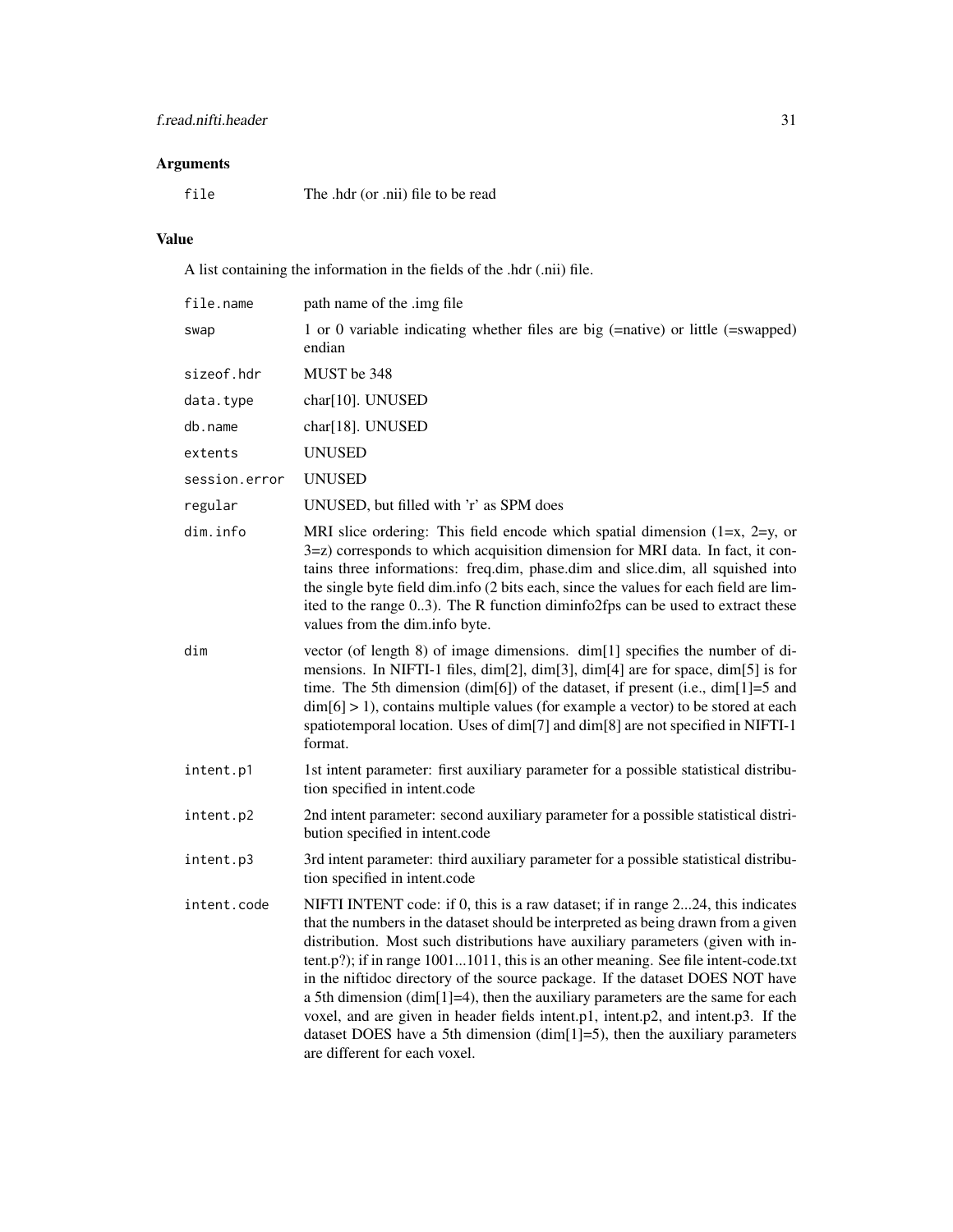| datatype    | integer indicator of data storage type for each voxel. This could be 0 (unknown),<br>2 (unsigned char = 1 byte), 4 (signed short = 2 bytes), 8 (signed int = 4 bytes),<br>16 (32 bit float = 4 bytes), 32 (64 bit complex = two 32 bit floats = 8 bytes), 64<br>$(64 \text{ bits float} = \text{double} = 8 \text{ bytes}), 128 (\text{RGB triple} = \text{three} \text{ 8 bits bytes} = 3 \text{ bytes}),$<br>256 (signed char = 1 byte), 512 (unsigned short = 2 bytes), 768 (unsigned int = 4<br>bytes), $1024$ (signed long long = 8 bytes), $1280$ (unsigned long long = 8 bytes),<br>1536 (128 bit float = long double = 16 bytes), 1792 (128 bit complex = $2\,64$ bit<br>floats = 16 bytes), 2048 (256 bit complex = $2\frac{128 \text{ bit floats}}{2} = 32 \text{ bytes}}$ ). |
|-------------|-----------------------------------------------------------------------------------------------------------------------------------------------------------------------------------------------------------------------------------------------------------------------------------------------------------------------------------------------------------------------------------------------------------------------------------------------------------------------------------------------------------------------------------------------------------------------------------------------------------------------------------------------------------------------------------------------------------------------------------------------------------------------------------------|
| bitpix      | the number of bits per voxel. This field MUST correspond with the datatype<br>field. The total number of bytes in the image data is $\dim[2]^* \dots * \dim[\dim[1]+1]$<br>* bitpix / 8                                                                                                                                                                                                                                                                                                                                                                                                                                                                                                                                                                                                 |
| slice.start | Indicates the start of the slice acquisition pattern, when slice.code is nonzero.<br>These values are present to allow for the possible addition of "padded" slices at<br>either end of the volume, which don't fit into the slice timing pattern. If there<br>are no padding slices, then slice.start=0 and slice.end=dim[slice.dim+1]-1 are<br>the correct values. For these values to be meaningful, slice.start must be non-<br>negative and slice.end must be greater than slice.start.                                                                                                                                                                                                                                                                                            |
| pixdim      | vector (of length 8). Grid spacings. When reading a NIFTI-1 header, pixdim[1]<br>stores qfac (which is either -1 or 1). If $pixdim[1]=0$ (which should not occur),<br>we take $qfac=1$ . pixdim $[2]$ , pixdim $[3]$ and pixdim $[4]$ give the voxel width along<br>dimension x, y and z respectively. pixdim[5] gives the time step $($ =Time Repeti-<br>tion=TR). The units of pixdim can be specified with the xyzt.units field.                                                                                                                                                                                                                                                                                                                                                     |
| vox.offset  | Offset into .nii file. Should be 352 for a .nii file, 0 for a nifti .hdr/.img pair.                                                                                                                                                                                                                                                                                                                                                                                                                                                                                                                                                                                                                                                                                                     |
| scl.slope   | Data scaling: If the scl.slope field is nonzero, then each voxel value in the dataset<br>should be scaled as $y = \text{scl.slope*}x + \text{scl.inter}$ , where $x = \text{voxel value stored}$ and<br>$y =$ "true" voxel value                                                                                                                                                                                                                                                                                                                                                                                                                                                                                                                                                        |
| scl.inter   | Data scaling: offset. Idem above.                                                                                                                                                                                                                                                                                                                                                                                                                                                                                                                                                                                                                                                                                                                                                       |
| slice.end   | Indicates the end of the slice acquisition pattern, when slice.code is nonzero.<br>These values are present to allow for the possible addition of "padded" slices at<br>either end of the volume, which don't fit into the slice timing pattern. If there<br>are no padding slices, then slice.start=0 and slice.end=dim[slice.dim+1]-1 are<br>the correct values. For these values to be meaningful, slice.start must be non-<br>negative and slice.end must be greater than slice.start.                                                                                                                                                                                                                                                                                              |
| slice.code  | Slice timing order. If this is nonzero, AND if slice.dim is nonzero, AND if<br>slice.duration is positive, indicates the timing pattern of the slice acquisition.<br>The following codes are defined: 0 (unknown), 1 (sequential increasing), 2 (se-<br>quential decreasing), 3 (alternating increasing), 4 (alternating decreasing), 5 (al-<br>ternating increasing $#2$ ), 6 (alternating decreasing $#2$ )                                                                                                                                                                                                                                                                                                                                                                           |
| xyzt.units  | Units of pixdim[2:5]. Bits 13 of xyzt.units specify the (same) space unit of<br>pixdim[2:4]. Bits 46 of xyzt.units specify the time unit of pixdim[5]. See xyzt-<br>units.txt in the niftidoc directory of the source package. The R function xyzt2st<br>can be used to extract these values from the xyzt.units byte.                                                                                                                                                                                                                                                                                                                                                                                                                                                                  |
| cal.max     | Maximum display intensity (white) corresponds to dataset value cal.max. Dataset<br>values above cal.max should display as white. cal.min and cal.max only make<br>sense when applied to scalar-valued datasets (i.e., $\dim[1] < 5$ or $\dim[6] = 1$ ).                                                                                                                                                                                                                                                                                                                                                                                                                                                                                                                                 |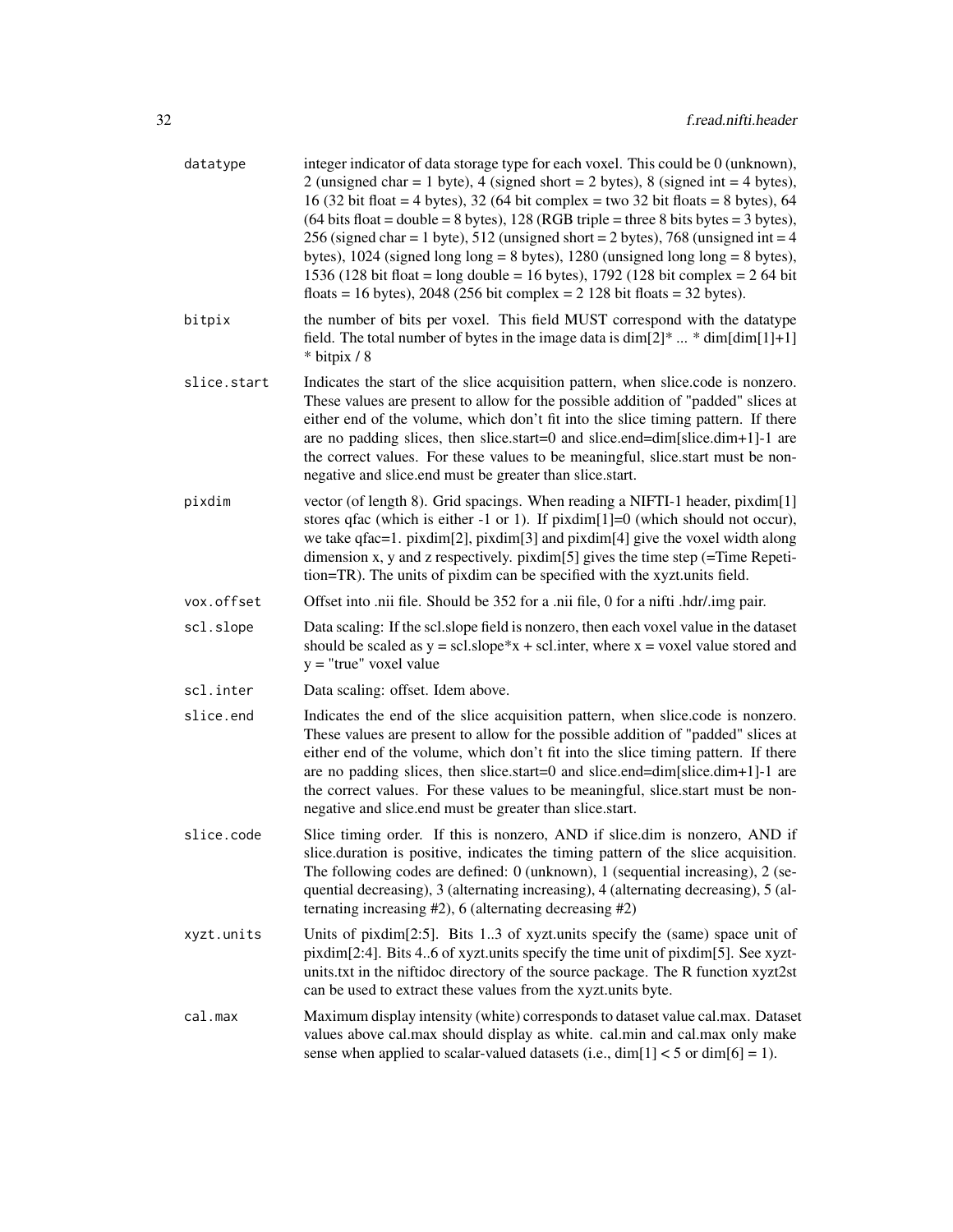| cal.min        | Minimum display intensity (black) corresponds to dataset value cal.min. Dataset<br>values below cal.min should display as black.                                                                                                                                                                                                                                                                                                                                                                                                                                                                                                                                                                                                                                                                                                                                                                                                                                                                                                                                                                                                                                                                                                                                                                                                                                                                                                                                                                                                                                                                                                                                                                                            |
|----------------|-----------------------------------------------------------------------------------------------------------------------------------------------------------------------------------------------------------------------------------------------------------------------------------------------------------------------------------------------------------------------------------------------------------------------------------------------------------------------------------------------------------------------------------------------------------------------------------------------------------------------------------------------------------------------------------------------------------------------------------------------------------------------------------------------------------------------------------------------------------------------------------------------------------------------------------------------------------------------------------------------------------------------------------------------------------------------------------------------------------------------------------------------------------------------------------------------------------------------------------------------------------------------------------------------------------------------------------------------------------------------------------------------------------------------------------------------------------------------------------------------------------------------------------------------------------------------------------------------------------------------------------------------------------------------------------------------------------------------------|
| slice.duration | Time for 1 slice. If this is positive, AND if slice dim is nonzero, indicates the<br>amount of time used to acquire 1 slice.                                                                                                                                                                                                                                                                                                                                                                                                                                                                                                                                                                                                                                                                                                                                                                                                                                                                                                                                                                                                                                                                                                                                                                                                                                                                                                                                                                                                                                                                                                                                                                                                |
| toffset        | Time axis shift: The toffset field can be used to indicate a nonzero start point<br>for the time axis. That is, time point m is at t=toffset+m*pixdim[5] for m=1, ,<br>$dim[5]-1.$                                                                                                                                                                                                                                                                                                                                                                                                                                                                                                                                                                                                                                                                                                                                                                                                                                                                                                                                                                                                                                                                                                                                                                                                                                                                                                                                                                                                                                                                                                                                          |
| glmax          | <b>UNUSED</b>                                                                                                                                                                                                                                                                                                                                                                                                                                                                                                                                                                                                                                                                                                                                                                                                                                                                                                                                                                                                                                                                                                                                                                                                                                                                                                                                                                                                                                                                                                                                                                                                                                                                                                               |
| glmin          | <b>UNUSED</b>                                                                                                                                                                                                                                                                                                                                                                                                                                                                                                                                                                                                                                                                                                                                                                                                                                                                                                                                                                                                                                                                                                                                                                                                                                                                                                                                                                                                                                                                                                                                                                                                                                                                                                               |
| descrip        | char <sup>[80]</sup> . This field may contain any text you like                                                                                                                                                                                                                                                                                                                                                                                                                                                                                                                                                                                                                                                                                                                                                                                                                                                                                                                                                                                                                                                                                                                                                                                                                                                                                                                                                                                                                                                                                                                                                                                                                                                             |
| aux.file       | char <sup>[24]</sup> . This field is used to store an auxiliary filename.                                                                                                                                                                                                                                                                                                                                                                                                                                                                                                                                                                                                                                                                                                                                                                                                                                                                                                                                                                                                                                                                                                                                                                                                                                                                                                                                                                                                                                                                                                                                                                                                                                                   |
| qform.code     | NIFTI code (in 0, , 4). 0: Arbitrary coordinates; 1: Scanner-based anatomical<br>coordinates; 2: Coordinates aligned to another file's, or to anatomical "truth"<br>(coregistration); 3: Coordinates aligned to Talairach-Tournoux Atlas; 4: MNI<br>152 normalized coordinates                                                                                                                                                                                                                                                                                                                                                                                                                                                                                                                                                                                                                                                                                                                                                                                                                                                                                                                                                                                                                                                                                                                                                                                                                                                                                                                                                                                                                                              |
| sform.code     | NIFTI code $(in 0, , 4)$ with the same meaning as qform codes. The basic idea<br>behind having two coordinate systems is to allow the image to store information<br>about $(1)$ the scanner coordinate system used in the acquisition of the volume<br>(in the qform) and (2) the relationship to a standard coordinate system - e.g.<br>MNI coordinates (in the sform). The qform allows orientation information to<br>be kept for alignment purposes without losing volumetric information, since the<br>qform only stores a rigid-body transformation (rotation and translation) which<br>preserves volume. On the other hand, the sform stores a general affine trans-<br>formation (shear, scale, rotation and translation) which can map the image co-<br>ordinates into a standard coordinate system, like Talairach or MNI, without the<br>need to resample the image. By having both coordinate systems, it is possible<br>to keep the original data (without resampling), along with information on how<br>it was acquired (qform) and how it relates to other images via a standard space<br>(sform). This ability is advantageous for many analysis pipelines, and has pre-<br>viously required storing additional files along with the image files. By using<br>NIfTI-1 this extra information can be kept in the image files themselves. Note:<br>the qform and sform also store information on whether the coordinate system is<br>left-handed or right-handed and so when both are set they must be consistent,<br>otherwise the handedness of the coordinate system (often used to distinguish<br>left-right order) is unknown and the results of applying operations to such an<br>image are unspecified. |
| quatern.b      | Quaternion b param. These b,c,d quaternion parameters encode a rotation ma-<br>trix used when $q$ form.code $> 0$ to obtain a rigid transformation that maps voxel<br>indices (i,j,k) to spatial coordinates (x,y,z), typically anatomical coordinates as-<br>signed by the scanner. This transformation ("Method 2" in the nifti1.h docu-<br>mentation) is generated using also the voxel dimensions (pixdim[1:4]) and a 3D<br>shift, i.e. a translation, (qoffset.*)                                                                                                                                                                                                                                                                                                                                                                                                                                                                                                                                                                                                                                                                                                                                                                                                                                                                                                                                                                                                                                                                                                                                                                                                                                                      |
| quatern.c      | Quaternion c param                                                                                                                                                                                                                                                                                                                                                                                                                                                                                                                                                                                                                                                                                                                                                                                                                                                                                                                                                                                                                                                                                                                                                                                                                                                                                                                                                                                                                                                                                                                                                                                                                                                                                                          |
| quatern.d      | Quaternion d param                                                                                                                                                                                                                                                                                                                                                                                                                                                                                                                                                                                                                                                                                                                                                                                                                                                                                                                                                                                                                                                                                                                                                                                                                                                                                                                                                                                                                                                                                                                                                                                                                                                                                                          |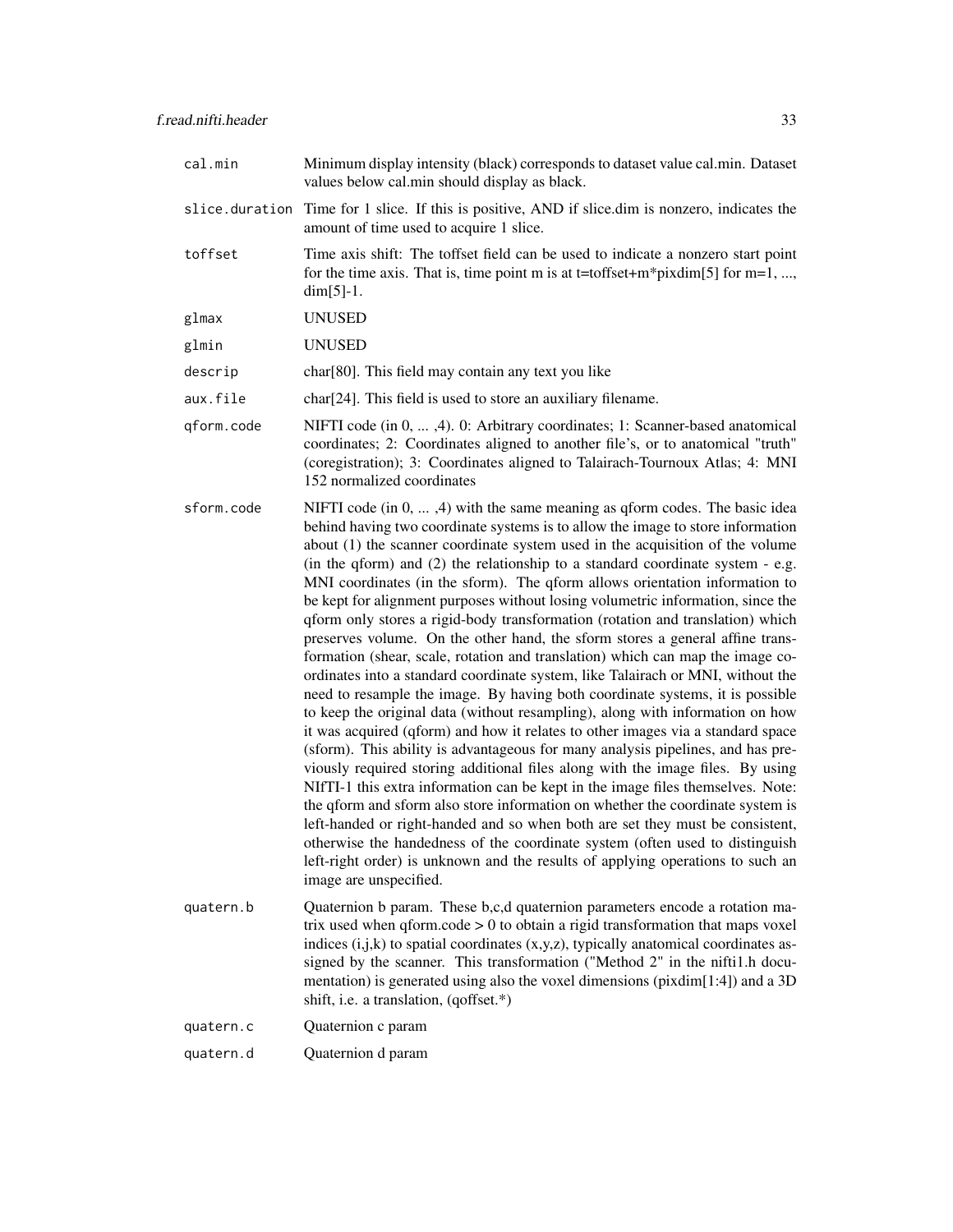<span id="page-33-0"></span>

| Quaternion x shift. If the (0020,0032) DICOM attribute is extracted into (px,py,pz),<br>then qoffset. $x = -px$ qoffset. $y = -py$ qoffset. $z = pz$ is a reasonable setting when<br>qform.code=NIFTI XFORM SCANNER ANAT.                                                                                                                                                                                                                                                                                                                                                                                                                                                                                                                                                                                                                                                                                                                                        |
|------------------------------------------------------------------------------------------------------------------------------------------------------------------------------------------------------------------------------------------------------------------------------------------------------------------------------------------------------------------------------------------------------------------------------------------------------------------------------------------------------------------------------------------------------------------------------------------------------------------------------------------------------------------------------------------------------------------------------------------------------------------------------------------------------------------------------------------------------------------------------------------------------------------------------------------------------------------|
| Quaternion y shift                                                                                                                                                                                                                                                                                                                                                                                                                                                                                                                                                                                                                                                                                                                                                                                                                                                                                                                                               |
| <b>Ouaternion z shift</b>                                                                                                                                                                                                                                                                                                                                                                                                                                                                                                                                                                                                                                                                                                                                                                                                                                                                                                                                        |
| vector of length 4. 1st row affine transform. These srow.* parameters contain<br>an affine (non-rigid) transformation ("Method 3" in the nifti1.h documentation)<br>that maps voxel indices $(i,j,k)$ to spatial coordinates $(x,y,z)$ .                                                                                                                                                                                                                                                                                                                                                                                                                                                                                                                                                                                                                                                                                                                         |
| vector of length 4. 2nd row affine transform                                                                                                                                                                                                                                                                                                                                                                                                                                                                                                                                                                                                                                                                                                                                                                                                                                                                                                                     |
| vector of length 4. 3rd row affine transform                                                                                                                                                                                                                                                                                                                                                                                                                                                                                                                                                                                                                                                                                                                                                                                                                                                                                                                     |
| char[16]. 'name' or meaning of data. If no data name is implied or needed,<br>intent.name[1] should be set to 0.                                                                                                                                                                                                                                                                                                                                                                                                                                                                                                                                                                                                                                                                                                                                                                                                                                                 |
| MUST be "nix" or "n+x", where x in $09$                                                                                                                                                                                                                                                                                                                                                                                                                                                                                                                                                                                                                                                                                                                                                                                                                                                                                                                          |
| By default, all 4 bytes of this array should be set to zero. In a .nii file, these<br>4 bytes will always be present, since the earliest start point for the image data<br>is byte #352. In a separate .hdr file, these bytes may or may not be present.<br>If not present (i.e., if the length of the .hdr file is 348 bytes), then a NIfTI-1<br>compliant program should use the default value of extension= $0,0,0,0$ . The first<br>byte (extension[0]) is the only value of this array that is specified at present. The<br>other 3 bytes are reserved for future use.<br>If extension[0] is nonzero, it indicates that extended header information is present<br>in the bytes following the extension array. In a .nii file, this extended header data<br>is before the image data (and vox_offset must be set correctly to allow for this).<br>In a .hdr file, this extended data follows extension and proceeds (potentially) to<br>the end of the file. |
|                                                                                                                                                                                                                                                                                                                                                                                                                                                                                                                                                                                                                                                                                                                                                                                                                                                                                                                                                                  |

## Examples

f.read.nifti.header(system.file("example-nifti.hdr", package="AnalyzeFMRI"))

<span id="page-33-1"></span>f.read.nifti.slice *read one slice from a .img or .nii file in NIFTI format*

## Description

Reads in a specific slice from a NIFTI .img or .nii image format file into an array.

## Usage

```
f.read.nifti.slice(file, slice, tpt)
```

| file  | The .img file to be read from                             |
|-------|-----------------------------------------------------------|
| slice | The number of the slice (assumed to be the 3rd dimension) |
| tpt   | The number of the scan that the slice is to be taken from |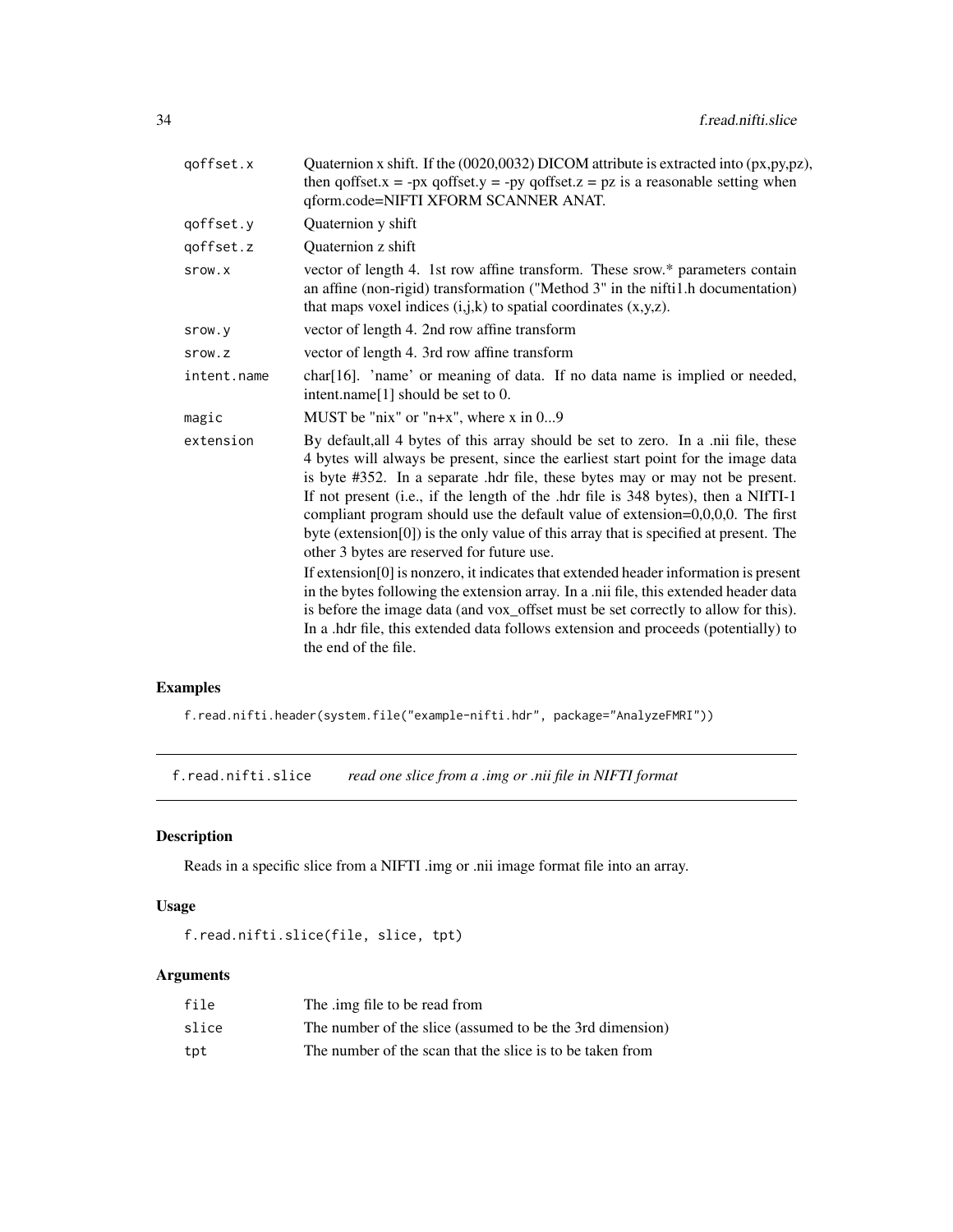## <span id="page-34-0"></span>Details

The entire dataset is assumed to be 4D and a slice is extracted that is referenced by specifying the last two dimensions of the dataset i.e.slice and tpt.

## Value

An array containing the slice

## See Also

[f.read.nifti.slice.at.all.timepoints](#page-34-1), [f.read.nifti.ts](#page-35-1), [f.read.nifti.volume](#page-36-1)

## Examples

```
a<-f.read.nifti.slice(system.file("example-nifti.img", package="AnalyzeFMRI"),10,1)
dim(a)
```
<span id="page-34-1"></span>f.read.nifti.slice.at.all.timepoints *reads a slice at all time points from a NIFTI .img or .nii file*

## Description

Reads in a slice of a .img or .nii file at all time points into an array

#### Usage

```
f.read.nifti.slice.at.all.timepoints(file, slice)
```
## Arguments

| file  | file The location of the .img file          |
|-------|---------------------------------------------|
| slice | slice The number of the slice to be read in |

## Value

An array containing the slice at all time points

## See Also

[f.read.nifti.slice](#page-33-1), [f.read.nifti.ts](#page-35-1), [f.read.nifti.volume](#page-36-1)

#### Examples

a<-f.read.nifti.slice.at.all.timepoints(system.file("example-nifti.img", package="AnalyzeFMRI"),10) dim(a)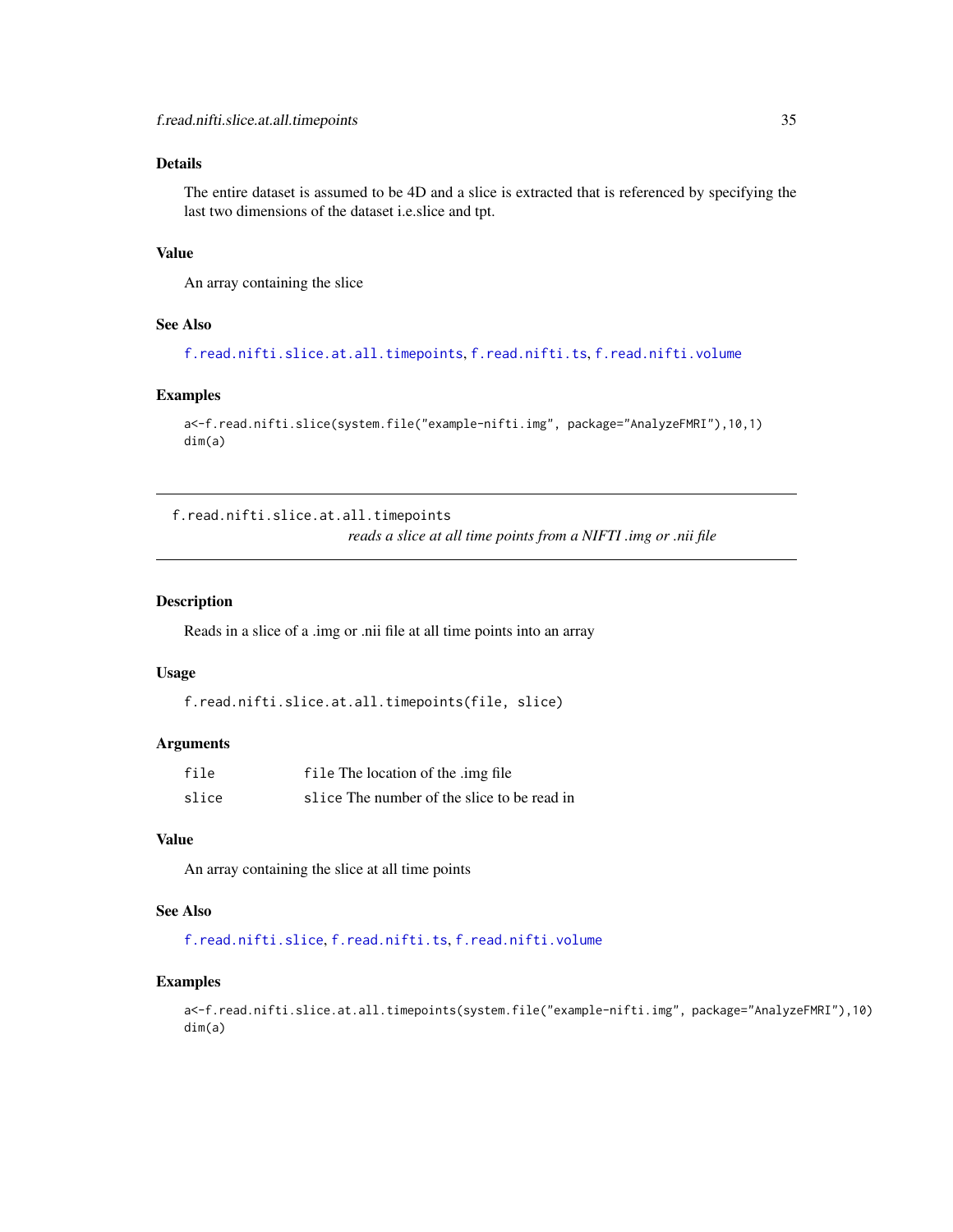<span id="page-35-0"></span>f.read.nifti.tpt *Read in a volume at one time point*

#### Description

Given a 4D NIFTI .img/.hdr image pair or a .nii file this function can read in the 3D volume of measurements at a specific time point.

## Usage

f.read.nifti.tpt(file, tpt)

#### Arguments

| file | The .img file.             |
|------|----------------------------|
| tpt  | The time point to read in. |

## Details

Given a 4D NIFTI .img/.hdr image pair or a .nii file this function can read in the 3D volume of measurements at a specific time point.

#### Value

A 3D array containing the volume.

#### See Also

[f.read.nifti.slice](#page-33-1), [f.read.nifti.slice.at.all.timepoints](#page-34-1), [f.write.nifti](#page-43-1),

## Examples

f.read.nifti.tpt(system.file("example-nifti.img", package="AnalyzeFMRI"),1)

<span id="page-35-1"></span>f.read.nifti.ts *read in one voxel time series*

### Description

Given a 4D NIFTI .img/.hdr image pair or a .nii file this function can read in the time series from a specified position in 3D into a vector.

#### Usage

f.read.nifti.ts(file, x, y, z)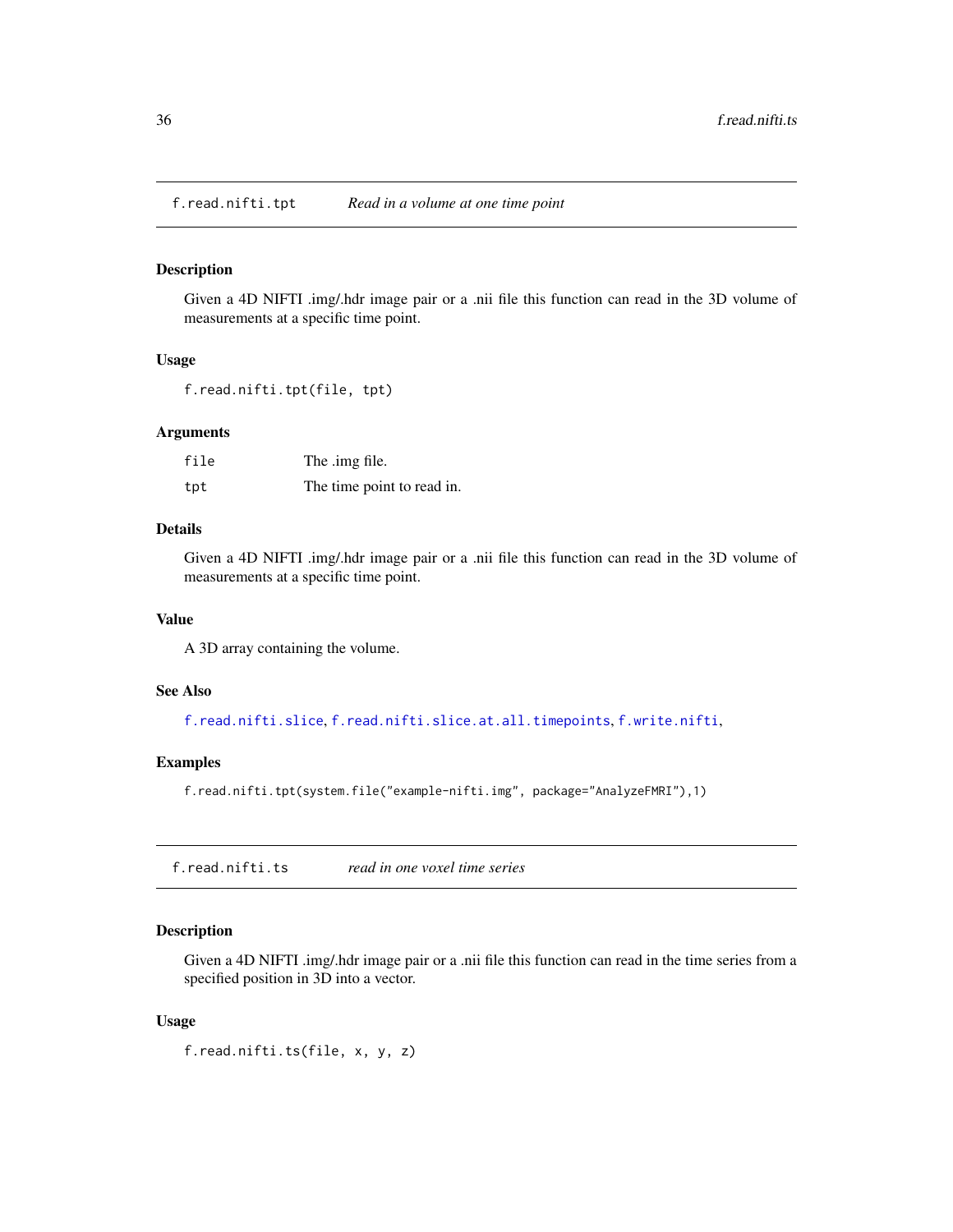### f.read.nifti.volume 37

#### Arguments

| file | The .img file    |
|------|------------------|
| x    | The x-coordinate |
| ٧    | The y-coordinate |
| 7    | The z-coordinate |

## Details

Given a 4D NIFTI .img/.hdr image pair or a .nii file this function can read in the time series from a specified position in 3D into a vector.

#### Value

A vector containing the time series

#### See Also

[f.read.nifti.slice](#page-33-0), [f.read.nifti.slice.at.all.timepoints](#page-34-0), [f.write.nifti](#page-43-0),

### Examples

f.read.nifti.ts(system.file("example-nifti.img", package="AnalyzeFMRI"),30,30,10)

f.read.nifti.volume *read whole image file*

### Description

Reads the NIFTI image file into an array.

#### Usage

```
f.read.nifti.volume(file)
```
#### Arguments

file The location of the image file to be read

#### Value

An array with the appropriate dimensions containing the image volume. A print out of the file information is also given. The function assumes that the corresponding .hdr file is in the same directory as the .img file (but if a .nii file is provided).

#### See Also

```
f.read.nifti.slice, f.read.nifti.slice.at.all.timepoints, f.read.nifti.ts
```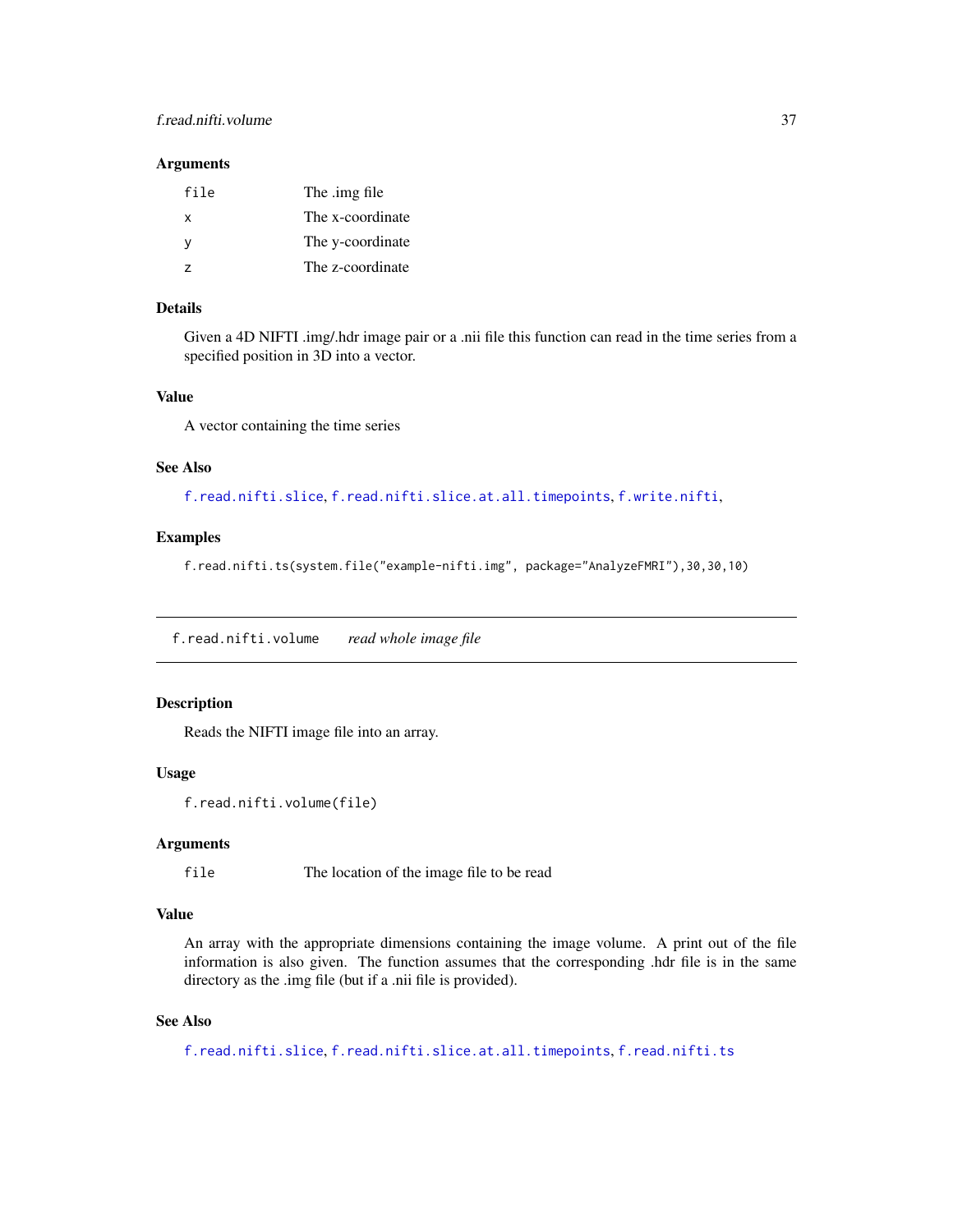#### Examples

```
a<-f.read.nifti.volume(system.file("example-nifti.img", package="AnalyzeFMRI"))
dim(a)
```
f.read.volume *read whole image file*

#### Description

Reads the ANALYZE or NIFTI image format image file into an array. Autodetects format type.

#### Usage

f.read.volume(file)

#### Arguments

file The location of the image file to be read

#### Value

An array with the appropriate dimensions containing the image volume. A print out of the file information is also given. The function assumes that the corresponding .hdr file is in the same directory as the .img file. (but if it is a .nii file)

#### See Also

[f.read.nifti.slice](#page-33-0), [f.read.nifti.slice.at.all.timepoints](#page-34-0), [f.read.nifti.ts](#page-35-0)

#### Examples

```
a<-f.read.volume(system.file("example-nifti.img", package="AnalyzeFMRI"))
dim(a)
```
f.spectral.summary *plots graphical summary of spectral properties of an fMRI dataset*

#### Description

For an analyze .img file the periodogram of the time series are divided by a flat spectral estimate using the median periodogram ordinate. The resulting values are then combined within each Fourier frequency and quantiles are plotted against frequency. This provides a fast look at a fMRI dataset to identify any artifacts that reside at single frequencies.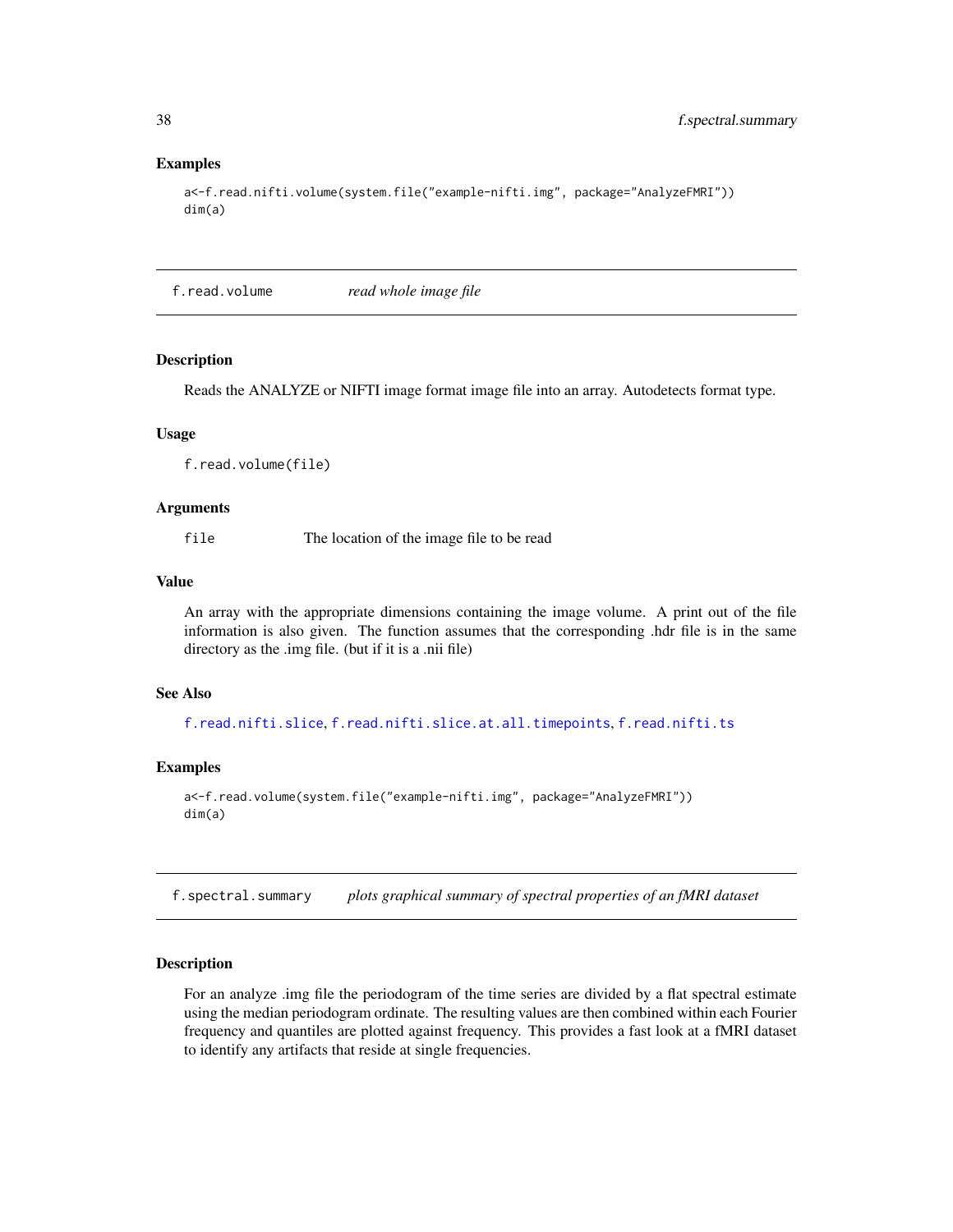### Usage

f.spectral.summary(file, mask.file, ret.flag=FALSE)

#### Arguments

| file      | file The location of .img file                                                                      |
|-----------|-----------------------------------------------------------------------------------------------------|
| mask.file | mask, file Optional location of a lime file containing a mask. If not given then<br>one is created. |
| ret.flag  | ret. flag flag specifying whether to return the array of quantiles at each fre-<br>quency           |

## Value

If ret.flag = TRUE the an array of quantiles at each frequency is returned

#### See Also

[f.analyze.file.summary](#page-9-0)

f.spectral.summary.nifti

*plots graphical summary of spectral properties of an fMRI dataset*

#### Description

For a NIFTI .img file the periodogram of the time series are divided by a flat spectral estimate using the median periodogram ordinate. The resulting values are then combined within each Fourier frequency and quantiles are plotted against frequency. This provides a fast look at a fMRI dataset to identify any artifacts that reside at single frequencies.

#### Usage

f.spectral.summary.nifti(file, mask.file, ret.flag=FALSE)

#### Arguments

| file      | file The location of .img file                                                                      |
|-----------|-----------------------------------------------------------------------------------------------------|
| mask.file | mask, file Optional location of a lime file containing a mask. If not given then<br>one is created. |
| ret.flag  | ret. flag flag specifying whether to return the array of quantiles at each fre-<br>quency           |

## Value

If ret.flag = TRUE the an array of quantiles at each frequency is returned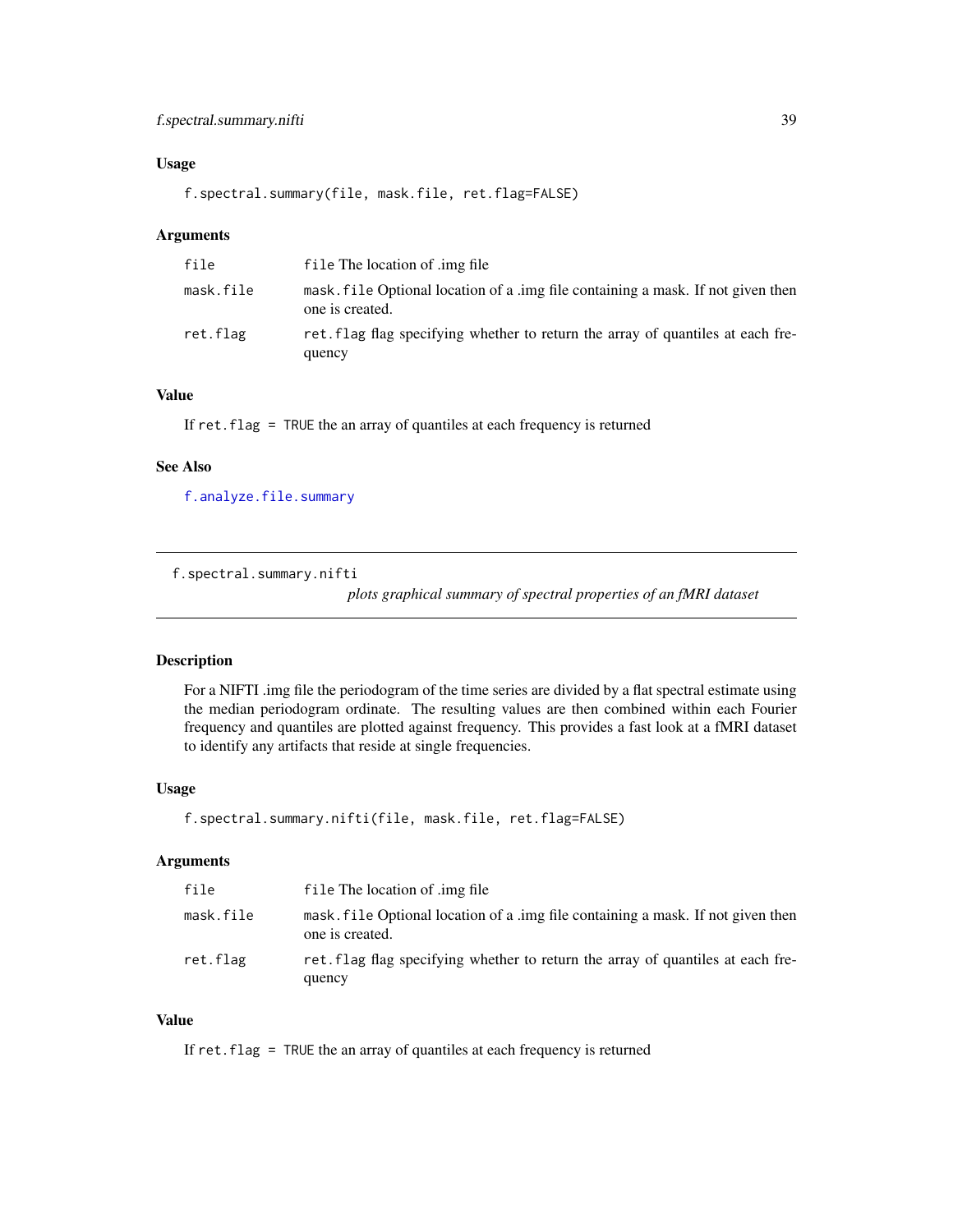## See Also

[f.nifti.file.summary](#page-20-0)

<span id="page-39-0"></span>f.write.analyze *writes an array to a .img/.hdr pair in ANALYZE format*

### Description

Creates a .img and .hdr pair of files from a given array

## Usage

f.write.analyze(mat,file,size,pixdim,vox.units,cal.units,originator)

## Arguments

| mat        | An array                                                                                                                            |
|------------|-------------------------------------------------------------------------------------------------------------------------------------|
| file       | The name of the file to be written, without limg or hdr suffix                                                                      |
| size       | Specify the format of the .img file. Either "float" (for 4 byte floats) or "int" (2)<br>byte integers) or "char" (1 byte integers). |
| pixdim     | A vector of length 3 specifying the voxel dimensions in mm                                                                          |
| vox.units  | String specifying the spatial units of measure for a voxel                                                                          |
| cal.units  | String specifying the name of calibration unit                                                                                      |
| originator | vector of length 5, only the three first values are used. Put the last two equal to<br>zero                                         |

#### Value

Nothing is returned

## See Also

[f.write.array.to.img.8bit](#page-40-0), [f.write.array.to.img.2bytes](#page-40-1), [f.write.array.to.img.float](#page-41-0)

#### Examples

```
a<-array(rnorm(20*30*40*3),dim=c(20,30,40,3))
file<-"temp"
f.write.analyze(a,file,size="float")
f.analyze.file.summary("temp.img")
```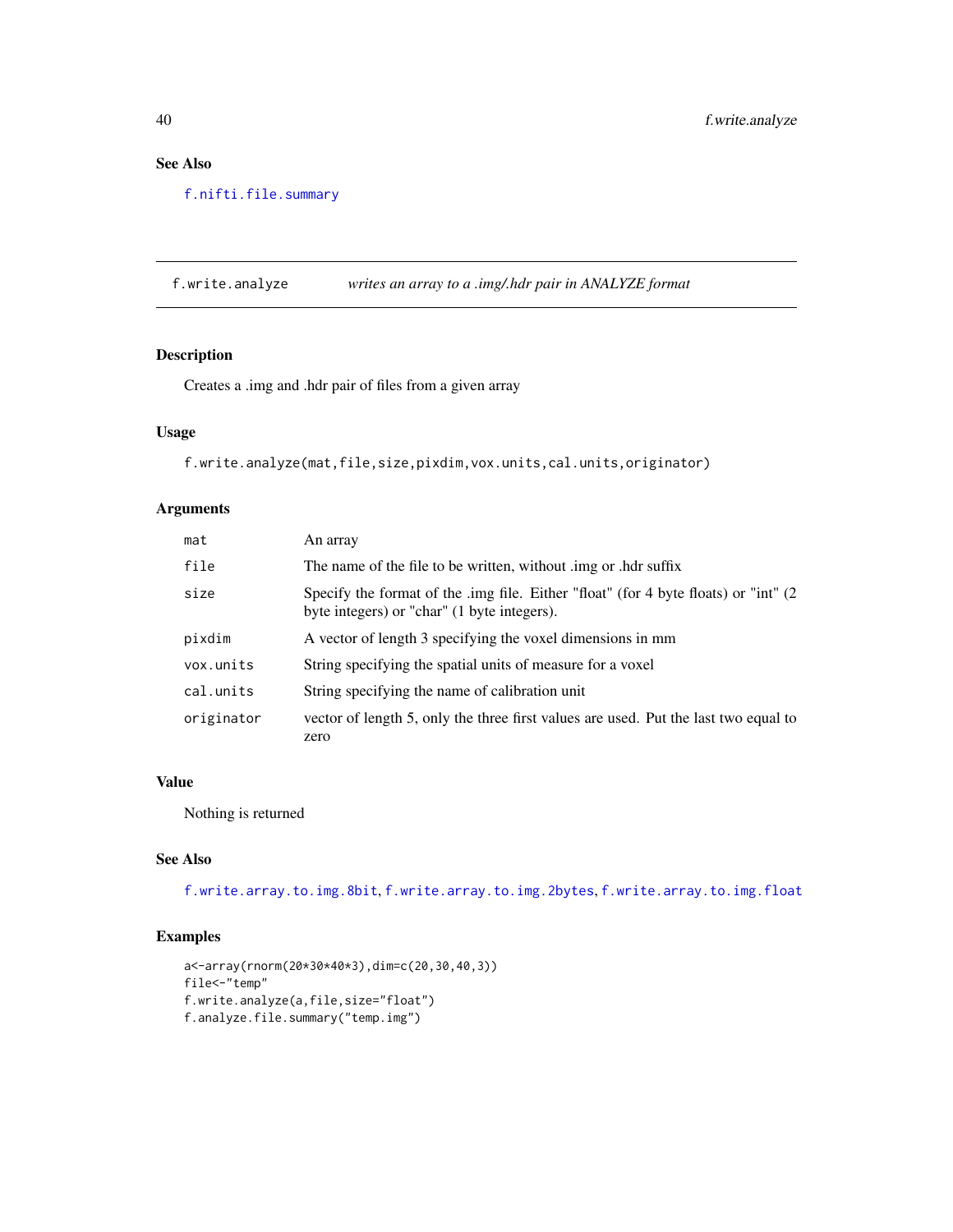<span id="page-40-1"></span>f.write.array.to.img.2bytes

*write array of 2 byte integers*

### Description

Writes an array to a .img file of 2 byte integers

## Usage

f.write.array.to.img.2bytes(mat,file)

### Arguments

| mat  | An array                                                        |
|------|-----------------------------------------------------------------|
| file | The name of the file to be written, preferably with limg suffix |

## Value

Nothing is returned

### See Also

[f.write.analyze](#page-39-0) [f.write.array.to.img.float](#page-41-0)

```
f.write.array.to.img.8bit
```
*write array of 1 byte integers*

## Description

Writes an array to a .img file of 1 byte integers

## Usage

```
f.write.array.to.img.8bit(mat,file)
```
### Arguments

| mat  | An array                                                        |
|------|-----------------------------------------------------------------|
| file | The name of the file to be written, preferably with limg suffix |

## Value

Nothing is returned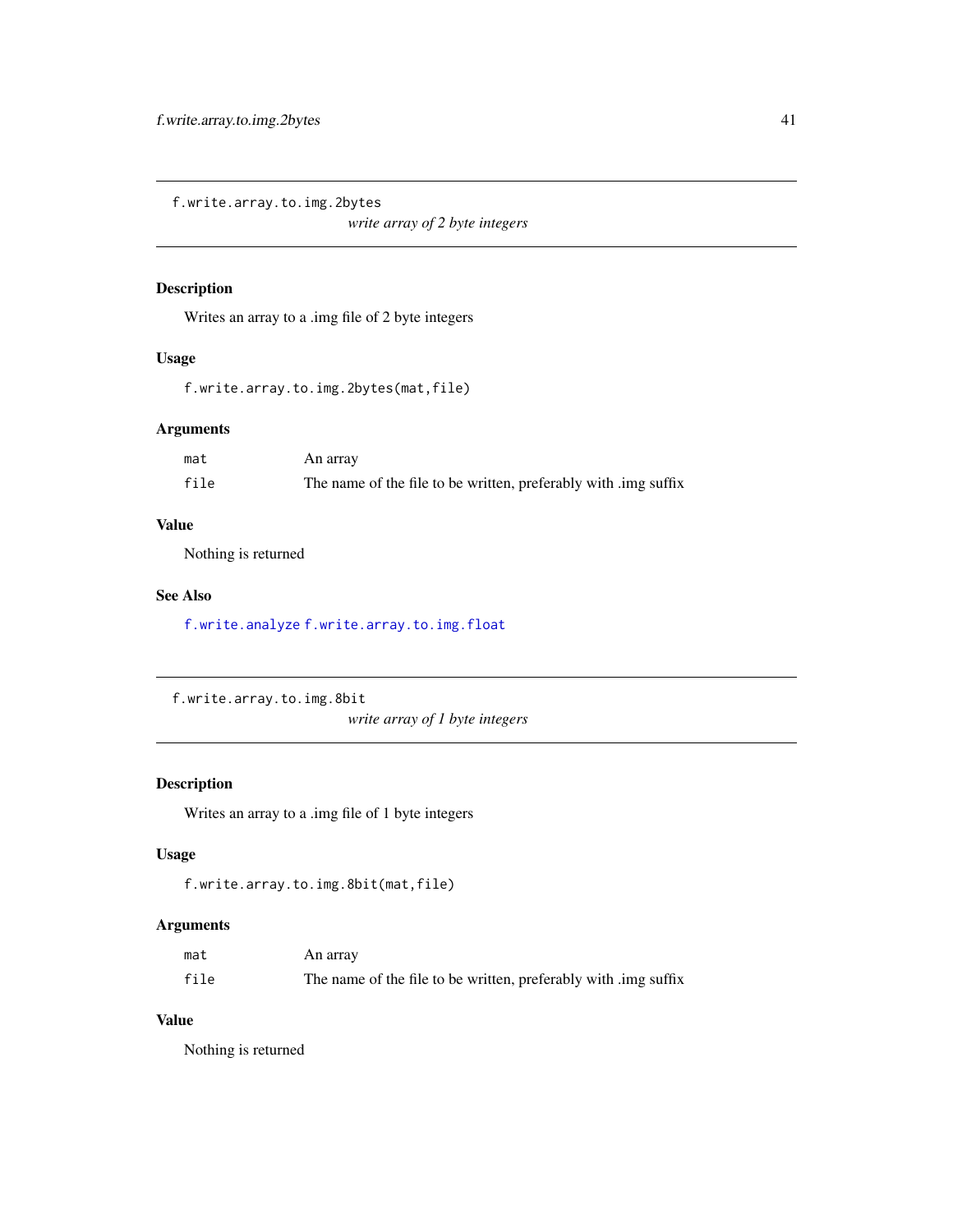## See Also

[f.write.analyze](#page-39-0), [f.write.array.to.img.float](#page-41-0), [f.write.array.to.img.2bytes](#page-40-1)

<span id="page-41-0"></span>f.write.array.to.img.float

*write array of 4 byte floats*

## Description

Writes an array to a .img file of 4 byte floats

## Usage

f.write.array.to.img.float(mat,file)

## Arguments

| mat  | An array                                                        |
|------|-----------------------------------------------------------------|
| file | The name of the file to be written, preferably with limg suffix |

## Value

Nothing is returned

#### See Also

[f.write.analyze](#page-39-0), [f.write.array.to.img.2bytes](#page-40-1) , [f.write.array.to.img.8bit](#page-40-0)

f.write.list.to.hdr *writes a .hdr file in ANALYZE format*

### Description

Writes a list of attributes to a .hdr file

### Usage

f.write.list.to.hdr(L,file)

#### Arguments

|      | A list of all the fields included in a .hdr file           |
|------|------------------------------------------------------------|
| file | The name of the file to write, preferably with .hdr suffix |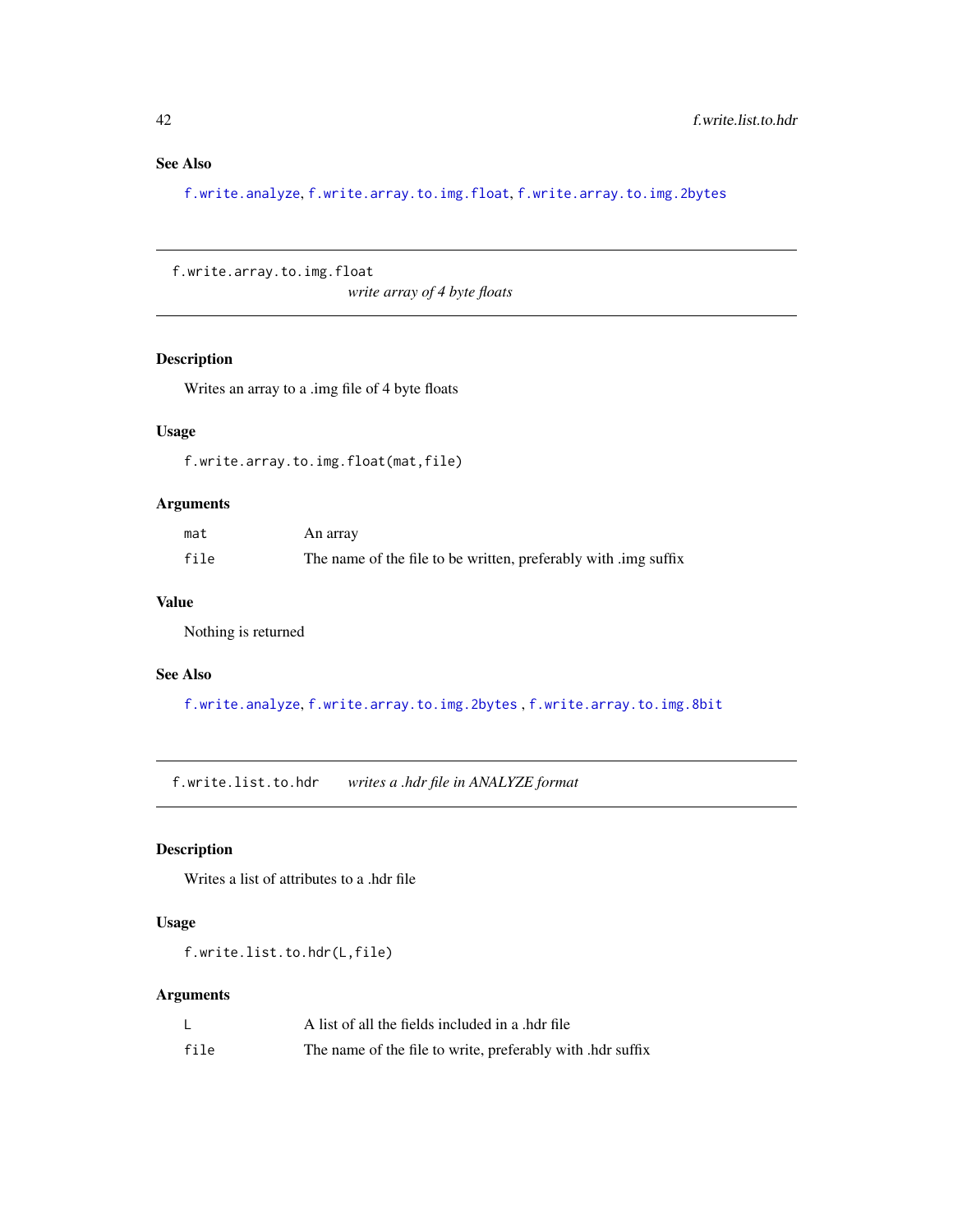#### f.write.list.to.hdr.nifti 43

## Value

Nothing is returned

## See Also

[f.basic.hdr.list.create](#page-10-0)

### Examples

```
a<-array(rnorm(20*30*40*3),dim=c(20,30,40,3))
file<-"temp.hdr"
b<-f.basic.hdr.list.create(a, file)
f.write.list.to.hdr(b,file)
```
f.write.list.to.hdr.nifti

*writes a .hdr file in NITI format*

### Description

Writes a list of attributes to a .hdr file

#### Usage

```
f.write.list.to.hdr.nifti(L,file)
```
### Arguments

|      | A list of the all the fields included in a .hdr file       |
|------|------------------------------------------------------------|
| file | The name of the file to write, preferably with .hdr suffix |

## Value

Nothing is returned

## See Also

[f.basic.hdr.nifti.list.create](#page-11-0)

### Examples

```
a<-array(rnorm(20*30*40*3),dim=c(20,30,40,3))
file<-"temp.hdr"
b<-f.basic.hdr.nifti.list.create(dim(a), file)
f.write.list.to.hdr.nifti(b,file)
```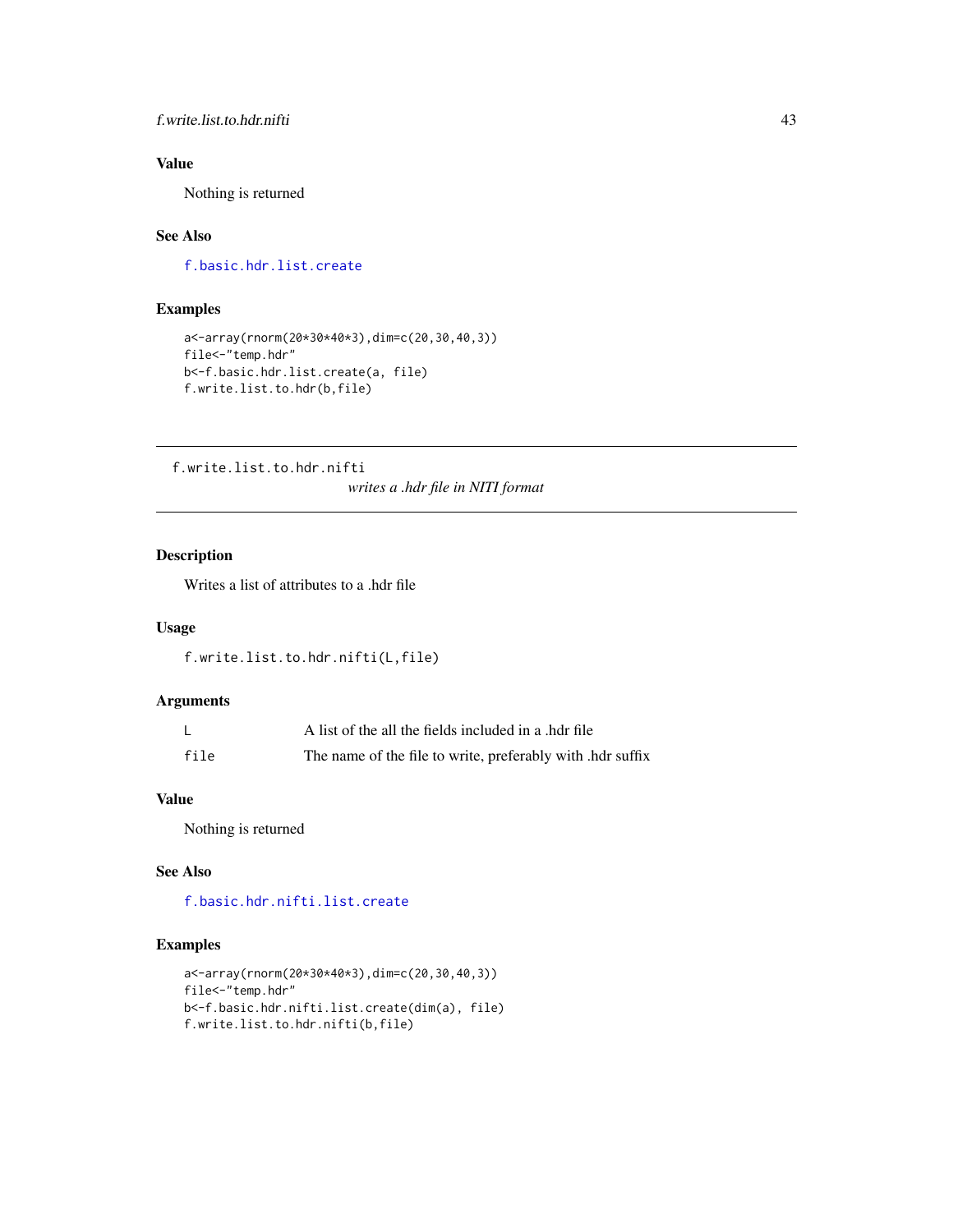<span id="page-43-0"></span>

### Description

Creates a .img/.hdr pair of files or a .nii file from a given array

#### Usage

```
f.write.nifti(mat,file,size,L,nii)
```
## Arguments

| mat  | An array                                                                                                                            |
|------|-------------------------------------------------------------------------------------------------------------------------------------|
| file | The name of the file to be written, without limg or hdr suffix                                                                      |
| size | Specify the format of the .img file. Either "float" (for 4 byte floats) or "int" (2)<br>byte integers) or "char" (1 byte integers). |
| L    | if NULL, the list is created by the function, else it should be provided. This list<br>contains the header part of a NIFTI image.   |
| nii  | should we write only one .nii file or a .hdr/.img pair of files                                                                     |

### Value

Nothing is returned

### See Also

```
f.write.array.to.img.8bit, f.write.array.to.img.2bytes, f.write.array.to.img.float
f.write.nii.array.to.img.8bit, f.write.nii.array.to.img.2bytes, f.write.nii.array.to.img.float
```
#### Examples

```
a<-array(rnorm(20*30*40*3),dim=c(20,30,40,3))
file<-"temp"
f.write.nifti(a,file,size="float",nii=TRUE)
```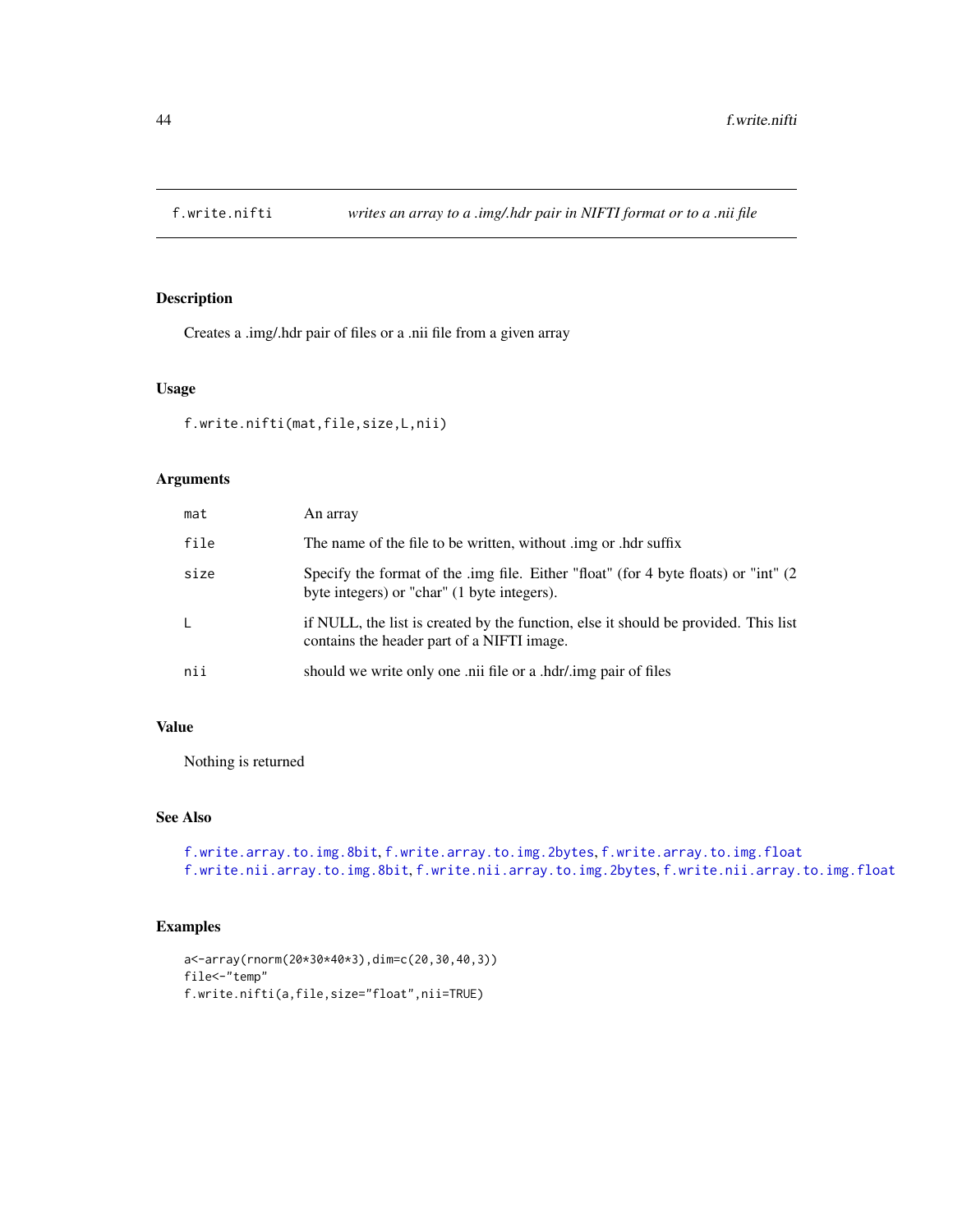<span id="page-44-1"></span>f.write.nii.array.to.img.2bytes

*write array of 2 byte integers and add at the begining of the file the NIFTI header part*

### Description

Writes an array to a .img file of 2 byte integers and add at the begining of the file the NIFTI header part

### Usage

f.write.nii.array.to.img.2bytes(mat,L,file)

## Arguments

| mat  | An array                                                        |
|------|-----------------------------------------------------------------|
|      | A list containing the header information                        |
| file | The name of the file to be written, preferably with limg suffix |

### Value

Nothing is returned

#### See Also

[f.write.nifti](#page-43-0) [f.write.nii.array.to.img.float](#page-45-0)

<span id="page-44-0"></span>f.write.nii.array.to.img.8bit

*write array of 1 byte integers and add at the begining of the file the NIFTI header part*

## Description

Writes an array to a .img file of 1 byte integers and add at the begining of the file the NIFTI header part

### Usage

f.write.nii.array.to.img.8bit(mat,L,file)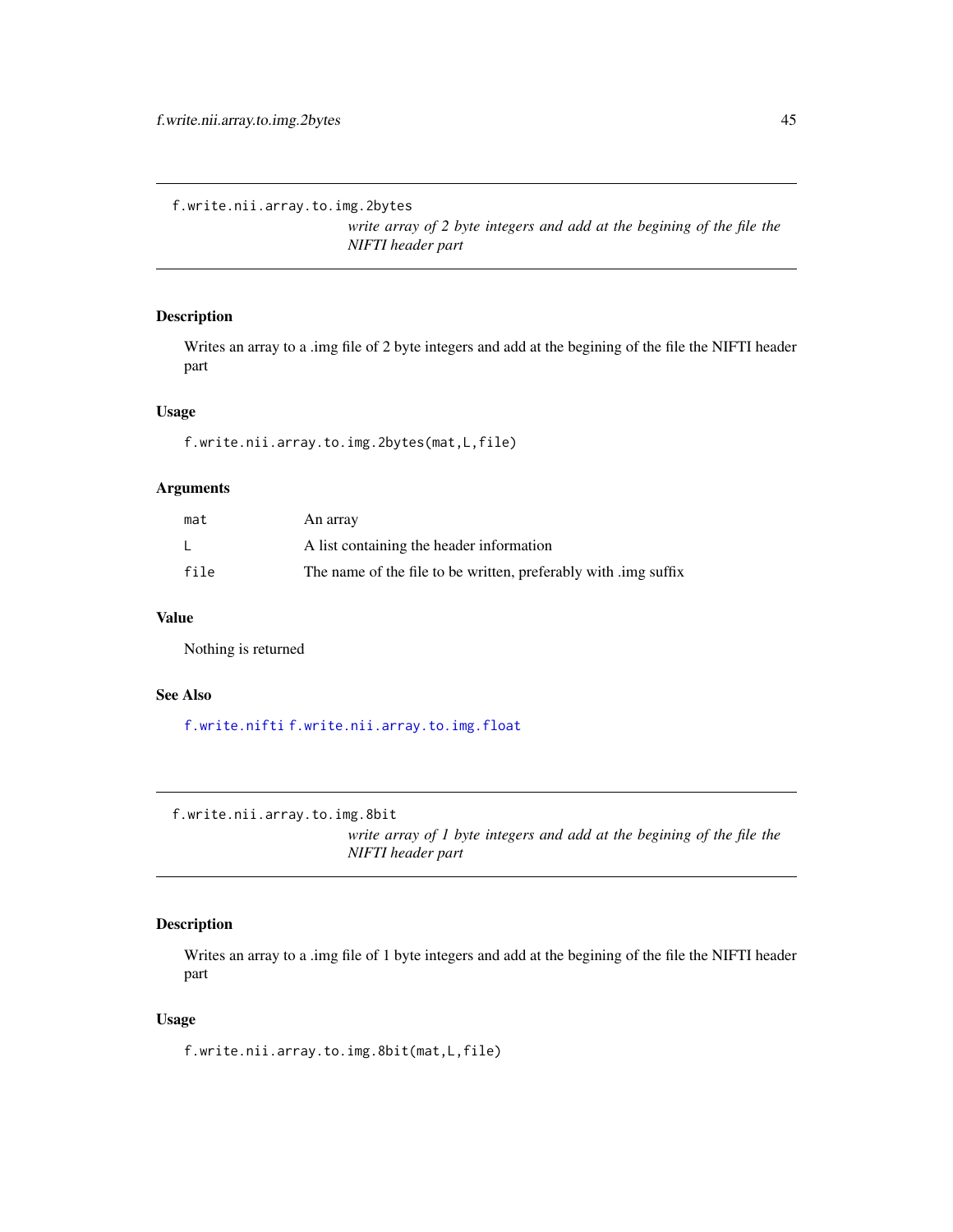#### Arguments

| mat  | An array                                                        |
|------|-----------------------------------------------------------------|
|      | A list containing the header information                        |
| file | The name of the file to be written, preferably with limg suffix |

## Value

Nothing is returned

## See Also

[f.write.nifti](#page-43-0), [f.write.nii.array.to.img.float](#page-45-0), [f.write.nii.array.to.img.2bytes](#page-44-1)

<span id="page-45-0"></span>f.write.nii.array.to.img.float *write array of 4 byte floats and add at the begining of the file the NIFTI header part*

### Description

Writes an array to a .img file of 4 byte floats and add at the begining of the file the NIFTI header part

### Usage

f.write.nii.array.to.img.float(mat,L,file)

### Arguments

| mat  | An array                                                        |
|------|-----------------------------------------------------------------|
|      | A list containing the header information                        |
| file | The name of the file to be written, preferably with limg suffix |

### Value

Nothing is returned

## See Also

[f.write.nifti](#page-43-0), [f.write.nii.array.to.img.2bytes](#page-44-1) , [f.write.nii.array.to.img.8bit](#page-44-0)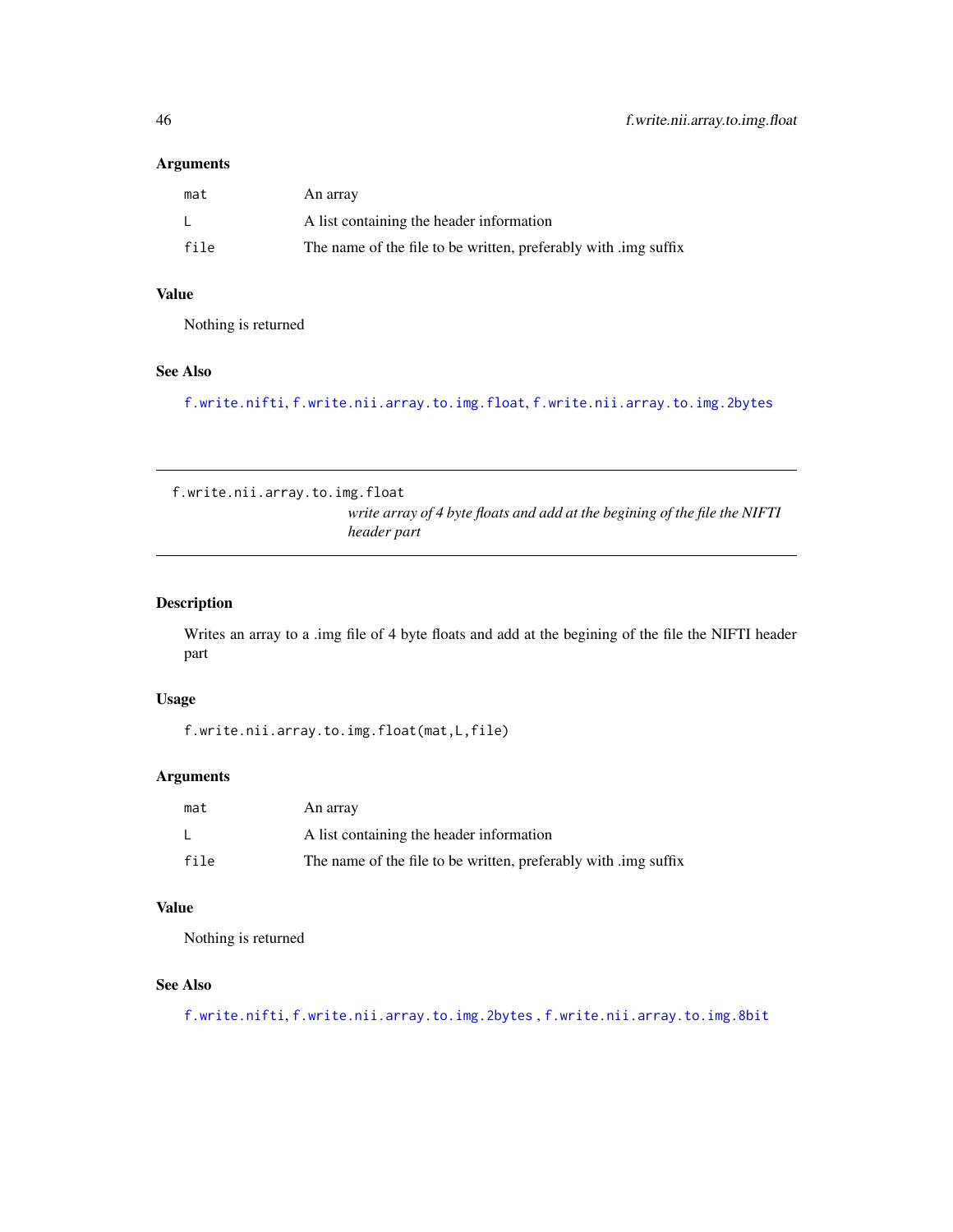fourDto2D *fourDto2D*

### Description

This function transforms a 4D image array into a 2D image matrix by unrolling space. This is usefull to perform a subsequent ICA.

#### Usage

fourDto2D(volume.4d, tm)

### Arguments

| volume.4d | a 4D array to be transformed |
|-----------|------------------------------|
| tm        | number of time dimensions    |

### Value

x.2d matrix of size tm x vm which contains the tm images

## See Also

[threeDto4D](#page-79-0) [twoDto4D](#page-82-0)

# Examples

# TODO!!

fps2diminfo *fps2diminfo*

### Description

Encode freq.dim, phase.dim and slice.dim fields into the one byte dim.info field of a NIFTI header file.

## Usage

fps2diminfo(freq.dim,phase.dim,slice.dim)

## Arguments

| freg.dim  | freq.dim field of a NIFTI file  |
|-----------|---------------------------------|
| phase.dim | phase.dim field of a NIFTI file |
| slice.dim | slice.dim field of a NIFTI file |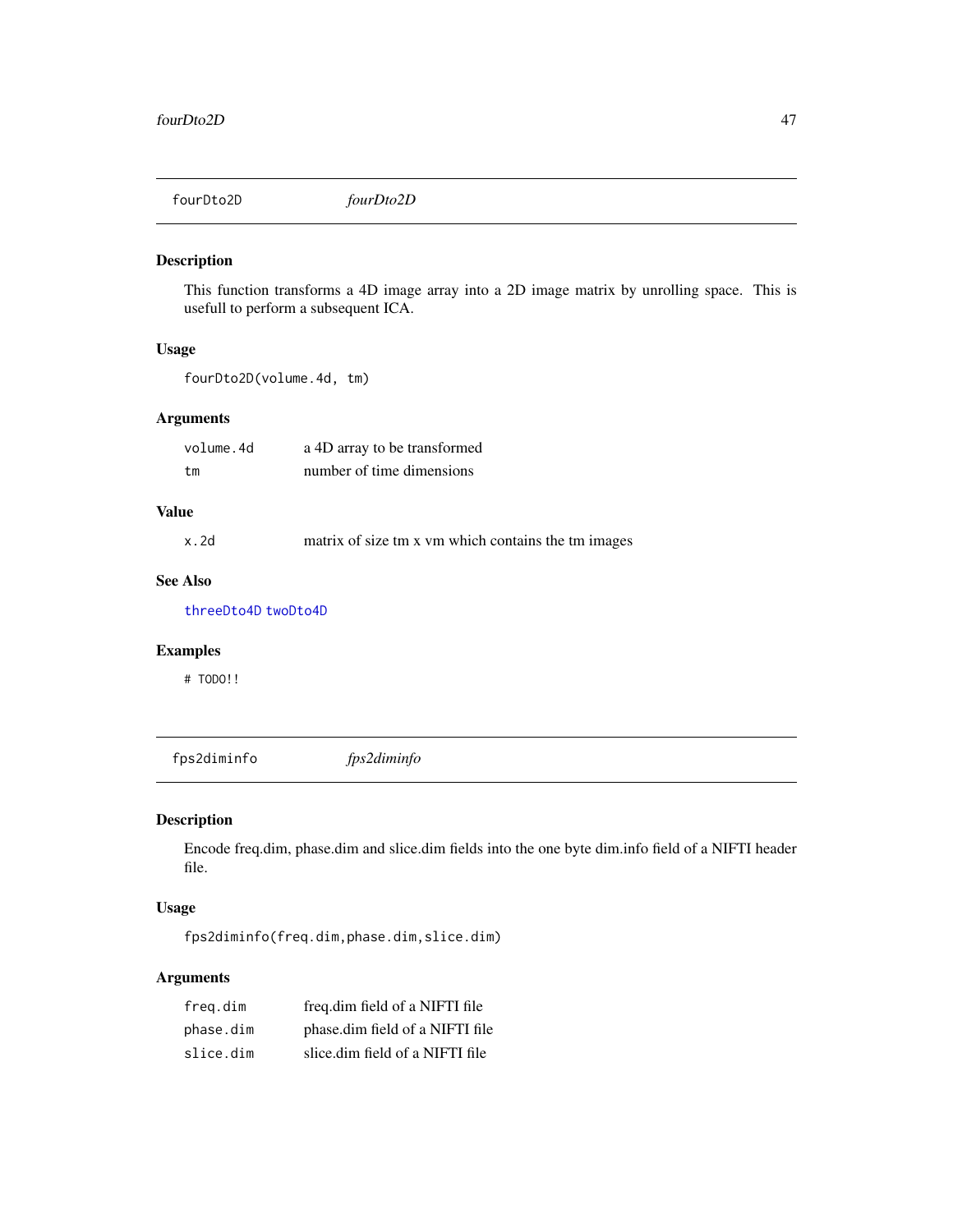## Value

A list containing dim.info field.

See Value Section of the help file of function diminfo2fps().

#### See Also

[diminfo2fps](#page-6-0)

## Examples

```
dim.info <- f.read.header(system.file("example-nifti.hdr", package="AnalyzeFMRI"))$dim.info
mylist <- diminfo2fps(dim.info)
fps2diminfo(mylist$freq.dim,mylist$phase.dim,mylist$slice.dim)
```
<span id="page-47-0"></span>GaussSmoothArray *Spatially smooth an array with Gaussian kernel.*

### Description

Applies a stationary Gaussian spatial smoothing kernel to a 3D or 4D array.

#### Usage

```
GaussSmoothArray(x, voxdim=c(1, 1, 1), ksize=5, sigma=diag(3, 3),
                 mask=NULL, var.norm=FALSE)
```
#### Arguments

| X        | The array to be smoothed.                                                                                                                                                            |
|----------|--------------------------------------------------------------------------------------------------------------------------------------------------------------------------------------|
| voxdim   | The dimensions of the <i>volume elements</i> (voxel) that make up the array.                                                                                                         |
| ksize    | The dimensions (in number of voxels) of the 3D discrete smoothing kernel used<br>to smooth the array.                                                                                |
| sigma    | The covariance matrix of the 3D Gaussian smoothing kernel. This matrix doesn't<br>have to be non-singular; zero on the diagonal of sigma indicate no smoothing in<br>that direction. |
| mask     | A 3D 0-1 mask that delimits where the smoothing occurs.                                                                                                                              |
| var.norm | Logical flag indicating whether to normalize the variance of the smoothed array.                                                                                                     |

## Value

The smoothed array is returned.

### Author(s)

J. L. Msrchini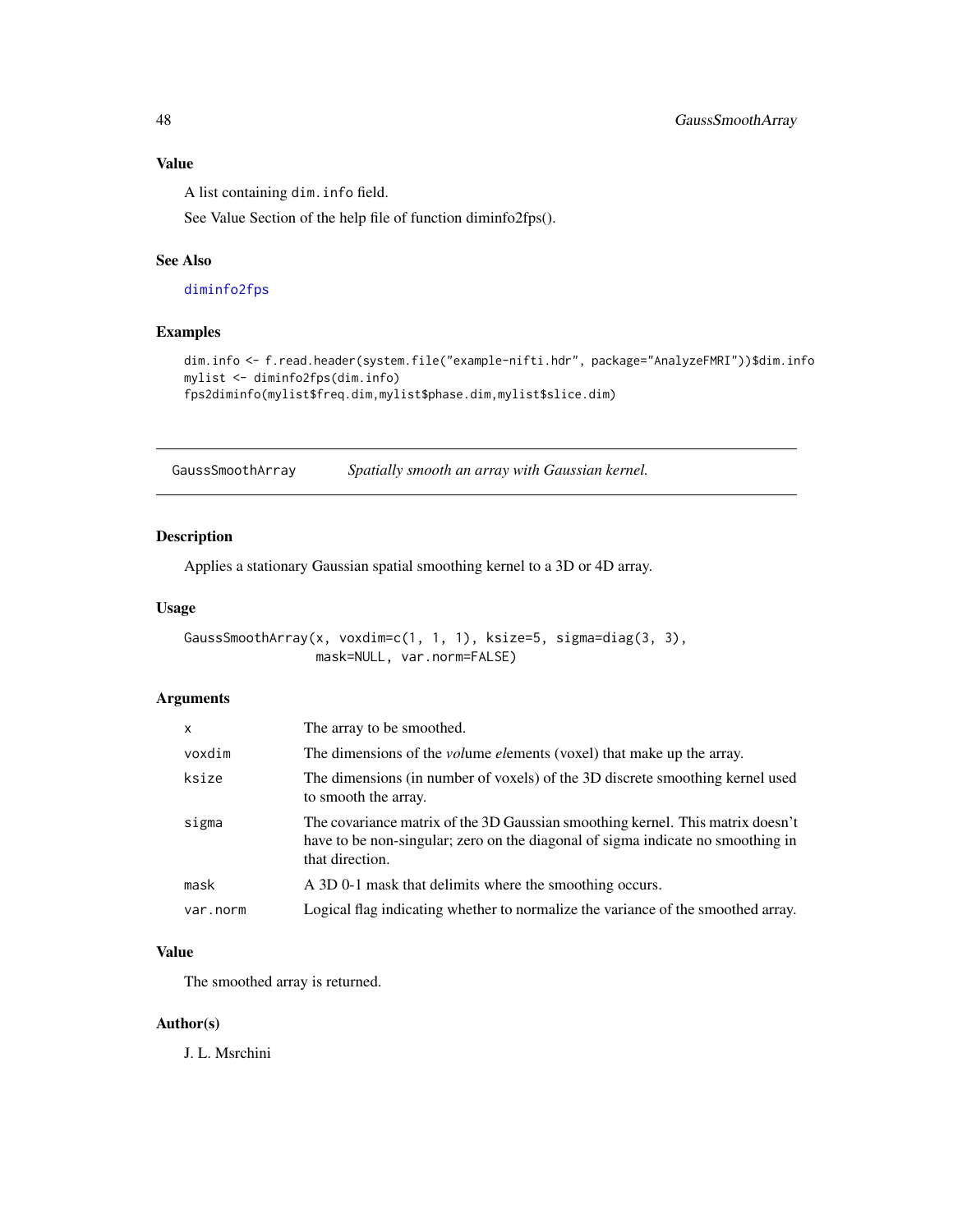### GaussSmoothKernel 49

### See Also

[GaussSmoothKernel](#page-48-0)

### Examples

```
d <- c(10, 10, 10, 20)
mat <- array(rnorm(cumprod(d)[length(d)]), dim = d)
mat[, , 6:10, ] < - mat[, , 6:10, ] + 3mask \leq array(0, dim = d[1:3])
mask[3:8, 3:8, 3:8] <- 1
b \leq GaussSmoothArray(mat, mask = mask, voxdim = c(1, 1, 1), ksize = 5, sigma = diag(1, 3))
```
<span id="page-48-0"></span>GaussSmoothKernel *Calculates a discrete Gaussian smoothing kernel.*

#### Description

Calculates a simple, discrete Gaussian smoothing kernel of a specfic size given the covariance matrix of the Gaussian.

## Usage

```
GaussSmoothKernel(voxdim=c(1, 1, 1), ksize=5, sigma=diag(3, 3))
```
#### Arguments

| voxdim | Dimensions of each voxel.                     |
|--------|-----------------------------------------------|
| ksize  | Dimensions of the discrete kernel size.       |
| sigma  | The covariance matrix of the Gaussian kernel. |

#### Value

An array of dimension (ksize,ksize,ksize) containing the smoothing kernel.

#### Author(s)

J. L. Marchini

#### Examples

a <- GaussSmoothKernel(voxdim=c(1,1,1), ksize=5, sigma=diag(1,3))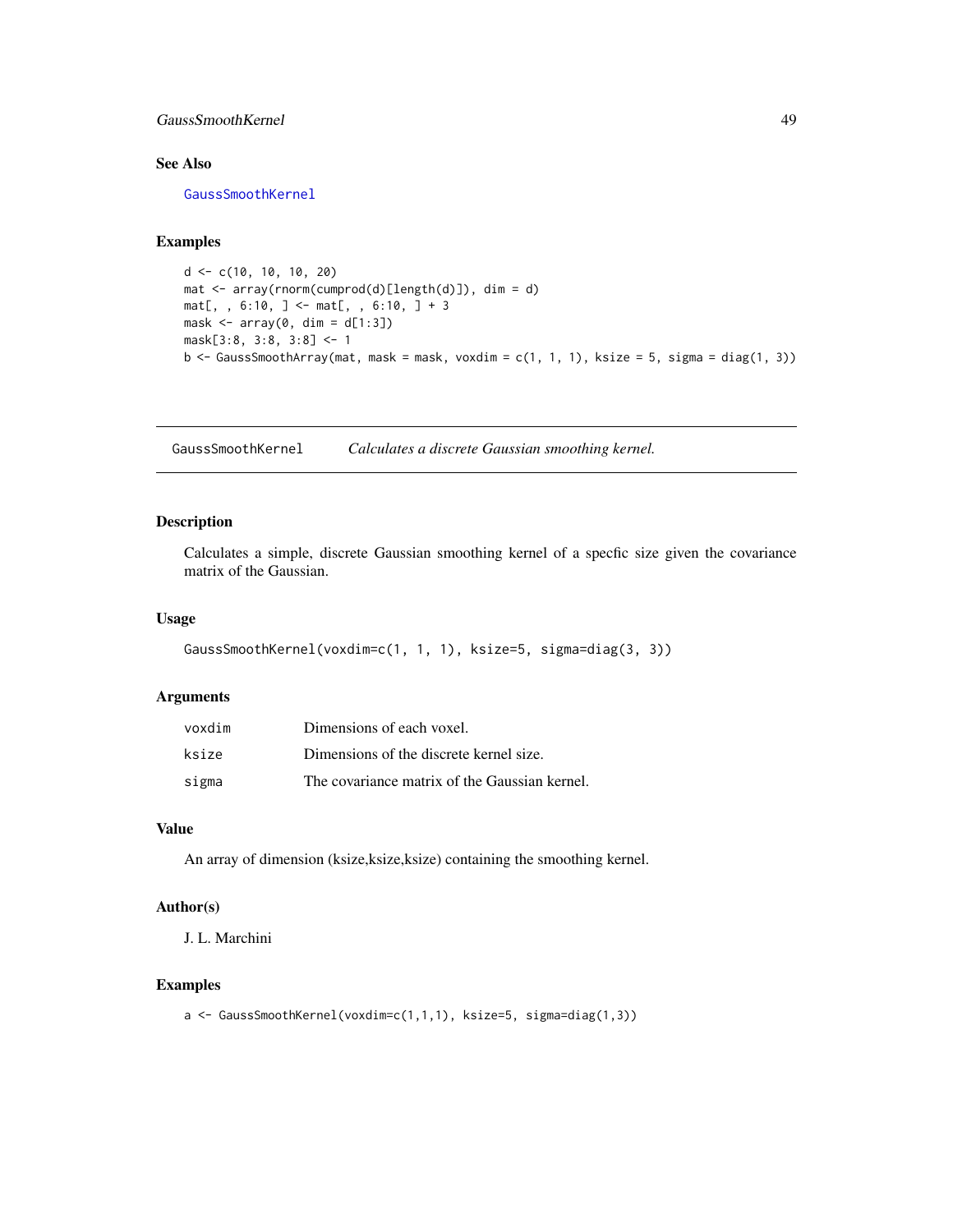<span id="page-49-0"></span>ICAspat *ICAspat*

## Description

This function performs a spatial ICA

## Usage

ICAspat(X,n.comp,alg.typ="parallel",centering=TRUE,hp.filter=TRUE)

# Arguments

| X         | a matrix of size tm x vm which contains the functional images                                                                                                        |
|-----------|----------------------------------------------------------------------------------------------------------------------------------------------------------------------|
| n.comp    | number of maximally independent components to extract                                                                                                                |
| alg.typ   | if 'alg.typ $==$ "parallel" the components are extracted simultaneously (the de-<br>fault). if 'alg.typ $==$ "deflation" the components are extracted one at a time. |
| centering | Logical. Should we center the data first. Centering will be performed by firstly<br>removing the column mean.                                                        |
| hp.filter | Logical. Should we perform high-pass filtering on the data                                                                                                           |

## Value

A list containing

| time.series        | estimated mixing matrix of size tm x n.comp |
|--------------------|---------------------------------------------|
| spatial.components |                                             |
|                    | estimated source matrix of size n.comp x vm |

# See Also

[ICAtemp](#page-50-0)

# Examples

# TODO!!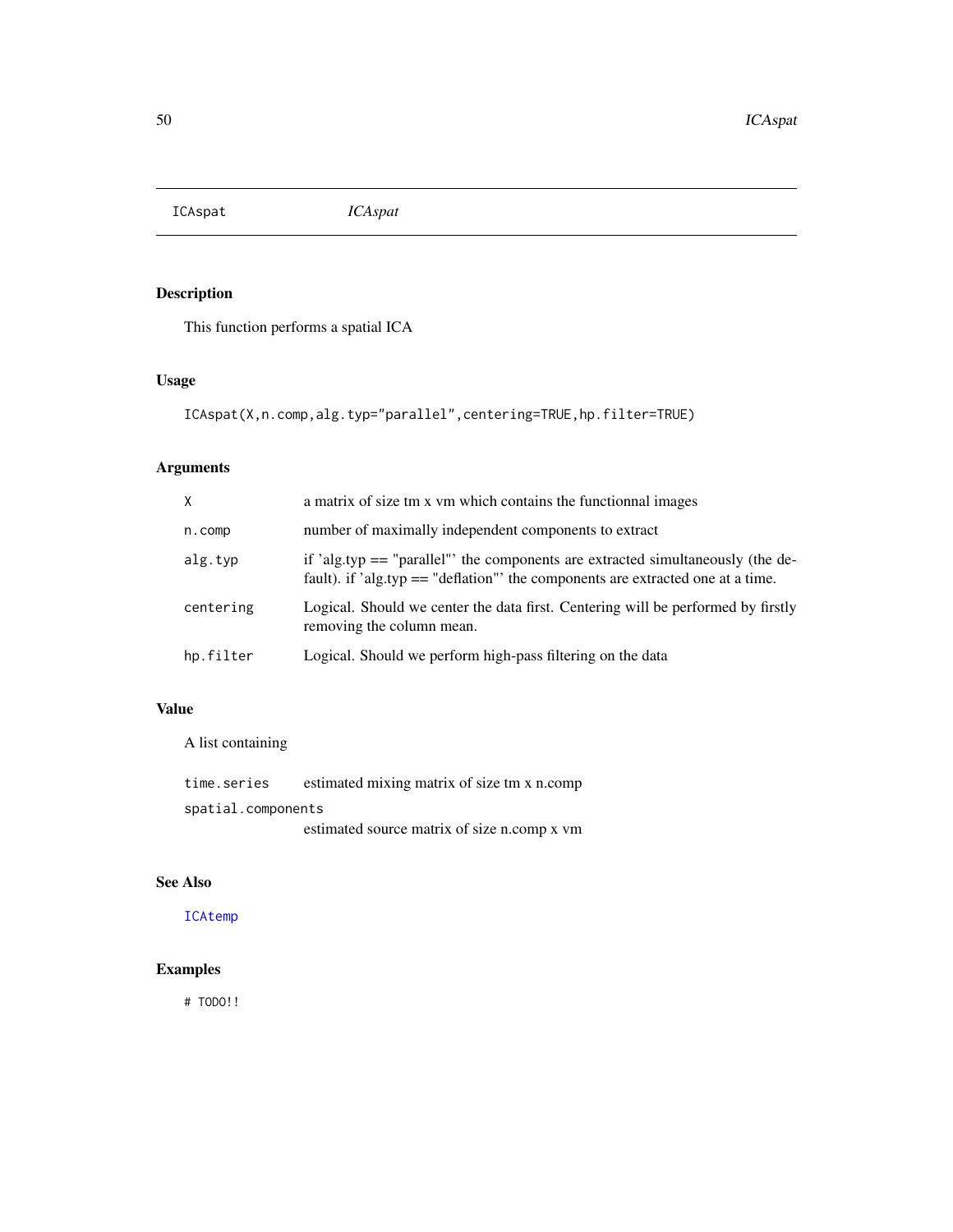<span id="page-50-0"></span>ICAtemp *ICAtemp*

## Description

This function performs a temporal ICA

## Usage

```
ICAtemp(X,n.comp,alg.typ="parallel",centering=TRUE,hp.filter=TRUE)
```
# Arguments

| X          | a matrix of size vm x tm which contains the functional images                                                                                                      |
|------------|--------------------------------------------------------------------------------------------------------------------------------------------------------------------|
| $n$ . comp | number of maximally independent components to extract                                                                                                              |
| alg.typ    | if 'alg.typ $==$ "parallel" the components are extracted simultaneously (the de-<br>fault). if 'alg.typ == "deflation" the components are extracted one at a time. |
| centering  | Logical. Should we center the data first. Centering will be performed by firstly<br>removing the column mean.                                                      |
| hp.filter  | Logical. Should we perform high-pass filtering on the data                                                                                                         |

## Value

A list containing

| time.series        | estimated source matrix of size n.comp x tm |
|--------------------|---------------------------------------------|
| spatial.components |                                             |
|                    | estimated mixing matrix of size vm x n.comp |

# See Also

[ICAspat](#page-49-0)

# Examples

# TODO!!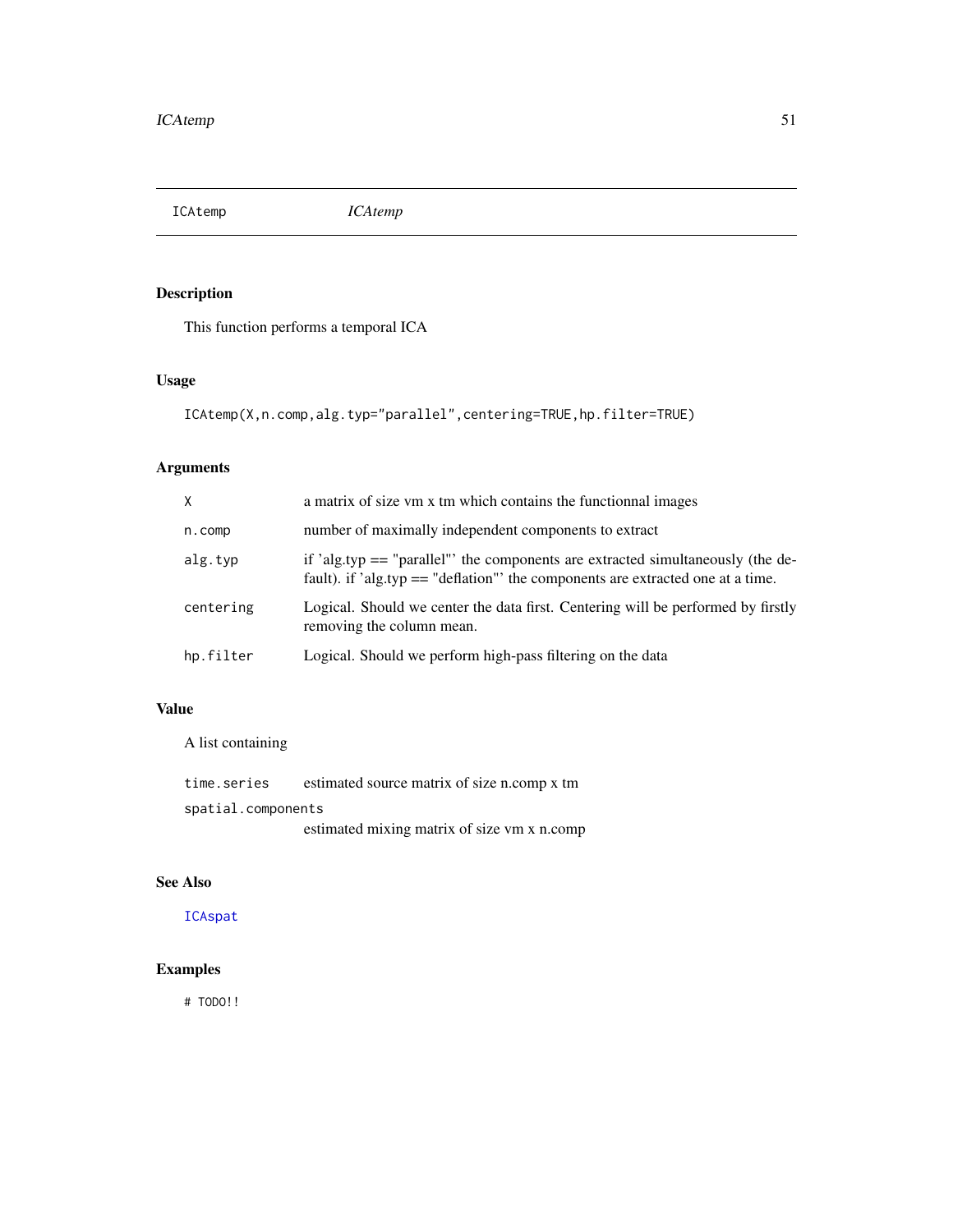ijk2xyz *ijk2xyz*

#### Description

This function maps from data coordinates (e.g. column i, row j, slice k), into some real world  $(x,y,z)$ positions in space. These positions could relate to Talairach-Tournoux (T&T) space, MNI space, or patient-based scanner coordinates.

#### Usage

 $ijk2xyz(ijk=c(1,1,1),\text{method=2,L})$ 

#### Arguments

| ijk    | matrix. Each column of ijk should contain a voxel index coordinates (i,j,k) to be<br>mapped to its $(x,y,z)$ real coordinates in some other space |
|--------|---------------------------------------------------------------------------------------------------------------------------------------------------|
| method | $1$ (gform.code=sform.code=0),2 (gform.code>0, rigid transformation) or 3 (sform.code>0,<br>affine transformation).                               |
| L.     | header list of a NIFTI file                                                                                                                       |

#### Details

The NIfTI format allows storage on disk to be in either a left- or right-handed coordinate system. However, the format includes an implicit spatial transformation into a RIGHT-HANDED coordinate system. This transform maps from data coordinates (e.g. column i, row j, slice k), into some real world  $(x, y, z)$  positions in space. These positions could relate to Talairach-Tournoux (T&T) space, MNI space, or patient-based scanner coordinates. For T&T, and MNI coordinates,  $x$  increases from left to right, y increases from posterior to anterior, and z increases in the inferior to superior direction. Directions in the scanner coordinate system are similar. MRI data is usually exported as DICOM format, which encodes the positions and orientations of the slices. When data are converted from DICOM to NIfTI-1 format, the relevant information can be determined from the Pixel Spacing, Image Orientation (Patient) and Image Position (Patient) fields of the DICOM files. NIfTI-1 also allows the space of one image to be mapped to that of another (via a rigid or affine transform). This is to enable on-the-fly resampling of registered images. This would allow intra-subject images, collected with lots of different orientations or resolutions, to be treated as if they are all in register.

Neurological and radiological conventions only relate to visualization of axial images. They are unrelated to how the data are stored on disk, or even how the real-world coordinates are represented. It is more appropriate to consider whether the real-world coordinate system is left- or right-handed (see below). Talairach and Tournoux use a right-handed system, whereas the storage convention of ANALYZE files is usually considered as left-handed. These coordinate systems are mirror images of each other (if you are a psychologist, try explaining why mirror images appear to be left-right flipped, rather than flipped up-down, or back-front). Transforming between left- and right-handed coordinate systems involves flipping, and can not be done by rotations alone.

x=thumb, y=index finger (forefinger), z=left (resp. right) hand's middle finger for left-handed persons (resp. right-handed persons).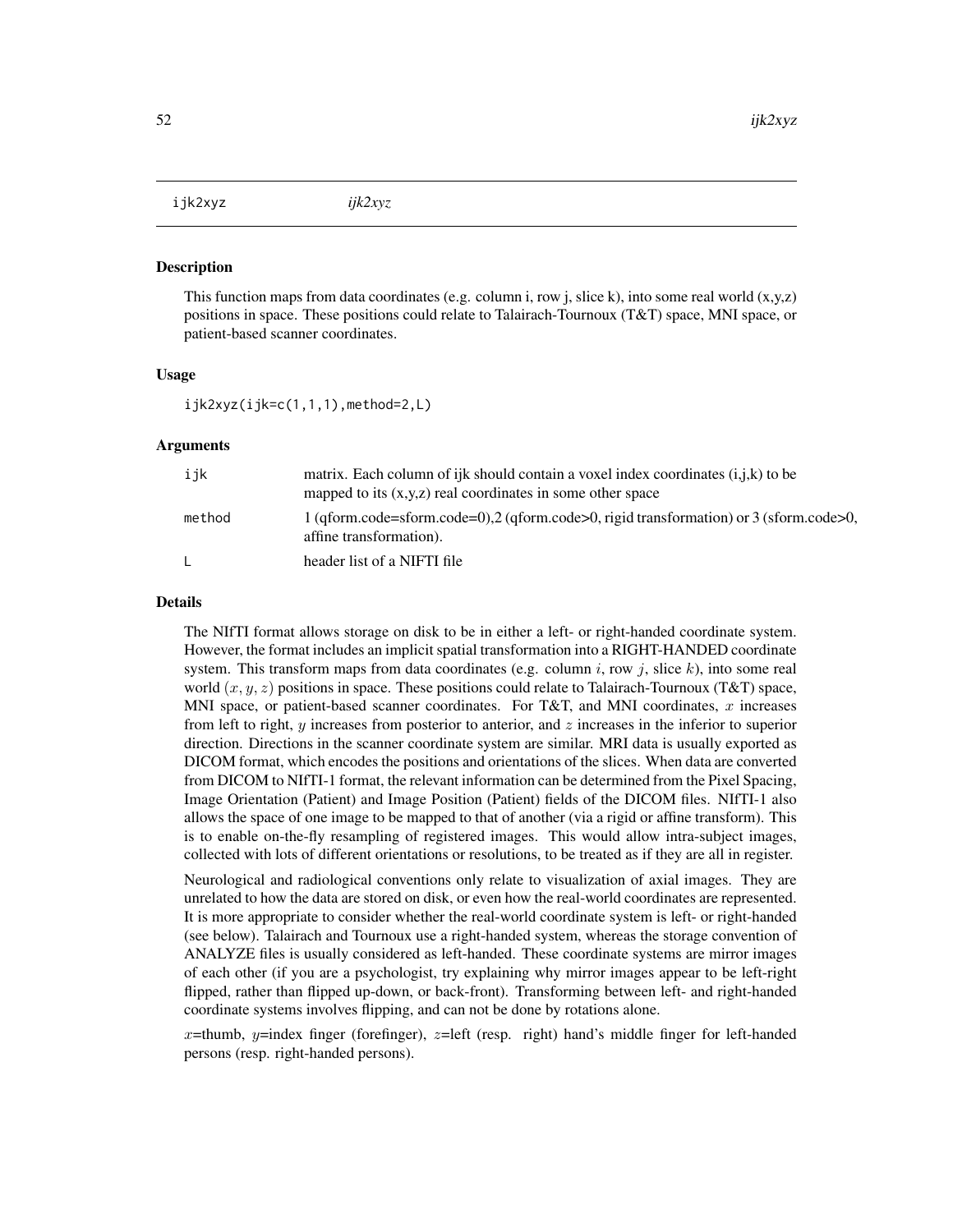#### ijk2xyz 53

Volume orientation is given by a transformation that maps voxel indices  $(i, j, k)$  to spatial coordinates  $(x, y, z)$ , typically anatomical coordinates assigned by the scanner. This transformation (*Method 2* in the 'nifti1.h' documentation) is generated using the voxel dimensions, a quaternion encoding a rotation matrix, and a 3D shift, all stored in the NIfTI-1 header; details can be found in the 'nifti1.h' comments. The NIfTI-1 header also provides for a general affine transformation, separate from that described by *Method 2*. This transformation (*Method 3*) also maps voxel indices  $(i, j, k)$  to  $(x, y, z)$ , which in this case are typically coordinates in a standard space such as the Talairach space. The elements of this transformation matrix are stored in the NIfTI-1 header. For example, the *Method 2* transformation can be constructed from the attributes from a set of DICOM files; the *Method 3* transform can be computed offline and inserted into the header later. The exact "meaning" of the coordinates given by the *Method 2* and *Method 3* transformations is recorded in header fields qform.code and sform.code, respectively. Code values can indicate if the  $(x, y, z)$ axes are

- Anatomical coordinates from the scanner (e.g., the DICOM header)
- Aligned to some anatomical "truth" or standard
- Aligned and warped to Talairach-Tournoux coordinates
- Aligned and warped to MNI-152 coordinates

It is possible that neither transformation is specified (i.e., qform.code=sform.code=0), in which case we are left with the voxel size in pixdim[], and no orientation is given or assumed. This use (*Method 1*) is discouraged.

The basic idea behind having two coordinate systems is to allow the image to store information about (1) the scanner coordinate system used in the acquisition of the volume (in the qform) and (2) the relationship to a standard coordinate system - e.g. MNI coordinates (in the sform). The qform allows orientation information to be kept for alignment purposes without losing volumetric information, since the qform only stores a rigid-body transformation which preserves volume. On the other hand, the sform stores a general affine transformation which can map the image coordinates into a standard coordinate system, like Talairach or MNI, without the need to resample the image. By having both coordinate systems, it is possible to keep the original data (without resampling), along with information on how it was acquired (qform) and how it relates to other images via a standard space (sform). This ability is advantageous for many analysis pipelines, and has previously required storing additional files along with the image files. By using NIfTI-1 this extra information can be kept in the image files themselves.

Note: the qform and sform also store information on whether the coordinate system is left-handed or right-handed (see Q15) and so when both are set they must be consistent, otherwise the handedness of the coordinate system (often used to distinguish left-right order) is unknown and the results of applying operations to such an image are unspecified.

There are 3 different methods by which continuous coordinates can be attached to voxels. The discussion below emphasizes 3D volumes, and the continuous coordinates are referred to as  $(x, y, z)$ . The voxel index coordinates (i.e., the array indexes) are referred to as  $(i, j, k)$ , with valid ranges:

- $i = 0, \ldots, \text{dim}[1]-1$
- $j = 0, ..., dim[2]$ -1 (if dim[0]  $>= 2$ )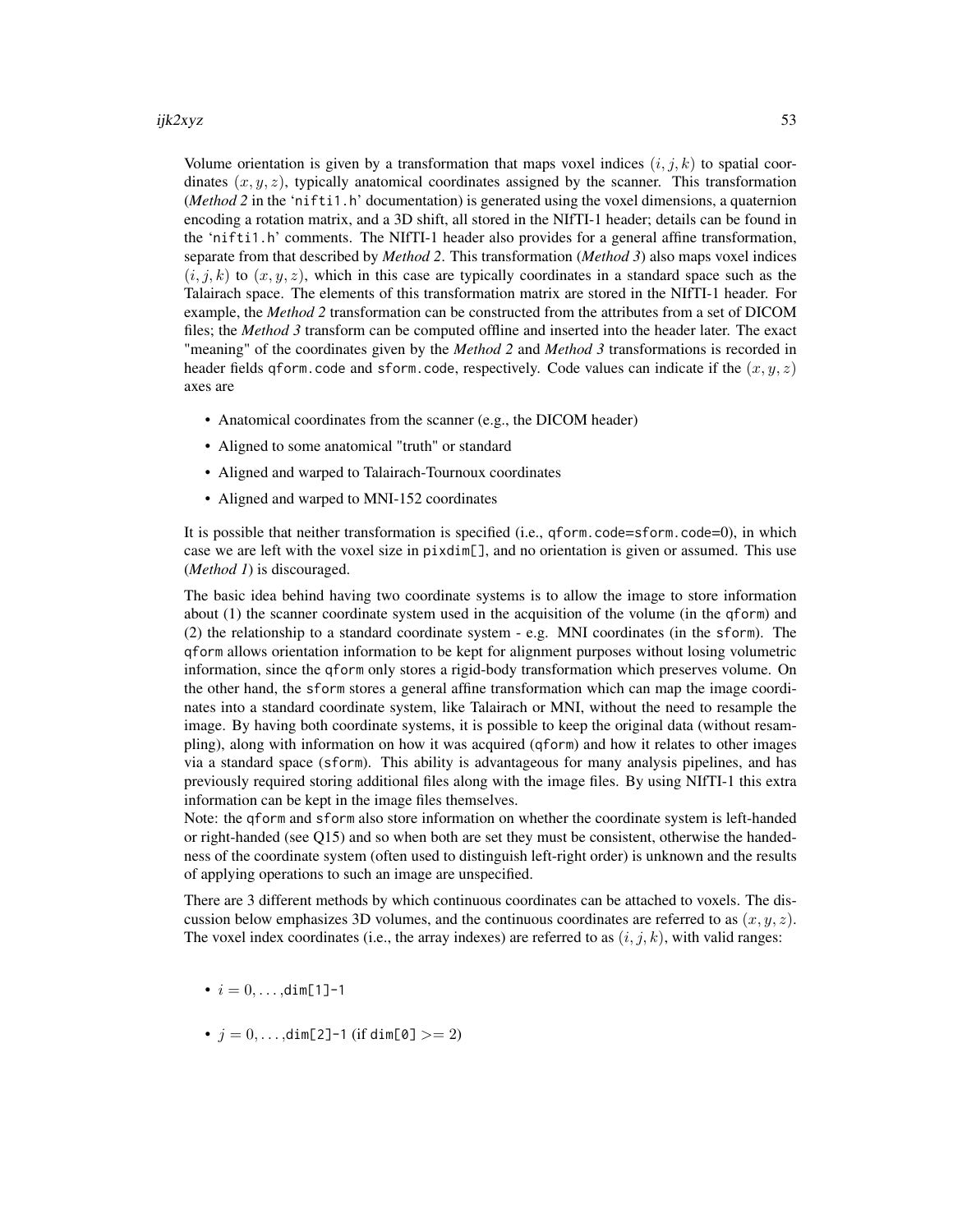•  $k = 0, \ldots, \text{dim}[3]$ -1 (if  $\dim[0] > = 3$ )

The  $(x, y, z)$  coordinates refer to the CENTER of a voxel. In methods 2 and 3, the  $(x, y, z)$  axes refer to a subject-based coordinate system, with

 $+x =$  Right  $+y =$  Anterior  $+z =$  Superior.

This is a right-handed coordinate system. However, the exact direction these axes point with respect to the subject depends on qform.code (*Method 2*) and sform.code (*Method 3*).

N.B.: The i index varies most rapidly, j index next, k index slowest. Thus, voxel  $(i, j, k)$  is stored starting at location

 $(i + j * dim[1] + k * dim[1] * dim[2]) * (bitpix/8)$ 

into the dataset array.

N.B.: The ANALYZE 7.5 coordinate system is

 $+x =$  Left  $+y =$  Anterior  $+z =$  Superior

which is a left-handed coordinate system. This backwardness is too difficult to tolerate, so this NIFTI-1 standard specifies the coordinate order which is most common in functional neuroimaging.

N.B.: The 3 methods below all give the locations of the voxel centers in the  $(x, y, z)$  coordinate system. In many cases, programs will wish to display image data on some other grid. In such a case, the program will need to convert its desired  $(x, y, z)$  values into  $(i, j, k)$  values in order to extract (or interpolate) the image data. This operation would be done with the inverse transformation to those described below.

N.B.: *Method 2* uses a factor qfac which is either -1 or 1; qfac is stored in the otherwise unused pixdim[0]. If pixdim[0]=0.0 (which should not occur), we take qfac=1. Of course, pixdim[0] is only used when reading a NIFTI-1 header, not when reading an ANALYZE 7.5 header.

N.B.: The units of  $(x, y, z)$  can be specified using the xyzt.units field.

• *METHOD 1* (the "old" way, used only when qform.code = 0):

The coordinate mapping from  $(i, j, k)$  to  $(x, y, z)$  is the ANALYZE 7.5 way. This is a simple scaling relationship:

$$
x = \text{pixdim}[1] \cdot i
$$

- $y = pi$ xdim[2] \* j
- $z = \text{pixdim}[3] * k$

No particular spatial orientation is attached to these  $(x, y, z)$  coordinates. (NIFTI-1 does not have the ANALYZE 7.5 orient field, which is not general and is often not set properly.) This method is not recommended, and is present mainly for compatibility with ANALYZE 7.5 files.

• *METHOD* 2 (used when qform.code > 0, which should be the "normal" case):

The  $(x, y, z)$  coordinates are given by the pixdim[] scales, a rotation matrix, and a shift. This method is intended to represent "scanner-anatomical" coordinates, which are often embedded in the image header (e.g., DICOM fields (0020,0032), (0020,0037), (0028,0030), and (0018,0050)), and represent the nominal orientation and location of the data. This method can also be used to represent "aligned" coordinates, which would typically result from some post-acquisition alignment of the volume to a standard orientation (e.g., the same subject on another day, or a rigid rotation to true anatomical orientation from the tilted position of the subject in the scanner). The formula for  $(x, y, z)$  in terms of header parameters and  $(i, j, k)$ is: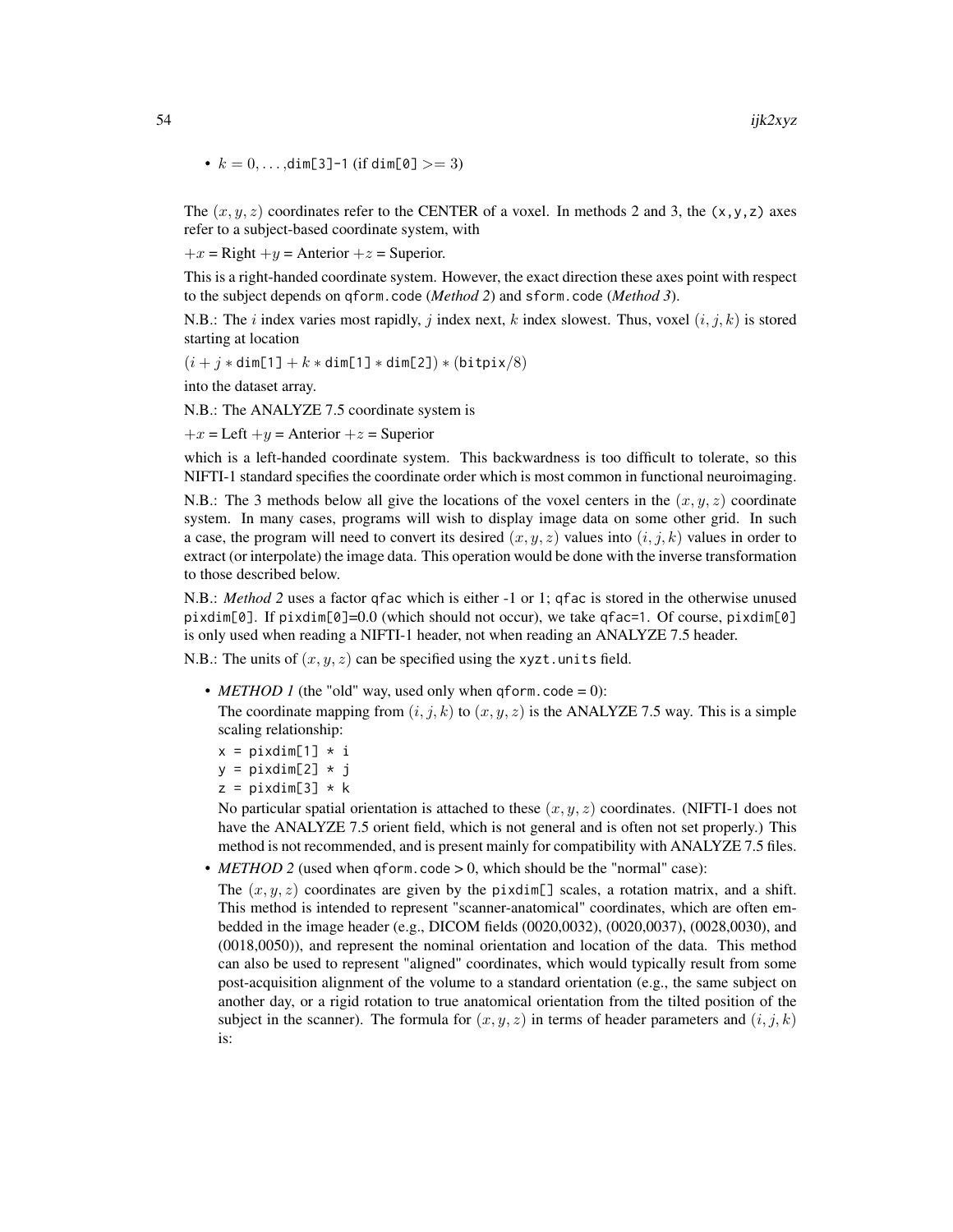```
[x] [R11 R12 R13] pixdim[1] iqoffset.x][y] = [R21 R22 R23][ pixdim[2]^*i] + [qoffset.y][z] [ R31 R32 R33 ] [ qfac * pixdim[3] * k ] [ qoffset.z ]
```
The goffset. \* shifts are in the NIFTI-1 header. Note that the center of the  $(i, j, k) = (0, 0, 0)$ voxel (first value in the dataset array) is just  $(x, y, z) = (q \cdot \text{offset.x}, q \cdot \text{offset.y}, q \cdot \text{offset.z})$ . The rotation matrix  $R$  is calculated from the quatern.\* parameters. This calculation is described below.

The scaling factor qfac is either 1 or -1. The rotation matrix  $R$  defined by the quaternion parameters is "proper" (has determinant 1). This may not fit the needs of the data; for example, if the image grid is

i increases from Left-to-Right

j increases from Anterior-to-Posterior

k increases from Inferior-to-Superior

Then  $(i, j, k)$  is a left-handed triple. In this example, if qfac=1, the R matrix would have to be

[ 1 0 0 ]

 $[0 -1 0]$  which is "improper" (determinant = -1).

[ 0 0 1 ]

If we set qfac=-1, then the  $R$  matrix would be

[ 1 0 0 ]

 $\lceil 0 -1 0 \rceil$  which is proper.

 $[00 -1]$ 

This R matrix is represented by quaternion  $[a, b, c, d] = [0, 1, 0, 0]$  (which encodes a 180 degree rotation about the  $x$ -axis).

•  $METHOD 3$  (used when sform.code  $> 0$ ):

The  $(x, y, z)$  coordinates are given by a general affine transformation of the  $(i, j, k)$  indexes:

 $x =$ srow.x[0] \*  $i +$ srow.x[1] \*  $j +$ srow.x[2] \*  $k +$ srow.x[3]  $y =$ srow.y[0] \*  $i +$ srow.y[1] \*  $j +$ srow.y[2] \*  $k +$ srow.y[3]  $z =$  srow.z[0] \*  $i +$  srow.z[1] \*  $j +$  srow.z[2] \*  $k +$  srow.z[3]

The srow.\* vectors are in the NIFTI.1 header. Note that no use is made of pixdim[] in this method.

• WHY 3 METHODS?

*Method 1* is provided only for backwards compatibility. The intention is that *Method 2*  $(qform, code > 0)$  represents the nominal voxel locations as reported by the scanner, or as rotated to some fiducial orientation and location. *Method 3*, if present (sform.code  $> 0$ ), is to be used to give the location of the voxels in some standard space. The sform.code indicates which standard space is present. Both methods 2 and 3 can be present, and be useful in different contexts (*method 2* for displaying the data on its original grid; *method 3* for displaying it on a standard grid).

In this scheme, a dataset would originally be set up so that the *Method 2* coordinates represent what the scanner reported. Later, a registration to some standard space can be computed and inserted in the header. Image display software can use either transform, depending on its purposes and needs.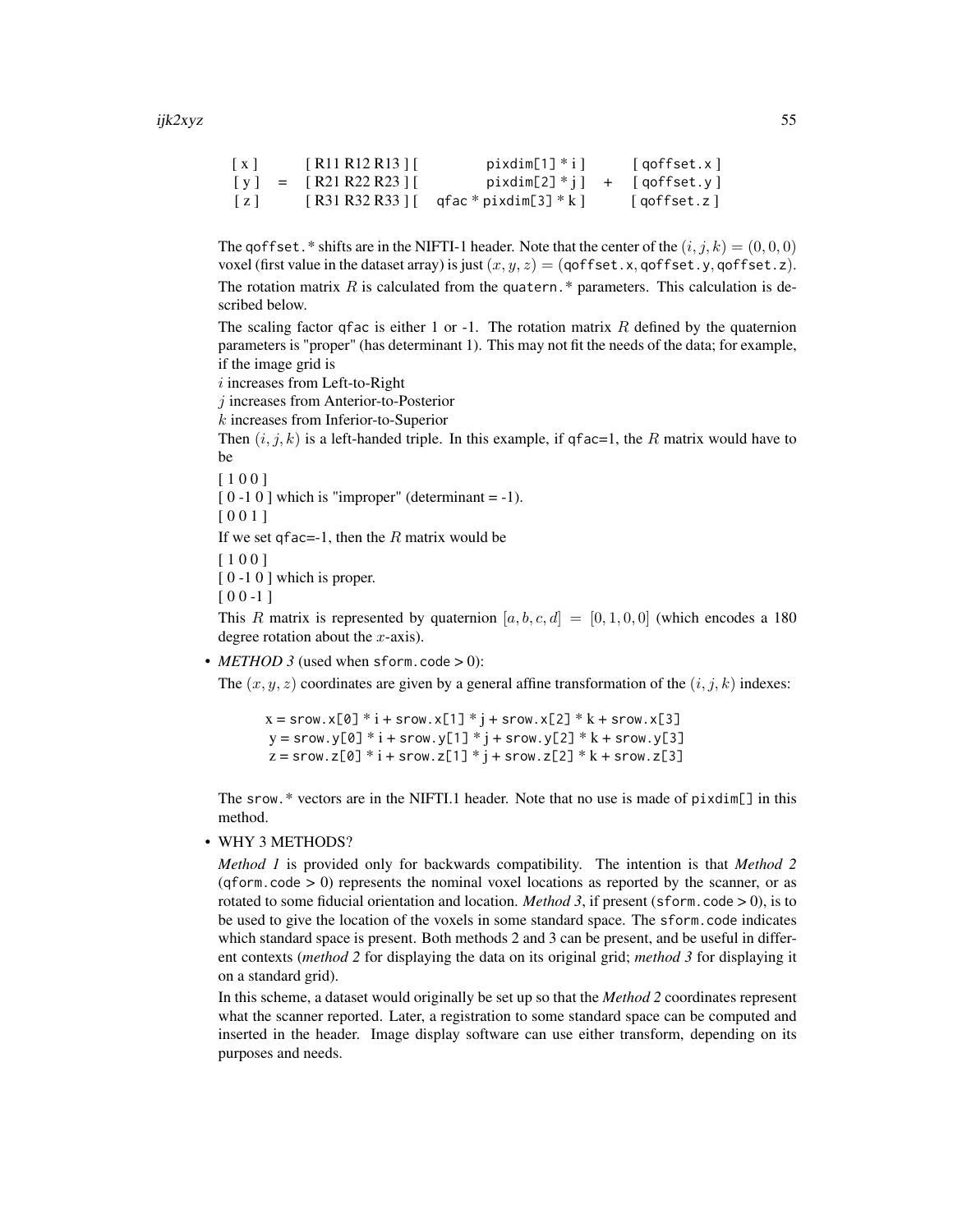In *Method 2*, the origin of coordinates would generally be whatever the scanner origin is; for example, in MRI, (0,0,0) is the center of the gradient coil.

In *Method 3*, the origin of coordinates would depend on the value of sform.code; for example, for the Talairach coordinate system, (0,0,0) corresponds to the Anterior Commissure.

• QUATERNION REPRESENTATION OF ROTATION MATRIX (*METHOD 2*)

The orientation of the  $(x, y, z)$  axes relative to the  $(i, j, k)$  axes in 3D space is specified using a unit quaternion [a, b, c, d], where  $a * a + b * b + c * c + d * d = 1$ . The  $(b, c, d)$  values are all that is needed, since we require that  $a = \sqrt{(1.0 - (b * b + c * c + d * d))}$  be nonnegative. The  $(b, c, d)$  values are stored in the (quatern.b,quatern.c,quatern.d) fields.

The quaternion representation is chosen for its compactness in representing rotations. The (proper) 3x3 rotation matrix that corresponds to  $[a, b, c, d]$  is

 $[a^*a+b^*b-c^*c-d^*d \t 2^*b^*c-2^*a^*d \t 2^*b^*d+2^*a^*c \t ]$  $R = [ 2*b*c+2*a*d a*a+c*c-b*b-d*d 2*c*d-2*a*b ]$  $\left[ \right. 2^{*}b^{*}d-2^{*}a^{*}c \qquad 2^{*}c^{*}d+2^{*}a^{*}b \qquad a^{*}a+d^{*}d-c^{*}c-b^{*}b \qquad \right]$ 

|     | [R11 R12 R13 ] |                |  |
|-----|----------------|----------------|--|
| $=$ | [R21 R22 R23 ] |                |  |
|     |                | [R31 R32 R33 ] |  |

If  $(p, q, r)$  is a unit 3-vector, then rotation of angle h about that direction is represented by the quaternion

 $[a, b, c, d] = [\cos(h/2), p * \sin(h/2), q * \sin(h/2), r * \sin(h/2)].$ 

Requiring  $a >= 0$  is equivalent to requiring  $-Pi \leq h \leq Pi$ . (Note that  $[-a, -b, -c, -d]$ ) represents the same rotation as  $[a, b, c, d]$ ; there are 2 quaternions that can be used to represent a given rotation matrix R.) To rotate a 3-vector  $(x, y, z)$  using quaternions, we compute the quaternion product

 $[0, x', y', z'] = [a, b, c, d] * [0, x, y, z] * [a, -b, -c, -d]$ which is equivalent to the matrix-vector multiply

> $[X']$   $[X]$  $[y'] = R$  [ y ] (equivalence depends on  $a^*a+b^*b+c^*c+d^*d=1$ )  $\lceil z' \rceil$   $\lceil z \rceil$

Multiplication of 2 quaternions is defined by the following:

 $[a, b, c, d] = a * 1 + b * I + c * J + d * K$ where  $I * I = J * J = K * K = -1 (I, J, K$  are square roots of -1)  $I * J = K, J * K = I, K * I = J$  $J * I = -K$ ,  $K * J = -I$ ,  $I * K = -J$  (not commutative!). For example

$$
[a, b, 0, 0] * [0, 0, 0, 1] = [0, 0, -b, a]
$$

since this expands to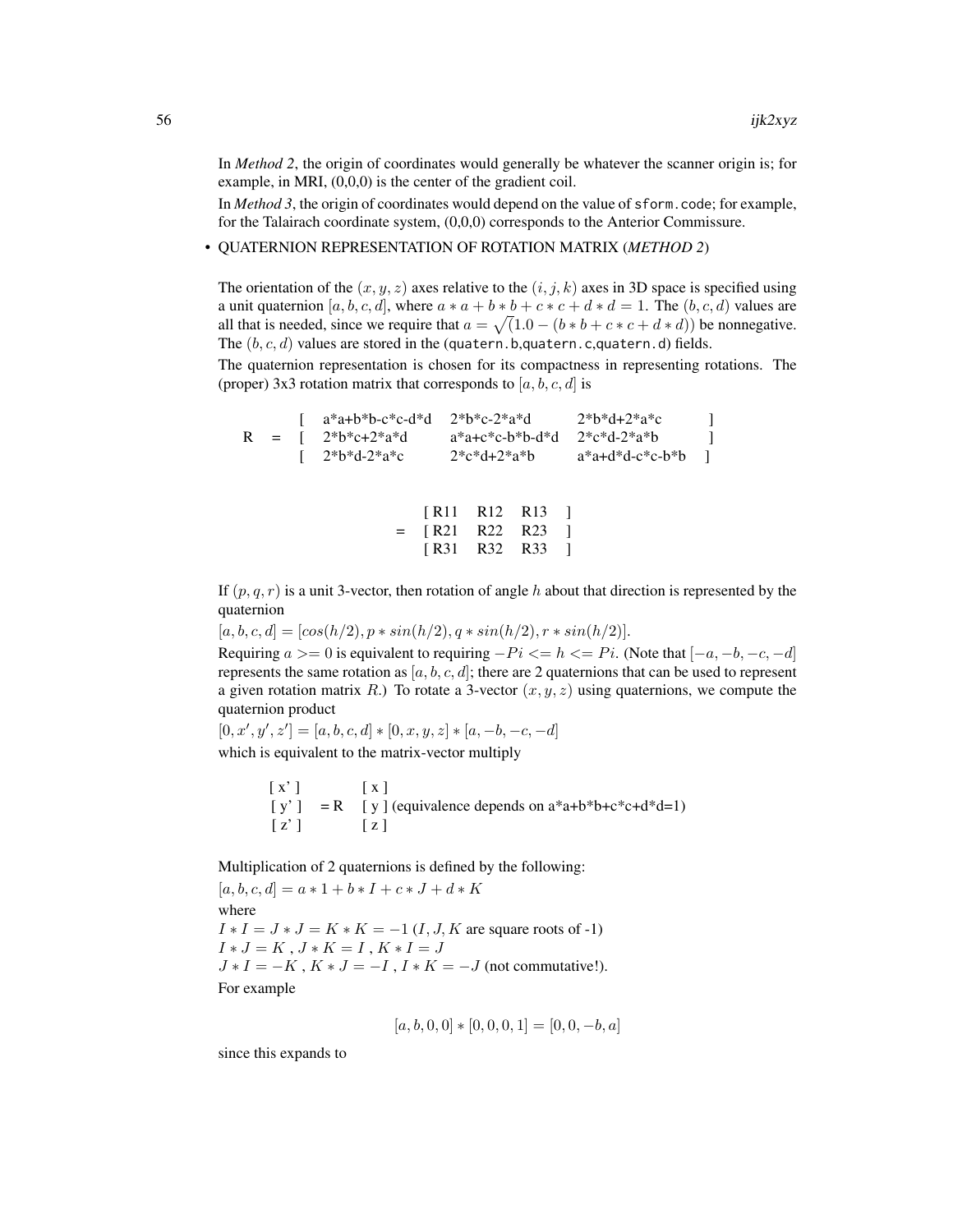$$
(a + b * I) * (K) = (a * K + b * I * K) = (a * K - b * J).
$$

The above formula shows how to go from quaternion  $(b, c, d)$  to rotation matrix and direction cosines. Conversely, given  $R$ , we can compute the fields for the NIFTI-1 header by

 $a = 0.5 * \sqrt{(1 + R11 + R22 + R33)}$  (not stored)

 $b = 0.25 * (R32 - R23)/a \Rightarrow$  quatern.b

 $c = 0.25 * (R13 - R31)/a \Rightarrow$  quatern.c

 $d = 0.25 * (R21 - R12)/a \Rightarrow$  quatern.d

If a=0 (a 180 degree rotation), alternative formulas are needed. See the 'nifti1.io.c' function mat44.to.quatern() for an implementation of the various cases in converting  $R$  to  $[a, b, c, d]$ .

Note that R-transpose (= R-inverse) would lead to the quaternion  $[a, -b, -c, -d]$ .

The choice to specify the qoffset.  $x$  (etc.) values in the final coordinate system is partly to make it easy to convert DICOM images to this format. The DICOM attribute "Image Position (Patient)" (0020,0032) stores the  $(Xd, Yd, Zd)$  coordinates of the center of the first voxel. Here,  $(Xd, Yd, Zd)$  refer to DICOM coordinates, and  $Xd = -x$ ,  $Yd = -y$ ,  $Zd = z$ , where  $(x, y, z)$  refers to the NIFTI coordinate system discussed above. (i.e., DICOM + Xd is Left,  $+Yd$  is Posterior,  $+Zd$  is Superior,

whereas  $+x$  is Right,  $+y$  is Anterior,  $+z$  is Superior.)

Thus, if the (0020,0032) DICOM attribute is extracted into  $(px, py, pz)$ , then

qoffset.x =  $-px$  qoffset.y =  $-py$  qoffset.z =  $pz$ 

is a reasonable setting when qform.code=NIFTI.XFORM.SCANNER.ANAT.

That is, DICOM's coordinate system is 180 degrees rotated about the z-axis from the neuroscience/NIFTI coordinate system. To transform between DICOM and NIFTI, you just have to negate the  $x$ - and  $y$ -coordinates.

The DICOM attribute (0020,0037) "Image Orientation (Patient)" gives the orientation of the  $x$ - and  $y$ -axes of the image data in terms of 2 3-vectors. The first vector is a unit vector along the x-axis, and the second is along the y-axis. If the  $(0020,0037)$  attribute is extracted into the value  $(xa, xb, xc, ya, yb, yc)$ , then the first two columns of the R matrix would be

[ -xa -ya ]

[ -xb -yb ]

[ xc yc ]

The negations are because DICOM's  $x$ - and  $y$ -axes are reversed relative to NIFTI's. The third column of the  $R$  matrix gives the direction of displacement (relative to the subject) along the slice-wise direction. This orientation is not encoded in the DICOM standard in a simple way; DICOM is mostly concerned with 2D images. The third column of  $R$  will be either the crossproduct of the first 2 columns or its negative. It is possible to infer the sign of the 3rd column by examining the coordinates in DICOM attribute (0020,0032) "Image Position (Patient)" for successive slices. However, this method occasionally fails for reasons that I (RW Cox) do not understand.

#### Value

A list containing the matrix xyz of the positions of the points specified in ijk.

#### See Also

[xyz2ijk](#page-83-0) [Q2R](#page-72-0) [R2Q](#page-72-1)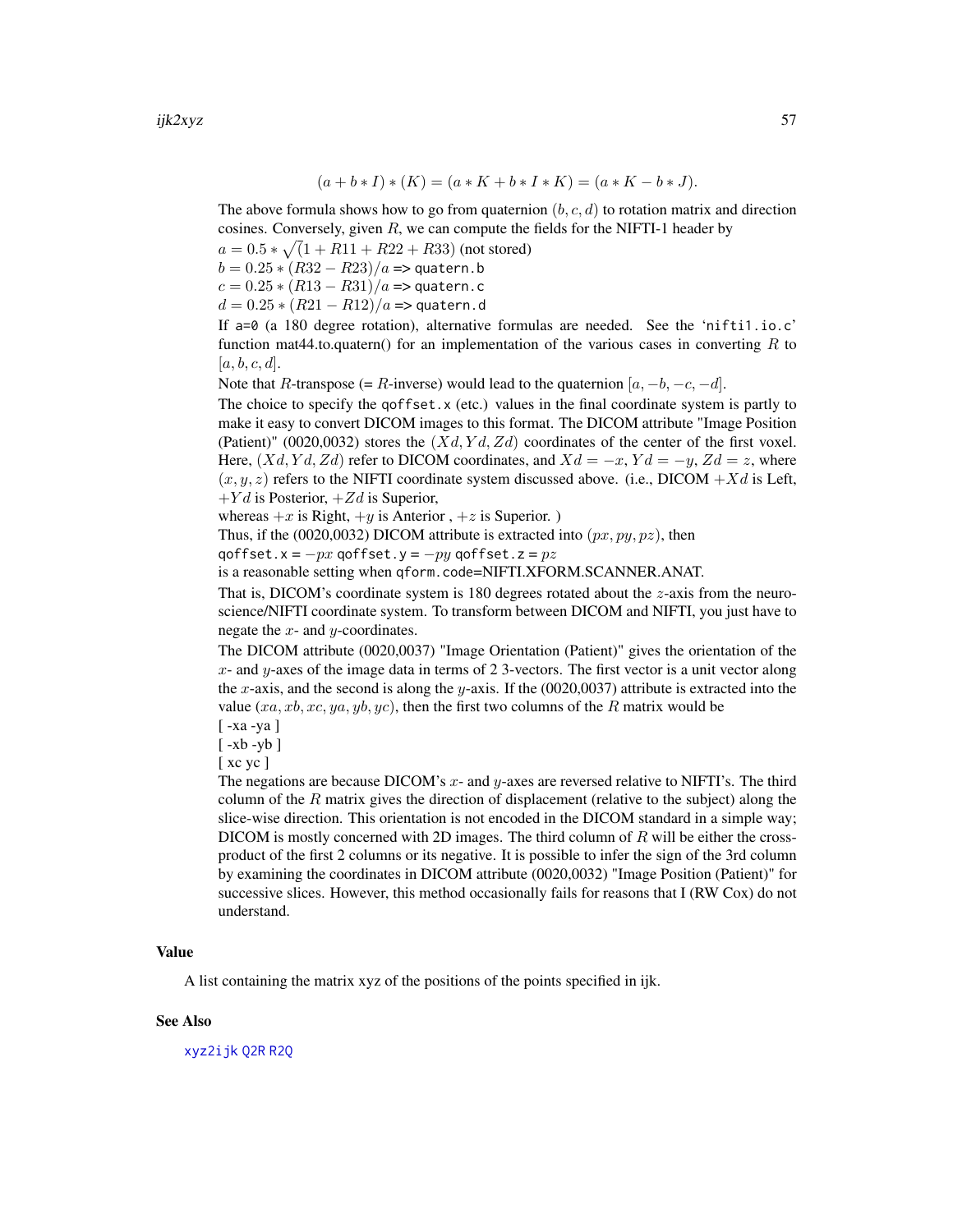## Examples

```
L <- f.read.header(system.file("example-nifti.hdr",
package="AnalyzeFMRI"))
ijk <- matrix(c(1,1,1,2,3,7),byrow=FALSE,nrow=3)
ijk2xyz(ijk=ijk,method=2,L)
```
magicfield *Get magicfield from the header of an image file*

#### Description

Determine the type of a file : NIFTI .nii format, NIFTI .hdr/.img pair format, ANALYZE format.

#### Usage

magicfield(file)

### Arguments

file character, filename of an image (or header) file

#### Value

A list containing the magic and dim fields.

#### Examples

```
magicfield(system.file("example-nifti.hdr", package="AnalyzeFMRI"))
```
<span id="page-57-0"></span>mat34.to.TRSZ *Affine 4x4 (or 3x4) matrix to Translation, Rotation, Shear and Scale*

#### Description

Extract in that order Translation, Rotation, Shear and Scale from a 4x4 (or 3x4) affine matrix from a NIFTI header list (srow.x, srow.y, srow.z).

#### Usage

mat34.to.TRSZ(M)

#### Arguments

M the affine matrix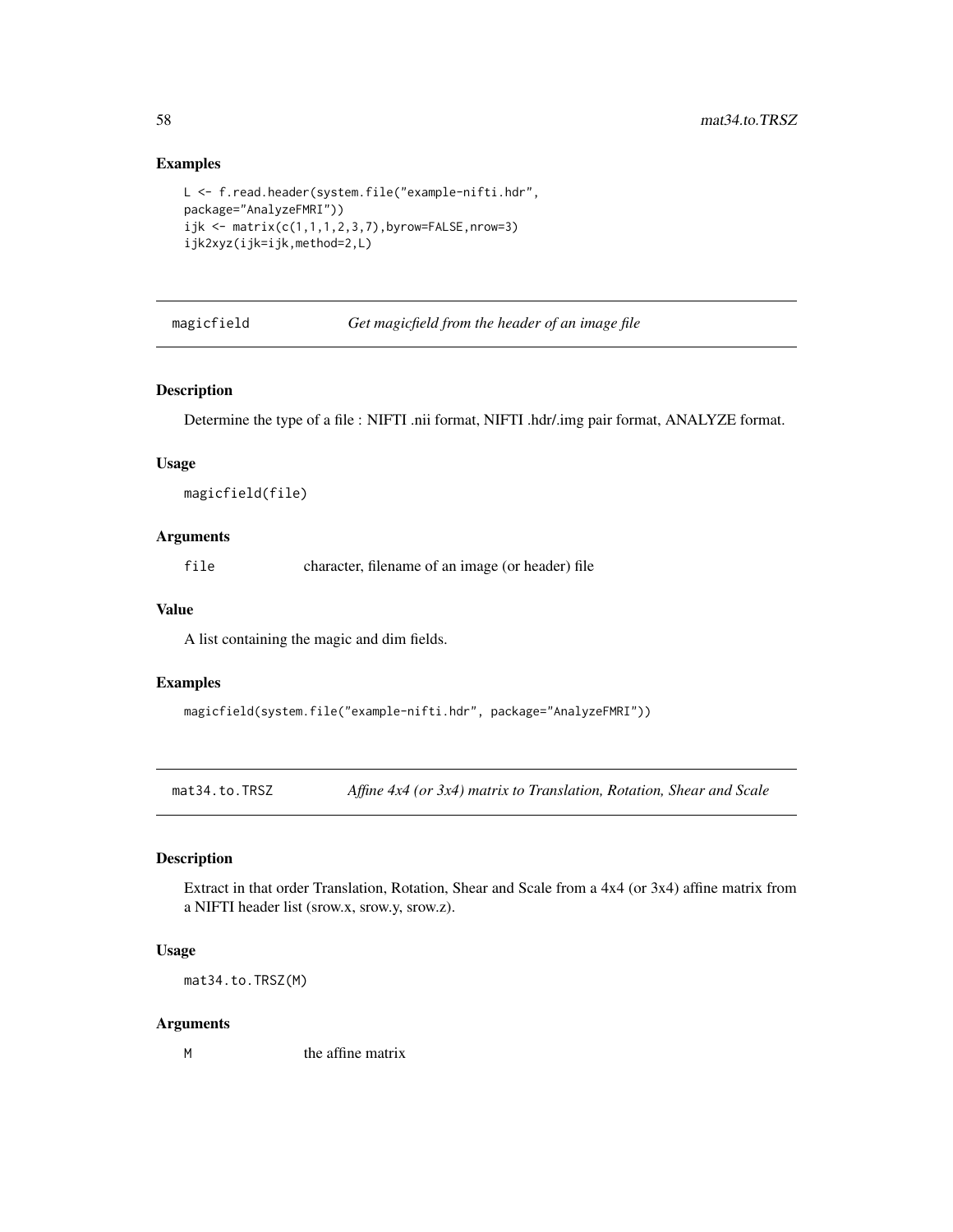### Details

Decomposes M using the convention:  $M =$  translation  $*$  scale  $*$  skew  $*$  rotation. Be careful that rotation can be improper.

#### Value

A list containing Translation, Scale, Shear and Rotation. Rotation decomposition is also provided (rotation =  $Rot2*RotY*RotX*Ref$  where Ref is a Reflexion if the rotation is improper or is Identity if the rotation is proper).

### See Also

[R2Q](#page-72-1) [Q2R](#page-72-0) [mat34.to.TZSR](#page-58-0)

#### Examples

```
L <- f.read.nifti.header(system.file("example-nifti.hdr", package="AnalyzeFMRI"))
M <- rbind(L$srow.x,L$srow.y,L$srow.z)
mat34.to.TRSZ(M)
```
<span id="page-58-0"></span>mat34.to.TZSR *Affine 4x4 (or 3x4) matrix to Translation, Scale, Shear and Rotation*

#### Description

Extract in that order Translation, Scale, Shear and Rotation from a 4x4 (or 3x4) affine matrix from a NIFTI header list (srow.x, srow.y, srow.z).

#### Usage

mat34.to.TZSR(M)

#### Arguments

M the affine matrix

#### Details

Decomposes M using the convention:  $M =$  translation  $*$  scale  $*$  skew  $*$  rotation. Be careful that rotation can be improper.

### Value

A list containing Translation, Scale, Shear and Rotation. Rotation decomposition is also provided  $(rotation = RotZ*RotY*RotX*Ref where Ref is a Reflection if the rotation is improper or is Identity)$ if the rotation is proper).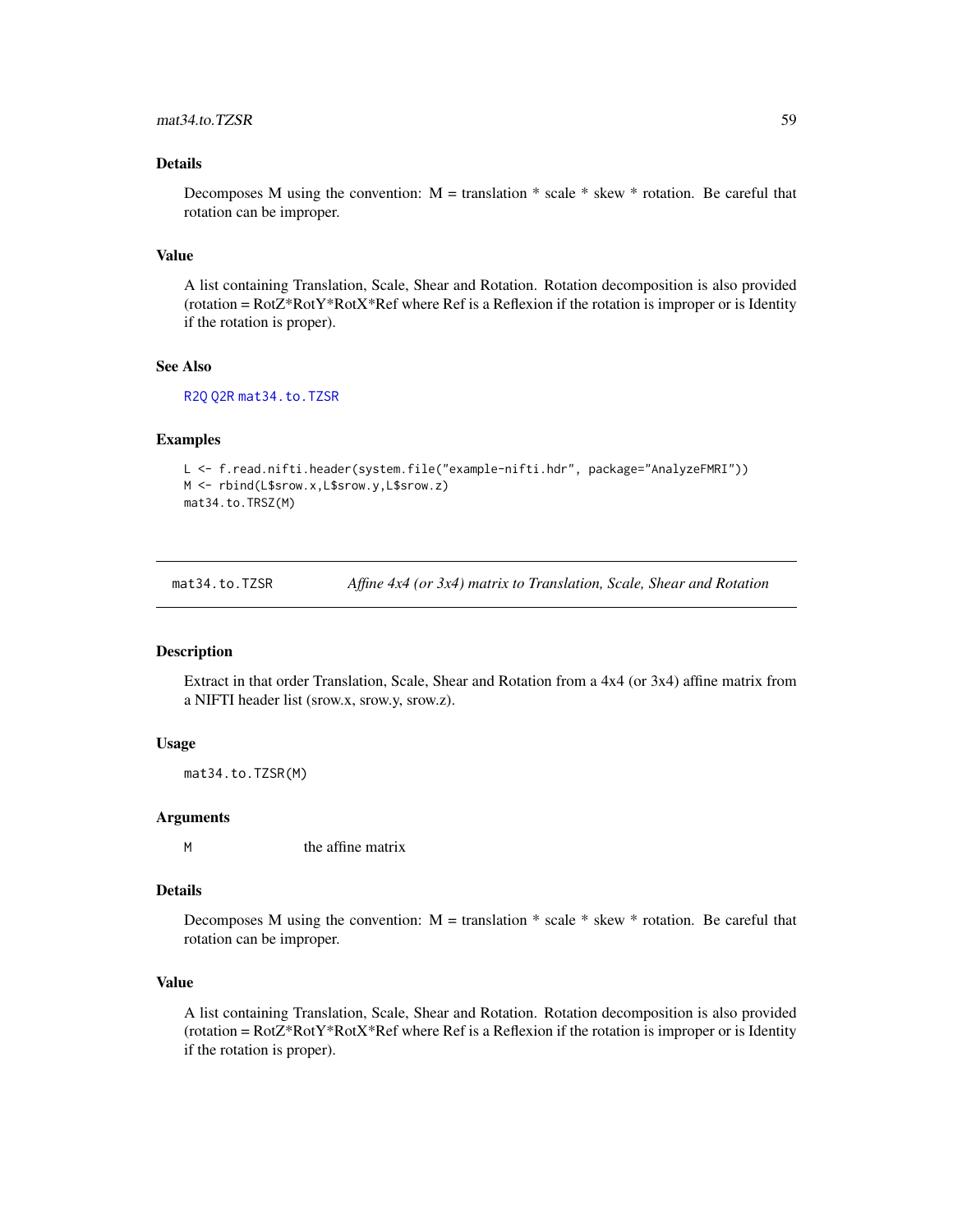## See Also

[R2Q](#page-72-1) [Q2R](#page-72-0) [mat34.to.TRSZ](#page-57-0)

## Examples

L <- f.read.nifti.header(system.file("example-nifti.hdr", package="AnalyzeFMRI")) M <- rbind(L\$srow.x,L\$srow.y,L\$srow.z) mat34.to.TZSR(M)

model.2.cov.func *Calculates covariance from Hartvig Model 2*

### Description

Calculates covariance from Hartvig Model 2

### Usage

model.2.cov.func(g, par)

#### Arguments

| g   | The value of gamma                        |
|-----|-------------------------------------------|
| par | A vector of parameters from the N2G model |

## Value

The calculated covariance

## Author(s)

J. L. Marchini

### References

Hartvig, N. V. and Jensen, J. L (2000) Spatial Mixture Modelling of fMRI Data, Human Brain Mapping 11:233–248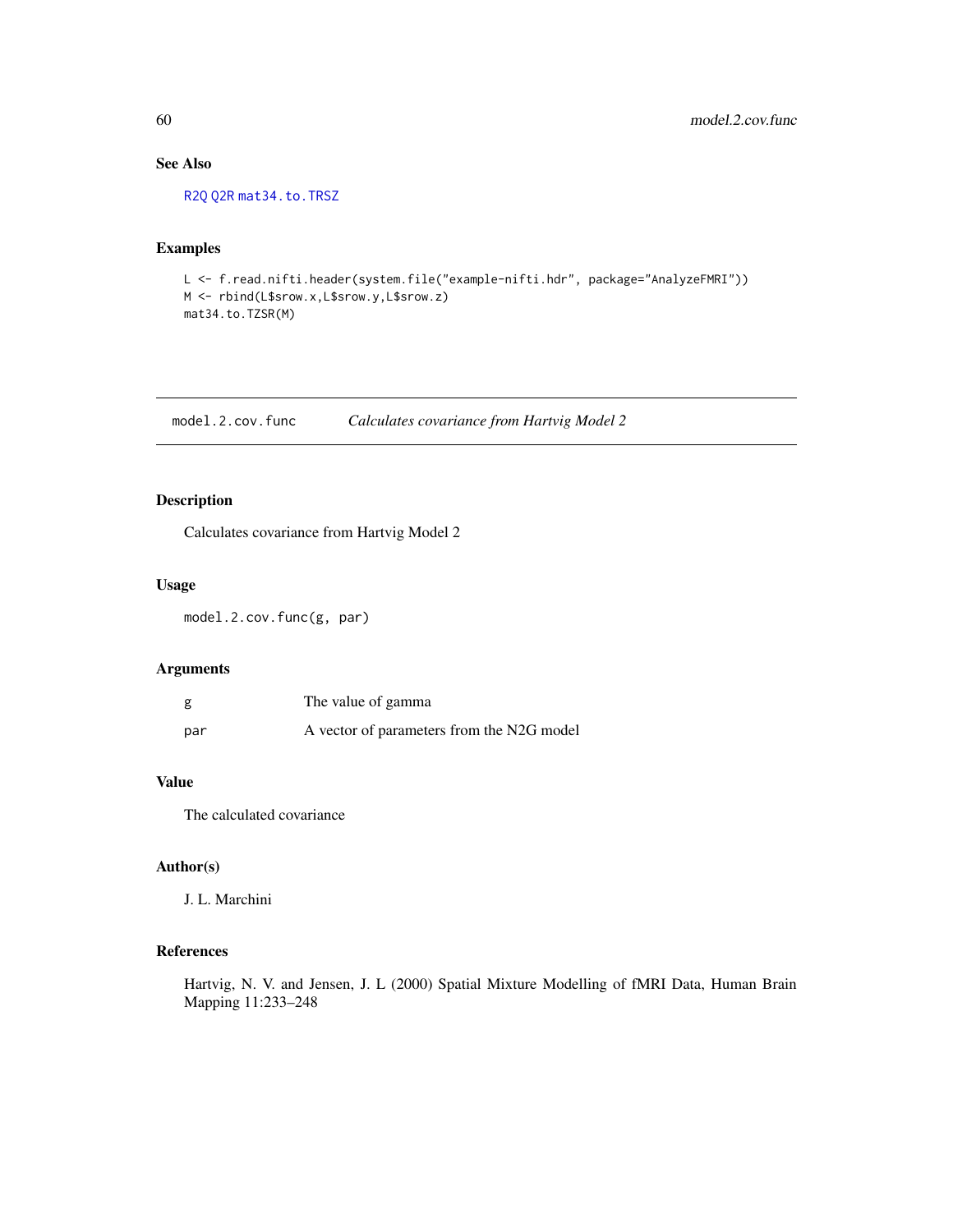model.2.est.gamma *Estimate gamma for Model 2 of Hartvig and Jensen (2000)*

## Description

Estimate gamma for Model 2 of Hartvig and Jensen (2000)

#### Usage

model.2.est.gamma(cov, par)

### Arguments

| COV | An estimate of the spatial covariance      |
|-----|--------------------------------------------|
| par | N <sub>2</sub> G model parameter estimates |

### Value

The estimate of gamma

#### Author(s)

J. L. Marchini

## References

Hartvig, N. V. and Jensen, J. L (2000) Spatial Mixture Modelling of fMRI Data, Human Brain Mapping 11:233–248

<span id="page-60-0"></span>N2G *Fits the N2G model*

### Description

Fits the N2G model (1 Normal and 2 Gamma's mixture model) to a dataset using Maximum Likelihhod.

### Usage

```
N2G(data, par.start = c(4, 2, 4, 2, 0.9, 0.05))
```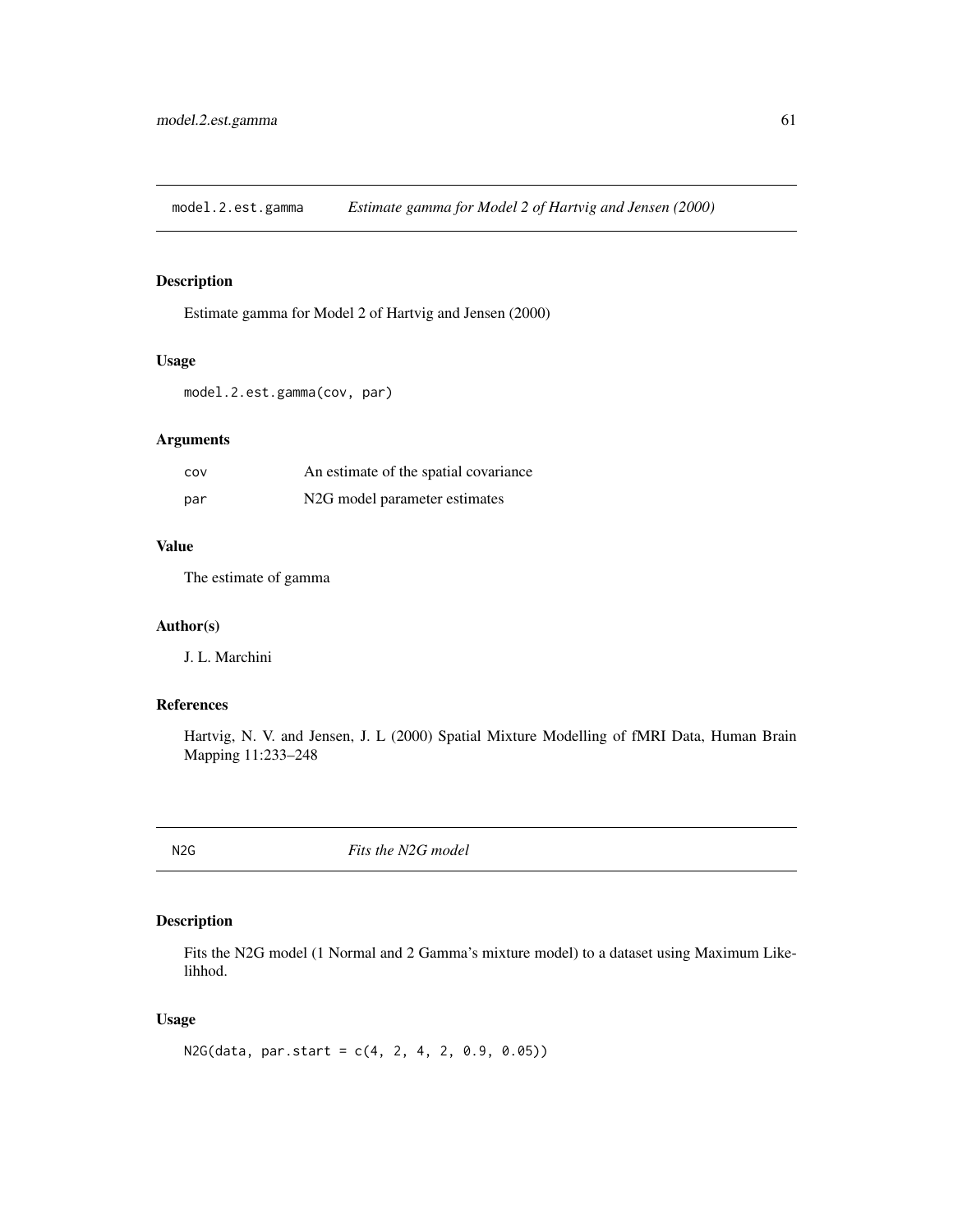#### Arguments

| data      | The dataset.                                                                                                                                                                                 |
|-----------|----------------------------------------------------------------------------------------------------------------------------------------------------------------------------------------------|
| par.start | The starting values for the optimization to maximize the likelihood. The param-<br>eters of the model are ordered in the vector partstart in the following way (refer<br>to the model below) |
|           | c(a, b, c, d, p1, p2)                                                                                                                                                                        |

### Details

The mixture model considered is a mixture of a standard normal distribution and two Gamma functions. This model is denoted N2G.

 $x \sim p1 * N(0, 1) + p2 * Gamma(a, b) + (1 - p1 - p2) * -Gamma(c, d)$ 

#### Value

A list with components

| par  | The fitted parameter values.                                                |
|------|-----------------------------------------------------------------------------|
| lims | The upper and lower thresholds for the Normal component of the fitted model |

## Author(s)

J. L. Marchini

## See Also

```
N2G.Class.Probability, N2G.Likelihood.Ratio, N2G.Spatial.Mixture, N2G.Density , N2G.Likelihood
, N2G.Transform, N2G.Fit , N2G.Inverse , N2G.Region
```
### Examples

```
par <- c(3, 2, 3, 2, .3, .4)
data <- c(rnorm(10000), rgamma(2000, 10, 1), -rgamma(1400, 10, 1))
hist(data, n = 100, freq = FALSE)
q \leq N2G.Fit(data, par, maxit = 10000, method = "BFGS")p <- seq(-50, 50, .1)
lines(p, N2G.Density(p, q), col = 2)
```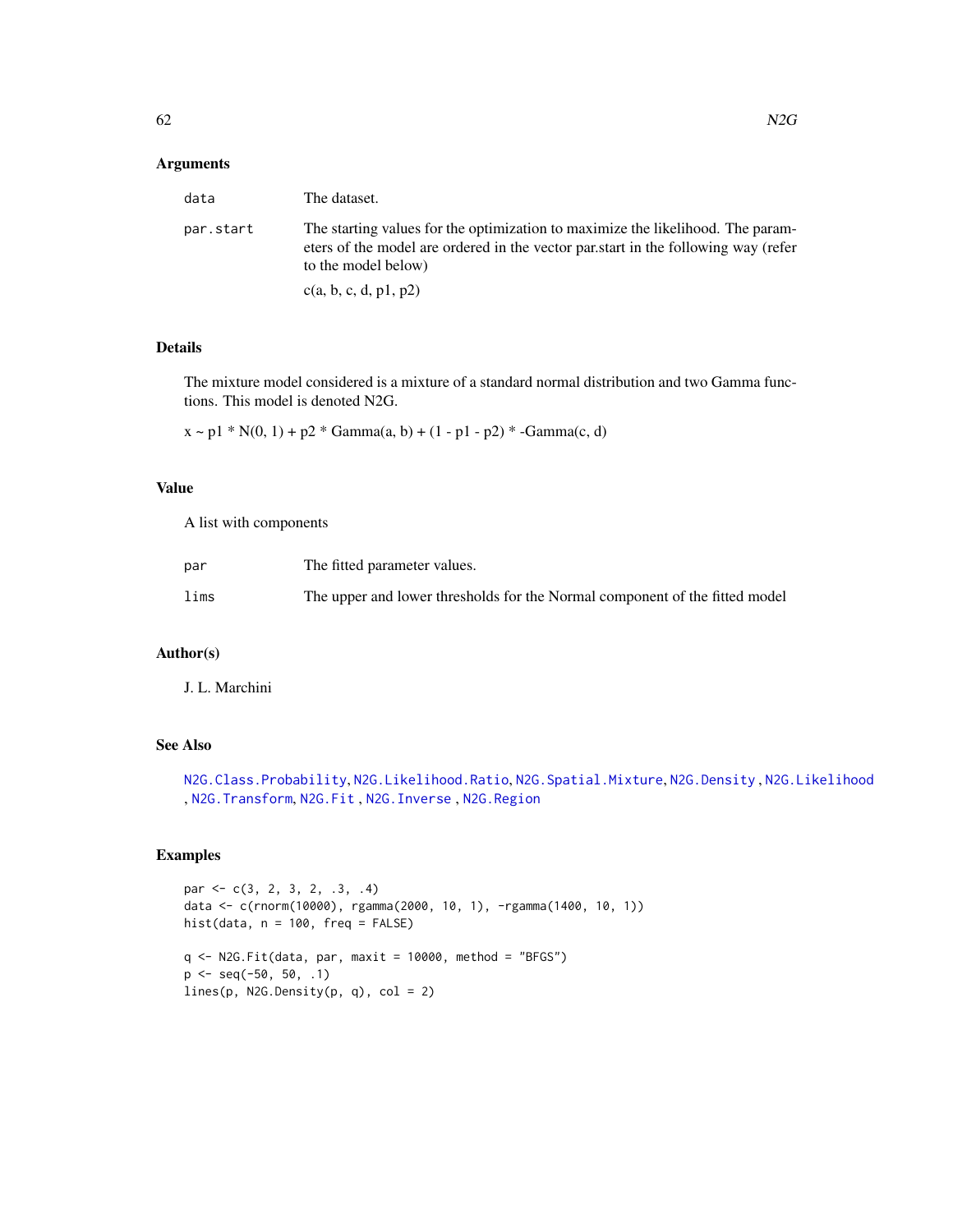<span id="page-62-0"></span>N2G.Class.Probability *Posterior Probabilities for N2G model*

### Description

Calculates the Posterior Probability of data points being in each class given the parameters of the N2G model.

#### Usage

```
N2G.Class.Probability(data, par)
```
#### Arguments

| data | The dataset (usually a vector) |
|------|--------------------------------|
| par  | The paarmeters of the model    |

#### Value

Returns the Posterior Probability of data points being in each class given the parameters of the N2G model.

### Author(s)

J. L. Marchini

### See Also

[N2G.Likelihood.Ratio](#page-65-0), [N2G.Spatial.Mixture](#page-67-0), [N2G.Density](#page-62-1), [N2G.Likelihood](#page-65-1) , [N2G.Transform](#page-68-0), [N2G.Fit](#page-63-0) , [N2G](#page-60-0) , [N2G.Inverse](#page-64-0) , [N2G.Region](#page-66-0)

<span id="page-62-1"></span>N2G.Density *Calculates the density function for the N2G model*

### Description

Calculates the density function for the N2G model

#### Usage

N2G.Density(data, par)

#### Arguments

| data | The dataset (usually a vector) |
|------|--------------------------------|
| par  | The parameters of the model.   |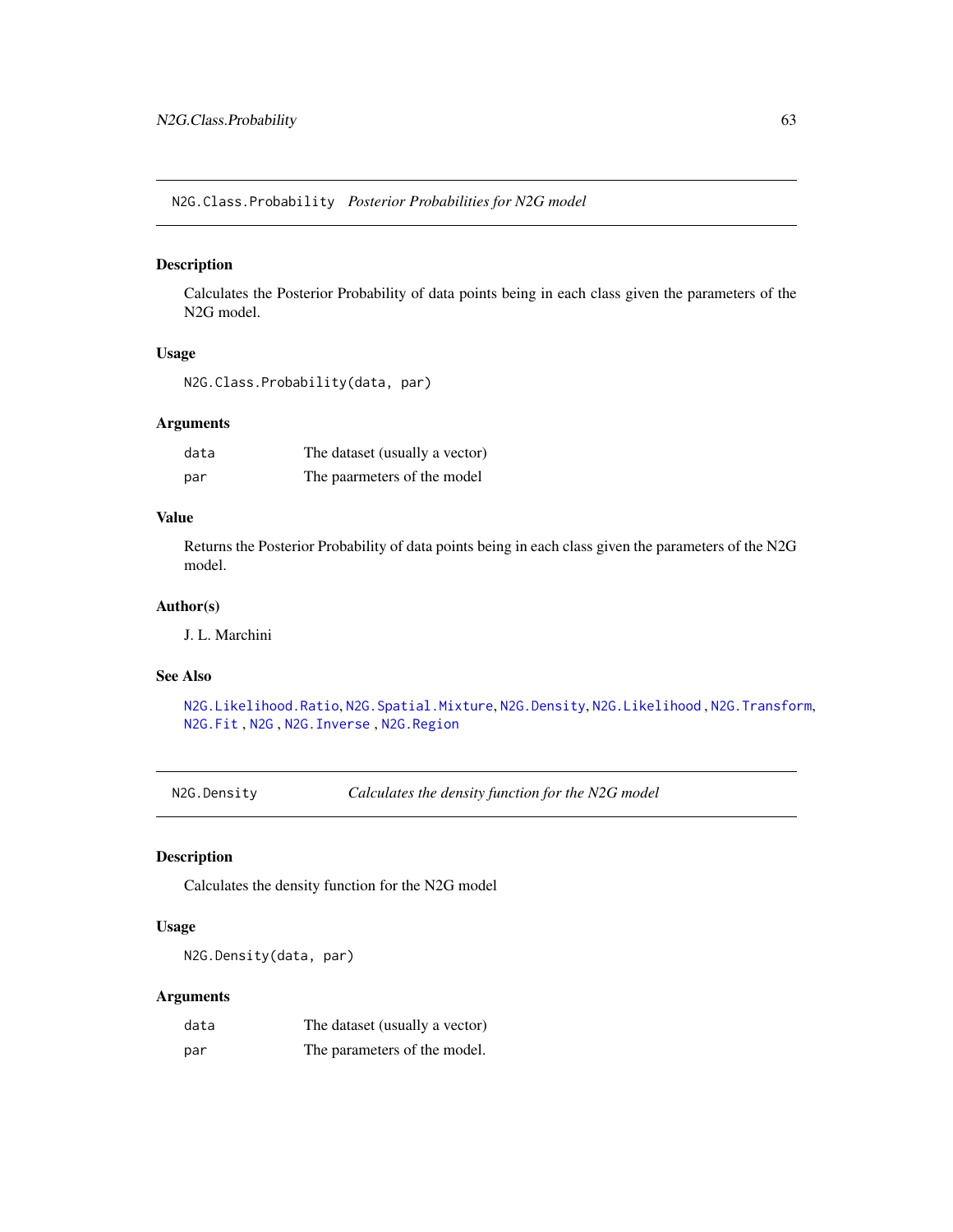## Details

Calculates the density function for the N2G model

## Value

Returns the density at each point of the datasets

#### Author(s)

J. L. Marchini

### See Also

```
N2G.Class.Probability, N2G.Likelihood.Ratio, N2G.Spatial.Mixture, N2G.Likelihood ,
N2G.Transform, N2G.Fit , N2G , N2G.Inverse , N2G.Region
```
<span id="page-63-0"></span>N2G.Fit *Optimzation function for N2G model*

### Description

Function that carries out the likelihood optimzation for the N2G model.

#### Usage

N2G.Fit(data, par.start, maxit, method)

## Arguments

| data      | The dataset (usually a vector)       |
|-----------|--------------------------------------|
| par.start | Starting values for the parameters   |
| maxit     | Maximum number of iterations         |
| method    | Optimzation method (passed to optim) |

#### Details

Numerical optimization of the N2G model likelihood.

## Value

Returns the optimized model parameters.

## Author(s)

J. L. Marchini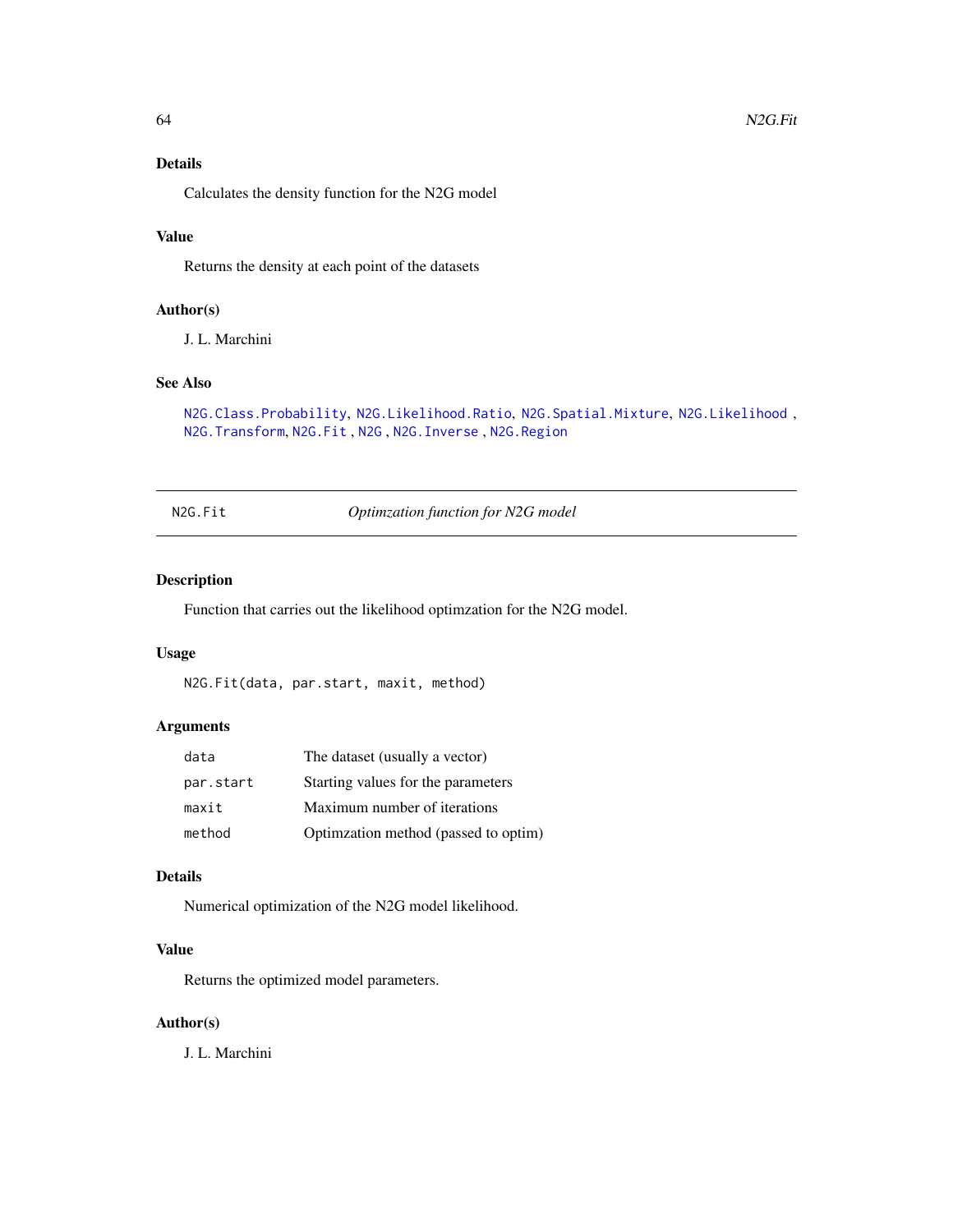#### N2G.Inverse 65

## See Also

[N2G.Class.Probability](#page-62-0), [N2G.Likelihood.Ratio](#page-65-0), [N2G.Spatial.Mixture](#page-67-0), [N2G.Likelihood](#page-65-1) , [N2G.Transform](#page-68-0), [N2G.Density](#page-62-1) , [N2G](#page-60-0) , [N2G.Inverse](#page-64-0) , [N2G.Region](#page-66-0)

<span id="page-64-0"></span>N2G.Inverse *Transform parameters of N2G model back to their real domains*

### Description

Transform parameters of N2G model back to their real domains

#### Usage

N2G.Inverse(par)

### Arguments

par Parameter vector

#### Details

Transform parameters of N2G model back to their real domains

#### Value

Returns the transformed parameters.

## Author(s)

J. L. Marchini

#### See Also

[N2G.Class.Probability](#page-62-0), [N2G.Likelihood.Ratio](#page-65-0), [N2G.Spatial.Mixture](#page-67-0), [N2G.Density](#page-62-1) , [N2G.Likelihood](#page-65-1) , [N2G.Transform](#page-68-0), [N2G.Fit](#page-63-0) , [N2G](#page-60-0) , [N2G.Region](#page-66-0)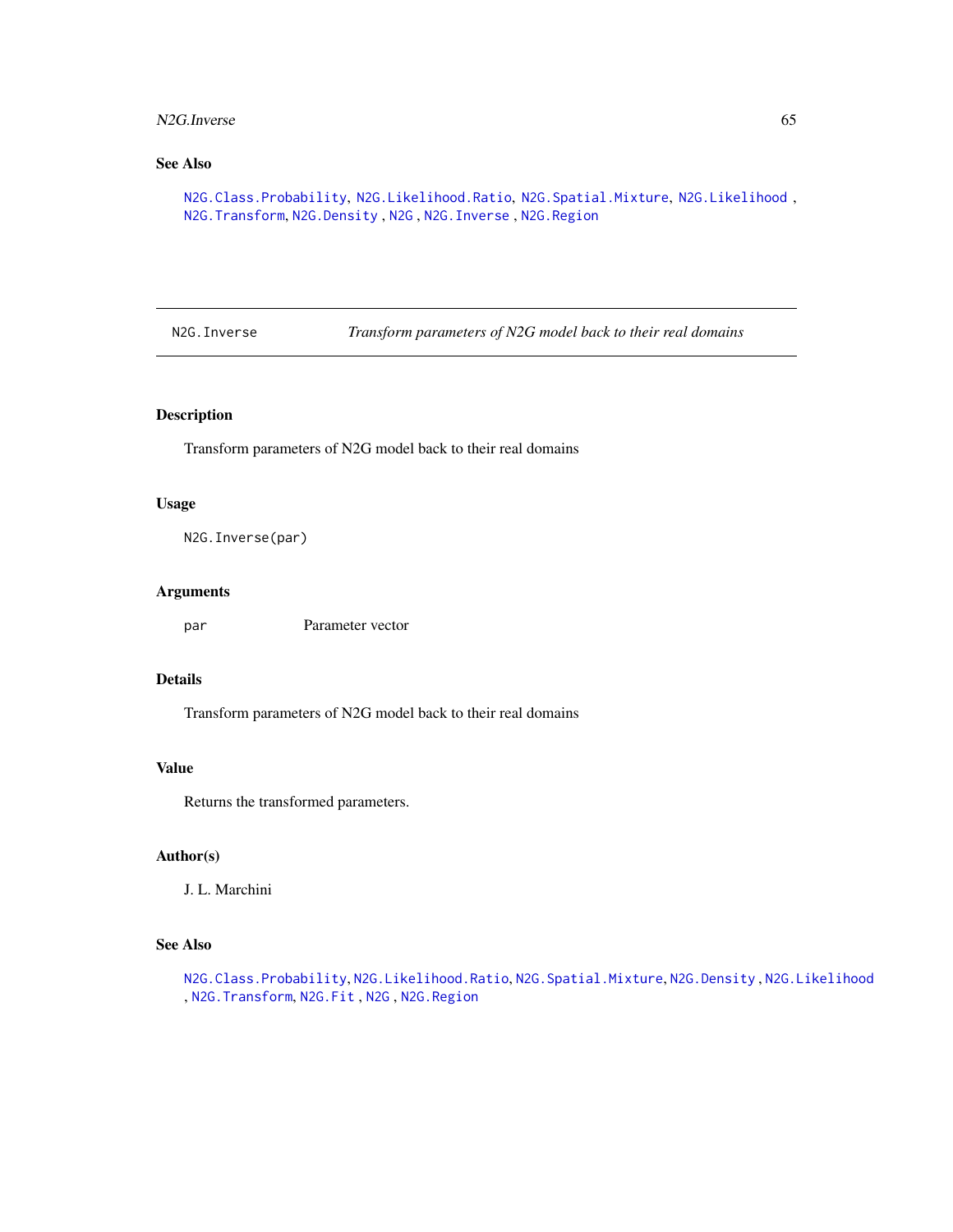<span id="page-65-1"></span>

## Description

Calculates the (negative) Likelihood of the N2G model

## Usage

```
N2G.Likelihood(inv.par, data)
```
## Arguments

| inv.par | A vector of transformed parameters for the N2G model |
|---------|------------------------------------------------------|
| data    | The dataset (usually a vector)                       |

### Details

Calculates the (negative) Likelihood of the N2G model

#### Value

Returns (negative) Likelihood at each point of the dataset.

#### Author(s)

J. L. Marchini

## See Also

[N2G.Class.Probability](#page-62-0), [N2G.Likelihood.Ratio](#page-65-0), [N2G.Spatial.Mixture](#page-67-0), [N2G.Density](#page-62-1) , [N2G.Transform](#page-68-0), [N2G.Fit](#page-63-0) , [N2G](#page-60-0) , [N2G.Inverse](#page-64-0) , [N2G.Region](#page-66-0)

<span id="page-65-0"></span>N2G.Likelihood.Ratio *N2G Likelihood Ratio's*

#### Description

Calculates the ratio of the likelihood that data came from the positive Gamma distribution (activation) to the likelihood that data came from the other two distributions (Normal and negative Gamma)

#### Usage

N2G.Likelihood.Ratio(data, par)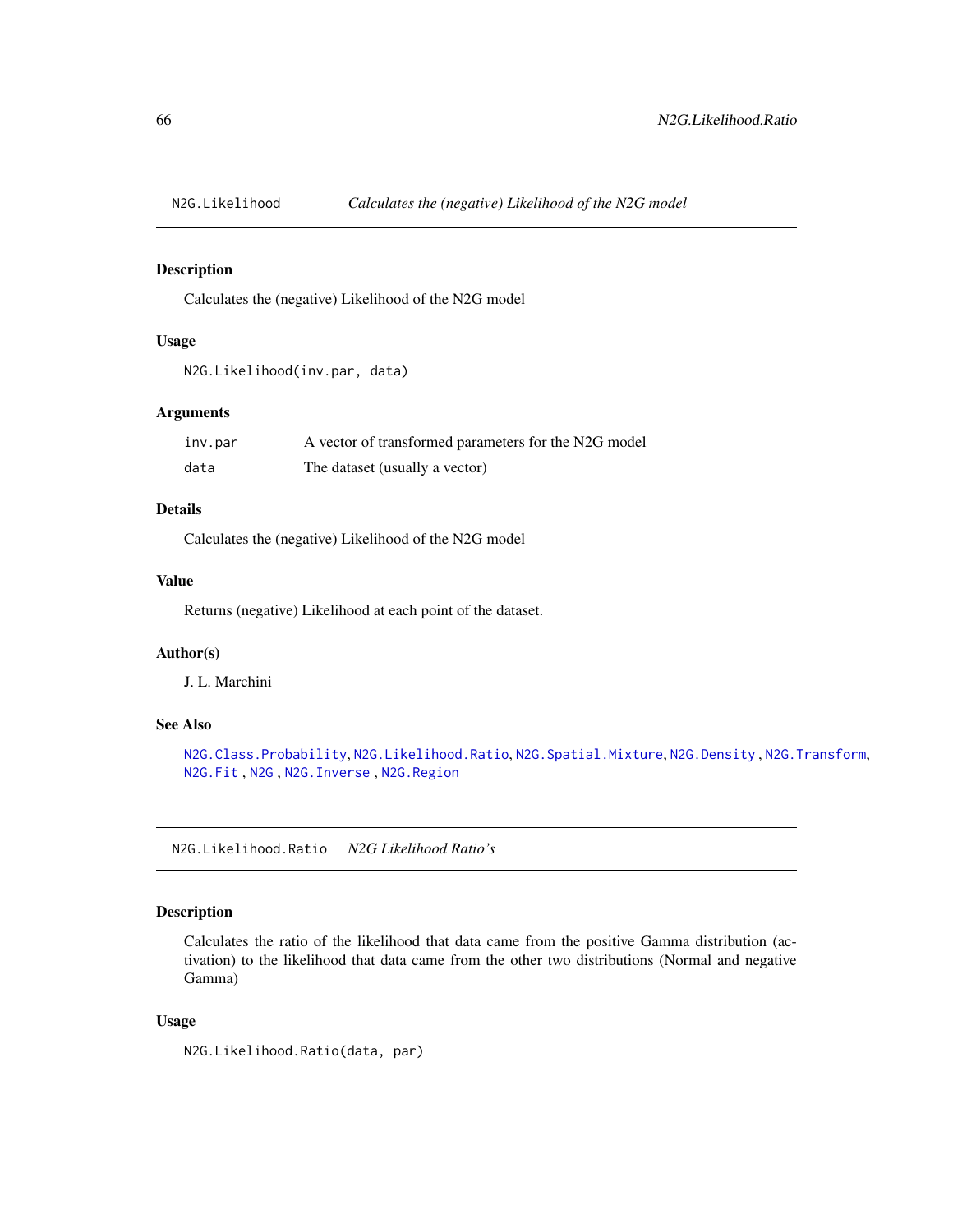### N2G.Region 67

#### Arguments

| data | The dataset (usually a vector)         |
|------|----------------------------------------|
| par  | The parameter vector for the N2G model |

### Value

Returns the vector of likelihood ratio's

### Author(s)

J. L. Marchini

# See Also

[N2G.Class.Probability](#page-62-0), [N2G.Spatial.Mixture](#page-67-0), [N2G.Density](#page-62-1) , [N2G.Likelihood](#page-65-1) , [N2G.Transform](#page-68-0), [N2G.Fit](#page-63-0) , [N2G](#page-60-0) , [N2G.Inverse](#page-64-0) , [N2G.Region](#page-66-0)

<span id="page-66-0"></span>N2G.Region *N2G Normal component interval*

### Description

Calculates the interval within which observations are classified as belonging to the Normal component of an N2G model.

#### Usage

N2G.Region(par1)

### Arguments

par1 The parameters of the N2G model.

## Value

Avector containing the upper and lower boundaries of the interval.

#### Author(s)

J. L. Marchini

### See Also

[N2G.Class.Probability](#page-62-0), [N2G.Likelihood.Ratio](#page-65-0), [N2G.Spatial.Mixture](#page-67-0), [N2G.Density](#page-62-1) , [N2G.Likelihood](#page-65-1) , [N2G.Transform](#page-68-0), [N2G.Fit](#page-63-0) , [N2G](#page-60-0) , [N2G.Inverse](#page-64-0)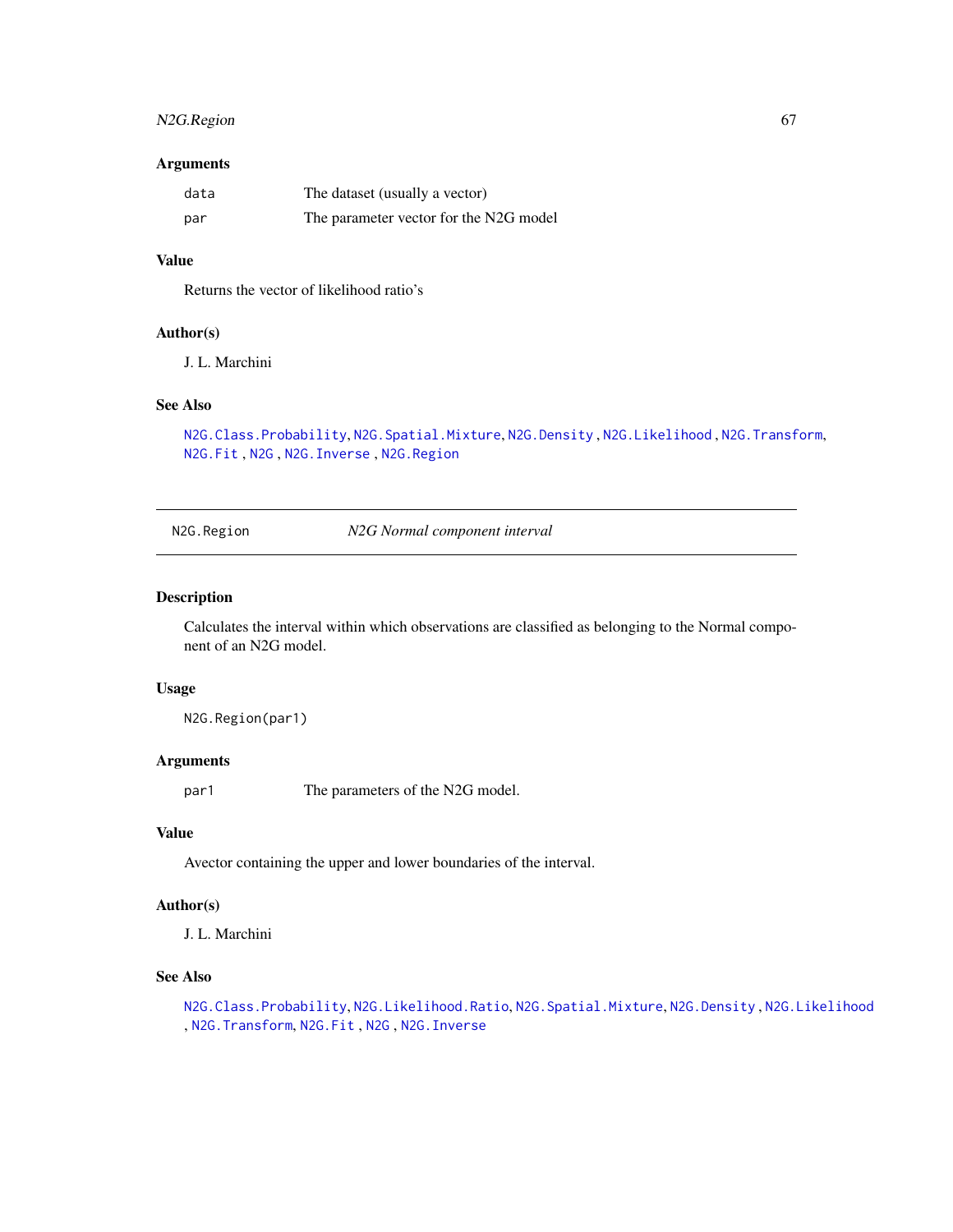<span id="page-67-0"></span>N2G.Spatial.Mixture *fMRI Spatial Mixture Modelling*

#### Description

Fits the spatial mixture model of Hartvig and Jensen (2000)

### Usage

```
N2G.Spatial.Mixture(data, par.start = c(4, 2, 4, 2, 0.9, 0.05),
                    ksize, ktype = c("2D", "3D"), mask = NULL)
```
#### Arguments

| data      | The dataset (usually a vector) |
|-----------|--------------------------------|
| par.start | Starting values for N2G model  |
| ksize     | Kernel size (see paper)        |
| ktype     | Format of kernel "2D" or "3D"  |
| mask      | Mask for dataset.              |

#### Value

p.map = a1, par = fit\$par, lims = fit\$lims Returns a list with following components

| p.map | Posterior Probability Map of activation       |
|-------|-----------------------------------------------|
| par   | Fitted parameters of the underlying N2G model |
| lims  | Normal component interval for fitted model    |

### Author(s)

J. L. Marchini

## References

Hartvig and Jensen (2000) Spatial Mixture Modelling of fMRI Data

### See Also

[N2G.Class.Probability](#page-62-0), [N2G.Likelihood.Ratio](#page-65-0), [N2G.Density](#page-62-1) , [N2G.Likelihood](#page-65-1) , [N2G.Transform](#page-68-0), [N2G.Fit](#page-63-0) , [N2G](#page-60-0) , [N2G.Inverse](#page-64-0) , [N2G.Region](#page-66-0)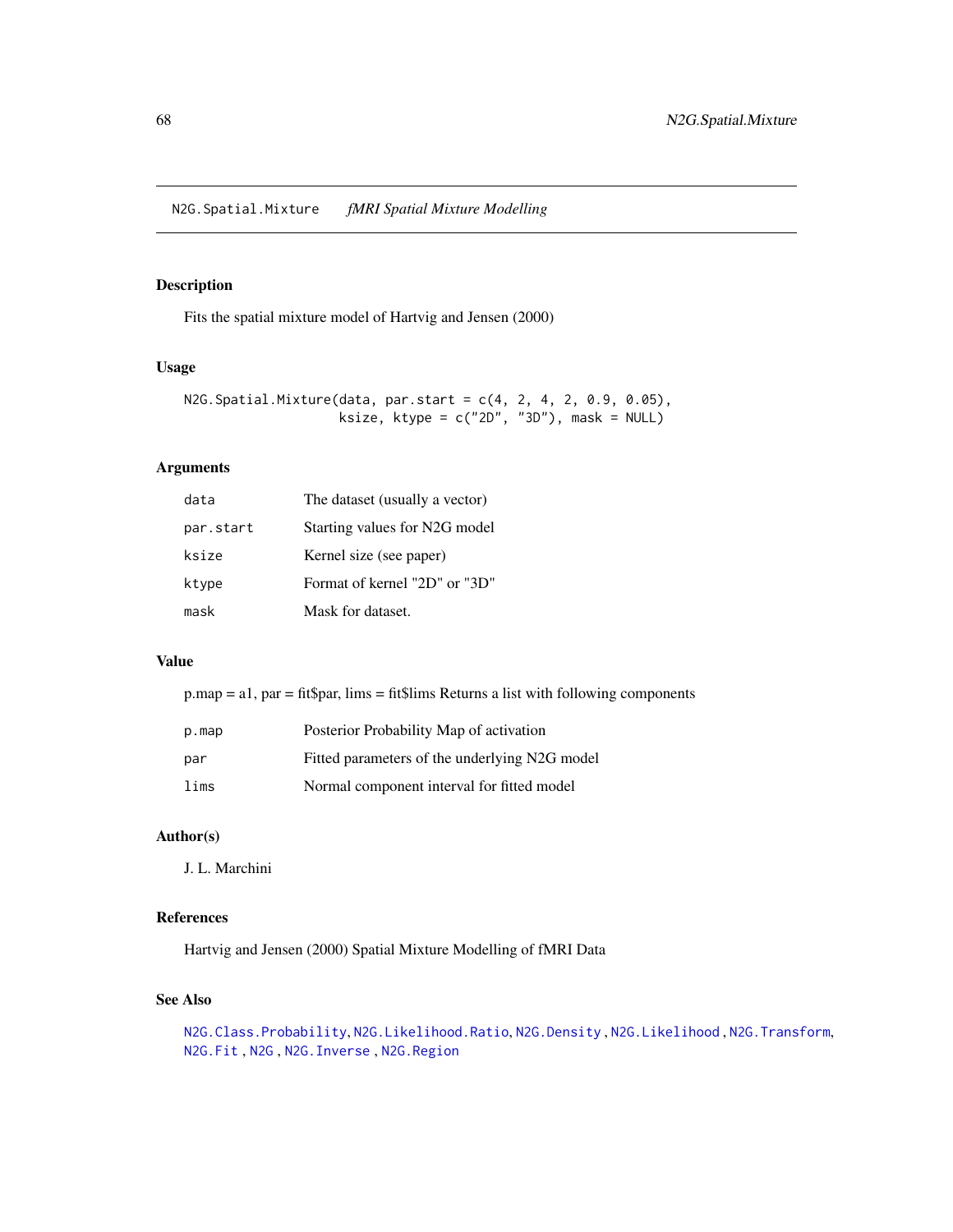### N2G.Transform 69

#### Examples

```
## simulate image
d \leq c(100, 100, 1)y \leftarrow \text{array}(0, \text{ dim} = d)m < -ym[, , ] <- 1
z.init \leq 2 \star m
z.init[20:40, 20:40, 1] <- 1
z.init[50:70, 50:70, 1] <- 3
y[z.init == 1] < -rgamma(sum(z.init == 1), 4, 1)y[z.init == 2] \leftarrow \text{norm}(\text{sum}(z.init == 2))y[z.init == 3] < - \text{rgamma}(\text{sum}(z.init == 3), 4, 1)mask <-1 * (y < 1000)
## fit spatial mixture model
ans \leq N2G. Spatial. Mixture(y, par. start = c(4, 2, 4, 2, 0.9, 0.05),
                             ksize = 3, ktype = "2D", mask = m)## plot original image, standard mixture model estimate and spatial mixture
## model estimate
par(mfrow = c(1, 3))image(y[, , 1])
image(y[, , 1] > ans$lims[1]) ## this line plots the results of a Non-Spatial Mixture Model
image(ans$p.map[, , 1] > 0.5) ## this line plots the results of the Spatial Mixture Model
```
<span id="page-68-0"></span>N2G.Transform *Transform parameters of N2G model so as to lie on the real line.*

#### Description

Transform parameters of N2G model so as to lie on the real line

#### Usage

```
N2G.Transform(par)
```
#### Arguments

par Parameter vector for N2G model.

### Details

Transformation required for optimization.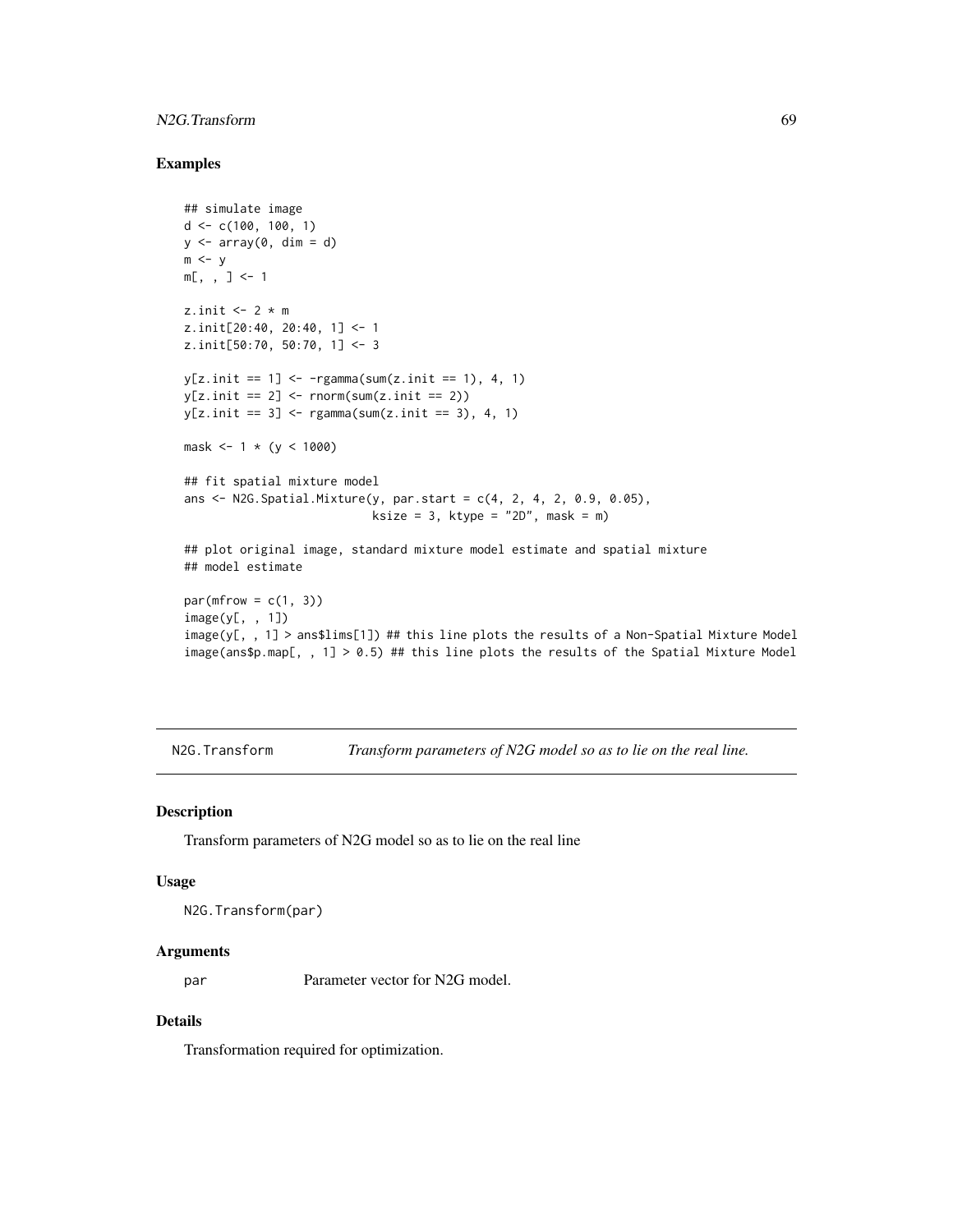## Value

Returns the transformed parameters.

### Author(s)

J. L. Marchini

### See Also

[N2G.Class.Probability](#page-62-0), [N2G.Likelihood.Ratio](#page-65-0), [N2G.Spatial.Mixture](#page-67-0), [N2G.Density](#page-62-1) , [N2G.Likelihood](#page-65-1) , [N2G.Fit](#page-63-0) , [N2G](#page-60-0) , [N2G.Inverse](#page-64-0) , [N2G.Region](#page-66-0)

nifti.quatern.to.mat44

*Quaternion (etc..) to affine 4x4 matrix*

## Description

Generate a 4x4 affine matrix from a NIFIT header list.

#### Usage

nifti.quatern.to.mat44(L)

### Arguments

L a NIFTI header list

## Value

The 4x4 affine matrix.

#### See Also

[R2Q](#page-72-1) [Q2R](#page-72-0)

## Examples

```
L <- f.read.nifti.header(system.file("example-nifti.hdr", package="AnalyzeFMRI"))
nifti.quatern.to.mat44(L)
```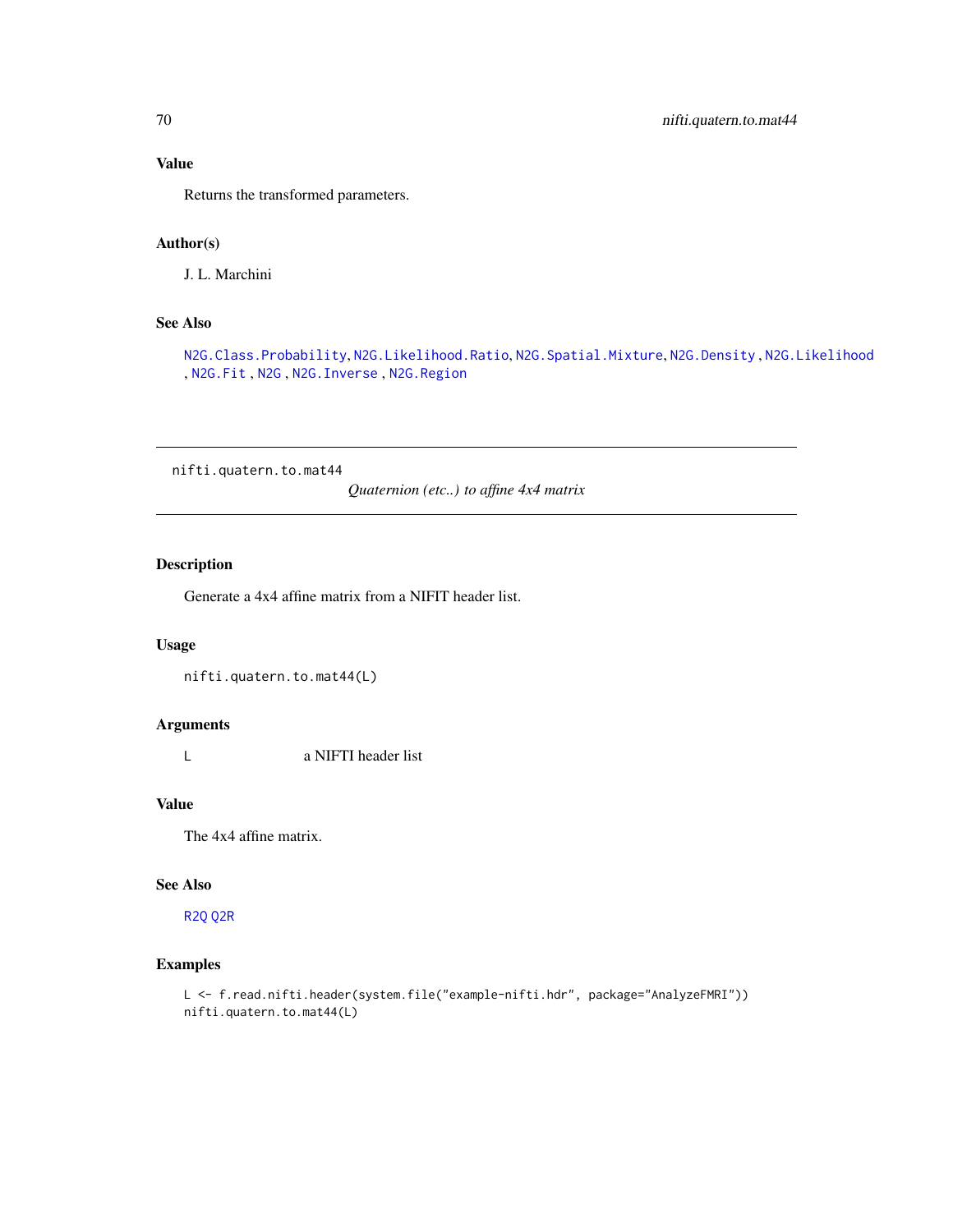NonLinearSmoothArray *Non-linear spatial smmothing of 3D and 4D arrays.*

## Description

Smooths the values in an array spatially using a weighting kernel that doesn't smooth across boundaries.

#### Usage

```
NonLinearSmoothArray(x, voxdim=c(1, 1, 1), radius=2, sm=3, mask=NULL)
```
### Arguments

| x             | The array to be smoothed.                                |
|---------------|----------------------------------------------------------|
| voxdim        | The voxel dimensions of the array.                       |
| radius        | The radius of the spatial smoothing                      |
| $\mathsf{sm}$ | The standard deviation of the Gaussian smoothing kernel. |
| mask          | Optional mask for smoothing.                             |

#### Details

For a 3D array the smoothed values are obtained through a weighted sum of the surrounding voxel values within the specfied radius. The weights are calculated using a Gaussian kernel function applied to the differences between the voxel and its surrounding voxels. In this way the smoothing is anisotropic.

For a 4D array the first 3 dimensions represent space and the fourth represents time. Therefore, each spatial location contains a time series of values. These time series are smoothed spatially in an anisotropic fashion. The sum of squared differences between each pair of time series are used to define the smoothing weights.

#### Value

The smoothed array is returned.

#### Author(s)

J. L. Marchini

#### See Also

[GaussSmoothArray](#page-47-0)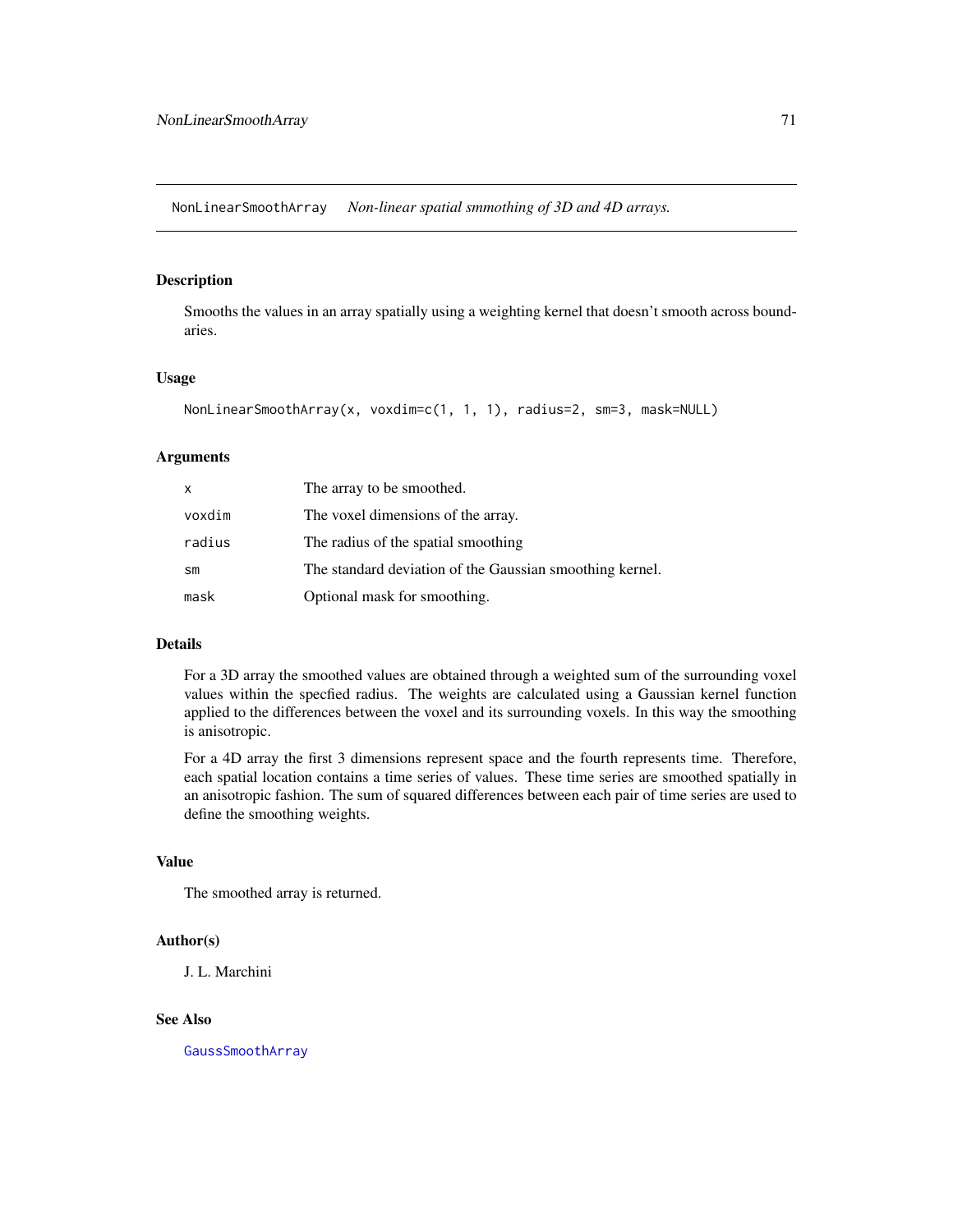## Examples

```
#3D array
d<-rep(10,3)
a<-array(3,dim=d)
a[,5:10,5:10]<-7
a<-a+array(rnorm(n=1000,sd=1),dim=d)
h<-NonLinearSmoothArray(a,voxdim=c(1,1,1),radius=2,sm=3)
par(mfrow=c(2,2))
image(a[1,,],zlim=c(-1,12));title("Before smoothing")
image(h[1,,],zlim=c(-1,12));title("After smoothing")
persp(a[1,,],zlim=c(-1,12))
persp(h[1,,],zlim=c(-1,12))
#4D array
d<-c(10,10,10,20)
a<-array(1,dim=d)
a[,,6:10,]<-2
a<-a+array(rnorm(20000,sd=.1),dim=d)
h<-NonLinearSmoothArray(a,voxdim=c(1,1,1),radius=2,sm=3)
par(mfrow=c(2,2),mar=c(0,0,0,0))
for(i in 1:10){
    for(j in 10:1){
        plot(a[1,i,j,],type="l",ylim=c(0,3),axes=FALSE);box()
        lines(h[1,i,j,],col=2)
    }}
```

```
orientation Orientation storage
```
#### Description

To determine if data is stored in Radiological or Neurological order.

#### Usage

```
orientation(L)
```
#### Arguments

L a NIFTI header list

### Value

-1 for Radiological and 1 for Neurological.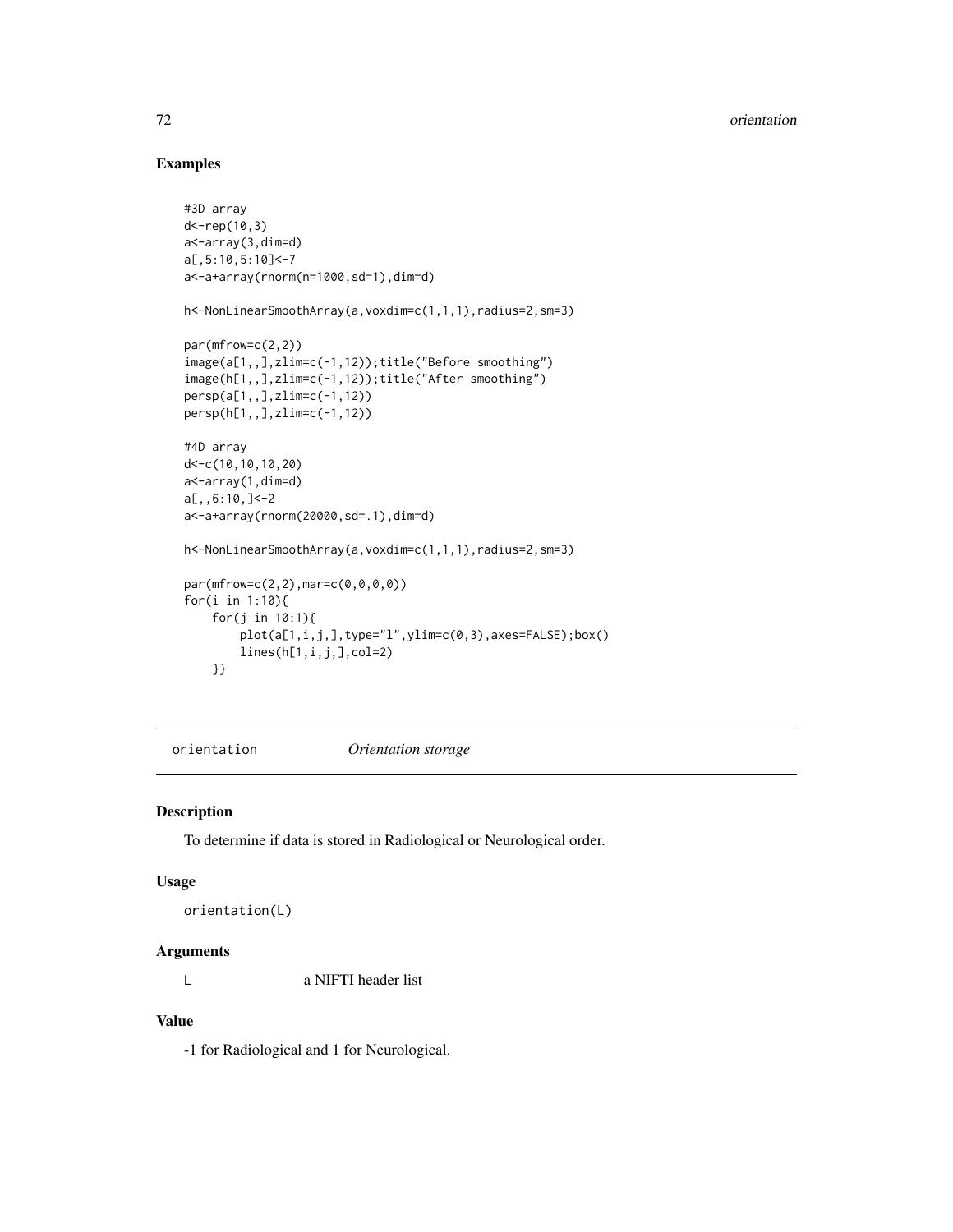#### <span id="page-72-2"></span> $Q2R$  and  $Z$  73

# Examples

```
L <- f.read.nifti.header(system.file("example-nifti.hdr", package="AnalyzeFMRI"))
orientation(L)
```
#### <span id="page-72-1"></span>Q2R *Quaternion to rotation*

#### Description

Generate a (proper) rotation matrix from a quaternion.

# Usage

Q2R(Q,qfac)

#### Arguments

| - 0  | quaternion vector                 |
|------|-----------------------------------|
| qfac | qfac nifti field. It is pixdim[1] |

#### Value

The rotation.

#### See Also

[R2Q](#page-72-0)

#### Examples

```
L <- f.read.nifti.header(system.file("example-nifti.hdr", package="AnalyzeFMRI"))
Q <- c(L$quatern.b,L$quatern.c,L$quatern.d)
Q2R(Q,L$pixdim[1])
```
<span id="page-72-0"></span>R2Q *Rotation to quaternion*

# Description

Convert from (proper) rotation matrix to quaternion form.

#### Usage

R2Q(R,qfac=NULL)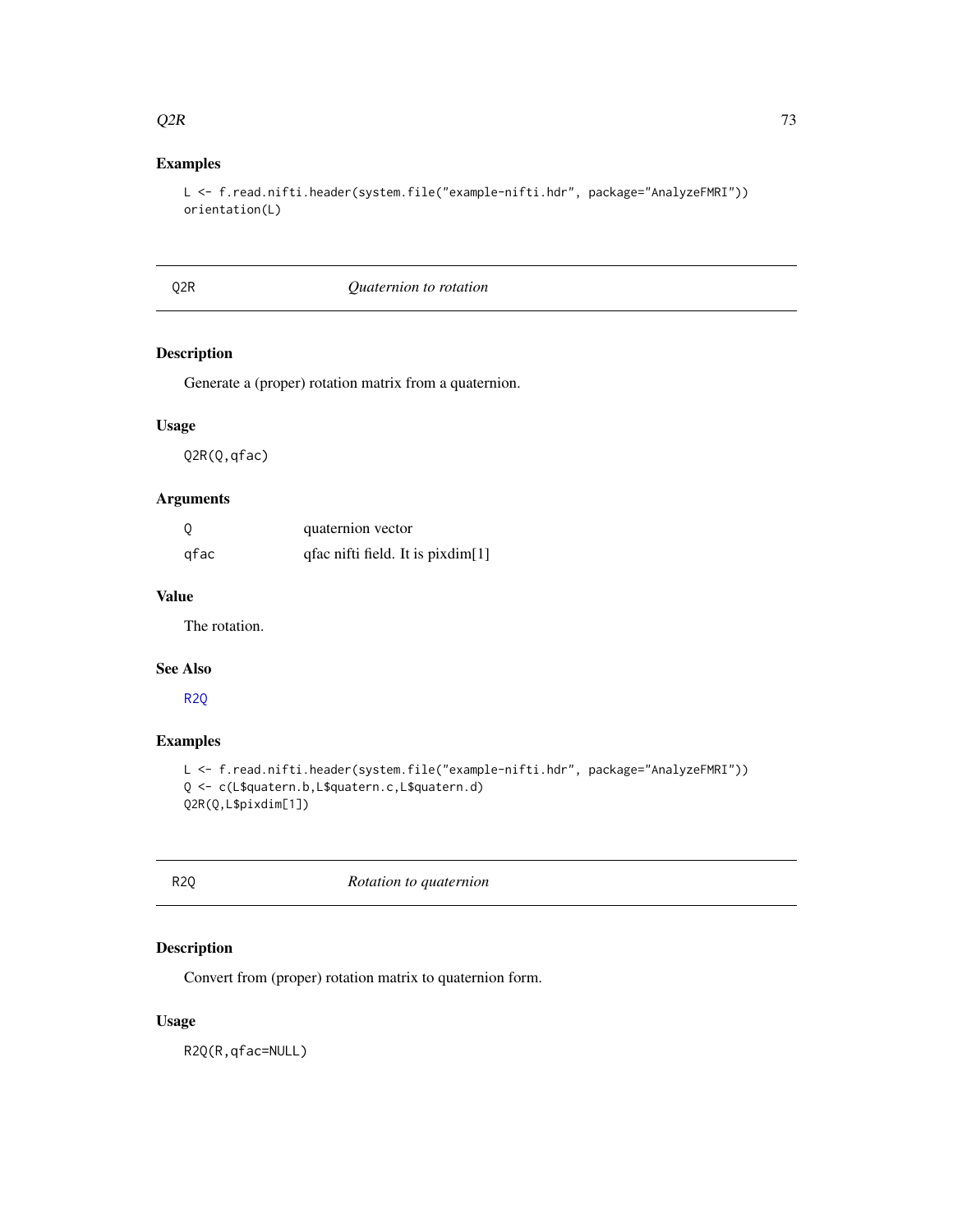<span id="page-73-0"></span>74 reduction

# Arguments

| R    | Rotation matrix                                                                    |
|------|------------------------------------------------------------------------------------|
| afac | qfac nifti field. It is pixdim[1]. If NULL, $R$ is transformed to have determinant |

# Value

The quaternion.

# See Also

[Q2R](#page-72-1)

# Examples

```
L <- f.read.nifti.header(system.file("example-nifti.hdr", package="AnalyzeFMRI"))
Q <- c(L$quatern.b,L$quatern.c,L$quatern.d)
R <- Q2R(Q,L$pixdim[1])
Q
R2Q(R)
```
reduction *reduction*

# Description

This function reduces the data in the row or col dimension.

# Usage

reduction(X,row.red=TRUE)

# Arguments

|         | a matrix of size tm x vm which contains the functionnal images |
|---------|----------------------------------------------------------------|
| row.red | Logical. Reduces the columns or the rows                       |

# Value

Xred the reduced matrix

### See Also

[centering](#page-4-0)

# Examples

# TODO!!

# Xcr <- reduction(Xcentred,row.red=TRUE)\$Xred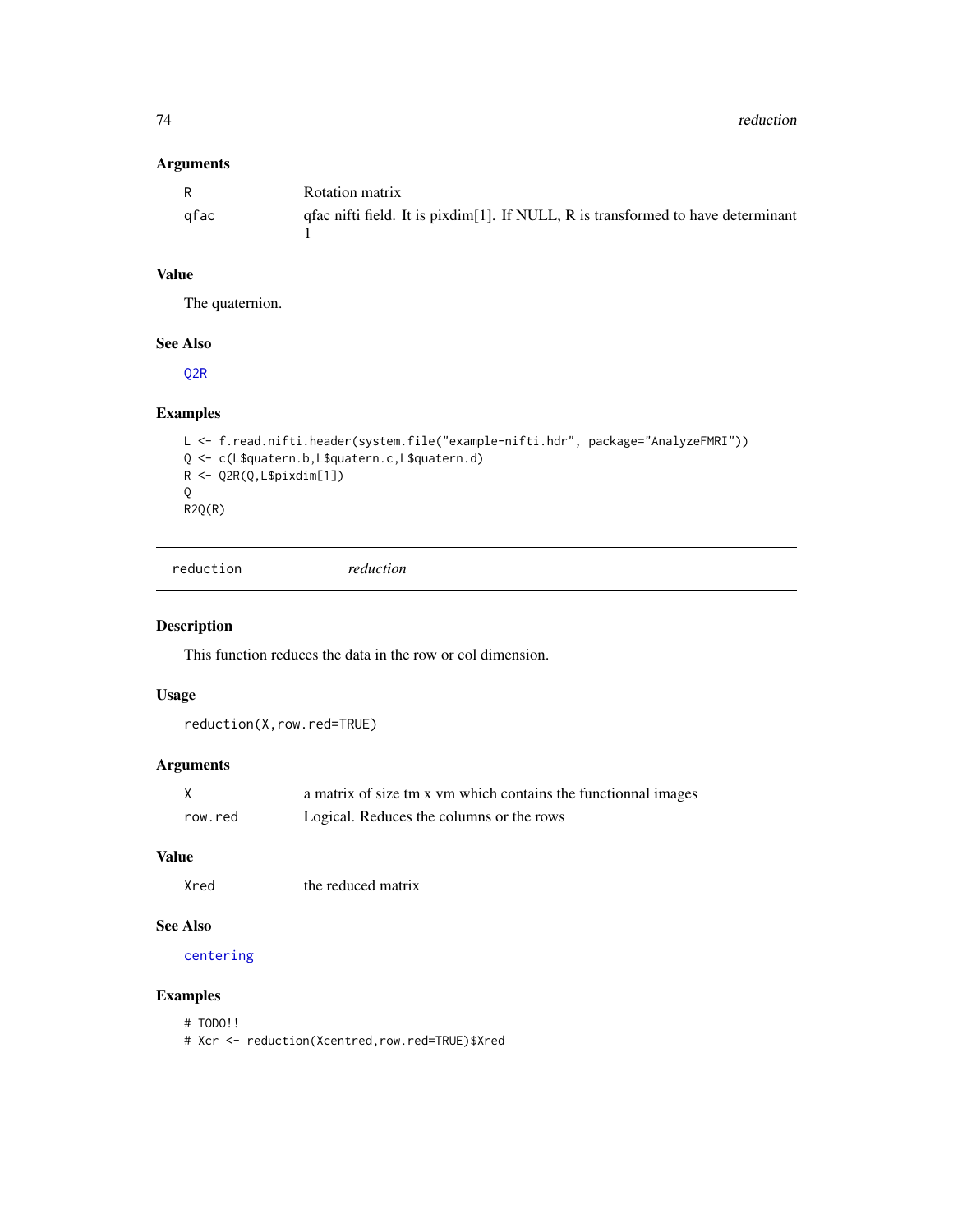<span id="page-74-0"></span>

Simulates a Gamma distributed random field by simulating a Gaussian Random Field and transforming it to be Gamma distributed.

# Usage

```
Sim.3D.GammaRF(d, voxdim, sigma, ksize, mask, shape, rate)
```
# Arguments

| d      | A vector specifying the dimensions of a 3D or 4D array.                        |
|--------|--------------------------------------------------------------------------------|
| voxdim | The dimensions of each voxel.                                                  |
| sigma  | The 3D covariance matrix of the field.                                         |
| ksize  | The size (in voxels) of the kernel with which to filter the independent field. |
| mask   | A 3D mask for the field.                                                       |
| shape  | The shape parameter of the Gamma distribution.                                 |
| rate   | The rate parameter of the Gamma distribution.                                  |

#### Value

A 3D array containing the simulated field

#### Author(s)

J. L. Marchini

```
d \leq c(64, 64, 21)FWHM < -9sigma <- diag(FWHM^2, 3) / (8 * log(2))voxdim \, < -c(2, 2, 4)m \le - array(1, dim = d)
a \leftarrow \text{Sim.3D.GammaF(d = d, voxdim = voxdim, sigma = sigma, }ksize = 9, mask = m, shape = 6, rate = 1)
```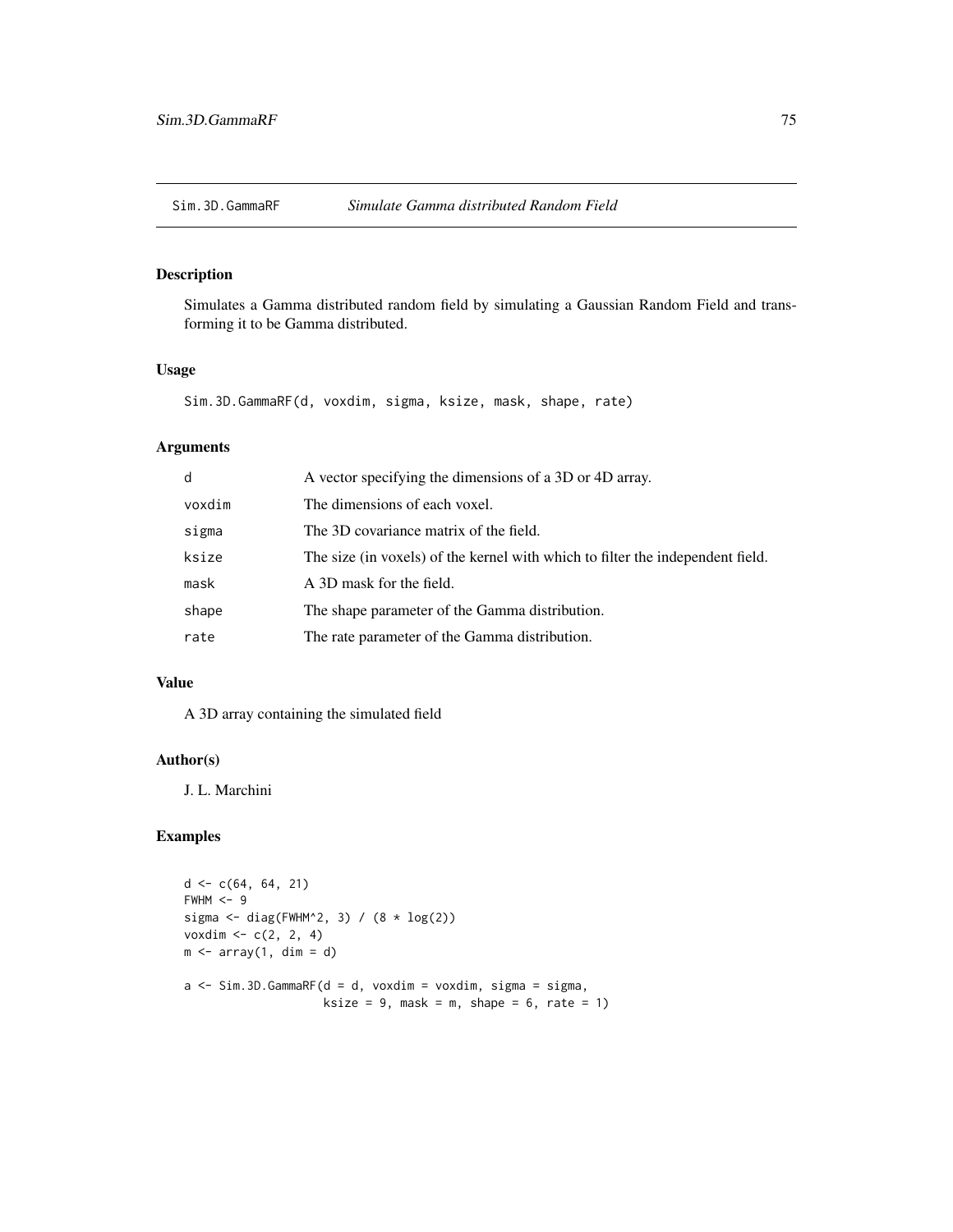<span id="page-75-0"></span>

Simulates a Gaussian Random Field with specified dimensions and covariance structure.

# Usage

```
Sim.3D.GRF(d, voxdim, sigma, ksize, mask = NULL, type = c("field", "max"))
```
# Arguments

| $\mathsf{d}$ | A vector specifying the dimensions of a 3D or 4D array.                                                                                                            |
|--------------|--------------------------------------------------------------------------------------------------------------------------------------------------------------------|
| voxdim       | The dimensions of each voxel.                                                                                                                                      |
| sigma        | The 3D covariance matrix of the field.                                                                                                                             |
| ksize        | The size (in voxels) of the kernel with which to filter the independent field.                                                                                     |
| mask         | A 3D mask for the field.                                                                                                                                           |
| type         | If type $==$ "field" then the simulated field together with the maximum of the field<br>is returned. If type $==$ "max" then the maximum of the field is returned. |

# Details

The function works by simulating a Gaussian r.v at each voxel location and then smoothing the field with a discrete filter to obtain a field with the desired covariance structure.

#### Value

| mat | Contains the simulated field if type $==$ "field", else NULL |
|-----|--------------------------------------------------------------|
| max | The maximum value of the simulated field.                    |

# Author(s)

J. L. Marchini

# See Also

[GaussSmoothArray](#page-47-0),[GaussSmoothKernel](#page-48-0)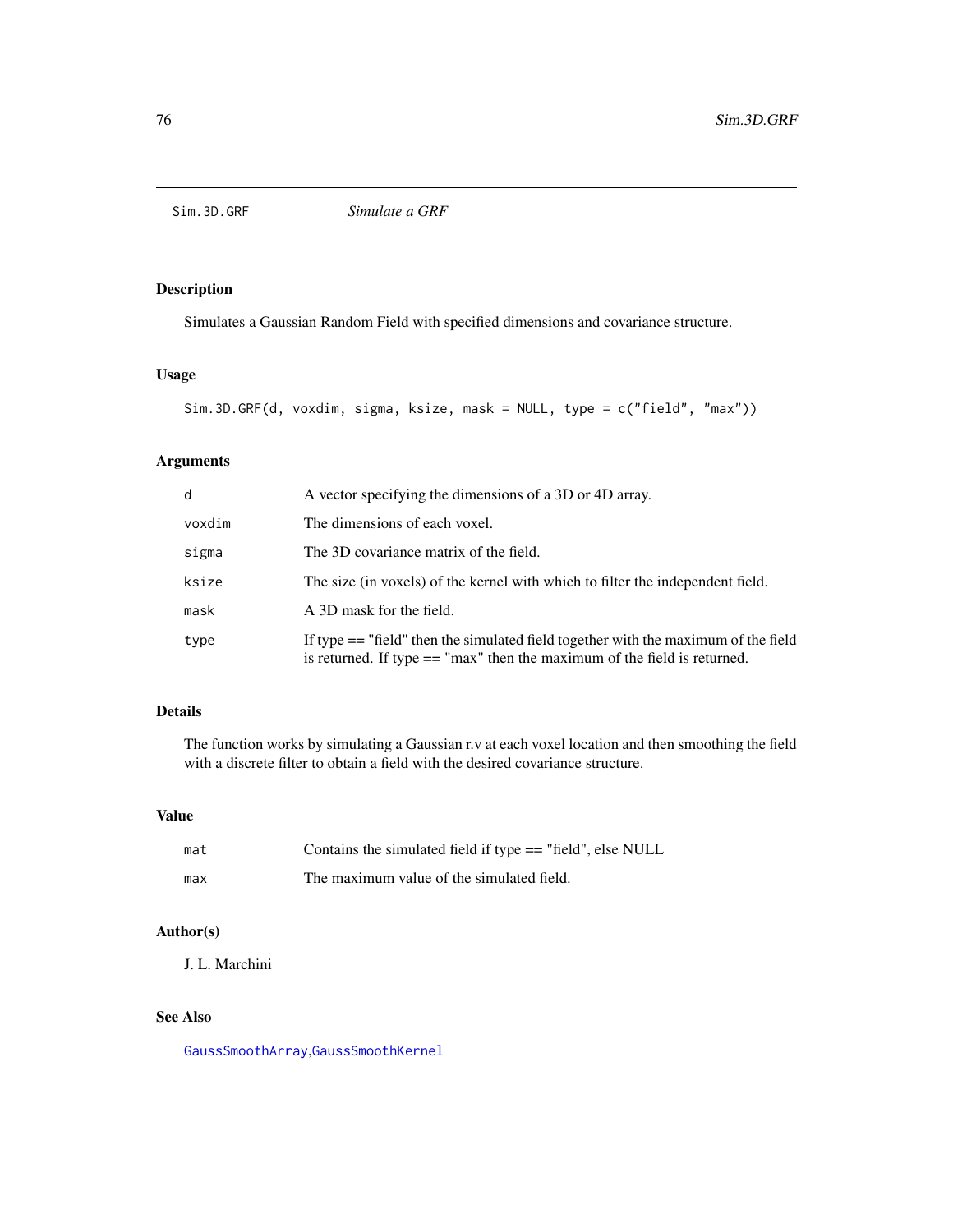#### <span id="page-76-0"></span>SmoothEst 77

# Examples

```
d \leq c(64, 64, 21)FWHM < -9sigma <- diag(FWHM^2, 3) / (8 * log(2))voxdim \, < -c(2, 2, 4)msk \leq array(1, dim = d)
field <- Sim.3D.GRF(d = d, voxdim = voxdim, sigma = sigma, ksize = 9, mask = msk, type = "max")
```
SmoothEst *Estimate the variance-covariance matrix of a Gaussian random field*

# Description

Estimate the variance-covariance matrix of a Gaussian random field

# Usage

SmoothEst(mat, mask, voxdim, method = "Forman")

# Arguments

| mat    | 3D array that is the Gaussian Random Field.                                                                                                                                                                                                                                                                  |
|--------|--------------------------------------------------------------------------------------------------------------------------------------------------------------------------------------------------------------------------------------------------------------------------------------------------------------|
| mask   | 3D mask array.                                                                                                                                                                                                                                                                                               |
| voxdim | Vector of length 3 containing the voxel dimensions.                                                                                                                                                                                                                                                          |
| method | The estimator to use. method $=$ "Forman" (the default) uses the estimator pro-<br>posed in [1]. method = "Friston" uses the estimator proposed in [2, 3], but tis<br>can be biased when the amount of smoothing is small compared to the size of<br>each voxel (see [1] for more details and example below) |

# Details

Calculates the varaince-covariance matrix using the variance covariance matrix of partial derivatives.

# Value

A (3x3) diagonal matrix.

#### Author(s)

J. L. Marchini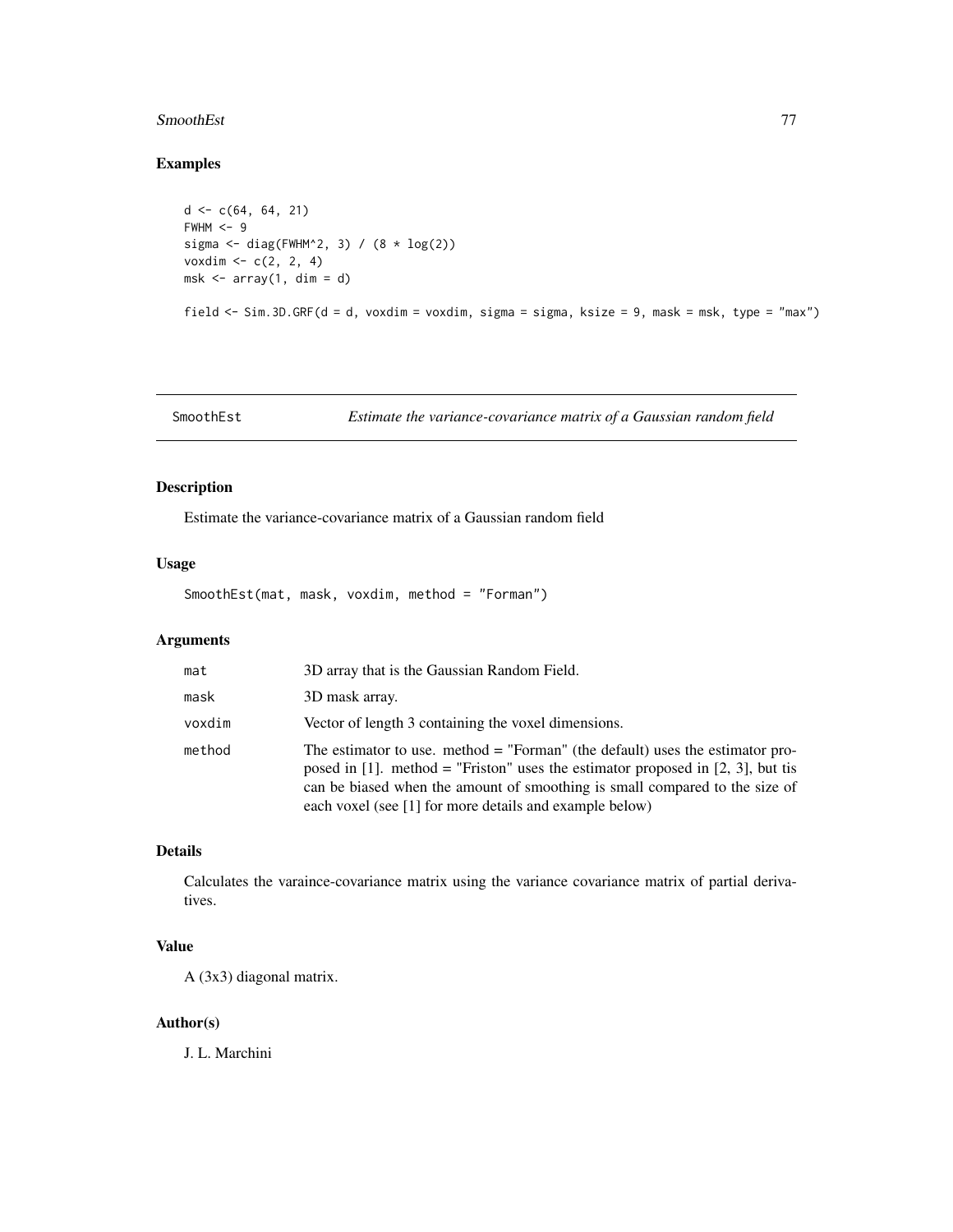#### References

[1] Stephen D. Forman et al. (1995) Improved assessment of significant activation in functional magnetic resonance imaging (fMRI): Use of a cluster-size threshold. Magnetic Resonance in Medicine, 33:636-647.

[2] Karl J. Friston et al. (1991) Comparing functional (PET) images: the assessment of significant change. J. Cereb. Blood Flow Metab. 11:690-699.

[3] Stefan J. Kiebel et al. (1999) Robust smoothness estimation in statistical parametric maps using standardized residuals from the general linear model. NeuroImage, 10:756-766.

```
###############
## EXAMPLE 1 ##
###############
## example that illustrates the bias of the Friston
## method when smoothing is small compared to voxel size
## NB. The presence of bias becomes clearer if the
## simulations below are run about 100 times and
## the results averaged
ksize <- 13
d \leq c(64, 64, 64)voxdim \leq -c(1, 1, 1)FWHM <- 2 ## using a small value of FWHM (=2) compared to voxel size (=1)
sigma \le diag(FWHM^2, 3) / (8 \star log(2))
mask \leq array(1, dim = d)
num.vox <- sum(mask)
grf \le -\, Sim.3D.GRF(d = d, voxdim = voxdim, sigma = sigma,ksize = ksize, mask = mask, type = "field")$mat
sigma
SmoothEst(grf, mask, voxdim, method = "Friston")
SmoothEst(grf, mask, voxdim, method = "Forman") ## compared to sigma
##the Forman estimator is better (on average) than the Friston estimator
###############
## EXAMPLE 2 ##
###############
## increasing the amount of smoothing decreases the bias of the Friston estimator
ksize <- 13
d \leq c(64, 64, 64)voxdim <- c(1, 1, 1)
FWHM <- 5 ## using a large value of FWHM (=5) compared to voxel size (=1)
sigma \le diag(FWHM^2, 3) / (8 \star log(2))
mask \leq array(1, dim = d)
num.vox <- sum(mask)
grf \le -\text{Sim. 3D.GRF}(d = d, \text{voxdim} = \text{voxdim}, \text{sigma} = \text{sigma},
```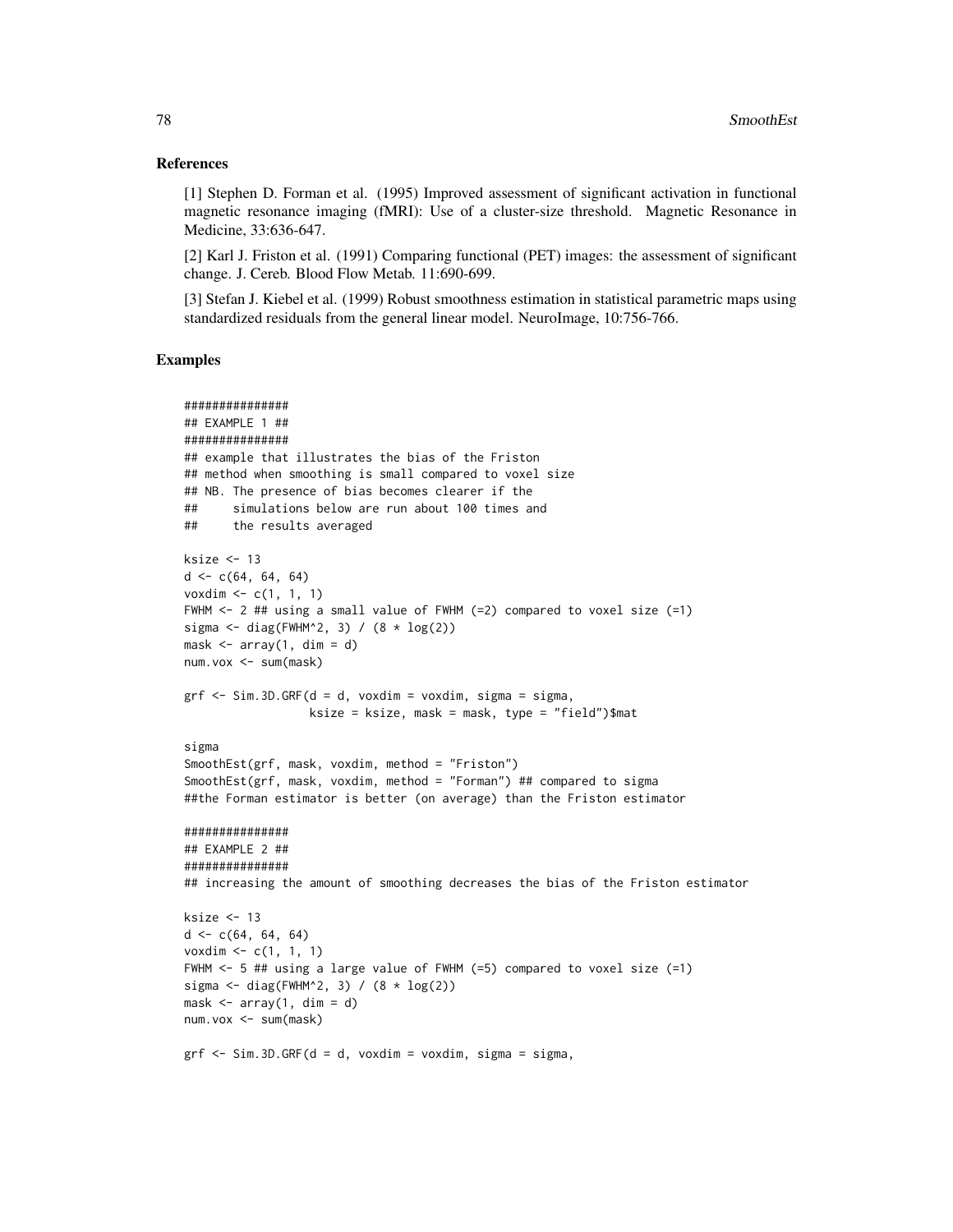```
ksize = ksize, mask = mask, type = "field")$mat
```

```
SmoothEst(grf, mask, voxdim, method = "Friston")
SmoothEst(grf, mask, voxdim, method = "Forman")
sigma
```
<span id="page-78-0"></span>st2xyzt *st2xyzt*

#### Description

Encode and assemble a space code with a time code dimension into the combined one byte xyzt.units field of a NIFTI header file.

#### Usage

st2xyzt(space,time)

#### **Arguments**

| space | space field of a NIFTI file |
|-------|-----------------------------|
| time  | time field of a NIFTI file  |

#### Value

A list containing xyzt.units field.

Bits 0..2 of xyzt.units specify the units of pixdim[2..4] (e.g., spatial units are values 0,1,2,...,7). Bits 3..5 of xyzt.units specify the units of pixdim[5] (e.g., temporal units are multiples of 8: 0,8,16,24,32,40,48,56).

This compression of 2 distinct concepts into 1 byte is due to the limited space available in the 348 byte ANALYZE 7.5 header.

Some NIFTI codes: 0 (unspecified units), 1 (meters), 2 (millimeters), 3 (micrometers), 8 (seconds), 16 (milliseconds), 24 (microseconds), 32 (Hertz), 40 (ppm, part per million) and 48 (radians per second).

# See Also

#### [xyzt2st](#page-84-0)

```
xyzt.units <- f.read.header(system.file("example-nifti.hdr", package="AnalyzeFMRI"))$xyzt.units
mylist <- xyzt2st(xyzt.units)
st2xyzt(mylist$space,mylist$time)
```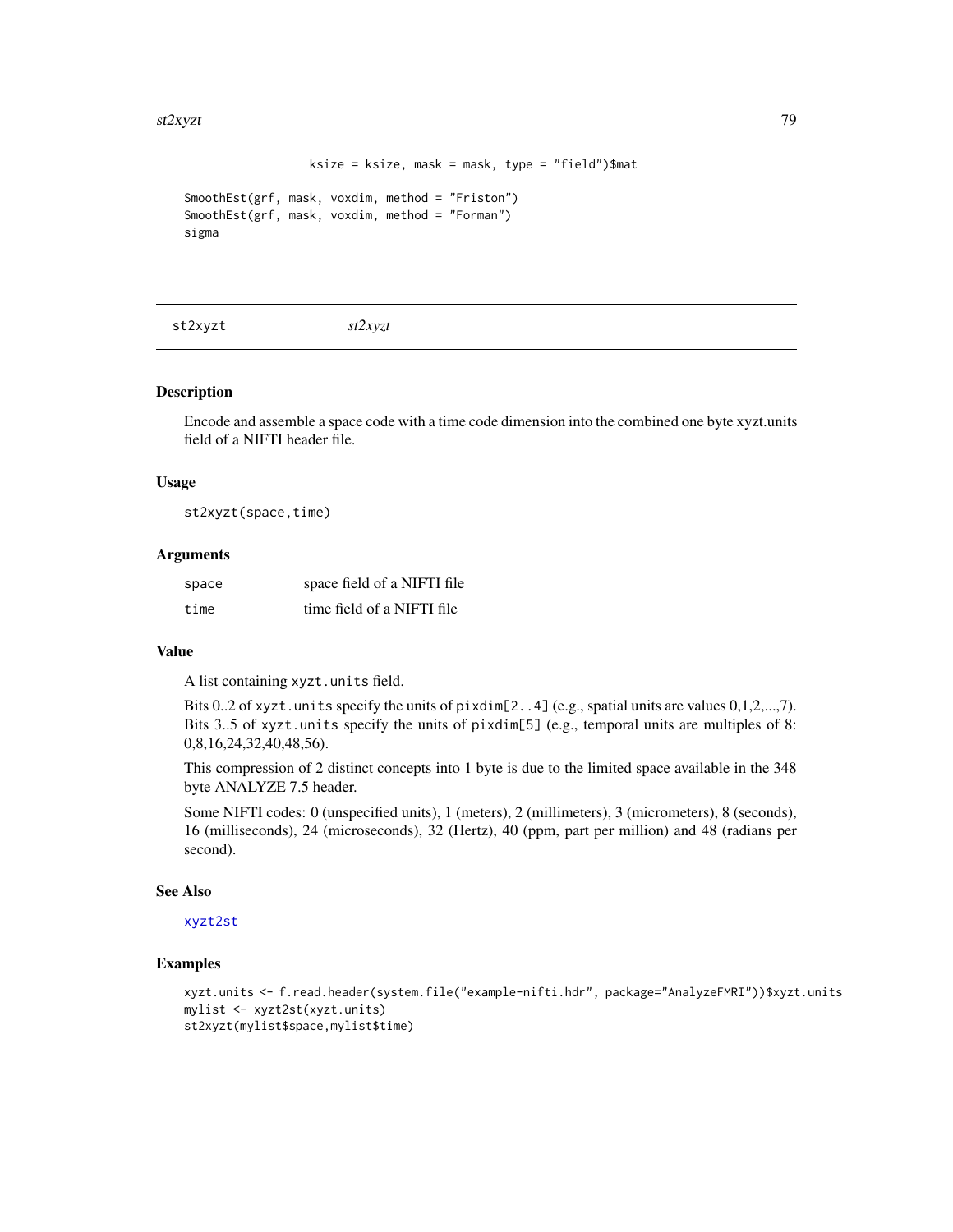<span id="page-79-1"></span><span id="page-79-0"></span>

To read tm functionnal images files in ANALYZE or NIFTI format, and concatenate them to obtain one 4D image file in Analyze (hdr/img pair) or Nifti format (hdr/img pair or single nii) which is written on disk. Note that this function outputs the files in the format sent in. If desired, one can use the function analyze2nifti to create NIFTI files from ANALYZE files.

#### Usage

```
threeDto4D(outputfile,path.in=NULL,prefix=NULL,regexp=NULL,times=NULL,
       list.of.in.files=NULL,path.out=NULL,is.nii.pair=FALSE,hdr.number=1)
```
#### Arguments

| outputfile       | character. Name of the outputfile without extension                                                                                                             |  |
|------------------|-----------------------------------------------------------------------------------------------------------------------------------------------------------------|--|
| path.in          | character with the path to the directory containing the image files                                                                                             |  |
| prefix           | character, common prefix to each file                                                                                                                           |  |
| regexp           | character. Regular expression to get all the files                                                                                                              |  |
| times            | vector, numbers of the image files to retrieve                                                                                                                  |  |
| list.of.in.files |                                                                                                                                                                 |  |
|                  | names of img files to concatenate (with full path)                                                                                                              |  |
| path.out         | where to write the output hdr/img pair files. Will be taken as path in if not<br>provided.                                                                      |  |
| is.nii.pair      | logical. Should we write a signle nii NIFTI file or a hdr/img NIFTI pair file                                                                                   |  |
| hdr.number       | Number of the original 3D Analyze or NIFTI image file from which to take the<br>header that should serve as the final header of the newly 4D created image file |  |

#### Value

None.

# See Also

[twoDto4D](#page-82-0) [fourDto2D](#page-46-0)

- # path.fonc <- "/network/home/lafayep/Stage/Data/map284/functional/
- # MondrianApril2007/preprocessing/1801/smoothed/"
- # threeDto4D("essai",path.in=path.fonc,prefix="su1801\_",regexp="????.img",times=1:120)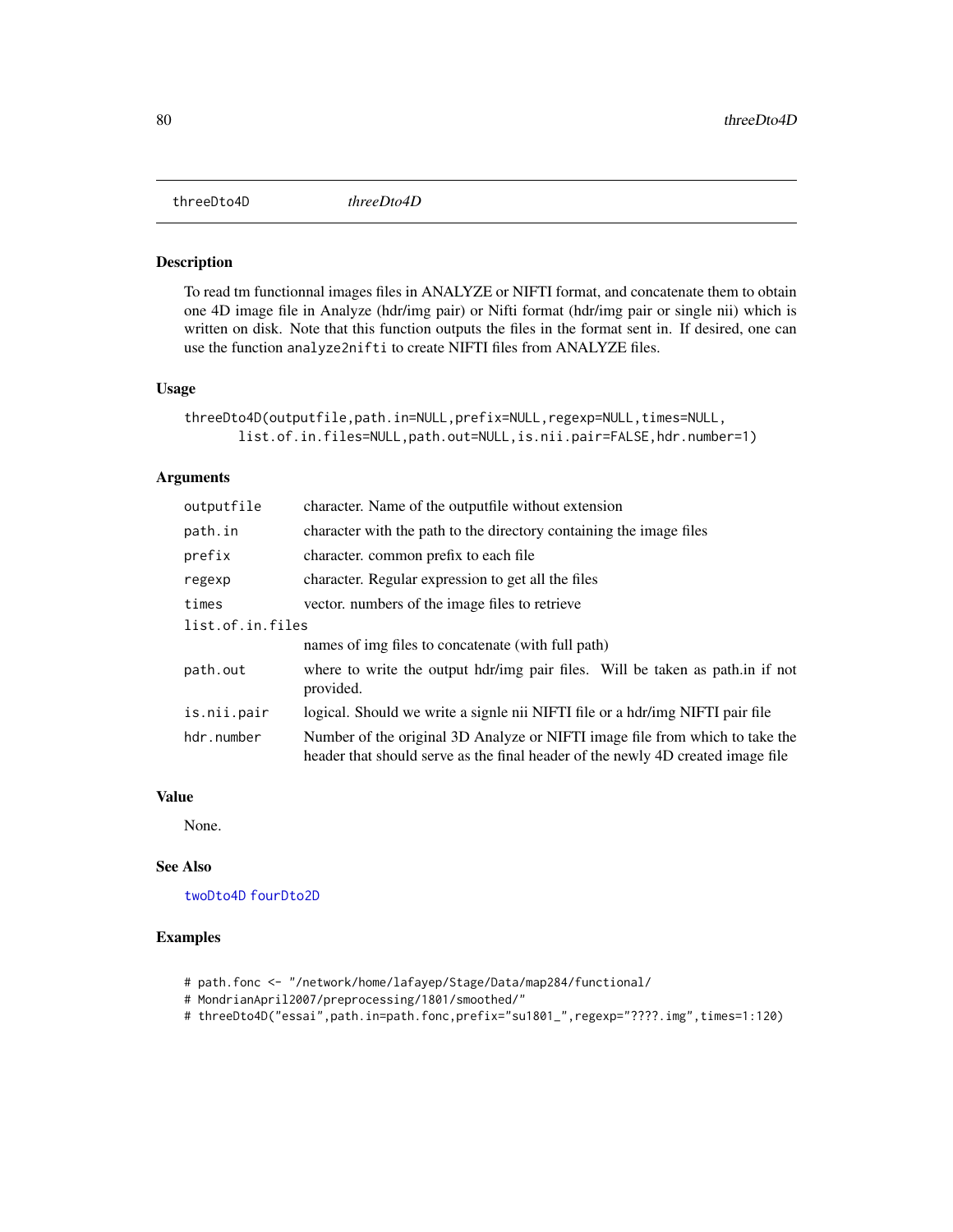<span id="page-80-0"></span>Calculate the Bonferroni threshold for n iid tests that results in an overall p-value of p.val. The tests can be distributed as Normal, t or F.

#### Usage

```
Threshold.Bonferroni(p.val, n, type = c("Normal", "t", "F"), df1 = NULL, df2 = NULL)
```
#### Arguments

| p.val | The required overall p-value.                                                                                       |
|-------|---------------------------------------------------------------------------------------------------------------------|
| n     | The number of tests.                                                                                                |
| type  | The distribution of the tests. One of "Normal", "t" or "F"                                                          |
| df1   | The degrees of freedom of the t-distribution or the first degrees of freedom pa-<br>rameter for the F distribution. |
| df2   | The second degrees of freedom parameter for the F distribution.                                                     |

#### Value

Returns the Bonferroni threshold.

#### Examples

```
Threshold.Bonferroni(0.05, 1000)
Threshold.Bonferroni(0.05, 1000, type = c("t"), df1 = 20)
Threshold.Bonferroni(0.05, 1000, type = c("F"), df1 = 3, df2 = 100)
```
Threshold.FDR *False Discovery Rate (FDR) Threshold*

# Description

Calculates the False Discovery Rate (FDR) threshold for a given vector of statistic values.

#### Usage

```
Threshold.FDR(x, q, cV.type = 2, type = c("Normal", "t", "F"), df1 = NULL, df2 = NULL)
```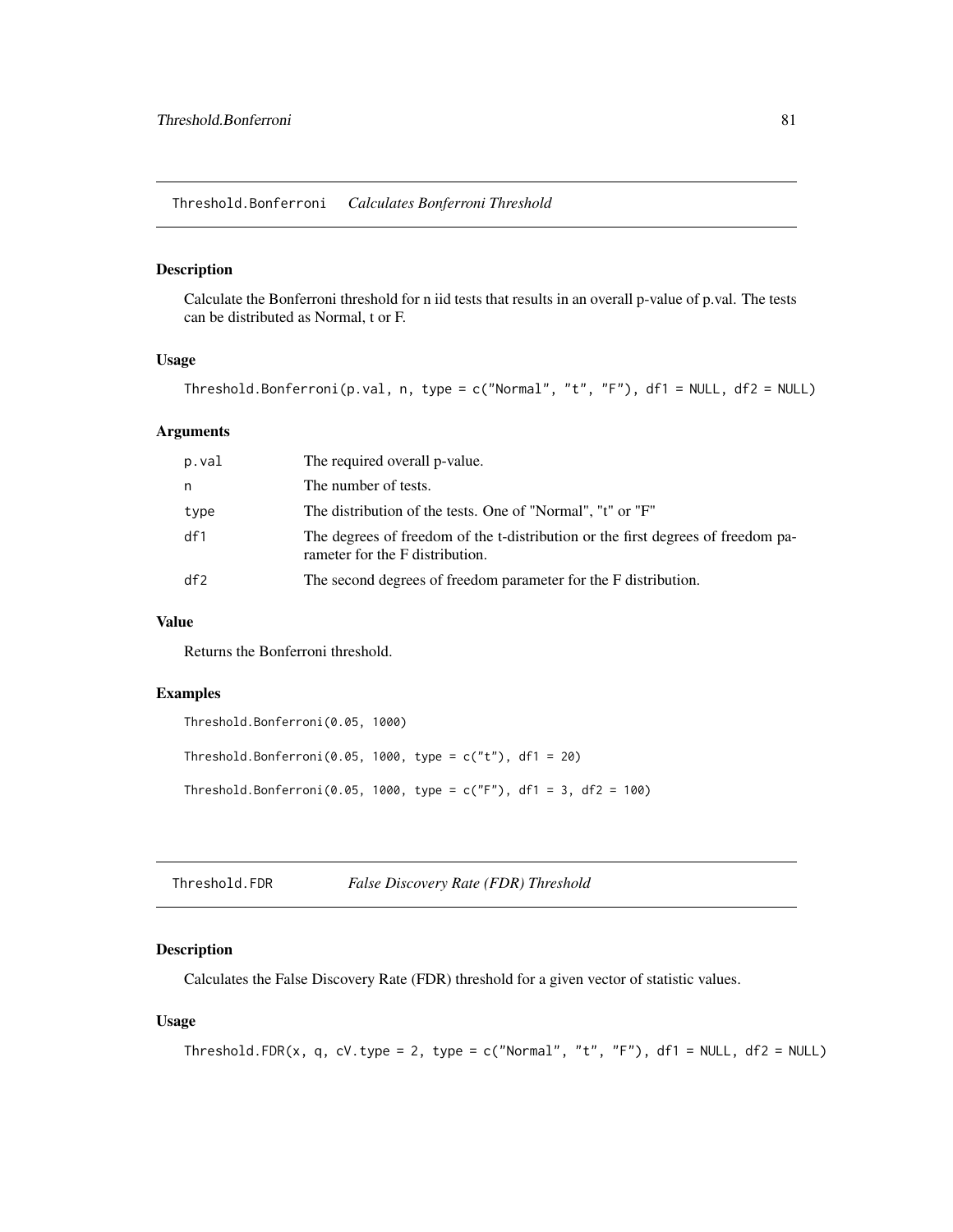#### <span id="page-81-0"></span>Arguments

| $\mathsf{x}$ | A vector of test statistic values.                                                                                                                 |
|--------------|----------------------------------------------------------------------------------------------------------------------------------------------------|
| q            | The desired False Discovery Rate threshold.                                                                                                        |
| cV.type      | A flag that specifies the assumptions about the joint distribution of p-values.<br>Choose cV.type = 2 for fMRI data (see Genovese et al $(2001)$ ) |
| type         | The distribution of the statistic values. Either "Normal", "t" or "F".                                                                             |
| df1          | The degrees of freedom of the t-distribution or the first degrees of freedom pa-<br>rameter for the F distribution.                                |
| df2          | The second degrees of freedom parameter for the F distribution.                                                                                    |

# Value

Returns the FDR threshold.

# Author(s)

J. L. Marchini

# References

Genovese et al. (2001) Thresholding of Statistical Maps in Functional NeuroImaging Using the False Discovery Rate.

#### Examples

 $x \leq c(\text{rnorm}(1000), \text{rnorm}(100, \text{mean} = 3))$ Threshold.FDR( $x = x$ ,  $q = 0.20$ , cV.type = 2)

Threshold.RF *Random Field Theory Thersholds.*

# Description

Calculates the Random Field theory threshold to give that results in a specified p-value.

# Usage

```
Threshold.RF(p.val, sigma, voxdim = c(1, 1, 1), num.vox,
            type = c("Normal", "t"), df = NULL)
```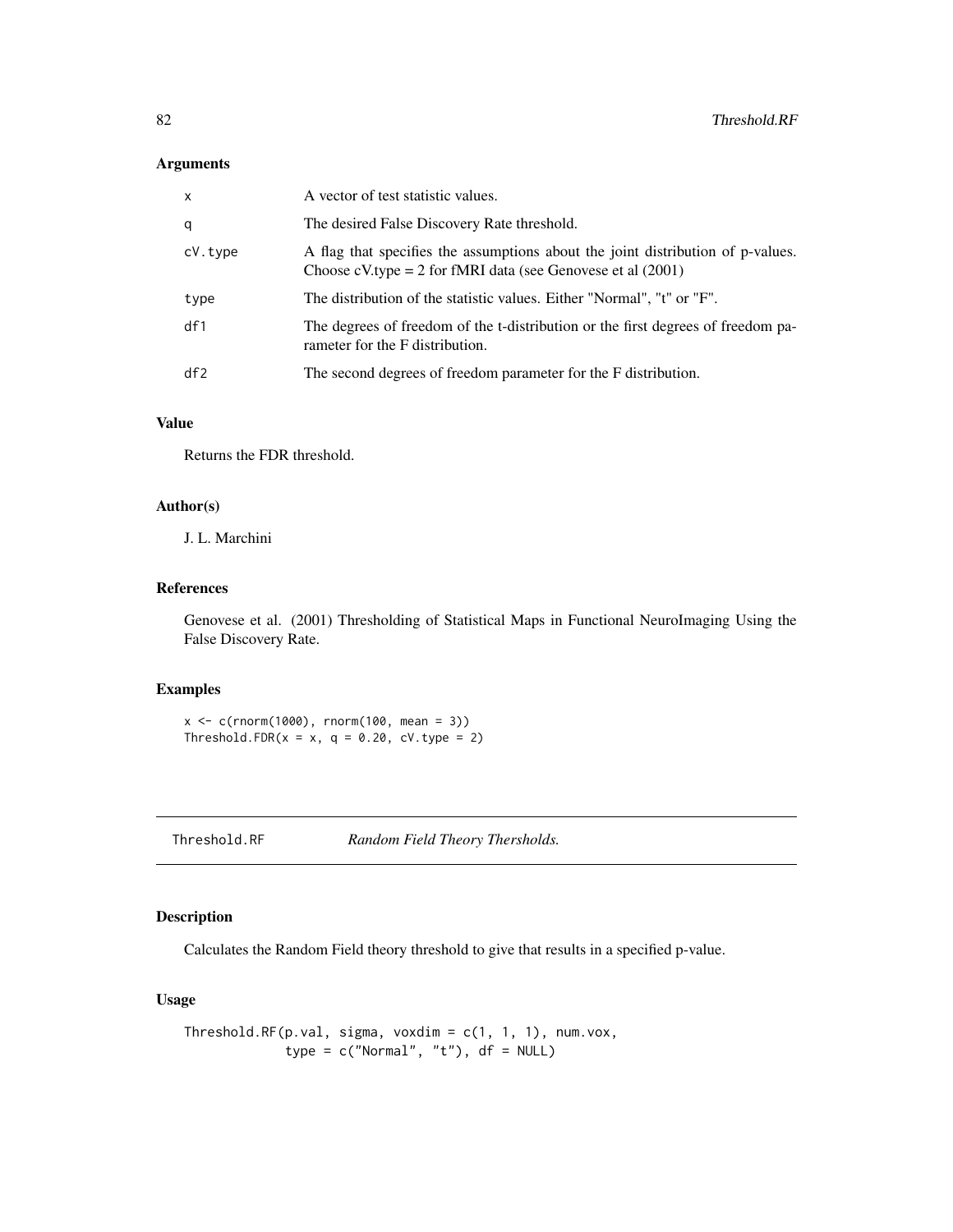#### <span id="page-82-1"></span>twoDto4D 83

#### Arguments

| p.val    | The required p-value.                                  |
|----------|--------------------------------------------------------|
| sigma    | The 3D covariance matrix of the random field.          |
| voxdim   | The dimesnions of a voxel.                             |
| num. vox | The number of voxels that constitute the random field. |
| type     | The type of random field, "Normal" or "t".             |
| df       | The degrees of the t distributed field.                |

# Details

Calculates the threshold that produces an expected Euler characteristic equal to the required p-value.

# Value

Returns the Random Field threshold.

#### Author(s)

J. L. Marchini

# See Also

[EC.3D](#page-7-0)

#### Examples

```
a <- Threshold.RF(p.val = 0.05, sigma = diag(1, 3), voxdim = c(1, 1, 1), num.vox = 10000)
EC.3D(a, sigma = diag(1, 3), voxdim = c(1, 1, 1), num.vox = 10000)
```
<span id="page-82-0"></span>twoDto4D *twoDto4D*

# Description

This function transform a 2D matrix of size tm x vm containing images in each row into a 4D array image.

#### Usage

twoDto4D(x.2d, dim)

#### Arguments

| x.2d | a 2D matrix to be transformed                                                        |
|------|--------------------------------------------------------------------------------------|
| dim  | vector of length 4 containing the dimensions of the array. $\dim[1:3]$ are the space |
|      | dimensions. $\dim[4]$ is the time dimension                                          |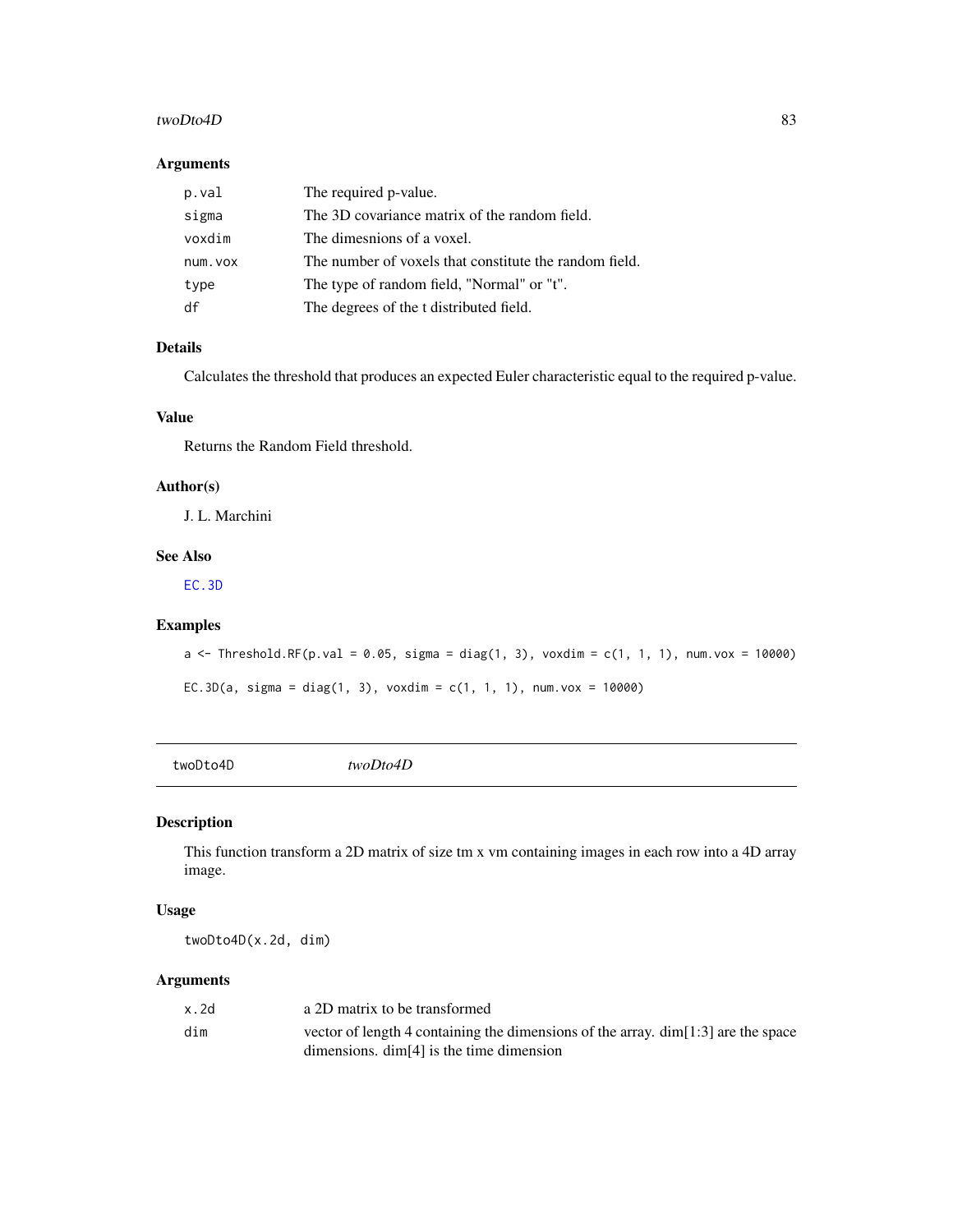<span id="page-83-0"></span>volume. 4d a 4D array image

# See Also

[threeDto4D](#page-79-0) [fourDto2D](#page-46-0)

# Examples

# TODO !!

xyz2ijk *xyz2ijk*

# Description

This function maps from some real world (x,y,z) positions in space into data coordinates (e.g. column i, row j, slice k). These original positions could relate to Talairach-Tournoux (T&T) space, MNI space, or patient-based scanner coordinates.

#### Usage

```
xyz2ijk(xyz=c(1,1,1),method=2,L)
```
# Arguments

| <b>XYZ</b> | matrix. Each column of xyz should contain a voxel real world index coordinates<br>$(x,y,z)$ to be mapped to its $(i,j,k)$ voxel index coordinates in the dataset |
|------------|------------------------------------------------------------------------------------------------------------------------------------------------------------------|
| method     | 1 (gform.code=sform.code=0),2 (gform.code>0, rigid transformation) or 3 (sform.code>0,<br>affine transformation).                                                |
| L.         | header list of a NIFTI file                                                                                                                                      |

# Details

See help page of function ijk2xyz().

#### Value

A list containing the matrix xyz of the positions of the points specified in ijk.

# See Also

[ijk2xyz](#page-51-0) [Q2R](#page-72-1) [R2Q](#page-72-0)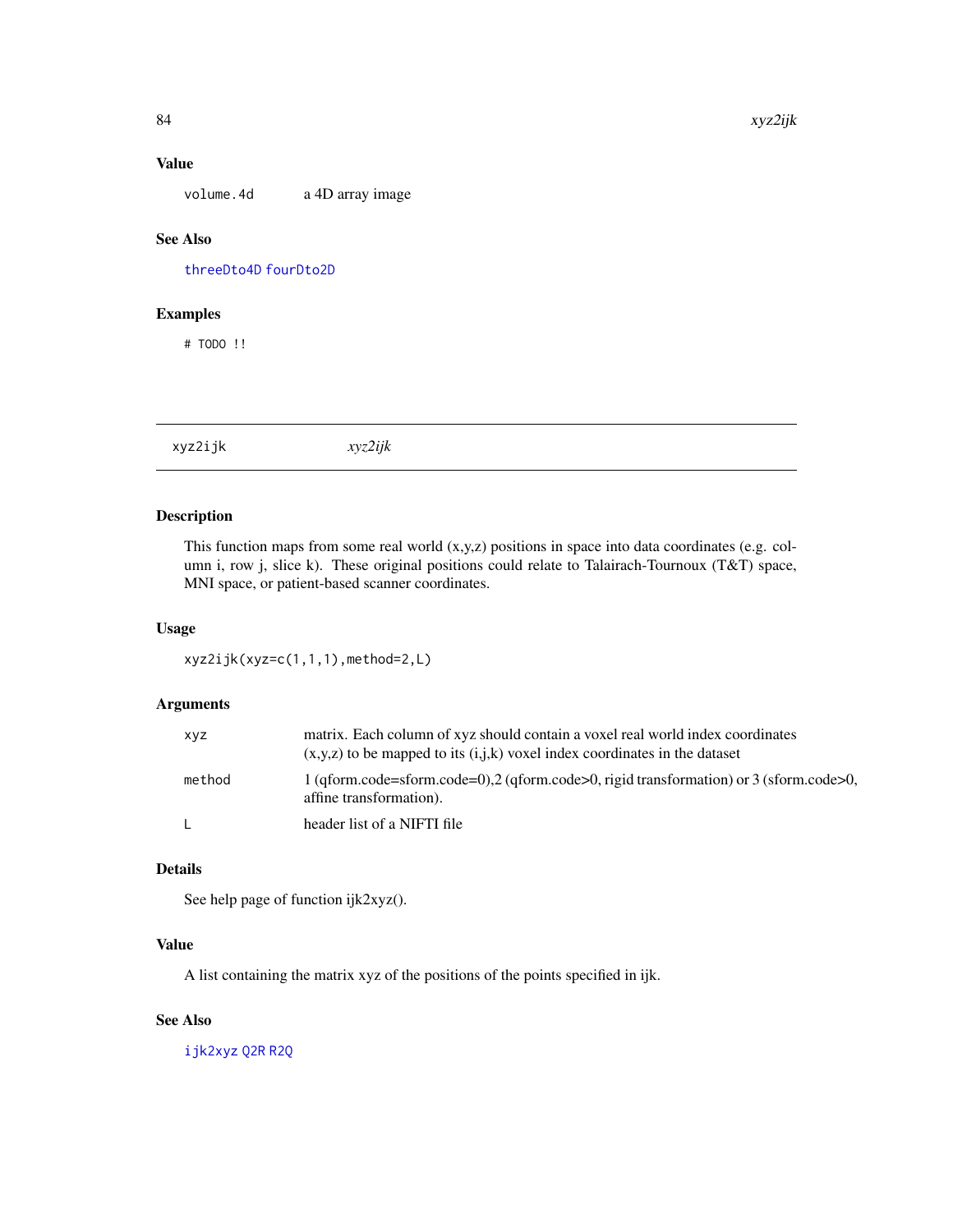#### <span id="page-84-1"></span>xyzt2st 85

# Examples

```
L <- f.read.header(system.file("example-nifti.hdr",
package="AnalyzeFMRI"))
xyz \leftarrow matrix(c(1,1,1,2,3,7), by row=False, nrow=3)xyz2ijk(xyz=xyz,method=2,L)
```
<span id="page-84-0"></span>xyzt2st *xyzt2st*

#### Description

Extract space and time dimension codes from the one byte xyzt.units field of a NIFTI header file.

#### Usage

xyzt2st(xyzt.units)

# Arguments

xyzt.units xyzt.units field of a NIFTI header file

# Value

A list containing space and time fields. See also the Value Section of the help file of function st2xyzt().

# See Also

#### [st2xyzt](#page-78-0)

# Examples

xyzt.units <- f.read.header(system.file("example-nifti.hdr", package="AnalyzeFMRI"))\$xyzt.units xyzt2st(xyzt.units)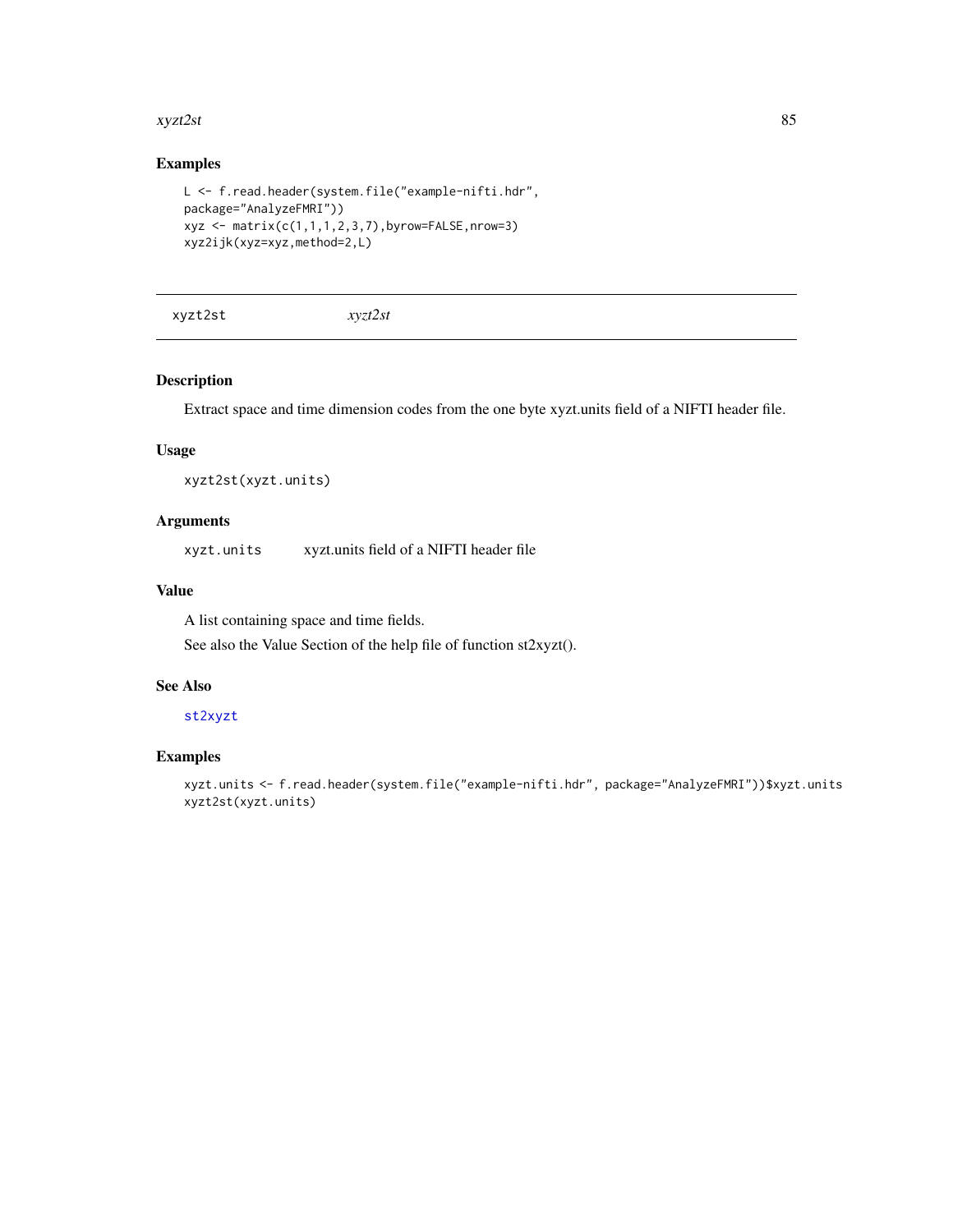# Index

∗Topic utilities analyze2nifti, [3](#page-2-0) centering, [5](#page-4-1) cluster.threshold, [5](#page-4-1) cov.est, [6](#page-5-0) diminfo2fps, [7](#page-6-0) EC.3D, [8](#page-7-1) eigenvalues, [9](#page-8-0) f.analyze.file.summary, [10](#page-9-0) f.analyzeFMRI.gui, [11](#page-10-0) f.basic.hdr.list.create, [11](#page-10-0) f.basic.hdr.nifti.list.create, [12](#page-11-0) f.complete.hdr.nifti.list.create, [12](#page-11-0) f.ica.fmri, [16](#page-15-0) f.ica.fmri.gui, [18](#page-17-0) f.icast.fmri, [19](#page-18-0) f.icast.fmri.gui, [20](#page-19-0) f.nifti.file.summary, [21](#page-20-0) f.plot.ica.fmri, [22](#page-21-0) f.plot.ica.fmri.jpg, [22](#page-21-0) f.plot.volume.gui, [23](#page-22-0) f.read.analyze.header, [24](#page-23-0) f.read.analyze.slice, [26](#page-25-0) f.read.analyze.slice.at.all.timepoints, [27](#page-26-0) f.read.analyze.tpt, [28](#page-27-0) f.read.analyze.ts, [28](#page-27-0) f.read.analyze.volume, [29](#page-28-0) f.read.header, [30](#page-29-0) f.read.nifti.header, [30](#page-29-0) f.read.nifti.slice, [34](#page-33-0) f.read.nifti.slice.at.all.timepoints, [35](#page-34-0) f.read.nifti.tpt, [36](#page-35-0) f.read.nifti.ts, [36](#page-35-0) f.read.nifti.volume, [37](#page-36-0) f.read.volume, [38](#page-37-0) f.spectral.summary, [38](#page-37-0)

f.spectral.summary.nifti, [39](#page-38-0) f.write.analyze, [40](#page-39-0) f.write.array.to.img.2bytes, [41](#page-40-0) f.write.array.to.img.8bit, [41](#page-40-0) f.write.array.to.img.float, [42](#page-41-0) f.write.list.to.hdr, [42](#page-41-0) f.write.list.to.hdr.nifti, [43](#page-42-0) f.write.nifti, [44](#page-43-0) f.write.nii.array.to.img.2bytes, [45](#page-44-0) f.write.nii.array.to.img.8bit, [45](#page-44-0) f.write.nii.array.to.img.float, [46](#page-45-0) fourDto2D, [47](#page-46-1) fps2diminfo, [47](#page-46-1) GaussSmoothArray, [48](#page-47-1) GaussSmoothKernel, [49](#page-48-1) ICAspat, [50](#page-49-0) ICAtemp, [51](#page-50-0) ijk2xyz, [52](#page-51-1) magicfield, [58](#page-57-0) mat34.to.TRSZ, [58](#page-57-0) mat34.to.TZSR, [59](#page-58-0) model.2.cov.func, [60](#page-59-0) model.2.est.gamma, [61](#page-60-0) N2G, [61](#page-60-0) N2G.Class.Probability, [63](#page-62-0) N2G.Density, [63](#page-62-0) N2G.Fit, [64](#page-63-0) N2G.Inverse, [65](#page-64-0) N2G.Likelihood, [66](#page-65-0) N2G.Likelihood.Ratio, [66](#page-65-0) N2G.Region, [67](#page-66-0) N2G.Spatial.Mixture, [68](#page-67-0) N2G.Transform, [69](#page-68-0) nifti.quatern.to.mat44, [70](#page-69-0) NonLinearSmoothArray, [71](#page-70-0) orientation, [72](#page-71-0) Q2R, [73](#page-72-2) R2Q, [73](#page-72-2)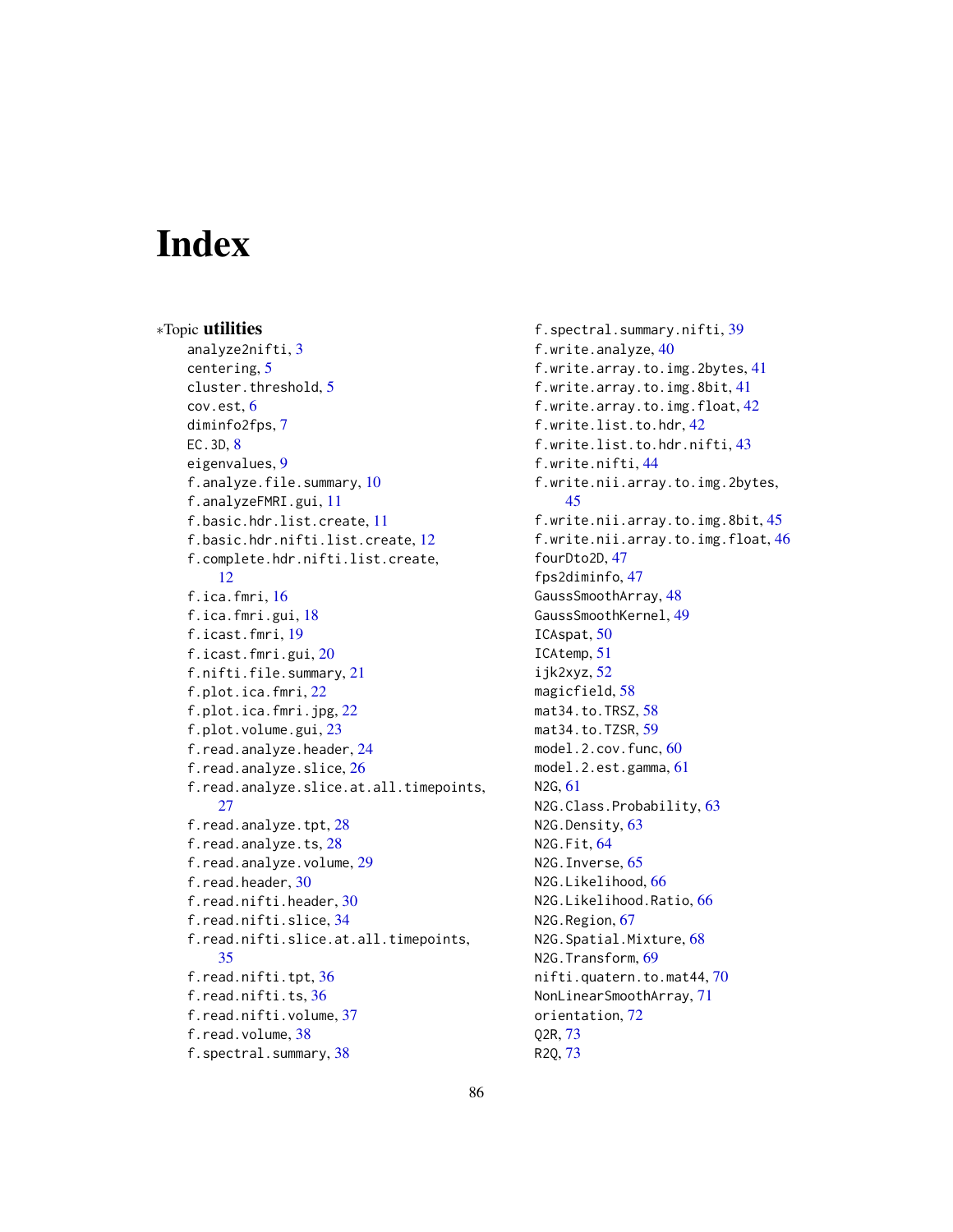#### INDEX  $87$

```
reduction, 74
    Sim.3D.GammaRF, 75
    Sim.3D.GRF, 76
    SmoothEst, 77
    st2xyzt, 79
    threeDto4D, 80
    Threshold.Bonferroni, 81
    Threshold.FDR, 81
    Threshold.RF, 82
    twoDto4D, 83
    xyz2ijk, 84
    xyzt2st, 85
analyze2nifti, 3
centering, 5, 74
cluster.threshold, 5
cluster_mass (cluster.threshold), 5
cov.est, 6
covariance_est (cov.est), 6
diminfo2fps, 7, 48
EC.3D, 8, 83
eigenvalues, 9
f.analyze.file.summary, 10, 11, 26, 39
f.analyzeFMRI.gui, 11
f.basic.hdr.list.create, 10, 11, 43
f.basic.hdr.nifti.list.create, 12, 16,
         21, 43
f.complete.hdr.nifti.list.create, 12
f.ica.fmri, 16, 18, 22, 23
f.ica.fmri.gui, 18, 18, 21, 22
f.icast.fmri, 19, 21
f.icast.fmri.gui, 20, 20, 24
f.nifti.file.summary, 12, 16, 21, 40
f.plot.ica.fmri, 18, 22
f.plot.ica.fmri.jpg, 22
f.plot.volume.gui, 23
f.read.analyze.header, 10, 24, 30
f.read.analyze.slice, 10, 26, 27–29
f.read.analyze.slice.at.all.timepoints,
         10, 27, 27, 28, 29
f.read.analyze.tpt, 28
f.read.analyze.ts, 10, 27, 28, 29
f.read.analyze.volume, 10, 27, 29
f.read.header, 30
f.read.nifti.header, 21, 30, 30
```
f.read.nifti.slice, *[21](#page-20-0)*, [34,](#page-33-0) *[35](#page-34-0)[–38](#page-37-0)* f.read.nifti.slice.at.all.timepoints, *[21](#page-20-0)*, *[35](#page-34-0)*, [35,](#page-34-0) *[36](#page-35-0)[–38](#page-37-0)* f.read.nifti.tpt, [36](#page-35-0) f.read.nifti.ts, *[21](#page-20-0)*, *[35](#page-34-0)*, [36,](#page-35-0) *[37,](#page-36-0) [38](#page-37-0)* f.read.nifti.volume, *[21](#page-20-0)*, *[35](#page-34-0)*, [37](#page-36-0) f.read.volume, [38](#page-37-0) f.spectral.summary, *[10](#page-9-0)*, [38](#page-37-0) f.spectral.summary.nifti, *[21](#page-20-0)*, [39](#page-38-0) f.write.analyze, *[10](#page-9-0)*, *[28,](#page-27-0) [29](#page-28-0)*, [40,](#page-39-0) *[41,](#page-40-0) [42](#page-41-0)* f.write.array.to.img.2bytes, *[10](#page-9-0)*, *[21](#page-20-0)*, *[40](#page-39-0)*, [41,](#page-40-0) *[42](#page-41-0)*, *[44](#page-43-0)* f.write.array.to.img.8bit, *[40](#page-39-0)*, [41,](#page-40-0) *[42](#page-41-0)*, *[44](#page-43-0)* f.write.array.to.img.float, *[10](#page-9-0)*, *[21](#page-20-0)*, *[40](#page-39-0)[–42](#page-41-0)*, [42,](#page-41-0) *[44](#page-43-0)* f.write.list.to.hdr, *[10,](#page-9-0) [11](#page-10-0)*, [42](#page-41-0) f.write.list.to.hdr.nifti, *[12](#page-11-0)*, *[16](#page-15-0)*, *[21](#page-20-0)*, [43](#page-42-0) f.write.nifti, *[21](#page-20-0)*, *[36,](#page-35-0) [37](#page-36-0)*, [44,](#page-43-0) *[45,](#page-44-0) [46](#page-45-0)* f.write.nii.array.to.img.2bytes, *[44](#page-43-0)*, [45,](#page-44-0) *[46](#page-45-0)* f.write.nii.array.to.img.8bit, *[44](#page-43-0)*, [45,](#page-44-0) *[46](#page-45-0)* f.write.nii.array.to.img.float, *[44](#page-43-0)[–46](#page-45-0)*, [46](#page-45-0) fourDto2D, [47,](#page-46-1) *[80](#page-79-1)*, *[84](#page-83-0)* fps2diminfo, *[8](#page-7-1)*, [47](#page-46-1) gaussfilter1 *(*GaussSmoothKernel*)*, [49](#page-48-1) gaussfilter2 *(*GaussSmoothKernel*)*, [49](#page-48-1) GaussSmoothArray, [48,](#page-47-1) *[71](#page-70-0)*, *[76](#page-75-0)* GaussSmoothKernel, *[49](#page-48-1)*, [49,](#page-48-1) *[76](#page-75-0)* ica\_fmri\_JM *(*ICAspat*)*, [50](#page-49-0) ICAspat, [50,](#page-49-0) *[51](#page-50-0)* ICAtemp, *[50](#page-49-0)*, [51](#page-50-0) ijk2xyz, [52,](#page-51-1) *[84](#page-83-0)* jpeg, *[23](#page-22-0)* magicfield, [58](#page-57-0) mat34.to.TRSZ, [58,](#page-57-0) *[60](#page-59-0)* mat34.to.TZSR, *[59](#page-58-0)*, [59](#page-58-0) model.2.cov.func, [60](#page-59-0) model.2.est.gamma, [61](#page-60-0) N2G, [61,](#page-60-0) *[63](#page-62-0)[–68](#page-67-0)*, *[70](#page-69-0)*

N2G.Class.Probability, *[62](#page-61-0)*, [63,](#page-62-0) *[64](#page-63-0)[–68](#page-67-0)*, *[70](#page-69-0)* N2G.Density, *[62,](#page-61-0) [63](#page-62-0)*, [63,](#page-62-0) *[65](#page-64-0)[–68](#page-67-0)*, *[70](#page-69-0)* N2G.Fit, *[62](#page-61-0)[–64](#page-63-0)*, [64,](#page-63-0) *[65](#page-64-0)[–68](#page-67-0)*, *[70](#page-69-0)*